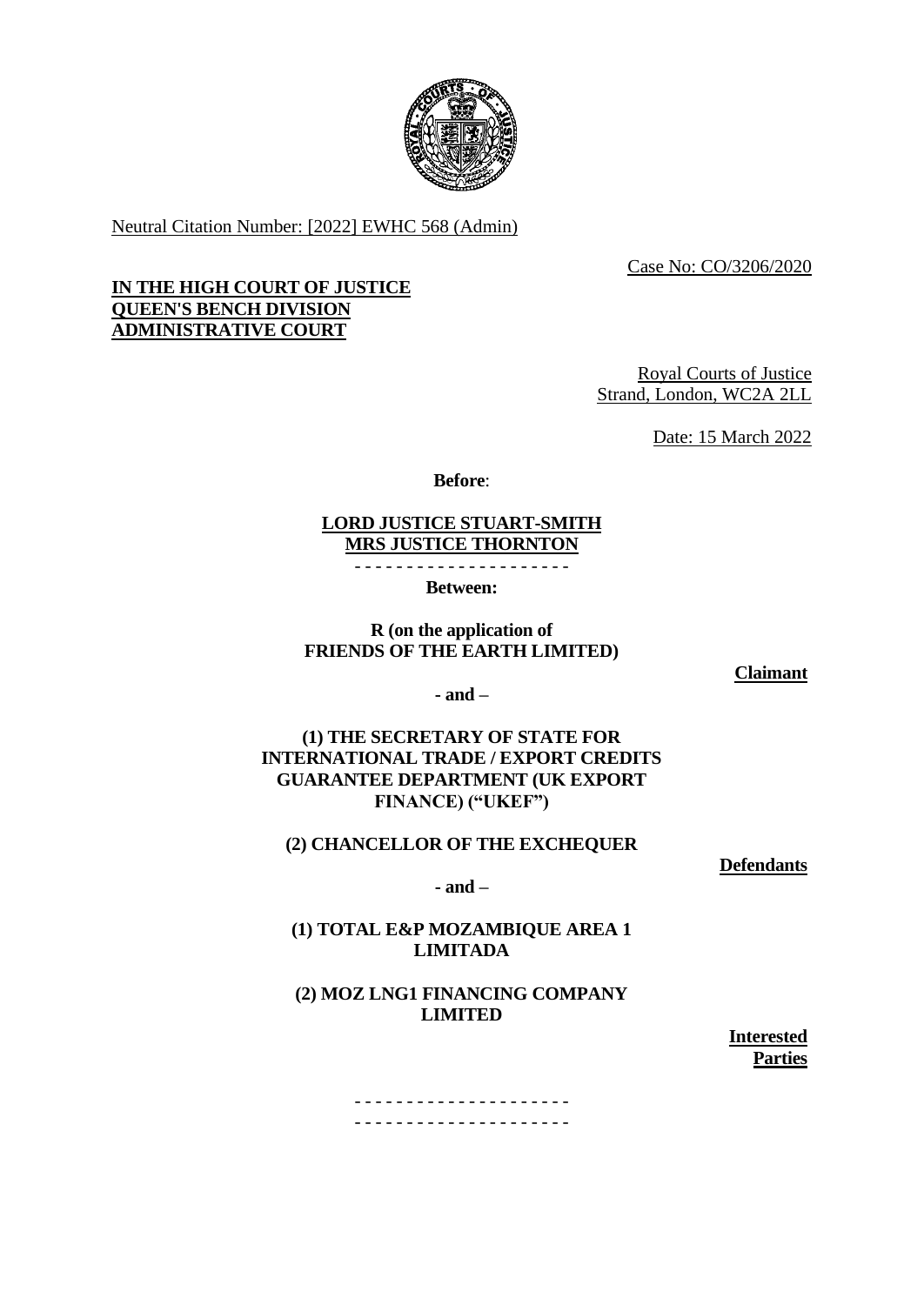**Jessica Simor QC, Kate Cook** and **Anita Davies** (instructed by **Leigh Day**) for the **Claimant**

# **Sir James Eadie QC, Richard Honey QC, Hollie Higgins** and **Conor Fegan** (instructed by **Government Legal Department**) for the **Defendants**

# **Adam Heppinstall QC** and **Freya Foster (**instructed by **Latham and Watkins)** for the **Interested Parties**

Hearing dates: 7-9 December 2021

Remote hand-down: This judgment was handed down remotely at 10.30am on 15 March 2022 by circulation to the parties or their representatives by email and by release to BAILII and the National Archives.

> - - - - - - - - - - - - - - - - - - - - - **Approved Judgment**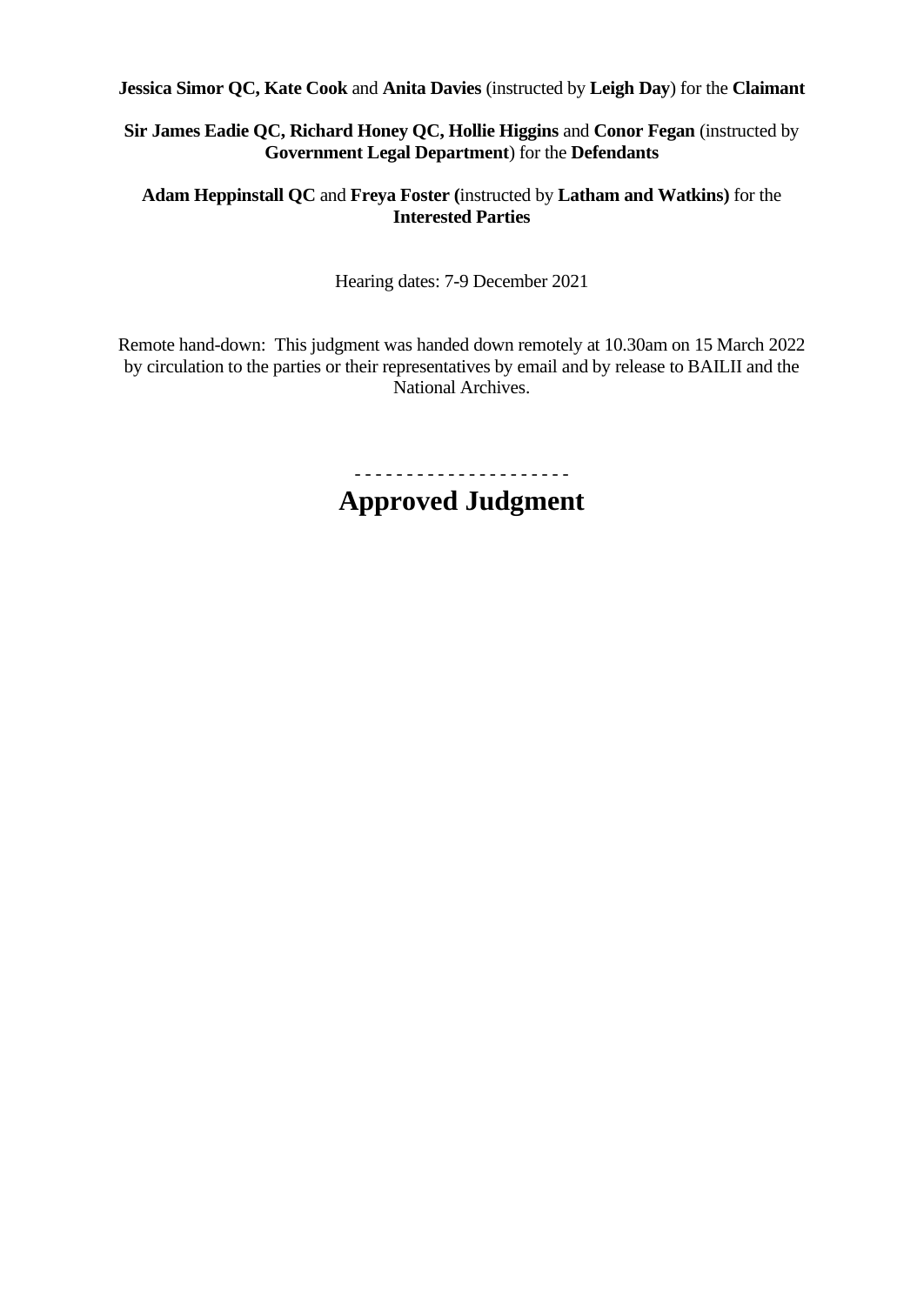#### **Stuart-Smith LJ:**

#### **Introduction**

- 1. The Claimant, Friends of the Earth ("FoE"), is a not-for-profit organisation that undertakes campaigning and other work in furtherance of environmental protection objectives for and in the public interest. FoE challenges the decision of the First Defendant Secretary of State to provide up to USD 1.15 billion in export finance and support in relation to a liquefied natural gas ("LNG") project in Mozambique ("the Project"). The decision was in fact made by Mr Louis Taylor, the Chief Executive Officer of United Kingdom Export Finance ("UKEF"), formally exercising his delegated power under section 1 of the Export and Investment Guarantees Act 1991*.*
- 2. The Project comprises the development of offshore deepwater gas production facilities, 50km from the coast of Northern Mozambique connected to an onshore gas receiving and liquefaction facility. It is to be operated by the First Interested Party and funded via the Second Interested Party. The decision is said to be one of the largest single financing packages ever offered by UKEF to a foreign fossil fuel project. It forms part of a much larger financing and support package in the region of USD 14.4 billion provided by multiple developed countries.
- 3. The decision involved at least three stages:
	- i) The decision of the First Defendant of 10 June 2020 that UKEF would provide the support;
	- ii) The consent of HM Treasury/the Chancellor of the Exchequer ("the second Defendant") of 12 June 2020 to UKEF providing the support; and
	- iii) The decision of 30 June 2020 by the Accounting Officer and Chief Executive of UKEF to approve the underwriting minute and the decision of 1 July 2020 of the Chief Executive of UKEF to approve the clearance of documents memorandum.
- 4. FoE seeks to quash UKEF's decision, along with the decisions to provide prior approval to the same by the Secretary of State for International Trade and HM Treasury on 10 and 12 June 2020.
- 5. In bringing this challenge, FoE contends that:
	- i) The decision was based on an error of law or fact, namely that the Project and its funding was compatible with the United Kingdom's commitments under the Paris Climate Change Agreement ("the Paris Agreement") and/or assisted Mozambique to achieve its commitments under the Paris Agreement (Ground  $1(a)$ ) and/or
	- ii) UKEF's decision was otherwise unlawful in so far as it was reached without regard to essential relevant considerations in reaching the view that funding the Project aligned with the UK and Mozambique's obligations under the Paris Agreement (Ground 1(b)).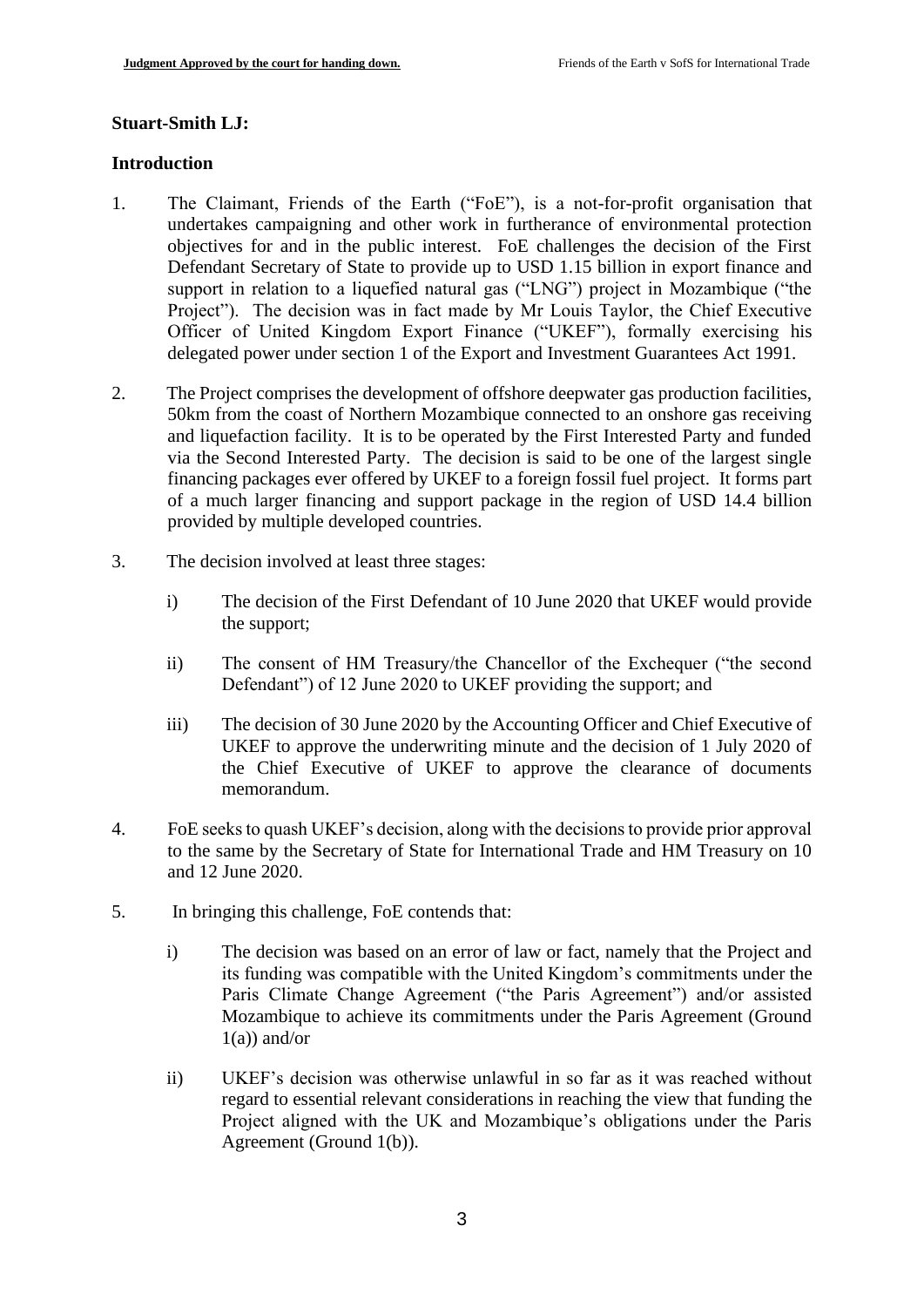6. The climate change implications of the Project were controversial at the time of the decision, not only amongst NGOs like FoE, but also within Government. The Foreign Secretary, the Secretary of State for International Development and the Secretary of State for Business all opposed funding the Project on climate change grounds. The merits of the decision are not however, a matter for this Court. We are concerned only with the lawfulness of the decision.

## **The statutory basis for the decision and the decision-making structure**

- 7. The relevant domestic statutory power engaged by the decision is under section 1 of the Export and Investment Guarantees Act 1991 ("the 1991 Act") which affords the Secretary of State a broad discretion. By section 1(1) the Secretary of State may make arrangements which she or he considers are conducive to supporting or developing supplies or potential supplies by persons carrying on business in the United Kingdom of goods, services or intangible assets (including intellectual property) to persons carrying on business outside the United Kingdom. By section  $1(4)$  the arrangements that may be made are arrangements for providing financial facilities or assistance for, or for the benefit of, persons carrying on business; and the facilities or assistance may be provided in any form, including guarantees, insurance, grants or loans. By section 4(2) the powers of the Secretary of State under section 1 are exercisable only with the consent of the Treasury. Section 13 provides that the functions of the Secretary of State shall be exercised and performed through what is now UKEF, which is a Department of the Secretary of State; and there is established an Export Guarantees Advisory Council ("EGAC"), the function of which is to give advice to the Secretary of State, at his or her request, in respect of any matter relating to the exercise of her or his functions under the 1991 Act.
- 8. UKEF's mission is to ensure that no viable UK export fails for lack of finance or insurance from the private sector, while operating at no net cost to the taxpayer. Broadly speaking, UKEF operates like a financial institution which carries out banking and insurance business in support of UK exports and investments. UKEF does not allocate public funds to or invest in projects, but provides export credits (through guarantees, insurance, grants or loans) in relation to the supply of UK goods and/or services to overseas buyers, including in relation to projects. UKEF's support is therefore conditional on the overseas buyers procuring British goods and/or services, sometimes referred to as "UK Content". It is known as an export credit agency ("ECA"), as are similar organisations from other sovereign states.
- 9. As part of its decision-making process, UKEF routinely assesses the statutory basis for support, the export case, the credit risk and environmental, social and human rights ("ESHR") impact considerations. In addition, in the present case officials from the Department for International Development undertook an assessment for the Treasury of the proposed transaction against the OECD Principles and Guidelines to Promote Sustainable Lending Practices in the Provision of Official Expert Credits to Low-Income Countries (the "Sustainable Lending Principles"). That assessment reported on (a) Mozambique's debt sustainability, (b) the Government of Mozambique's efforts in relation to governance and transparency and (c) the Project's positive economic returns.
- 10. UKEF's Enterprise Risk and Credit Committee ("ERiCC") was responsible for advising Mr Taylor, as UKEF's Accounting Officer and CEO, on the effective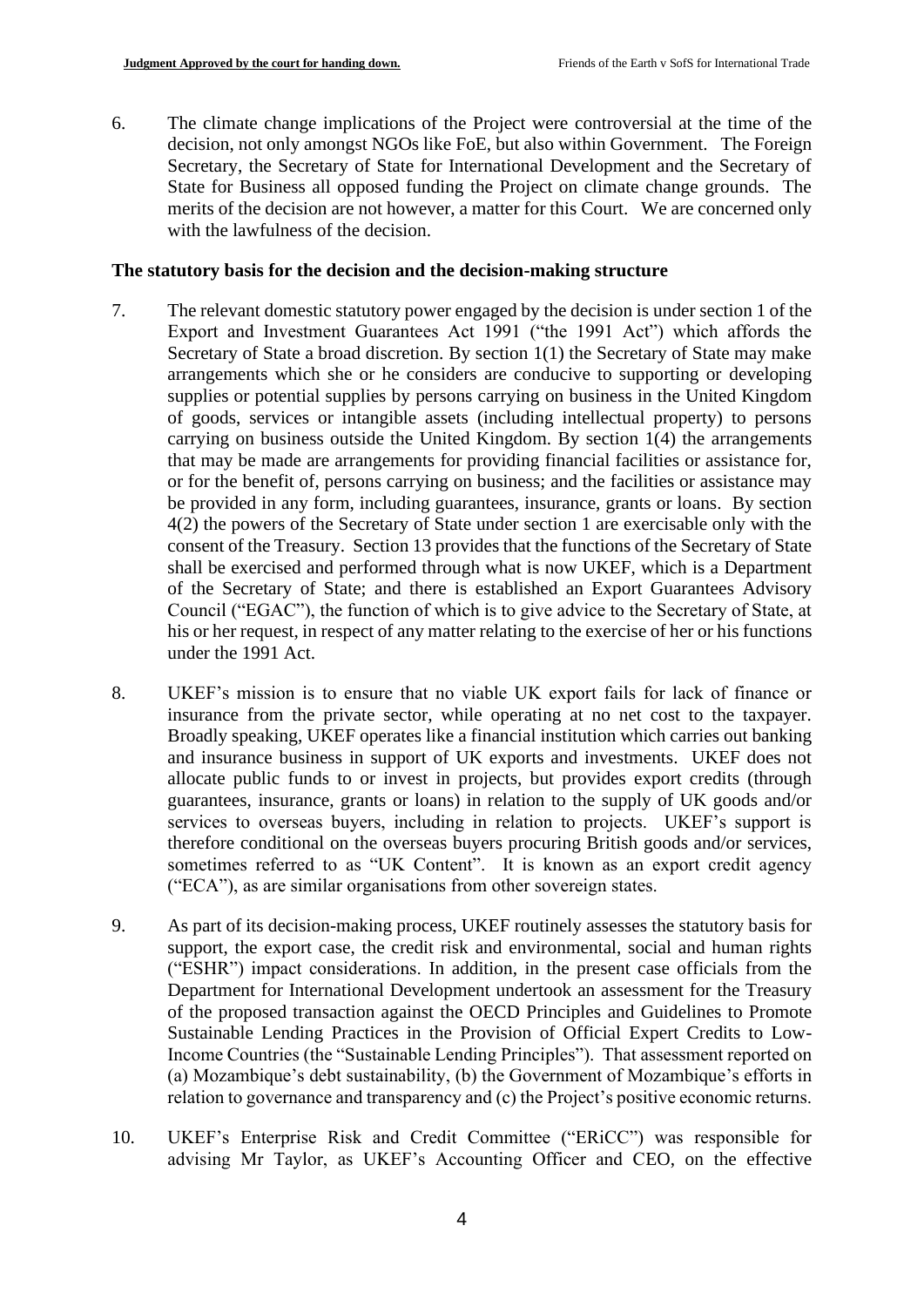management of UKEF's credit risk exposures. Initial approval was given by ERiCC on 30 April 2020 and final approval on 29 May 2020.

- 11. Consent from the Treasury was required because the proposed support for the Project would exceed £200 million and because the funding of the Project was recognised to be contentious. A submission was also made to the Prime Minister. I deal with the submissions to the Secretary of State, the Treasury and the Prime Minister in more detail later.
- 12. On the conclusion of these steps, Mr Taylor approved the underwriting minute on 30 June 2020 and the clearance of the necessary legal documents on 1 July 2020.

## **UKEF's environmental policy**

- 13. UKEF's statement of policy and practice on Environmental, Social and Human Rights, due diligence and monitoring (2018), the policy in force at the material time, provides that before providing funding, UKEF will conduct due diligence in accordance with "international agreements which apply to the operation of ECAs". UKEF assesses the environmental, social and human rights (ESHR) risks and impacts by way of an ESHR review "to be satisfied that these are identified, managed and mitigated in line with local and international ESHR standards". UKEF will not normally provide funding where its "review identifies that the project is unlikely to align with international standards". This is on the basis that to do so would be contrary to the OECD Common Approaches (Recommendation of the Council on Common Approaches for Officially Supported Export Credits and Environmental and Social Due Diligence (Organisation for Economic Co-operation and Development)) and the Equator Principles ("EPs" - a risk management framework adopted by financial institutions for assessing environmental risks in project finance), to which it has committed to comply.
- 14. The OECD Common Approaches and Equator Principles in turn required UKEF to assess whether a project it was proposing to finance complied with host country laws and a list of certain expressly designated "international standards" (§§13 and 21-26 of the OECD Common Approaches and Principle 3 of EP3). That list of designated international standards includes the International Finance Corporation of the World Bank Group's Performance Standards on Social and Environmental Sustainability and the World Bank Group Environmental, Health and Safety Guidelines. The former set of performance standards includes Performance Standard 1 Assessment and Management of Environmental and Social Risks and Impacts.

### **The United Nations climate framework**

15. The Paris Agreement is the third treaty in the UN climate regime. It builds upon a complex body of rules and procedures that have developed over 25 years, which together make up the UN climate regime. Its founding Treaty is the United Nations Framework Convention on Climate Change ("UNFCCC"), which was adopted in 1992 and in force from 21 March 1994, the ultimate objective of which is to stabilize greenhouse gas concentrations "at a level that would prevent dangerous anthropogenic (human induced) interference with the climate system": see Article 2. Actions to implement this objective are based on the principle of common but differentiated responsibilities and capabilities. In particular, developed countries (including the UK) are to take the lead in cutting emissions on the basis that they were largely responsible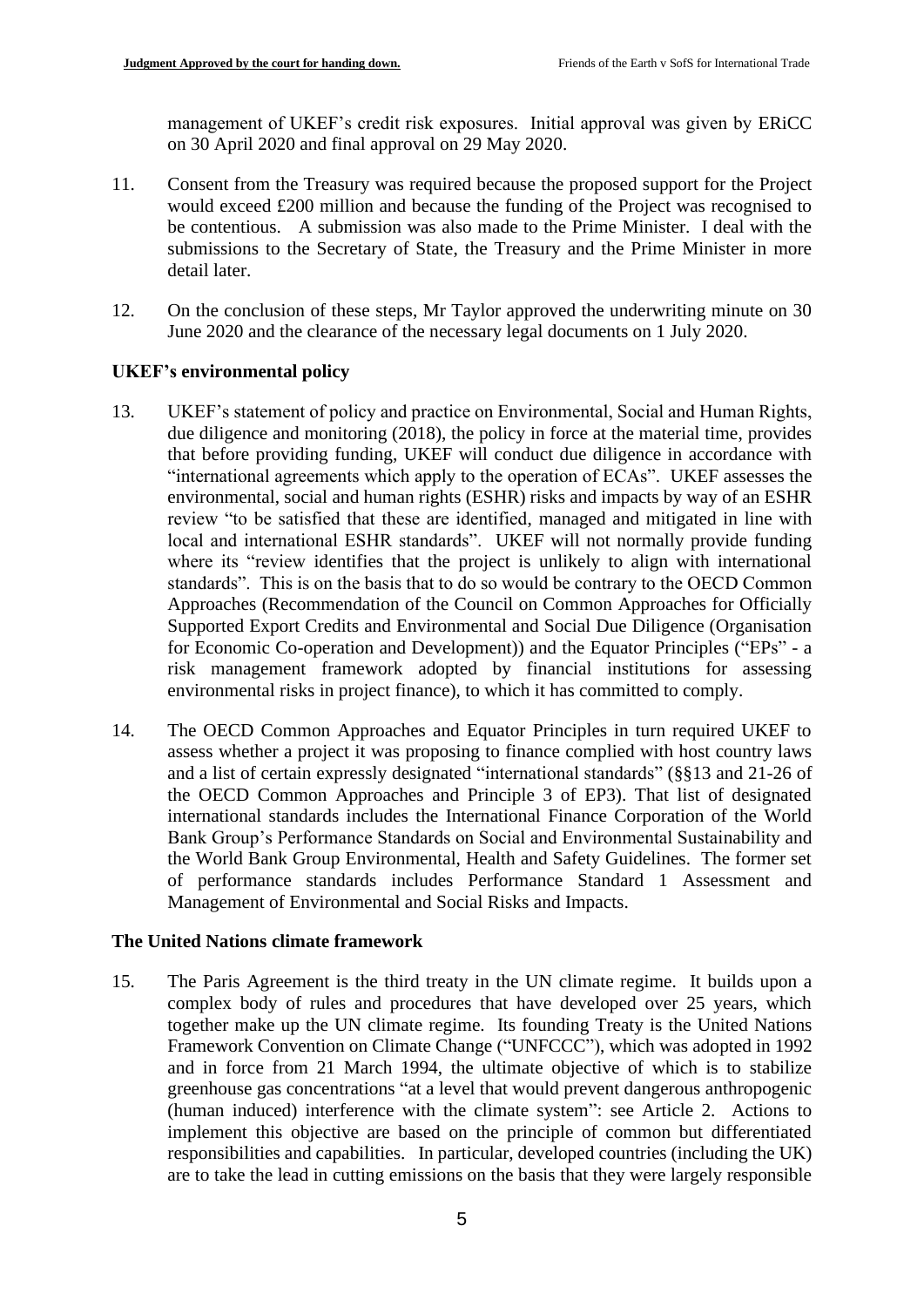for climate change: see Articles 3(1) and 4(2). Developed countries are required to finance and provide technology transfer to assist developing countries to mitigate and adapt to climate change: Article 4(3)-(5).

- 16. The Paris Agreement was adopted at the 21st Conference of the Parties to the UNFCCC in 2015. It was initiated by the COP17 (2011) in response to the "significant gap between the aggregate effect of Parties' mitigation pledges in terms of global annual emissions of greenhouse gases by 2020 and aggregate emission pathways consistent with having a likely chance of holding the increase in global average temperature below 2°C or 1.5°C above pre-industrial levels" (Recital 2 of Decision 1 CP. 17 (UNFCCC Doc. FCCC/CP/2011/9/Add.1).
- 17. The submissions of the parties concentrated largely upon Articles 2, 3, 4, 9 and 11. Regard should be had to the whole terms of the Paris Agreement, but I set out the provisions that commanded most attention below.
- 18. Article 2 of the Paris Agreement provides

"1. This Agreement, in enhancing the implementation of the Convention, including its objective, aims to strengthen the global response to the threat of climate change, in the context of sustainable development and efforts to eradicate poverty, including by:

(a) holding the increase in the global average temperature to well below 2°C above pre-industrial levels and to pursue efforts to limit the temperature increase to 1.5°C above preindustrial levels, recognising that this would significantly reduce the risks and impacts of climate change

(b) increasing the ability to adapt to the adverse impacts of climate change and foster climate resilience and low greenhouse gas emissions development, in a manner that does not threaten food production

(c) making finance flows consistent with a pathway towards low greenhouse gas emissions and climate-resilient development.

2. This Agreement will be implemented to reflect equity and the principle of common but differentiated responsibilities and respective capabilities, in the light of different national circumstances."

### 19. Article 3 provides:

"As nationally determined contributions to the global response to climate change, all Parties are to undertake and communicate ambitious efforts as defined in Articles 4, 7, 9, 10, 11 and 13 with the view to achieving the purpose of this Agreement as set out in Article 2. The efforts of all Parties will represent a progression over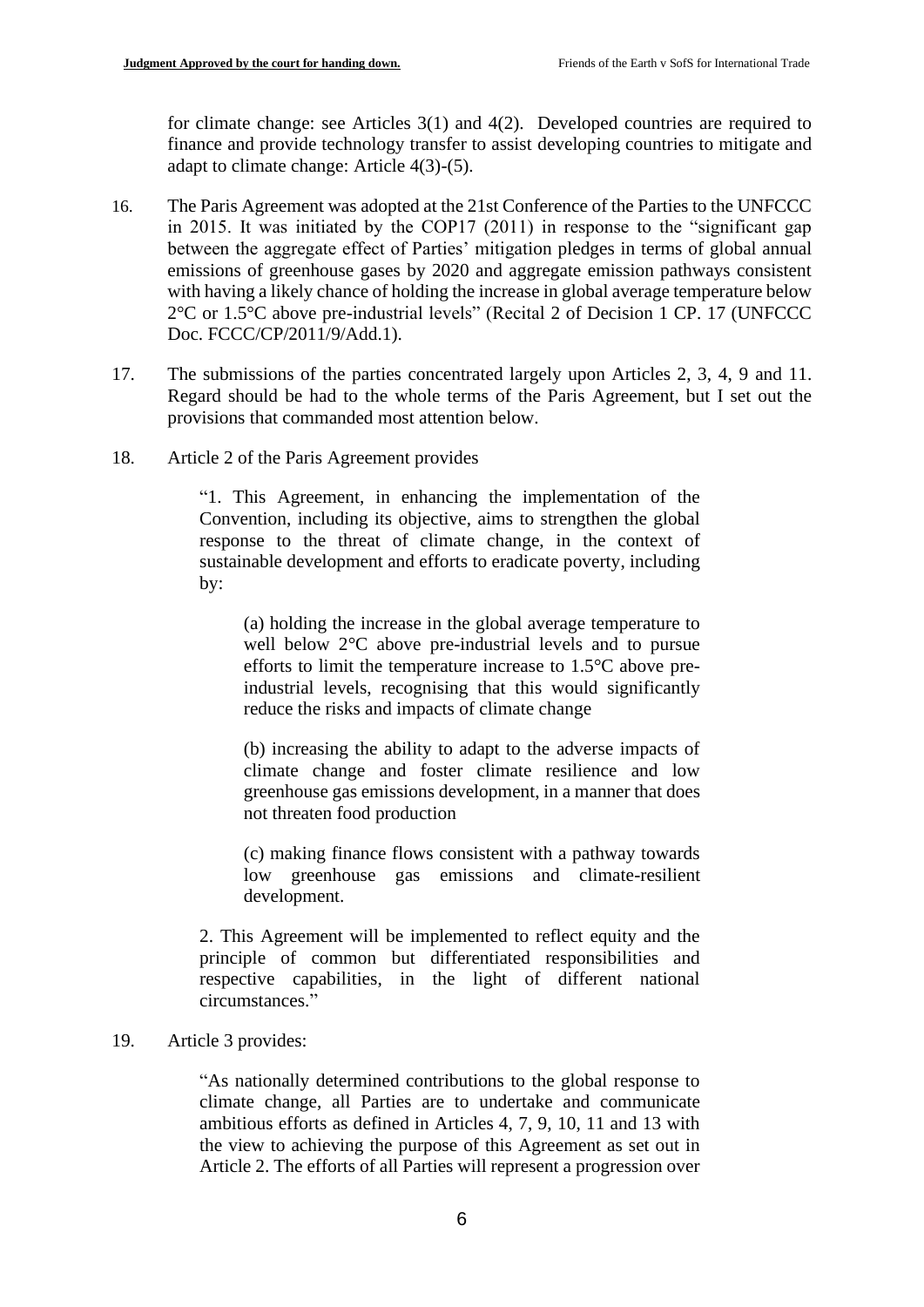time, while recognizing the need to support developing country Parties for the effective implementation of this Agreement."

#### 20. Article 4 provides:

"1. In order to achieve the long-term temperature goal set out in Article 2, Parties aim to reach global peaking of greenhouse gas emissions as soon as possible, recognizing that peaking will take longer for developing country Parties, and to undertake rapid reductions thereafter in accordance with best available science, so as to achieve a balance between anthropogenic emissions by sources and removals by sinks of greenhouse gases in the second half of this century, on the basis of equity, and in the context of sustainable development and efforts to eradicate poverty.

2. Each Party shall prepare, communicate and maintain successive nationally determined contributions that it intends to achieve. Parties shall pursue domestic mitigation measures, with the aim of achieving the objectives of such contributions.

3. Each Party's successive nationally determined contribution will represent a progression beyond the Party's then current nationally determined contribution and reflect its highest possible ambition, reflecting its common but differentiated responsibilities and respective capabilities, in the light of different national circumstances.

4. Developed country Parties should continue taking the lead by undertaking economy-wide absolute emission reduction targets. Developing country Parties should continue enhancing their mitigation efforts, and are encouraged to move over time towards economy-wide emission reduction or limitation targets in the light of different national circumstances.

5. Support shall be provided to developing country Parties for the implementation of this Article, in accordance with Articles 9, 10 and 11, recognizing that enhanced support for developing country Parties will allow for higher ambition in their actions.

6. The least developed countries and small island developing States may prepare and communicate strategies, plans and actions for low greenhouse gas emissions development reflecting their special circumstance.

…

19. All Parties should strive to formulate and communicate longterm low greenhouse gas emission development strategies, mindful of Article 2 taking into account their common but differentiated responsibilities and respective capabilities, in the light of different national circumstances."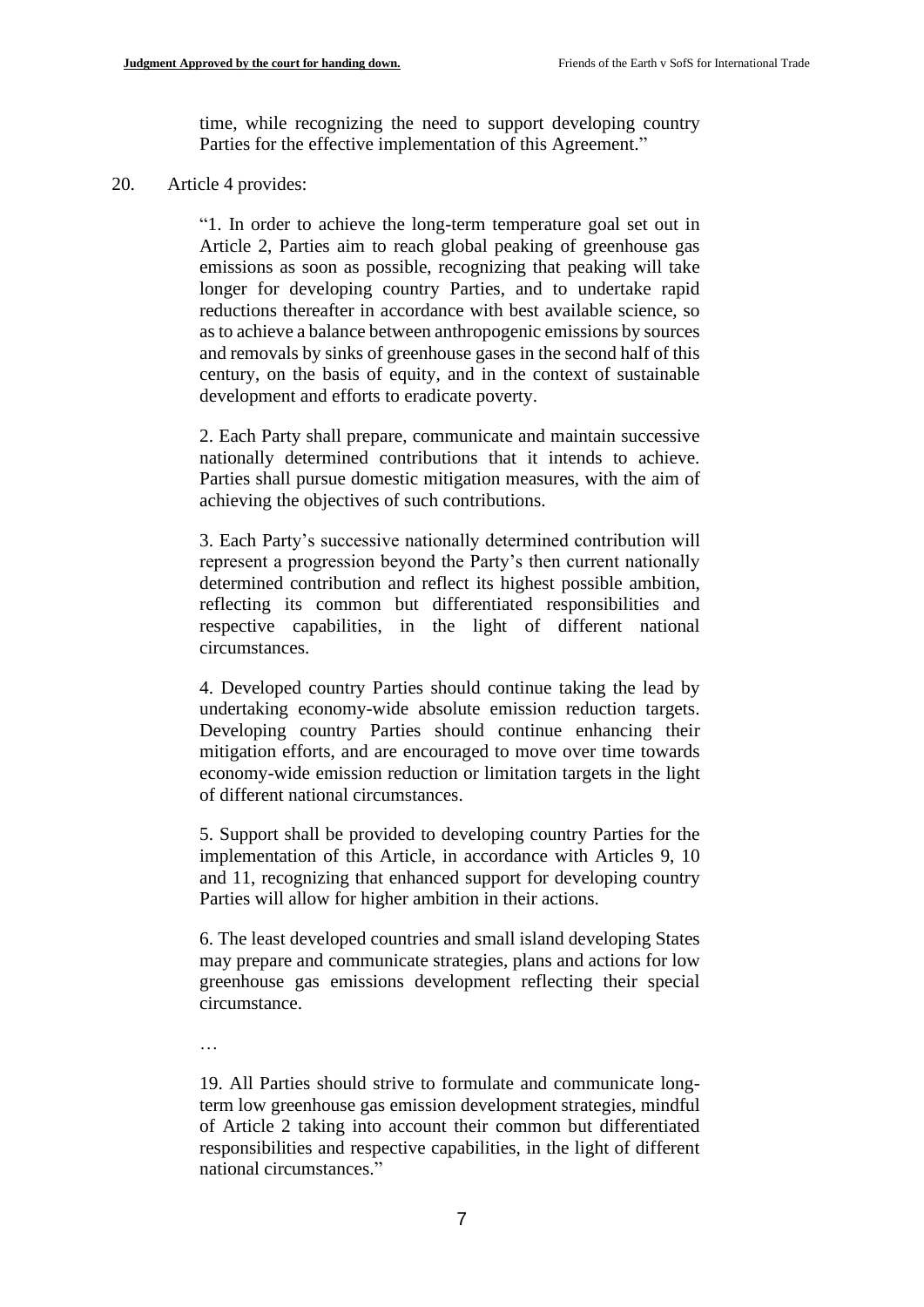#### 21. Article 9 provides:

"1. Developed country Parties shall provide financial resources to assist developing country Parties with respect to both mitigation and adaptation in continuation of their existing obligations under the Convention.

2. Other Parties are encouraged to provide or continue to provide such support voluntarily.

3. As part of a global effort, developed country Parties should continue to take the lead in mobilizing climate finance from a wide variety of sources, instruments and channels, noting the significant role of public funds, through a variety of actions, including supporting country-driven strategies, and taking into account the needs and priorities of developing country Parties. Such mobilization of climate finance should represent a progression beyond previous efforts.

4. The provision of scaled-up financial resources should aim to achieve a balance between adaptation and mitigation, taking into account country-driven strategies, and the priorities and needs of developing country Parties, especially those that are particularly vulnerable to the adverse effects of climate change and have significant capacity constraints, such as the least developed countries and small island developing States, considering the need for public and grant-based resources for adaptation.

5. Developed country Parties shall biennially communicate indicative quantitative and qualitative information related to paragraphs 1 and 3 of this Article, as applicable, including, as available, projected levels of public financial resources to be provided to developing country Parties. Other Parties providing resources are encouraged to communicate biennially such information on a voluntary basis.

…"

#### 22. Article 11 provides:

"1. Capacity-building under this Agreement should enhance the capacity and ability of developing country Parties, in particular countries with the least capacity, such as the least developed countries, and those that are particularly vulnerable to the adverse effects of climate change, such as small island developing States, to take effective climate change action, including, inter alia, to implement adaptation and mitigation actions, and should facilitate technology development, dissemination and deployment, access to climate finance, relevant aspects of education, training and public awareness, and the transparent, timely and accurate communication of information.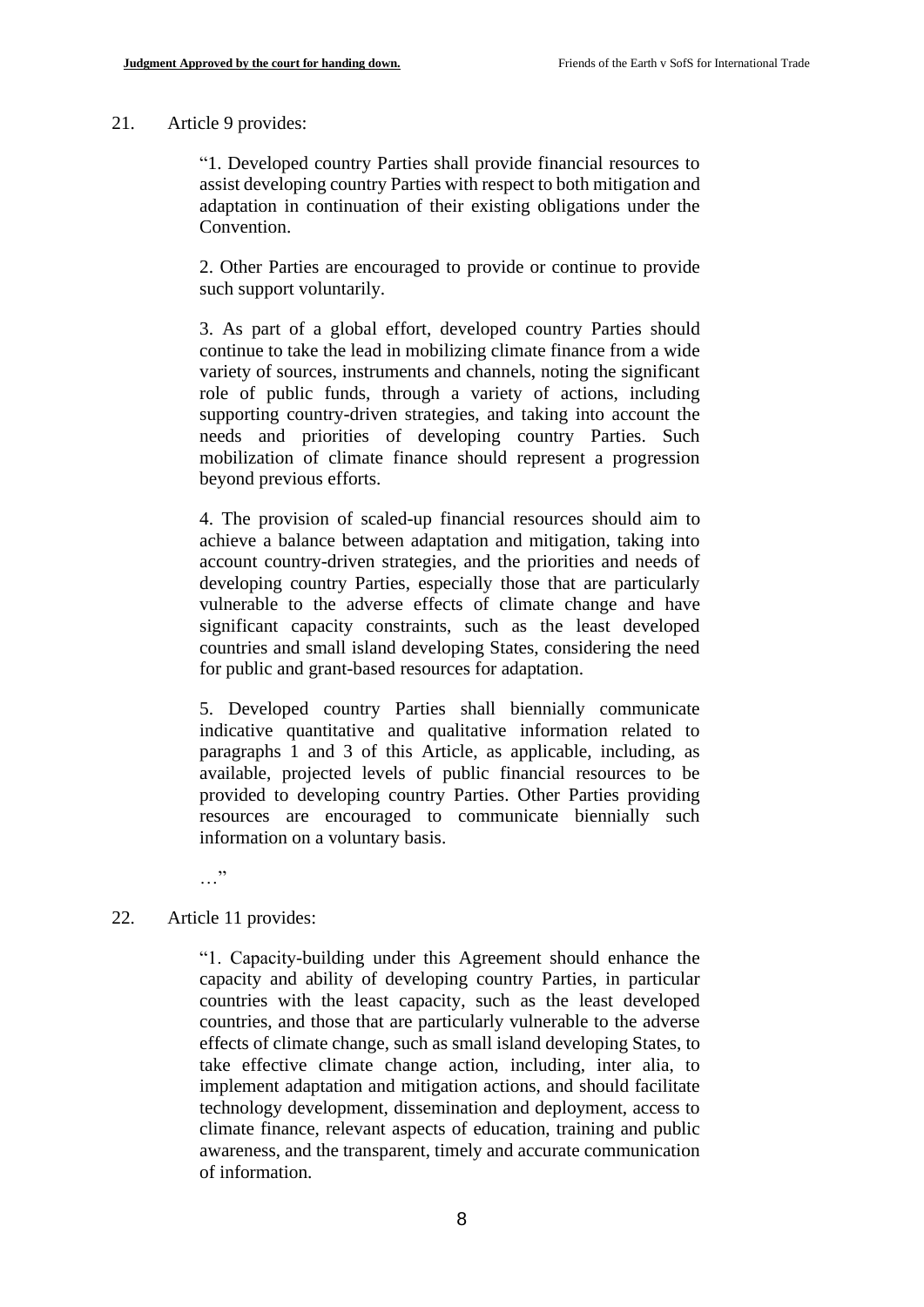2. Capacity-building should be country-driven, based on and responsive to national needs, and foster country ownership of Parties, in particular, for developing country Parties, including at the national, subnational and local levels. Capacity-building should be guided by lessons learned, including those from capacitybuilding activities under the Convention, and should be an effective, iterative process that is participatory, cross-cutting and genderresponsive.

3. All parties should cooperate to enhance the capacity of developing country Parties to implement this Agreement. Developed country Parties should enhance support for capacitybuilding actions in developing country Parties.

…"

- 23. Articles 14 and 15 make provision for monitoring progress and a mechanism to facilitate implementation of and promote compliance with the provisions of the Agreement which includes an expert-based and facilitative committee that will function in a transparent, non-adversarial and non-punitive manner. The Committee is to pay particular attention to the respective national capabilities and circumstances of Parties.
- 24. Article 24 provides that Article 14 of the UNFCCC on settlement of disputes should apply mutatis mutandis to the Paris Agreement. Applied in this way, Article 14 of the UNFCCC provides that, in the event of a dispute between any two or more Parties concerning the interpretation or application of the Paris Agreement, the Parties concerned shall seek a settlement of the dispute through negotiation or any other peaceful means of their own choice. In the event that settlement is not achieved Article 14 provides for other methods of dispute resolution.

### *The developing science*

25. Recital 6 to the UNFCCC recognises the role of science in the climate regime:

"Steps required to understand and address climate change will be environmentally, socially and economically most effective if they are based on relevant scientific, technical and economic considerations and continually re-evaluated in the light of new findings in these areas."

26. In its Decision 1/CP.21 of 12 December 2015 adopting the Paris Agreement, the COP requested the Intergovernmental Panel on Climate Change (IPCC) to provide a special report in 2018 "on the impacts of global warming of 1.5°C above pre-industrial levels and related global greenhouse gas emission pathways" (para. 21). The IPCC was created in 1988 under the auspices of the United Nations by the World Meteorological Organization (WMO) and the United Nations Environment Programme (UNEP). The IPCC's objective is to obtain insight into all aspects of climate change through scientific research. The IPCC does not conduct research itself, but studies and assesses, inter alia, the most recent scientific and technological information that becomes available around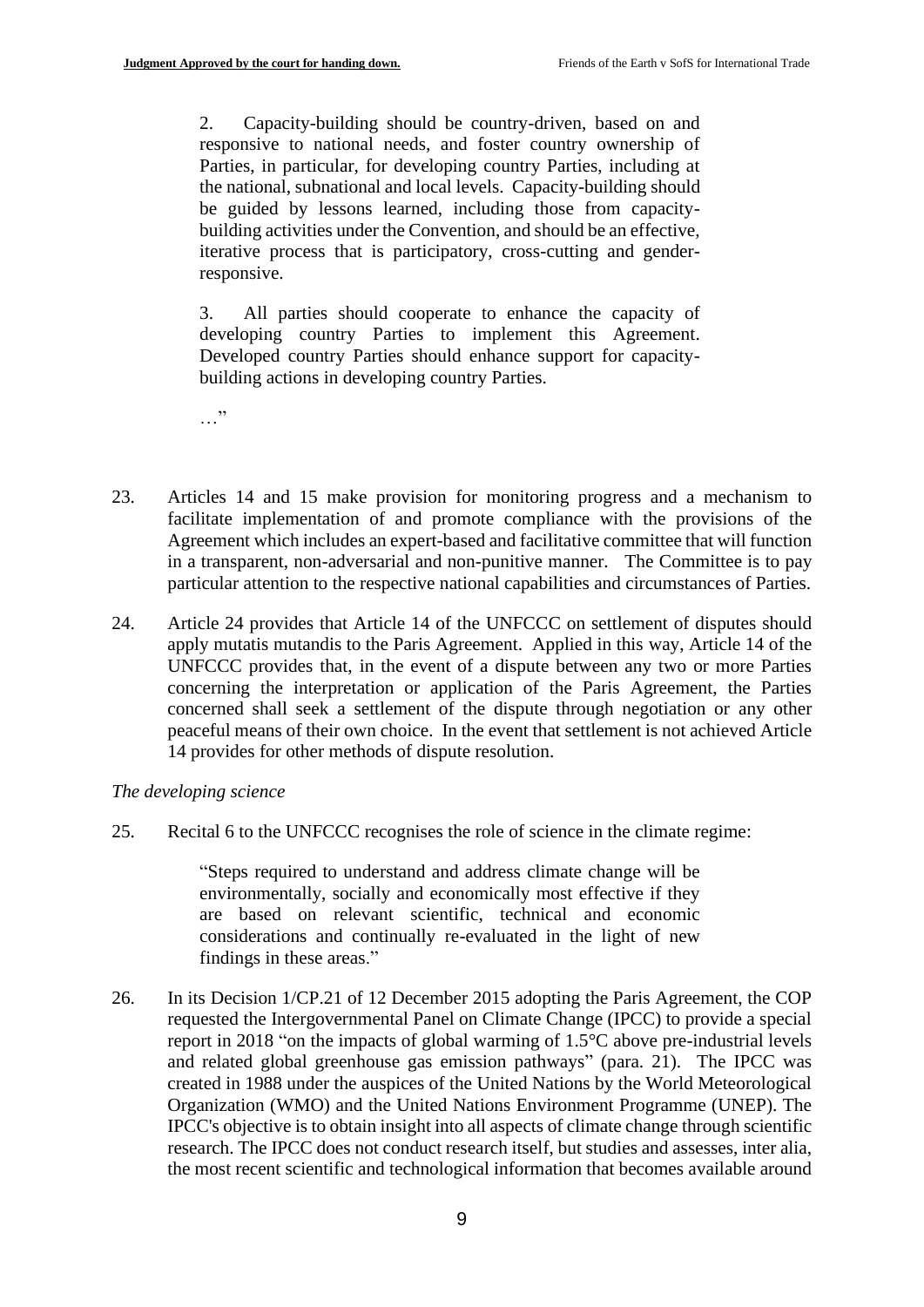the world. The IPCC is not just a scientific organisation, but an intergovernmental organisation as well. It has 195 member countries. Since its inception, the IPCC has published five Assessment Reports and accompanying sub-reports about the state of climate science and climatological developments.

- 27. The IPCC's 2018 report, produced in response to the COP Decision, is a key reference for the Paris Agreement and was the culmination of years of work by many notable authors worldwide. The report was significant in identifying for the first time the need to limit GHG emissions substantially and soon if global warming is to be limited to 1.5°C. The IPCC concluded that on current trajectories global warming is likely to reach 1.5°C between 2030 and 2052 and the detrimental impacts of global warming are less (but still significant) if warming reaches 1.5°C than if it reaches 2°C.
- 28. In November 2019 the United Nations Environment Programme ("UNEP") published a report entitled "The Production Gap. The discrepancy between countries' planned fossil fuel production and global production levels consistent with limiting warming to 1.5°C or 2°C". The report addressed the necessary winding down of the world's production of fossil fuels in order to meet climate goals. In particular, UNEP noted the implications of the 2018 IPCC Report, referred to above, and that "Governments are planning to produce about 50% more fossil fuels by 2030 than would be consistent with a 2°C pathway and 120% more than would be consistent with a 1.5°C pathway." CO<sup>2</sup> emissions from fossil fuels would need to decline rapidly, by approximately 6% per year to remain on a 1.5°C-compatible pathway, and by roughly 2% per year to remain on a 2°C-compatible one. The report warned that "[b]arring dramatic, unexpected advances in carbon capture and storage (CCS) technology, these declines mean that most of the world's proven fossil fuel reserves must be left unburned."

### *Finance flows and the temperature goals in the Paris Agreement*

29. The Standing Committee on Finance ("SCF") serves the Paris Agreement. In 2018, the COP requested the SCF to map, every four years, the available information relevant to Article 2(1)(c) of the Paris Agreement. In the executive summary of its 2018 assessment the SCF noted that climate finance accounted for a small proportion of overall finance flows and was "considerably below what one would expect given the investment opportunities and needs that have been identified." It continued:

> "However, although climate finance flows must obviously be scaled up, it is also important to ensure the consistency of finance flows as a whole (and of capital stock) pursuant to Article 2, paragraph 1(c), of the Paris Agreement. This does not mean that all finance flows have to achieve explicitly beneficial climate outcomes, but that they must reduce the likelihood of negative climate outcomes. Although commitments are being made to ensure that finance flows from [Development Financial Institutions] are climate consistent, more can be done to understand public finance flows and ensure that they are all consistent with countries' climate change and sustainable development objectives.*"*

### *UK domestic climate framework and relevant policy developments*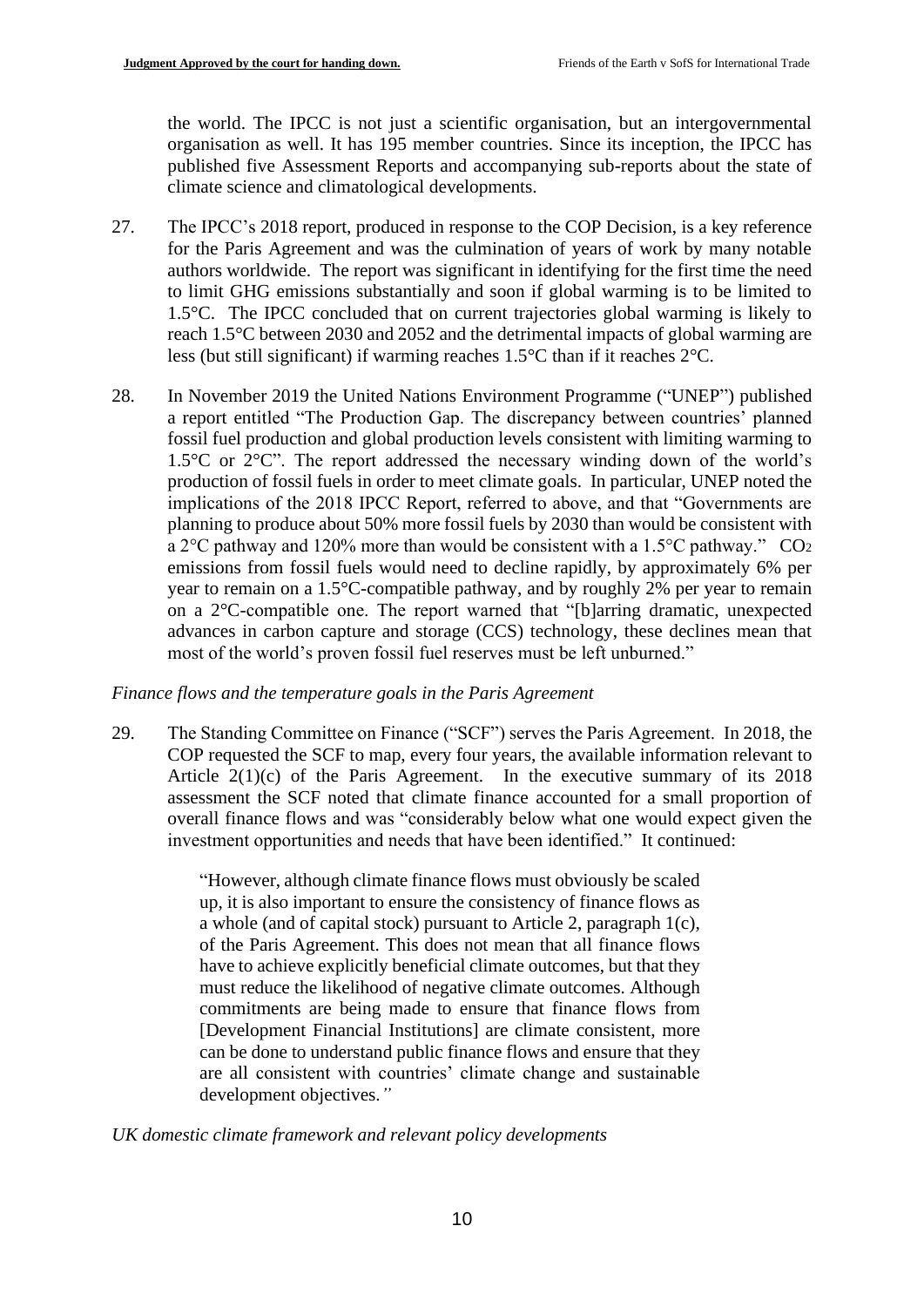- 30. The Climate Change Act 2008 sets a mandatory target for the reduction of UK carbon emissions by 2050 (100% lower than the 1990 baseline) and establishes an independent public body to advise the UK and devolved Governments on tackling climate change.
- 31. The UK signed the Paris Agreement on 22 April 2016. Pursuant to s. 20 of the Constitutional Reform and Governance Act 2010 it was placed before Parliament for 21 days. Parliament raised no issues and accordingly, it was ratified and bound the UK from 18 December 2016.
- 32. In October 2017 the Government issued "The Clean Growth Strategy" in which it asserted that the UK remained strongly committed to the Paris Agreement and that the UK would satisfy its international obligations under the agreement.
- 33. In June 2019, the House of Commons Environmental Audit Committee ("EAC") published a report that was highly critical of UKEF's support for fossil fuel energy projects. The summary called it "unacceptably high" and said that it did not "respect the Paris Agreement, which commits signatories to make finance flows consistent with a pathway towards low greenhouse gas emissions and climate resilient development." It recorded the evidence of witnesses that UKEF was risking stranded assets and "locking in" reliance on fossil fuel energy production for decades to come in areas where energy demand is set to increase. It called for UKEF's mandate to be changed by the end of the year to ensure that UKEF's support was aligned with the UK's climate leadership and climate commitments, and to ensure that it was supporting a transition to net zero emissions by 2050; and it called for the Government to introduce a strategy to end support to new fossil fuel energy projects by 2021.
- 34. The Committee's recommendations included:

"148. Scope 3 emissions are essential for calculating the full emissions impact of a product, asset or portfolio. Scope 3 emissions are particularly high for fossil fuel-related projects. UKEF claim that there is no universally accepted measure for Scope 3 emissions. However, Scope 3 emissions are already being used in many private sector companies using the GHG Protocol, and the Canadian Export Credit Agency has already expressed its ambition to work towards the G20 Taskforce on Climate-related Financial Disclosure (TCFD) standards (which would include Scope 3 emissions).

149. UKEF should report the Scope 3 emissions of all projects, and in particular of all fossil fuel-related projects where Scope 3 emissions are particularly high. The GHG Protocol provides a methodology for calculating Scope 3 emissions, and the TCFD recommendations provide a readily available source of guidance for this work. If Government considers that existing methodologies for modelling Scope 3 emissions are inadequate, it should support research to develop an agreed model, and should promote this model amongst its ECA peers."

35. In July 2019 the Government published its "Green Finance Strategy". The Government stated: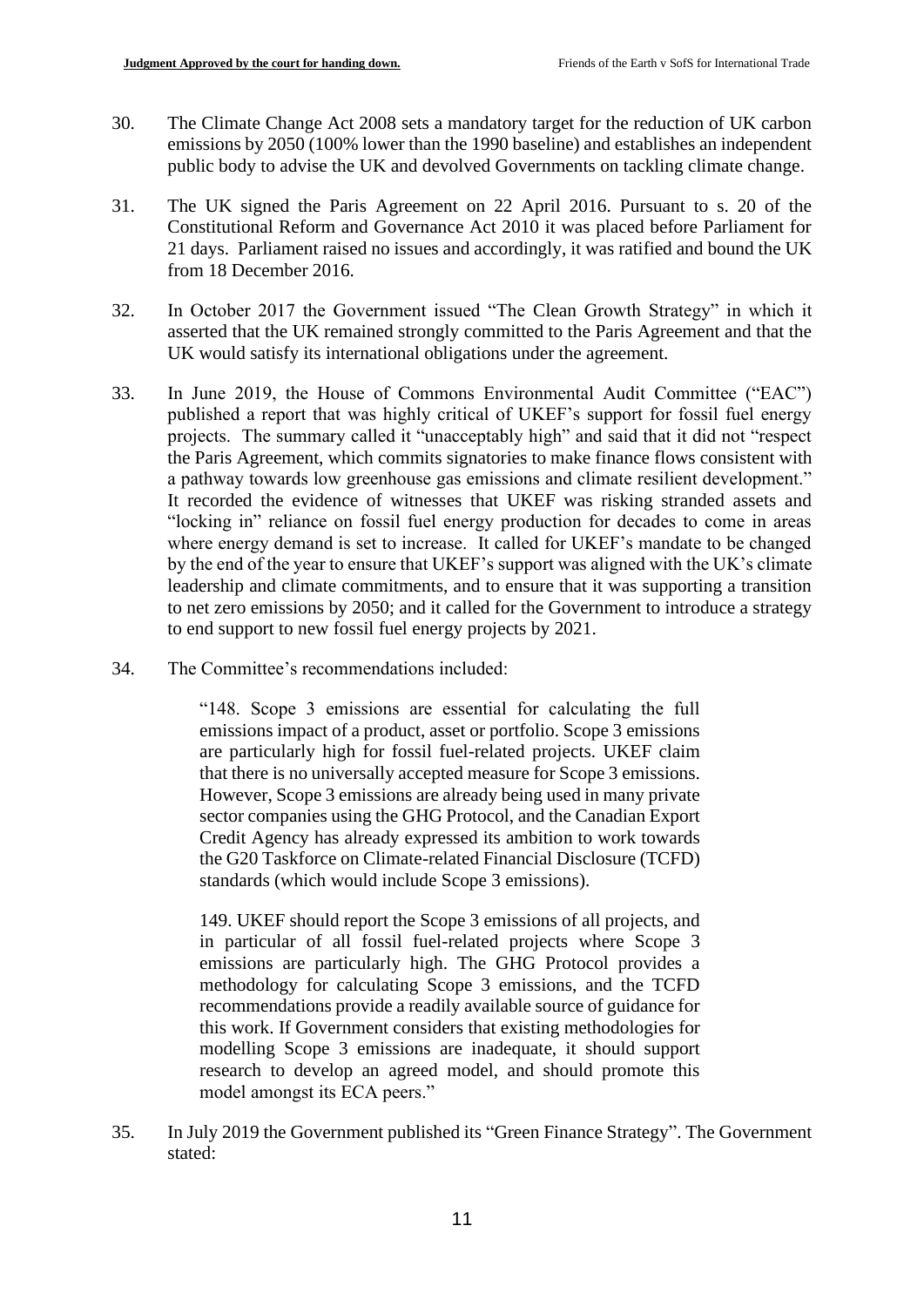"As the Government explores initiatives to align global financial flows, we will be taking action to ensure UK Government leads by example through aligning the UK's Official Development Assistance spending with the Paris Agreement, strengthening the existing provisions in the UK Government's guidance on considering climate and environmental factors. In practical terms this will include:

 $\bullet$ ...;

• Ensuring any investment support for fossil fuels affecting emissions is in line with the Paris Agreement temperature goals and transition plans;

•…; and

• Ensuring that relevant programmes do not undermine the ambition in countries' Nationally Determined Contributions (NDC) and adaptation plans"

36. In its response to the EAC in October 2019, the Government stated that UKEF was "laying the framework to assess how it can best respond to climate related risks and opportunities" and that it would develop its climate strategy as it does so. UKEF was said to be working with other government departments "to ensure that UKEF appropriately takes into account the UK's international climate commitments, including the Paris Agreement, in its activities".

### *Accounting for Greenhouse Gas emissions – the Greenhouse Gas Protocol*

- 37. In its report, the House of Commons EAC referred to the Greenhouse Gas Protocol as providing a methodology for calculating emissions. The Protocol is part of a framework developed by the World Resources Institute for companies and organisations, which is aimed at developing and promoting the adoption of internationally accepted accounting and reporting standards for GHG emissions. The opinion of the expert for the Interested Parties, which appears to be borne out by the contemporaneous documents and was not materially challenged, is that the GHG Protocol is widely recognised and applied.
- 38. GHG emissions are typically divided into three "Scopes" or categories. The direct emissions associated with an activity (in the present case the extraction of LNG) fall within Scope 1. Scope 2 includes the indirect emissions from the generation of purchased electricity. Scope 3 are all indirect emissions not included in Scope 2, including the use of sold products. In the present case, the concentration on Scope 3 emissions has focussed on the emissions associated with the use of Mozambique's LNG from the Project (frequently referred to as "MZLNG"), of which 5% would be retained and used in Mozambique and 95% would be exported around the world.

### **The factual background**

*Mozambique's nationally determined contribution (Articles 2 and 3 of the Paris Agreement)*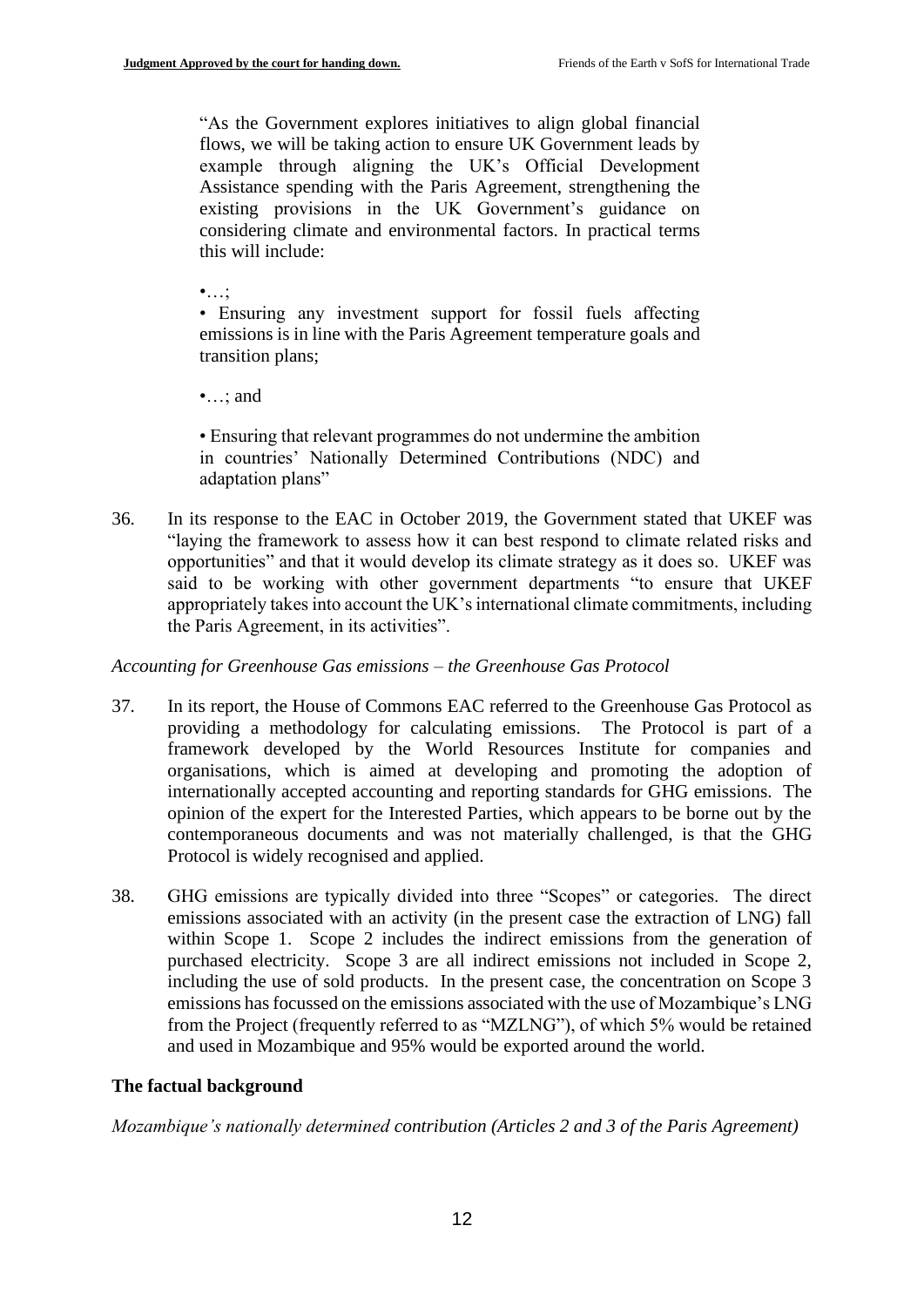- 39. Mozambique is a poor and under-developed sovereign state that is extremely vulnerable to climate change impacts. UKEF's climate change report ("CCR") explains the reasons for its vulnerability as being its geographic location, long shoreline and the existence of extensive lowlands below sea level.
- 40. In accordance with its obligations under Articles 2 and 3 of the Paris Agreement, Mozambique has provided its Intended Nationally Determined Contribution ("INDC") to the UNFCCC secretariat. For present purposes it is sufficient to note that the INDC recorded the country's mission to be "to increase resilience in the communities and the national economy including the reduction of climate risks, and promote a low-carbon development and the green economy through the integration of adaptation and mitigation in sectorial and local planning." Elsewhere the mission was said to be to "reduce climate change vulnerability and improve the wellbeing of Mozambicans through the implementation of concrete measures for adaptation and climate risk reduction, promoting mitigation and low-carbon development, aiming at sustainable development, with the active participation of all stakeholders in the social, environmental and economic sectors."
- 41. The INDC listed implementation of 12 policies, programmes and actions, including a Master Plan for Natural Gas, set out in more detail below, as its method and type of contribution to GHG reductions. It established Mozambique's target to be a total reduction of about 76,5 MtCO2eq in the period from 2020 to 2030, with 23,0 MtCO2eq by 2024 and 53,4 MtCO2eq from 2025 to 2030. It said that the implementation of any proposed reduction was conditional on the provision of financial, technological and capacity building from the international community.It said that Mozambique is willing "to participate in the market mechanisms to be established which would allow access to clean technologies in order to mitigate the emissions arising from exploiting, managing and using the natural capital that is available"; and that "considering Mozambique's historical GHG emissions, which are insignificant in the global total, the effort that the country is willing to make to create adaptive capacity and face the national challenges of reducing poverty, including those of the most vulnerable, this contribution is fair and adequate considering the ultimate objective of the UNFCCC."

### *The Natural Gas Master Plan*

42. In June 2014 Mozambique produced a "Natural Gas Master Plan", the introduction to which identified the country's "enormous energy potential, which provides the country with favourable means to fulfil its domestic and regional energy needs for Southern Africa and beyond." That energy potential was based on discoveries of coal and natural gas as well as abundant water resources, which put Mozambique in a very privileged position both in the region and in the world. It also had "vast potential in the field of renewable energy, particularly biomass, solar and wind energy". The introduction provided a succinct summary of Mozambique's position. In 2011 Mozambique's total primary energy consumption was 8 million tons of oil equivalent (TOE), which put the country below the average consumption in the world and Africa. Furthermore, 78% of the primary energy supplied came from biofuels (wood, hay, manure, food waste etc). The introduction continued:

> "Taking into consideration such a vast potential, it is of the utmost importance that a long-term strategy is drawn to ensure the rational and sustainable use of these non-renewable natural resources,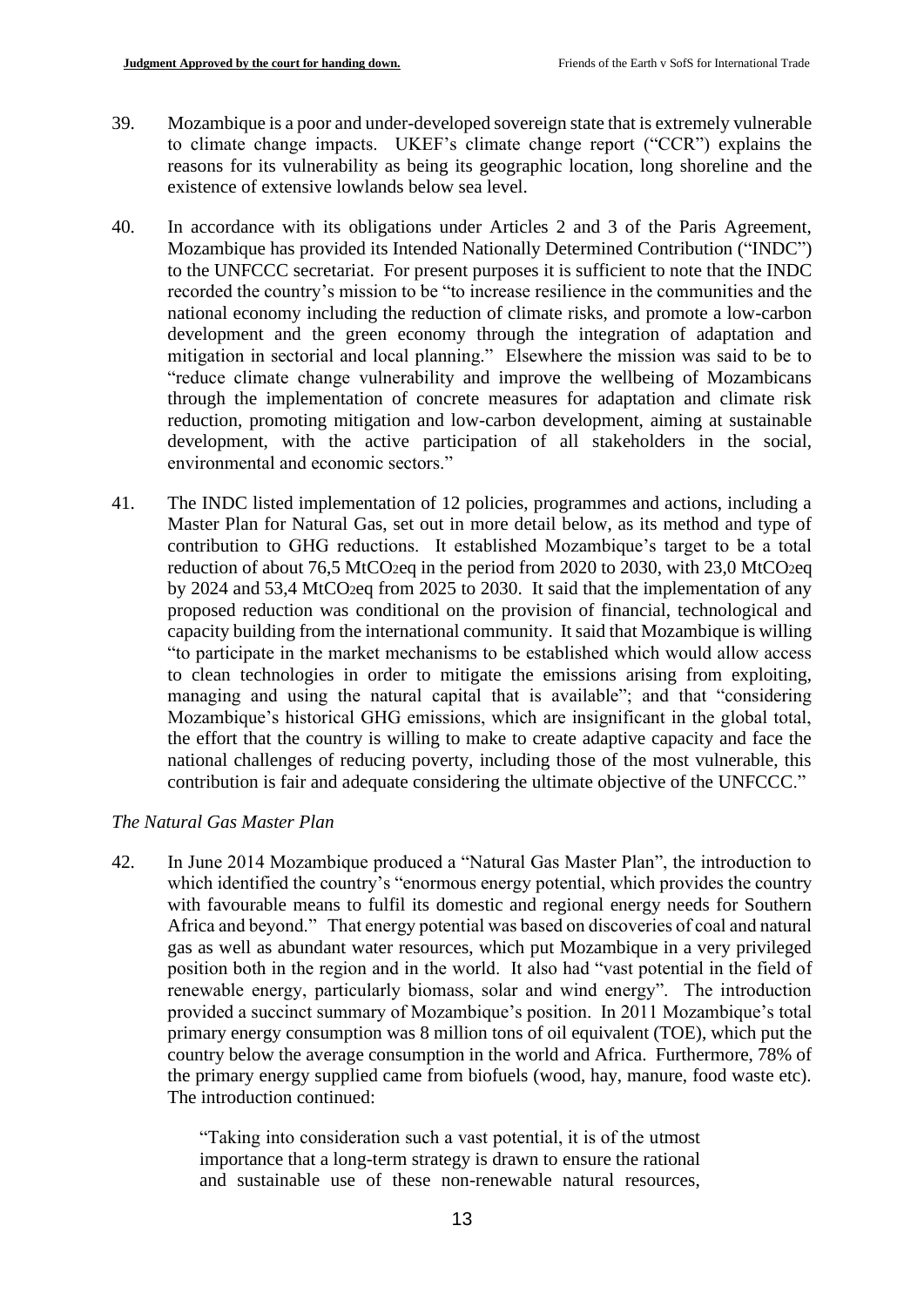particularly gas; that is, using these resources in such way that they can contribute to the country's socioeconomic development, while at the same time, preserving the environment and ensuring enough resources for future generations to fulfil their energy needs and develop the country. … The Natural Gas Master Plan is an integral part of the strategy of the Government of Mozambique regarding the exploitation of mineral resources and the improvement of infrastructures and human capital development in Mozambique."

43. The Master Plan referred to the Government's Five-year Programme for 2010-2014, which outlined as its main goal "the fight against poverty with a view to improving the living standards of the Mozambican people in an environment of peace, harmony and tranquillity". It identified the Project as an important source of the country's LNG reserves which, with other mineral resources "must be conducted in a sustainable manner." It referred to an Energy Policy which included the development of energy resources (hydropower, forests, charcoal and natural gas) and promoting the development of conversion technologies and environmentally beneficial energy uses, and to a Renewable Energy Development Policy, the objectives of which included promoting the delivery of new and renewable energy services at affordable prices, strengthening local and national energy security, reducing local and global negative environmental impacts, and advancing the technological development of the subsector for new and renewable energy. The Master Plan envisaged that much of Mozambique's LNG would be exported but that some would be retained for internal development. The present hearing proceeded on the basis that 5% was likely to be retained for use in Mozambique with the balance of 95% being exported and therefore affecting recipient countries' carbon budgets. Recognising the potential environmental damage associated with the production and use of LNG, the Master Plan said that the Government of Mozambique "will ensure that the exploitation of natural gas, its processing, and its use will be conducted in a sustainable manner, reducing to a minimum the negative impacts on both land and sea."

### *The LNG Project*

44. The Project site itself is located in northern Mozambique in the offshore Rovuma Basin. A project information memorandum (2018) provides the following description of the Rovuma Basin and the Project:

> "The Rovuma Basin … is home to one of the largest gas discoveries worldwide in the last 15 years, totalling over one hundred fifty (150) TCF of gas in place resources. The region known as Area 1 has established a world-class resource, which will initially be monetized through the development of a two-train onshore LNG project and associated infrastructure. …As such the resource represents a 'game changer' for the LNG market and has the potential to propel Mozambique to one of the top five global suppliers and allow it to meet a growing global demand. The Project's geographical location provides easy access to the key growth markets of Asia Pacific and Europe ….

> The Area 1 Mozambique LNG project ("Project") is a world-scale, integrated LNG development that will initially comprise two (2)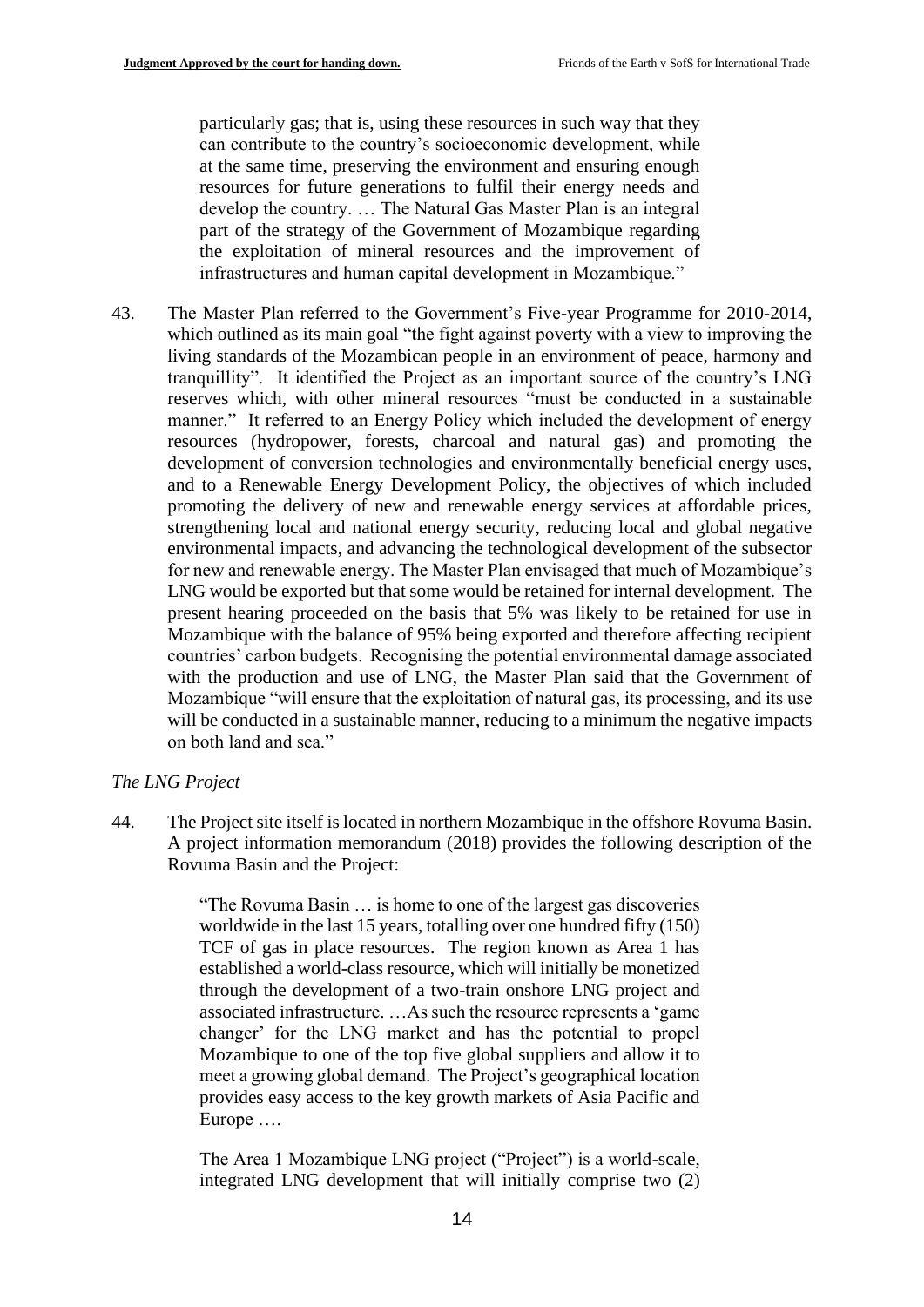LNG liquefaction trains (with the nameplate design capacity of 6.44 MTPA each) utilizing established technology. The initial development is expected to produce more than sixteen (16) TCF of gas and ninety-three (93) million barrels of condensate over the 30 year development and production period. The site, located in northern Mozambique, is capable of housing up to ten (10) LNG trains. The Project will also consist of an offshore pipeline, as well as upstream development and associated infrastructure, as further described below in this Section 1.1 (together with the LNG trains and associated facilities, the "Project Facilities"). With the gas resource located forty (40) km off the coast of Mozambique, the Project is well positioned to serve growing demand in the Asia-Pacific gas markets. The Project is set to enjoy a competitive cost advantage relative to other LNG developments due to the sheer size of the resource and potential for multiple additional developments and associated economies of scale. The all-in cost of the initial twotrain Project is ~USD 24 bn (nominal, including financing costs) from inception through to final Completion. The Sponsors have already spent over USD 5 bn in exploration, appraisal and development that has allowed a partial de-risking of the schedule. The overall magnitude of investment will represent the largest FDI in Africa which will transform the economy of Mozambique and confer significant benefits on the wider SADC region."

#### *Chronology of UKEF's involvement with the Project*

- 45. UKEF was first approached about funding for the project in 2014 but at that stage considered that there was insufficient UK Content for UKEF to participate.
- 46. In 2019 the Project sponsors invited UKEF to participate in the Project as a member of the senior lending group, additional UK Content for the Project having been identified. By the time that UKEF became involved, the other lenders in the group had already been involved in structuring the Project, with a view to supporting it, for over three years. The other lenders included ECAs from South Africa, Japan, Italy, Thailand and the United States (whose ECA was known as US EXIM, or EXIM for short). In February 2019, UKEF's involvement commenced and it began its usual environmental screening for projects, focussing on environmental and human rights with some general climate change considerations. The Project was classified, according to UKEF policy, as Category A given its potential for significant adverse environmental and social impacts.
- 47. As a matter of fact, despite the recommendation of the House of Commons EAC in June 2019, UKEF's mandate had not changed by the date of the decisions that are the subject of these proceedings; nor was any free-standing public law obligation imposed on UKEF (by government policy or otherwise) that required it to calculate or report on Scope 3 emissions or to ensure that any investment support for fossil fuels affecting emissions was in line with the Paris Agreement temperature goals and transition plans. However, in light of the scale of the Project, the Government's response to the recommendations of the Environmental Audit Committee as well as the then recent Heathrow Third Runway decision of the Court of Appeal ([2020] EWCA Civ 214), UKEF decided that climate change impacts and consideration of the Paris Agreement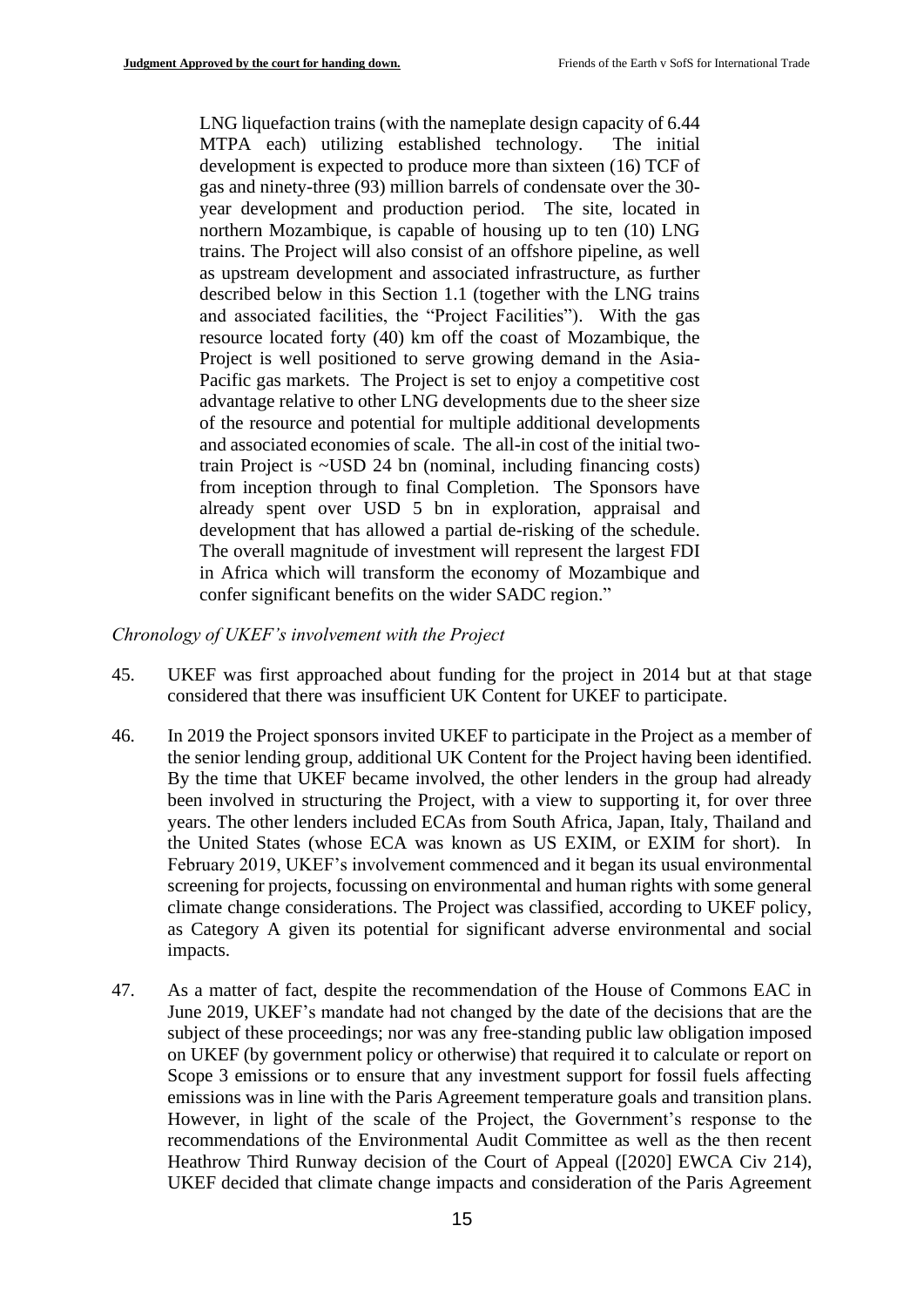were considerations that ought to be taken into account alongside other factors in making its decision for the Project.

- 48. In his evidence to the Court Mr Taylor is at pains to make clear that (a) UKEF was a pioneer in taking account of climate change as part of its decision-making process, (b) there was no established methodology setting out how a decision-maker such as UKEF should evaluate projects with regard to their climate change impact or consistency with the Paris Agreement, (c) while UKEF took steps to be informed on matters relating to climate change and the Paris Agreement, consistency with the Paris Agreement was not a requirement or pre-requisite for a decision by UKEF to support the Project, (d) UKEF was not bound either by policy or for any other reason only to act in a manner that was consistent with the Paris Agreement, and (e) UKEF's decision was "multi-faceted, based on promoting significant UK economic benefits in line with UKEF's statutory purpose and mission". He characterises the decision as requiring "a range of judgments to be made across a wide spectrum of policy areas, involving questions of political policy, economic and scientific judgment." The evidence of Mr Griffin, the Head of Environmental and Social Division at UKEF is that it was desirable to go beyond UKEF's published ESHR Policy and usual practice by undertaking a dedicated assessment of the potential climate change impacts of the of the Project and that, given the nature of the Project it was considered appropriate to consider climate change more than they normally would.
- 49. These elements of the evidence of Mr Taylor and Mr Griffin require scrutiny in the light of the contemporaneous documents, not with a view to reassessing the merits of the decision (which is forbidden territory for the court) but with a view to understanding the nature of the process that was being undertaken and the proper place of climate change and the Paris Agreement in that process.

#### *The Wood Mackenzie report*

- 50. Wood Mackenzie ("WM") provided advice to the ECAs and the African Development Bank ("AfDB") from 2015 in its capacity as "Gas Marketing Consultant" to the Lender Group. In addition, WM had provided advice to AfDB on climate change considerations. In recognition of the need for additional analysis of the potential climate change impact of the project, the Lender Group to the Project discussed the prospect of seeking climate change analysis from WM.
- 51. The Lender Group and Total (as Project sponsor) agreed in January 2020 that WM should be instructed initially to assess the impact of CO<sup>2</sup> emissions associated with the use of the fuel from the emissions, i.e. Scope 3 emissions. The scope of WM's work was limited in February 2020 to analysis of possible CO<sup>2</sup> emissions *reductions*  associated with MZLNG. The objective of their work was stated to be that "[t]he ECAs are trying to inform their Boards and stakeholders as to the potential reduction in CO<sup>2</sup> emissions associated with the use of LNG from MZLNG." In setting out their scope of work, WM included the caveat that it was impossible to accurately quantify the impact for many reasons, but particularly given that (a) volumes of MZLNG could be delivered to multiple markets in any given year with the combination of markets and uses and associated volumes varying every year, (b) WM could not know what the LNG would be used for in any given year, (c) WM could not know whether the MZLNG would replace other more carbon intensive fuels in existing facilities and so lower emissions or whether it would be meeting incremental gas demand (and so increase them), and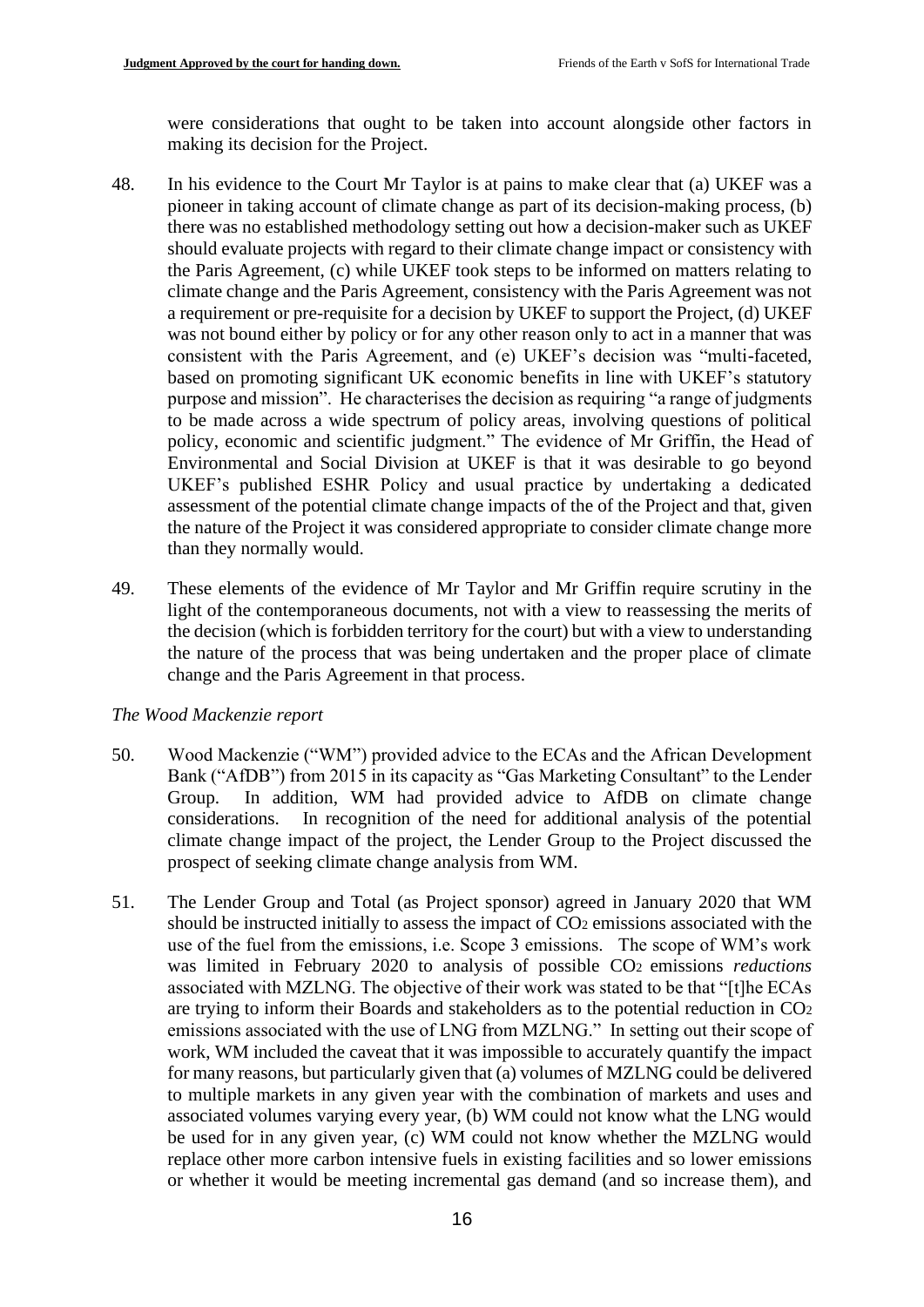(d) there were potentially other less carbon intensive sources of gas/LNG that could be used instead of MZLNG which would reduce emissions by more than using MZLNG. WM's suggested approach was therefore that they should consider how much CO<sub>2</sub> emissions would be reduced if it were to be assumed that MZLNG were to be used to generate electricity in a power plant in an Asian country instead of using the amount of coal and oil required to generate an equivalent amount of electricity.

- 52. WM produced a draft report which was provided to UKEF on 27 February 2020. It concluded that "[u]se of Mozambique LNG in the power sector compared to other fuels could lower carbon emissions in the consuming country". The results of their (draft) analysis and report were said to be "indicative" and not to be definitive for a number of reasons. An internal UKEF email apparently referring to this draft, indicates that the writer considered that the WM analysis was simplistic. Another said: "The Woodmac report is very light and makes high level assumptions". However, it is apparent from a comparison of their draft and final reports that the scope of WM's work remained essentially unchanged.
- 53. The final WM report is dated March 2020 and entitled "Mozambique LNG carbon emission benchmarking". Although it is longer than the February draft, the analysis is substantially the same. The first page states that "Gas and LNG are fundamental to the Energy Transition". The next page states that "[t]here are a wide range of energy transition scenarios with different global warming outcomes. The 2-degree scenario is widely seen as the global community's accepted limitation of temperature growth to avoid significant and potentially catastrophic changes to the planet". The next two slides address demand: they project declining demand for coal and oil and rapid growth in renewables. The next slide states that LNG's share of demand will increase significantly. There then follows a section "Considering the indicative emissions impact of MZLNG"<sup>1</sup>, which considers multiple countries where the MZLNG might be used and the uses to which it may be put over time and concludes that:

"[t]his makes it impossible for us to say with any degree of certainty where the volumes will be used, for what purpose and when. As a result, we are unable to model the emissions impact with any degree of certainty. … Even for those offtakers where gas is used only for power generation, it isn't clear to what extent the MZLNG volumes will be meeting incremental demand for gas-fired power generation, or replacing other gas volumes, or replacing nuclear and/or coalfired generation. The emissions impact of each is quite different."

54. The following slide continues with:

"That said there appears to be particular scope for MZ LNG volumes to displace coal in power generation in China India and Indonesia. We therefore focus on this in order to give ECAs some *indicative* guidance as to how MZLNG could potentially reduce emissions"

55. There follows a summary analysis seeking to quantify the potential 'avoided' carbon associated with MZLNG as compared to other fuels, which indicates that the use of

<sup>&</sup>lt;sup>1</sup> Underlining as in the WM report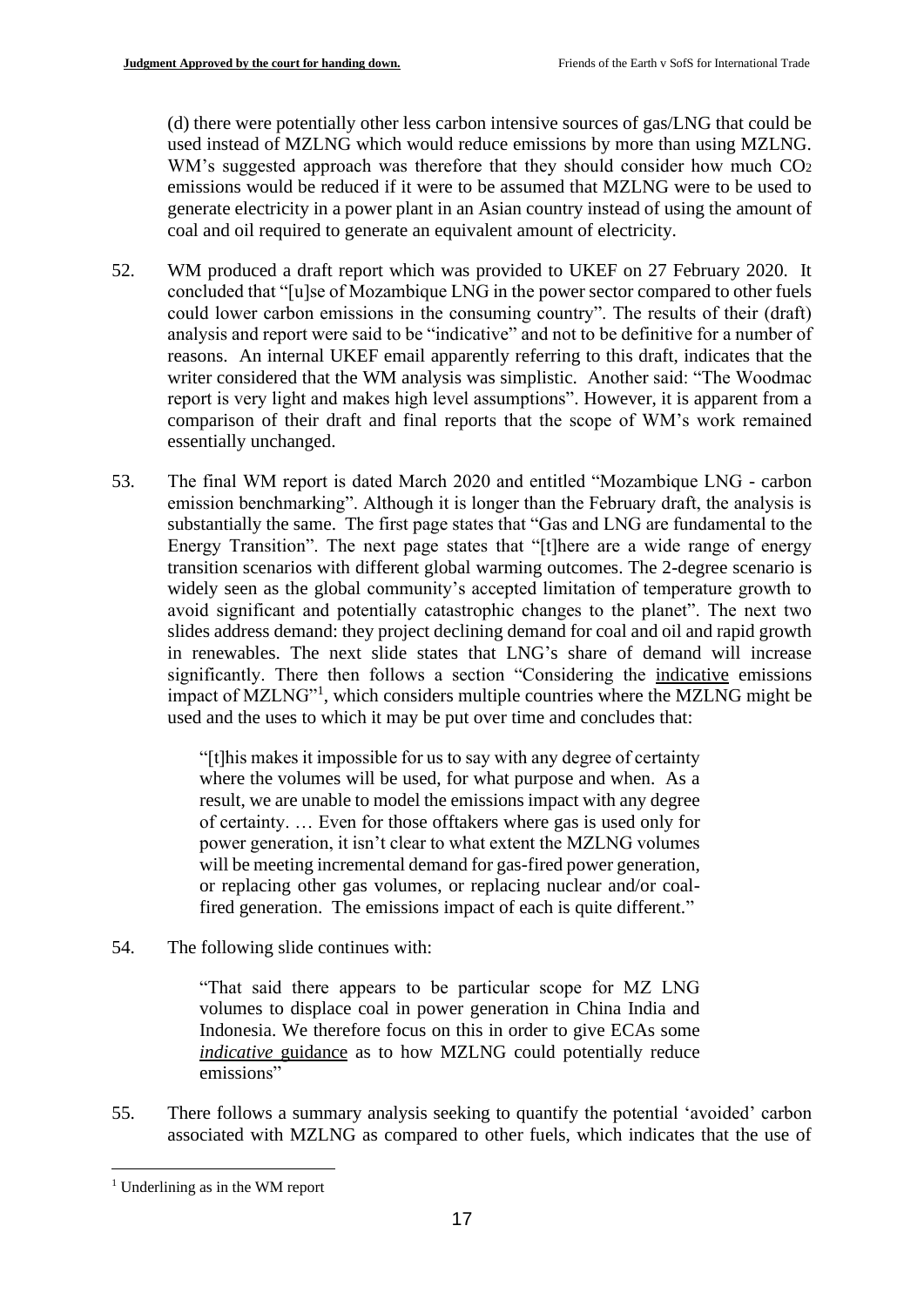MZLNG rather than more carbon intensive fuels will lead to reductions in life cycle carbon emissions. The analysis is summarised in the headline statements that (a) "carbon emissions associated with MZLNG into power are less than half that of a modern coal fired project"; and (b) "using MZLNG could avoid over half a million tonnes of carbon emissions per TWh of electric power generated". Having caveated its work with "this analysis is only intended to provide some guidance about the potential avoided carbon emissions associated with Mozambique LNG volumes as we cannot forecast where and for what purpose the volumes will actually be used", WM states the following conclusions<sup>2</sup>:

"…we can't predict with certainty what the volumes [of gas] will be used for but given the importance of Asian markets we see scope for some of the volumes to be used in power generation to replace coal and oil which could lower carbon emissions

The results of our analysis are indicative, and we cannot provide a definitive assessment of the emission reduction associated with MZ LNG for a number of reasons including …

- we cannot know exactly what the LNG will be used for in any given market in any given year
- we cannot know whether the LNG is
	- o replacing other (more carbon intensive) fuels in existing facilities (and so lowering emissions) or
	- o replacing other less carbon intensive facilities (like nuclear plants) and so increasing emissions
	- o meeting incremental demand or replacing indigenous gas supplies (and so increasing emissions)"
- 56. An appendix to the WM report compared carbon intensities of selected LNG projects delivering LNG to China and concluded that "from a Scope 1 and 2 carbon emissions perspective, Mozambique LNG will likely be well placed relative to competitor projects, largely due to low CO<sup>2</sup> content of feed gas, relatively low methane losses and an efficient modern liquefaction plant."

# *Other advice*

57. In April 2020 UKEF received advice from the Department of International Trade Oil and Gas Team, which reviewed the role of LNG, renewables and other fuels. The advice noted that "Mozambique LNG fits The World Bank's justification for continuing to support upstream gas projects in exceptional circumstances (this being that gas is a flexible energy source that can help countries make the transition more quickly to renewables, to expand energy access and energy security for the poor and displace carbon-intensive coal)." Under the heading "Support for UK Supply Chain" it said that "the nature of the project fits in very well with UK oil and gas supply chain

<sup>2</sup> Underlining as in the original as before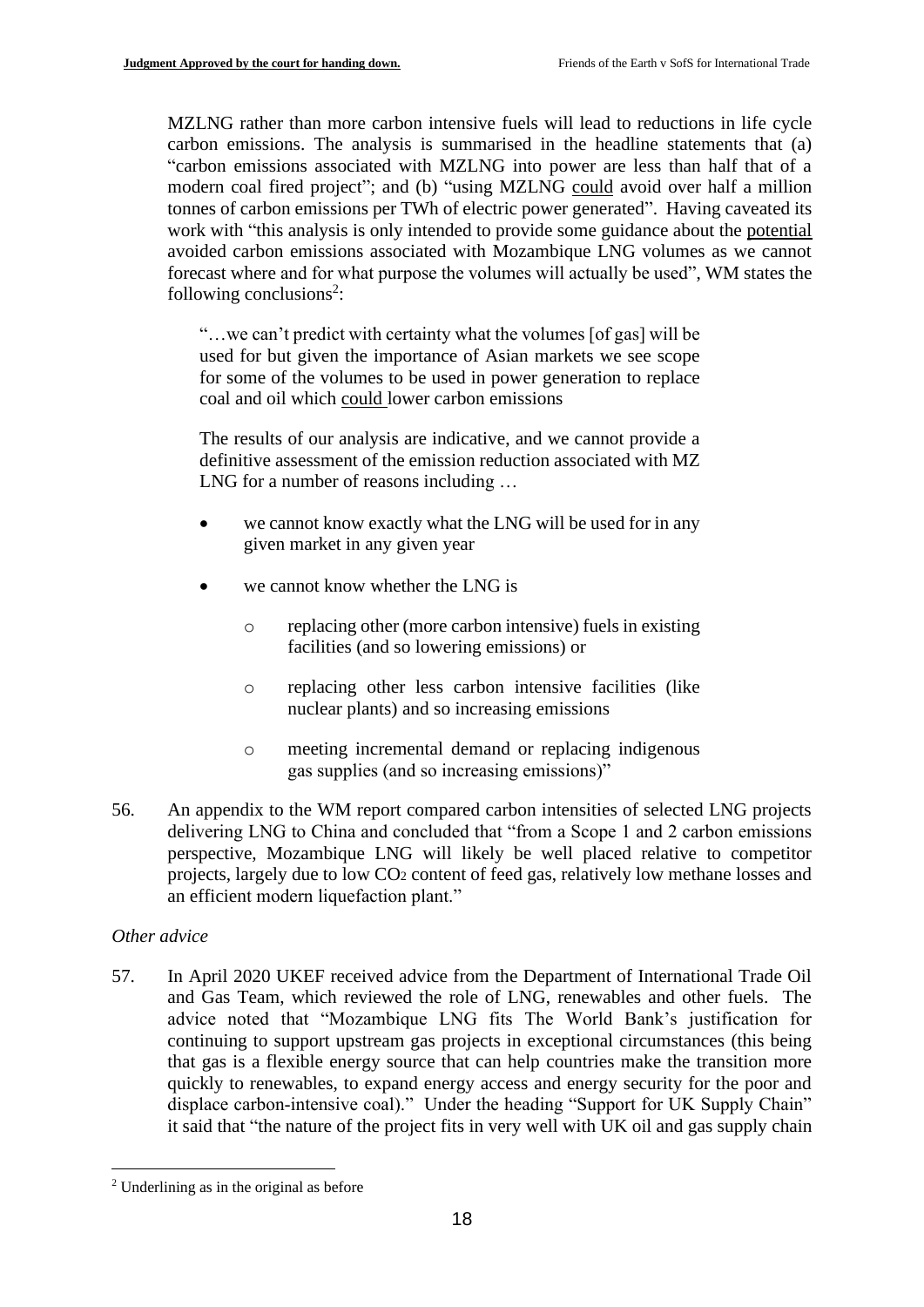capability and there are massive post pandemic export opportunities for the UK supply chain", giving estimates of potential goods, services and jobs that would be involved; and that "The project will go ahead anyway. If the UK does not participate the opportunity for economic benefit to the UK plus embedding improved environmental/ethical/social standards will be lost. There are other enormous gas projects globally that will also offer significant opportunities for the UK supply chain in a post-pandemic world."<sup>3</sup> Under the heading "Mozambique Renewables" it said:

"Renewables cannot yet provide an alternative for an energy project of this scale and Mozambique LNG provides a solid platform to influence clean energy developments Mozambique. Mozambique's biggest challenge is enhancing grid resilience to manage their own network and serving the needs of other networks. This can be done with renewables as well as with gas. The UK has a strong offer on grid enhancement and expansion. The revenue streams from LNG will allow Mozambique to invest in infrastructure and sustainably realise its clean energy potential including reinforcement and development of its electricity grid."

"Key messages" included that much of the gas would be exported and was viewed as a transition fuel, the Project would be "nation-changing" for Mozambique, and that:

"Mozambique has a very strong potential to become a key regional producer of renewable energy. The enabler of such industry would be the investment in key transmission and grid infrastructure through the revenues of the LNG exports. Therefore the LNG projects in the country have the potential to become the energy transition bridge that will help the country transition away from coal, build a strong grid infrastructure and enable the economic and social development of the country."

- 58. The role of LNG as a transition fuel was endorsed by the AfDB on 25 February 2020. After referring to the relatively lower levels of GHG generated by the use of LNG as opposed to coal or gasoline, the AfDB continued: "As such, most governments identify natural gas as a transition fuel and thus part of the solution to the current GHG emissions challenge, as substituting coal and oil by natural gas can in fact help to curb absolute GHG emissions globally." After referring to Mozambique's NDC commitment to invest in renewables in parallel to investment in natural gas, the AfDB continued: "As NDC commitments become more ambitious with each subsequent iteration (expected every 5 years) it is envisaged in the Government electrification strategy that renewables (excluding hydro) will increasingly make up a larger share of the energy mix. The large investment needed for hydropower will be made viable, in the long term, by the tax revenues generated by natural gas."
- 59. UKEF also took advice from others, including US EXIM on the approach it had adopted, to which it is not necessary to refer in further detail here.

*Development of the CCR*

<sup>3</sup> Underlining as in the original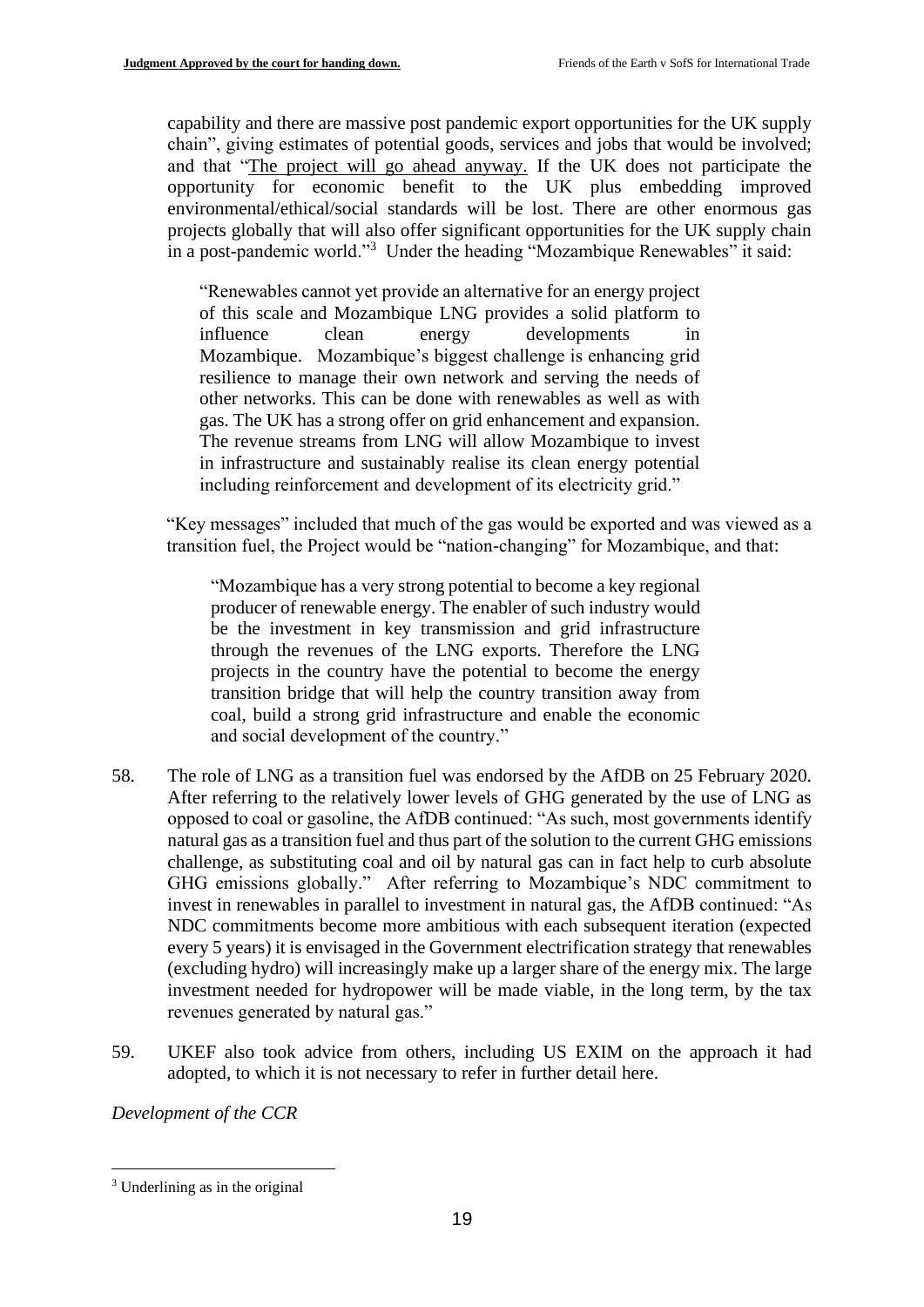60. Also in or about February 2020, UKEF officials decided to prepare a document that ultimately became known as the CCR. The earliest iteration of the document available to the Court is dated April 2020 and designated "V2". Internal UKEF emails refer to it under the heading "UKEF Climate Change Assessment Framework discussion." V2 did not mention the Paris Agreement. V2 was sent to Dr Ben Caldecott, a member of EGAC and climate change expert who specialises in sustainable finance and holds an associate professorship at the University of Oxford. His general response to V2 was that it didn't seem to him to be like a "framework", which should have more clarity on what was and was not acceptable (and why), how outcomes of the analysis would influence a decision, and more details about the process of assessment (who does the assessment and who reviews it etc). He suggested there should be a clearer structure with climate risks and impacts followed by mitigation measures (if applicable); then broader nonclimate risks and impacts also followed by mitigation measures; peer analysis and comparison with what others have done should also be included. His specific comments on V2 typically challenged the provenance of assertions made in the document. For example, against a statement in the draft that "natural gas and LNG are the least polluting fossil fuels, producing lower levels of GHG emissions than the heavier hydrocarbons fuels like coal and oil", Dr Caldecott commented as follows:

> "Carbon lock in of the assets (Cumulative Committed Carbon Emissions) is how we should assess whether projects are (in)compatible with Paris or not. %age reductions relative to other fossil fuels is actually not very important. Future CCCE is the key metric and of course that is influenced by carbon industry but also by usage and remaining carbon budgets"

61. It appears that Dr Caldecott's comments were provided to UKEF on or shortly before 14 April 2020. On that day there was a UKEF Climate Change Assessment discussion attended by Mr Taylor and other members of UKEF, the purpose of which was to receive feedback on the draft Climate Change Assessment Framework from Dr Alistair Clark (the chair of EGAC) and to consider Dr Caldecott's written feedback. The minutes of the meeting record as general feedback that the "draft framework" required further refining and clearer structuring but that it was broadly agreed that it was not missing anything significant. Dr Clark expressed his view that it was too light on climate change and too focussed on other considerations. In relation to Scope 3 emissions Dr Clark "posited" that the current information on MZLNG's Scope 3 emissions was insufficient and asked if UKEF could capture (i) what markets the gas would be exported to and (ii) what energy sources it would replace. Without hard data, he suggested that UKEF pursue a "what if" modelling approach based on rational assumptions. He was told that this would be difficult as WM was unable to answer these questions. Later in the meeting, Dr Clark noted that there were specialist climate change assessment companies that could model lots of different climate change considerations to understand the impacts of a project. However, it was "accepted that there [was] not enough time left to engage consultants for this project." Mr Taylor raised the importance of benchmarks against which to reach decisions but was told this was difficult because of the absence of clear internal or external guidance or an acceptable threshold for fossil fuel emissions. On decision making, Dr Clark suggested that they should not discuss weightings at present but that what was important at this stage was that UKEF should show it had fully acknowledged the climate change risk of this project: once that had been evidenced, it could then be coherently presented to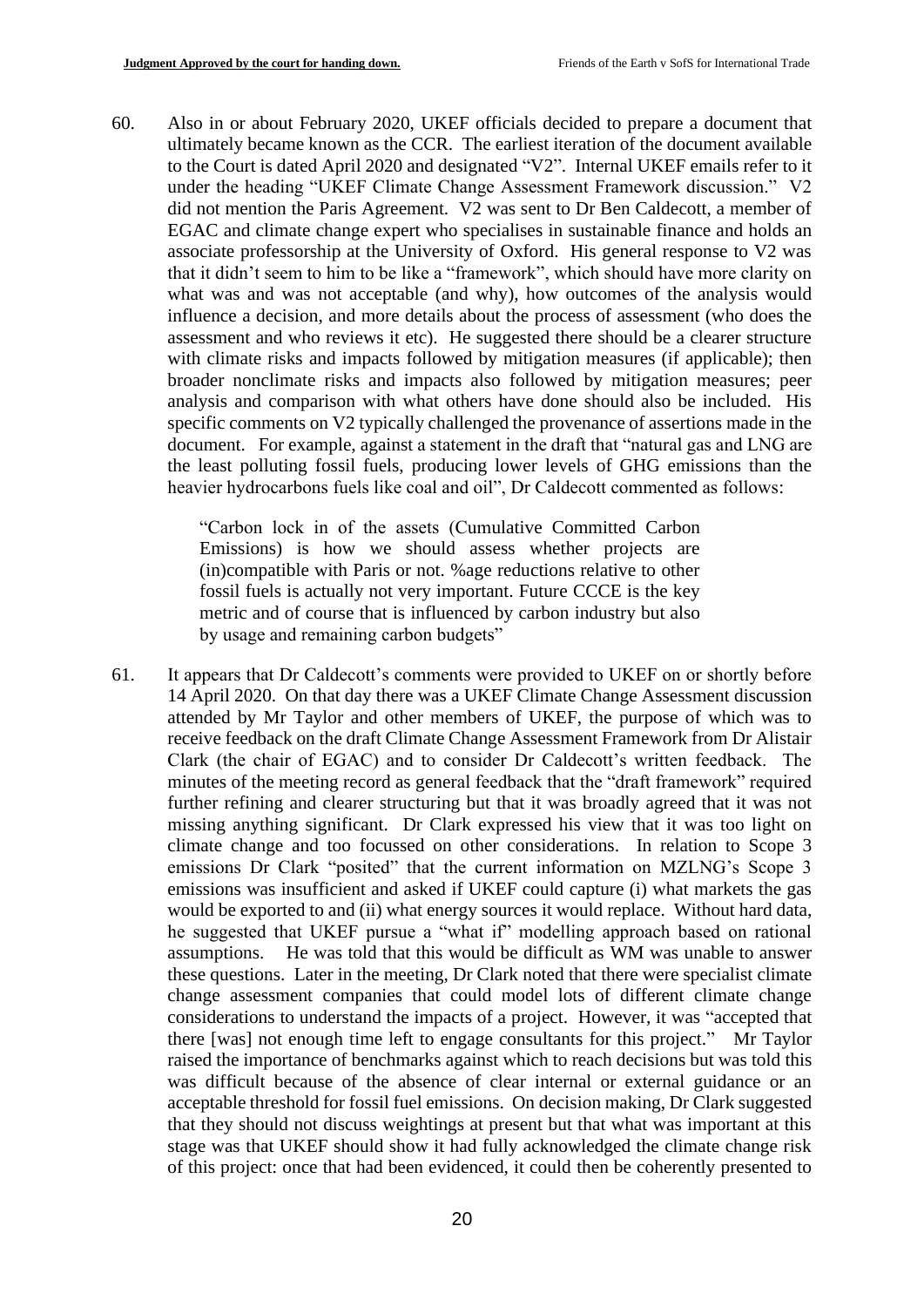the ultimate decision makers alongside the other project considerations. Mr Taylor emphasised that a project having negative climate implications does not necessarily prevent UKEF support, but that it was important that they had fully considered the implications before reaching a "holistic" decision based on all the relevant factors.

62. On 24 April 2020, Dr Caldecott was asked to review a later version ("V6) of what was at this stage referred to internally by UKEF as "UKEF's climate assessment framework". The document itself was entitled as a draft "UKEF Climate Change Assessment Framework." The structure of the document had changed significantly since V2. It introduced itself as follows:

> "This framework has been designed to enable decision makers to understand and assess the climate change implication of a project in the context of international agreements … Much of HMG thinking is still in the early stages of development…"

- 63. On 30 April 2020 there was a meeting of ERiCC at which the project team sought a commitment approval from ERiCC for the Project. The working papers and minutes are extensive and what follows is a small selection of the most relevant items from the minutes. The timing of the meeting was driven by the need to get ministerial approvals following ERiCC approval and the project timeline: at that stage the Sponsor's deadline for signing documents was the end of May 2020. The minutes record that the lender group had taken their Final Investment Decision in June 2019 and that work was now well advanced. After referring to the view of the project team that the Project would be transformative to the economy of Mozambique and that support would increase the level of UK Content, the minutes refer to the ESHR report that was in final draft and that "in addition to its usual ESHR procedure UKEF will consider climate change impacts as part of its decision on the Project.<sup>4</sup> $\cdot$  The minutes also referred to the draft Climate Change Assessment ("CCA") and the favourable views of legal advisers, WM, AfDB and US EXIM. Turning specifically to emissions, the minutes recorded that the Project would have a significant impact on Mozambique's GHG emissions, that Scope 1 and 2 emissions were expected to account for 10% of the country's total emissions; and that "there are no estimations of Scope 3 emissions from the project however, these are expected to be significantly higher than its Scope 1 and 2 emissions." While rejecting quantification, the minutes recorded that there was scope for the Project's LNG to reduce reliance on coal and oil in some Asian markets "which could help their transition to a lower carbon economy." The minutes recorded the unanimous decision that ERiCC "after an extensive discussion, which was the third such formal discussion around this transaction" agreed to the \$1.15bn transaction.
- 64. Dr Caldecott replied about V6 of the CCR on 2 May 2020. In his covering email and in his comments on the document he repeated his concerns about the absence of an apparent framework as he understood that term.

"I sense that the LNG project is driving the creation of this UKEF CC assessment framework. Ideally the framework would be developed first through an appropriately robust and

<sup>&</sup>lt;sup>4</sup> This reflected a statement in the working papers that "In addition to the usual ESHR due diligence which UKEF is required to carry out a supplementary Assessment has been prepared, providing broader considerations of climate change risks associated with the Project."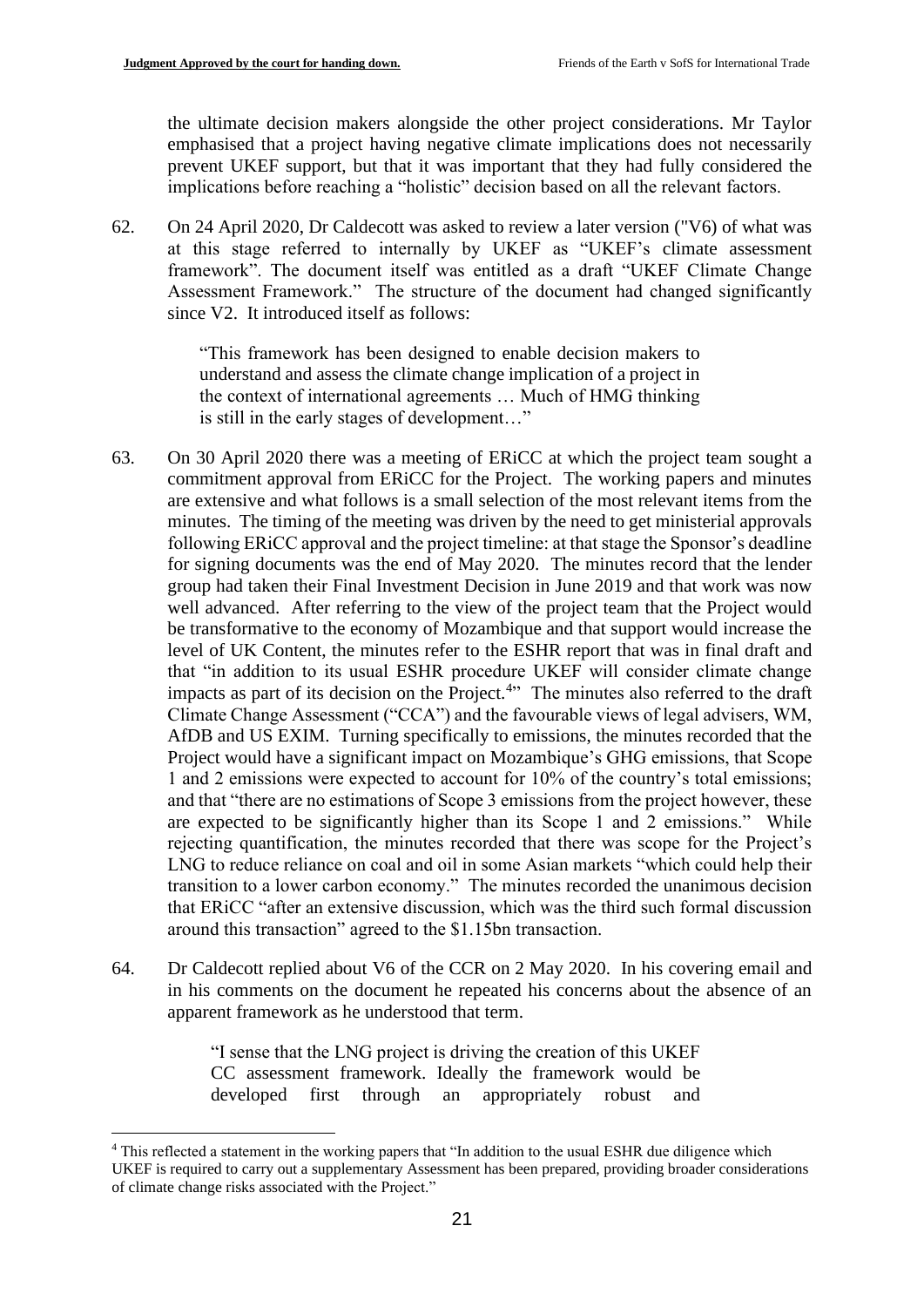comprehensive process and then we'd apply it to this project (and other projects) systematically."

He regarded the document as "really just some questions" and was not sure that the right questions were being asked. He regarded WM's conclusion that it was impossible to state with any certainty what the Scope 3 emissions would be "a big gap in the analysis".

- 65. On 5 May 2020, timed at 18.44, Ms Miana Capuano of UKEF sent an email to Mr Taylor and others enclosing an updated version of what she described as the Climate Change Assessment Framework for Moz LNG. She said that she had added additional text to make the complexities in accurately calculating Scope 3 emissions clearer, repeating the argument that Scope 3 calculations are dependent upon a number of variables which could not be determined, so that any emissions calculations would be subject to "much error". She had considered displacement (i.e. whether the MZLNG would "displace" other fuels, thereby causing aggregate emissions to increase or decrease) under the transition fuel section because displacement would not change the Project's Scope 3 emissions.
- 66. On 7 May 2020, shortly before a scheduled call with Dr Caldecott, Ms Helen Meekings, the Head of Policy and Climate Change at UKEF, sent an email to those who were going to participate in the call. In it she summarised Dr Caldecott's responses to V6. She drew specific attention to his observation about the normal structure of framework documents and to his observation that the lack of a Scope 3 calculation was a big gap in the analysis. She proposed that the meeting should be used to discuss these topics, adding that it was a fair point from Dr Caldecott that the current document did not "set out to "assessment" the climate impact of a project in the traditional sense of an environmental impact assessment – what would be the baseline for example." It is apparent from the email that this has been the topic of discussion previously.
- 67. After her discussion with Dr Caldecott (in which Dr Clark also participated), Ms Meekings sent another email, timed at 18.49, to Ms Capuano, Mr Taylor and others, including those who had been in on the discussion. She attached a further revised version of the document and now gave it the new title "Climate Change Considerations" to reflect an earlier conversation.<sup>5</sup> Comparison shows that the document underwent substantial further revision before becoming finalised as the CCR. It is perhaps only material to note that the document at this stage introduced itself in the following terms: "The below sets out a number of climate change related matters to assist decision makers to gain an understanding of and consider the possible climate change implications of a project."
- 68. A further meeting was held on 20 May 2020 at which the Climate Change Report was discussed. An undated note of short-form minutes indicates that the meeting discussed Cumulative Committed Carbon Emissions and how to address them. It would include assessing compatibility of emissions with carbon budgets, which was described as "complex". Apparently Dr Caldecott said that he could not do the work for the MZLNG Project, though he was sure that people could do it. Under the heading "How to assess projects against the Paris Agreement?", Dr Clark is recorded as saying that there was

<sup>&</sup>lt;sup>5</sup> It appears from the minutes of the ERICC meeting on 29 May 2020 that the document was also referred to at some point as a Climate Change Assessment, before finally becoming and being known as the CCR.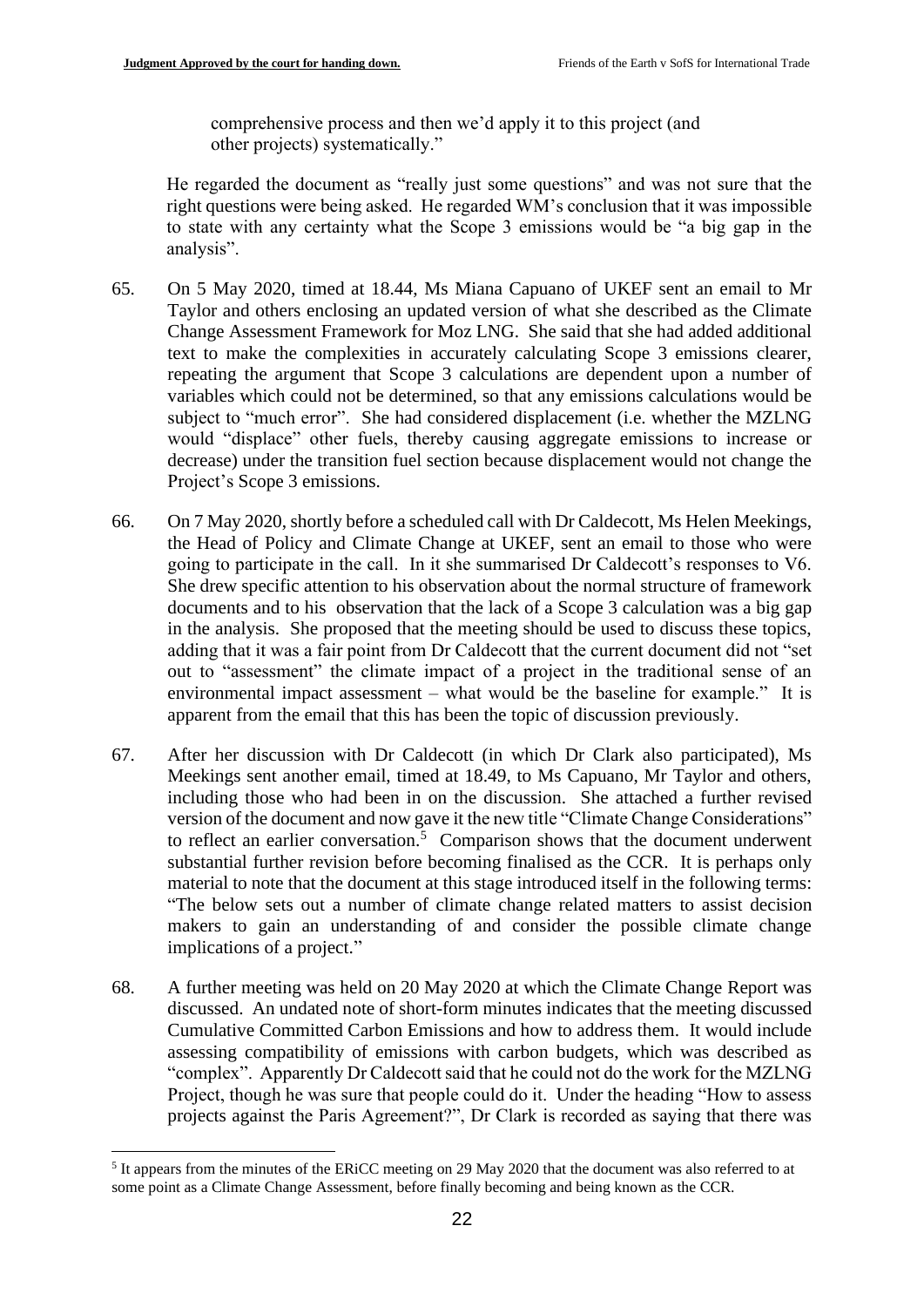no precedent of people who had tried to undertake the necessary analysis. He said that there were pilot studies to test methodologies, but no precedent as "we're right at the beginning of the curve on this." Dr Caldecott agreed. The note ends with:

"Us failing to do CCCE for Mozambique LNG is not a terrible thing! We've considered it, but it is not applicable because methodology isn't available as yet. But going forward, for future transactions, it may be and it is something we should consider."

According to Further Information provided by the Defendants, "the understanding from the meeting was that there was no clear or comprehensive methodology that could be followed to assess Scope 3 emissions impacts." This appears to be consistent with the notes of the meeting.

- 69. In May 2020 UKEF produced a document entitled "UKEF Climate Change Report Background Information". When Ms Meekings sent her revised document on 7 May 2020, the precursor to this document formed Annex A to the revised document. In its final form, its stated purpose was to provide non-exhaustive background information "as a guidance note and a reminder of certain relevant agreements, guidelines and documents that may aid the review of the Climate Change Report." The paper set out Article 3 of UNFCCC and Articles 2(1)(a)-(c) and 4(1) of the Paris Agreement and other international and domestic materials that were said to provide "policy context". It also provided examples of the position being adopted by various financial institutions to investment in fossil fuels; and it provided a summary of the approach being adopted by various different government departments to climate change in decision making, which demonstrated a lack of uniformity and that different departments were at different stages of development of their approaches.
- 70. During May 2020 the ESHR report and the CCR were finalised.

### *The ESHR report*

- 71. The ESHR report treated the Project as being the construction of two trains (liquefaction and purification facilities) each having a capacity of 5.99 MTPA for the treatment and conversion of natural gas to liquid and associated infrastructure. It noted that space for up to 10 trains had been allocated, but based itself and its calculations on two. Its purpose was to record the due diligence that had been carried out in respect of the potential ESHR impacts of the project by reference to established international standards and guidelines. The summary section included that "[t]he Project is estimated to produce approximately 6 million tonnes CO<sup>2</sup> equiv/annum in the operations phase (Scope 1 and 2), …". Subject to various steps to be taken (which are not material to these proceedings) the summary recorded the authors' satisfaction that "the processes in place for the assessment, management and mitigation of potential adverse environmental and social impacts associated with the Project should be in alignment with the relevant international standards." This assessment is not challenged.
- 72. A section of the ESHR report entitled "Climate Change and Greenhouse Gases" included the following:

"83 Studies to determine the Project's direct and indirect (Scope 1 and Scope 2) contribution to Mozambique's carbon emissions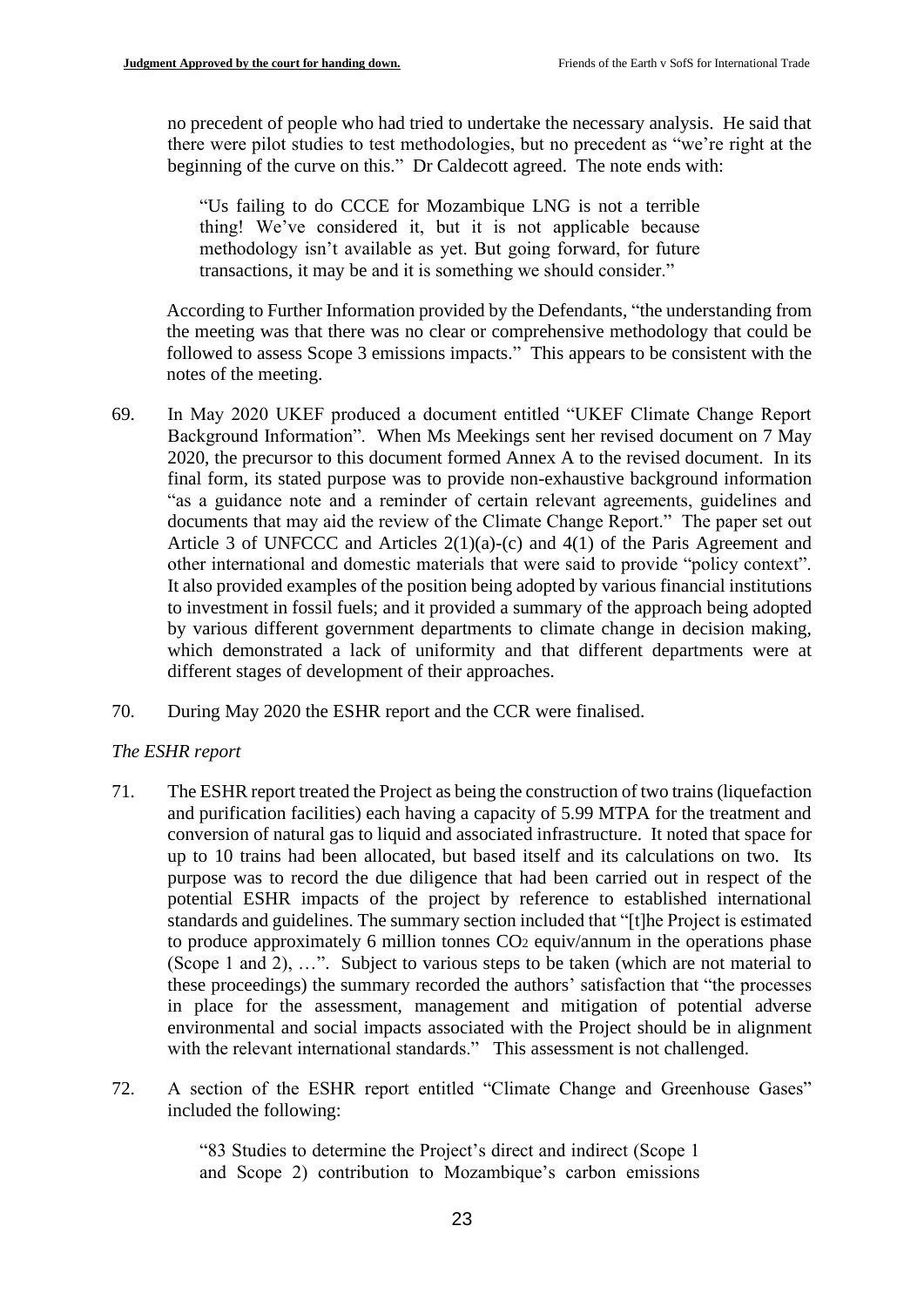baseline (historically low) have been undertaken which indicate these could account for approximately 5-10% of Mozambique's national GHG emissions (per its 2015 Nationally Determined Contribution under the Paris Agreement).

84 Direct emissions of GHGs (Scope 1) for the operational phase are predicted to be 6 million tonnes of carbon dioxide equivalent  $(MtCO<sub>2</sub>e)$  per year. ...

85 As energy is to be generated on site (Scope 1), the Anadarko Specialist GHG Study assumes there are no Scope 2 emissions from purchased electricity. There are currently no estimates of Scope 3 emissions from the Project due to considerable uncertainty in the measurement and reporting of these data. For gas production and LNG projects it is anticipated that Scope 3 emissions would be significantly higher than Scope 1 and 2.

…

89 A supplementary UKEF assessment has been prepared, providing broader considerations of climate change risks associated with the Project."

### *The CCR*

- 73. I have recounted some of the discussions and steps that contributed to the formulation of the CCR above. The exact process by which the CCR reached its final form is not known. Its purpose was to summarise the climate change matters considered by UKEF. Because of its length, its importance as an element in the decision-making process and the attention devoted to it by the parties, I annex it in full. It will be necessary to address aspects of the CCR in more detail when considering the Grounds on which these proceedings are brought and the parties' submissions. For present purposes, I merely introduce the structure of the CCR to assist anyone who has to read it or this judgment to find their way around more easily.
- 74. The CCR is divided into four main sections, of which the first ("Mozambique LNG Summary": see page 5ff) is intended to provide a summary of the sections that follow. The second main section ("Mozambique LNG – Impacts and Emissions": see page 12ff) is sub-divided into three sections, namely (A) Host Country (page 12 ff), (B) The Project (page 15ff) and (C) International Impact (page 27ff). The section on The Project is itself sub-divided into subsections on (i) Alternative Analyses, (ii) GHG Emissions, (iii) Planning, Management and Mitigation, and (iv) Resource Efficiency and Pollution Prevention. The third main section is "Mozambique LNG – Climate-Related Factors Affecting Credit Risk" (see page 33ff); and the fourth is "Mozambique LNG – Other Financial Entities" (see page 41ff).
- 75. Each main section, section and subsection includes one or more headings in the form of questions. Thus, for example, question 1 under "Mozambique LNG – Impacts and Emissions/Host Country" is "What are the host country's strategies, commitments and plans on climate change?" Question 10 under "The Project/Resource Efficiency and Pollution Prevention" is "Does the Project contribute to fossil fuel transition/GHG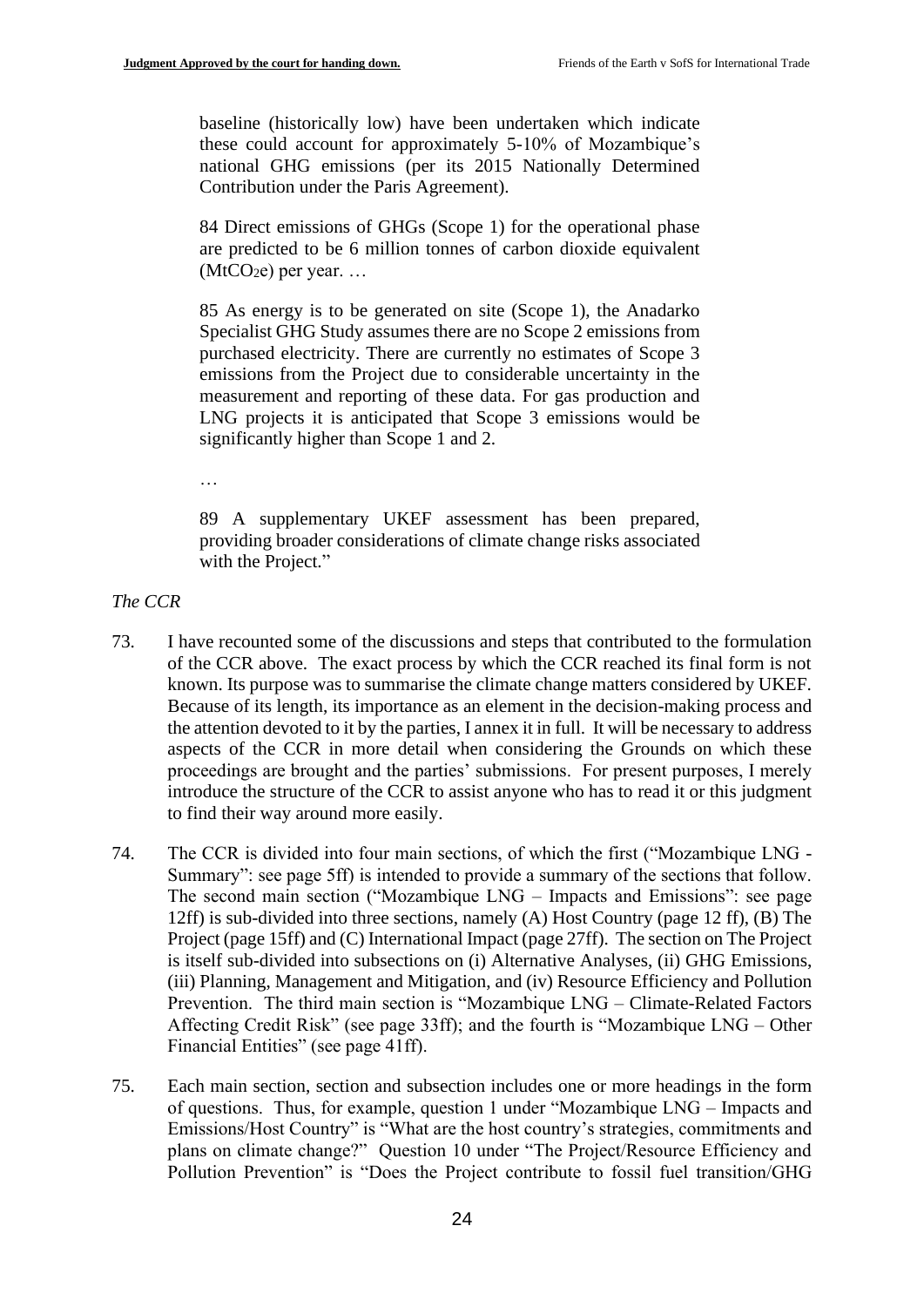emissions reduction at a country level? If so how? In the process of answering this question consider whether the project \*displaces renewable energy potential or low carbon solutions \*adversely affects the country's transition to lower emissions \*contributes to fossil fuel lock-in/increasing reliance on fossil fuel." Questions 13 and 14 under "International Impact" are "13. What are the estimated Scope 3 GHG emissions of this project?" and "14. Does the Project contribute to fossil fuel transition/GHG emissions reduction at an international level? If so how? In the process of answering this question consider whether the project: \*displaces renewable energy potential or low carbon solutions \*adversely affects the country's transition to lower emissions \*it is compatible with the Paris Agreement i.e. to reduce emissions well below 2 °C with effort to limit to 1.5 °C  $*$  contributes to fossil fuel lock in/increasing reliance on fossil fuel."

- 76. The most important sections for the purposes of these proceedings are the Summary and the section on "International Impact", which includes the main references to and discussion of Scope 3 emissions. Those (and all other) sections should, of course, be read in the context provided by the CCR as a whole.
- 77. At this stage, I paraphrase or set out aspects of the Summary, as follows:
	- i) The CCR proceeds on the basis that the Project comprises two trains, that being the scope of the development for which UKEF was contemplating providing support;
	- ii) Summarising the "Host Country" section, it refers to Mozambique's particular vulnerability to climate change and to its NDC (to which I have referred at [39]- [40] above);
	- iii) Summarising the "GHG Emissions" subsection, it says that the Scope 1 and 2 emissions could account for approximately 6-10% of Mozambique's national GHG emissions and that analysis by WM notes that, from a Scope 1 and 2 emissions perspective, the Project compares favourably with a representative selection of other LNG projects in terms of carbon intensity;
	- iv) Summarising the "Resource Efficiency and Pollution Prevention" subsection, it says:

"Some of the gas from the Project will be used as energy source in Mozambique. Investment in renewable energy would offer a more environmentally sustainable pathway for Mozambique's domestic energy needs and to meet the aims of the Paris Agreement, but it should be recognised that the same financial incentives do not exist to attract such investment into the renewables sector, and it is unlikely that Mozambique will attract significant international investment into the renewables sector without first being in receipt of financial resources from investment into sectors such as natural gas. Mozambique needs investment from the international community to develop its energy resources, including renewable sources and its currently limited electricity distribution network. As per Mozambique's own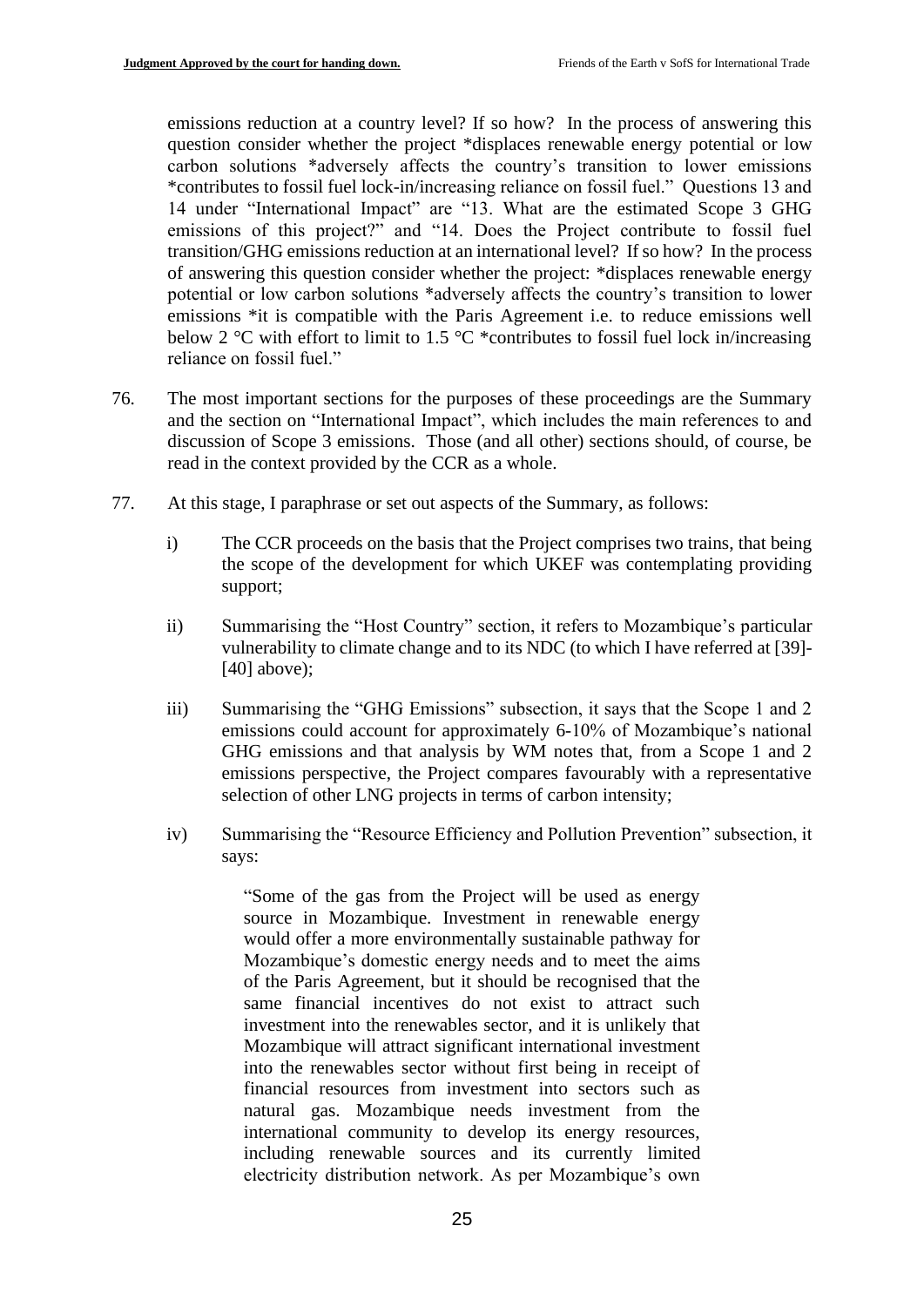NDC, UKEF considers that the financial outputs of this Project will act as catalyst to enabling the country's climate change plans to be fulfilled, offering an energy bridge as the nation moves from traditional biomass to renewable energy sources."

and

"The Project has a significant impact on the country's emissions but is still considered in alignment to Mozambique's stated climate policies and by extension with their Paris Agreement commitments."

v) Summarising the section on "International Impact", it says:

"The majority of Scope 3 GHG emissions relate to international emissions. A high-level qualitative assessment indicates that the potential Scope 3 emissions from the use of the Project's exported LNG will be very high and will significantly exceed Scope 1 and Scope 2 emissions from the Project facilities, as well as exceeding  $25,000$  tonnes  $CO<sub>2e</sub>$  per year (the threshold set by the IFC for determining whether GHG emissions are considered 'significant'). However, whether the Project leads to a net reduction or increase in global GHG emissions<sup>6</sup>, is dependent upon whether the gas replaces and/or displaces more polluting hydrocarbon sources or not. Best, worst and mid case scenarios were considered and from the information available to UKEF, whilst it cannot be stated with certainty exactly where or how the gas will be utilised, it is likely to result in an outcome somewhere between the two (i.e. the mid-case scenario).

It cannot be stated with certainty whether or not the Project will contribute to fossil fuel transition due to the flexibility of the SPAs and not knowing with any confidence how and where the Project's LNG volumes will be used. This uncertainty is an unavoidable consequence of the Project's offtaking arrangements and could not be resolved with further analysis or due diligence. For this Project, the end-uses are highly likely to be in multiple countries, so the impact of the Scope 3 emissions will contribute to the GHG emissions (and possibly the NDCs) of a range of countries and be spread across them. Where the Project replaces and/or displaces coal or oil, the Project can be viewed as a transition fuel as it provides lower carbon energy. Where the Project displaces lower carbon fuels or potential use of renewable energy however, it cannot.

<sup>6</sup> Net Reference 1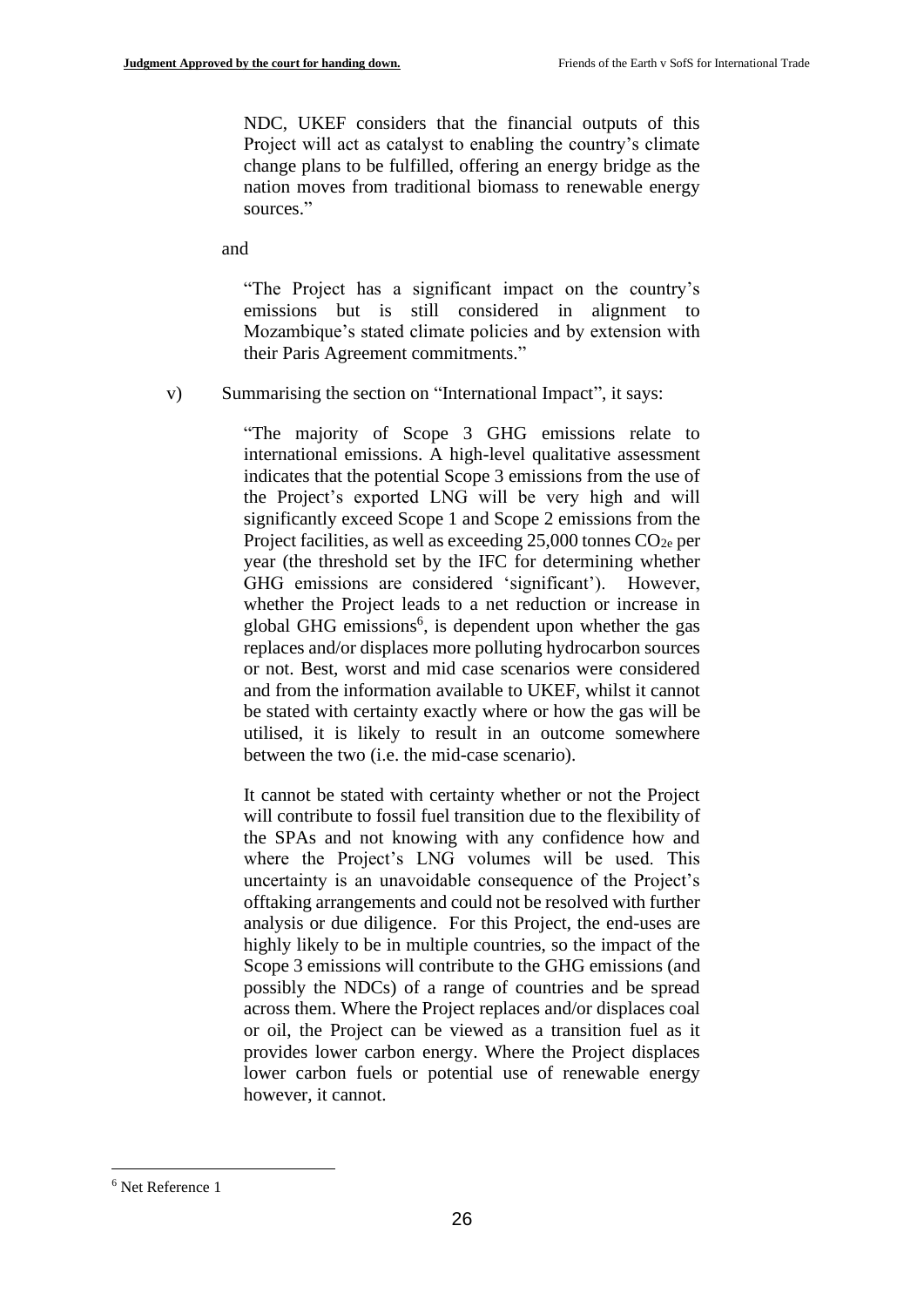On balance taking the three posited scenarios, it appears more likely than not that, over its operational life, the project will at least result in some displacement of more polluting fuels, with a consequence of some net reduction in emissions.<sup>7</sup>"

vi) The Conclusion of the Summary states:

"The Project's Scope 1 and Scope 2 emissions (from the Project Facility) will significantly increase Mozambique's GHG emissions i.e. account for up to 10% of Mozambique's national GHG emissions but will on the other hand provide the country with increased financial resources with which to invest in renewable technology and improve climate resilience. …

The Project's Scope 3 emissions are caused by the end use of the LNG. Scope 3 emissions will significantly exceed Scope 1 and Scope 2 emissions from the Project facilities and will also exceed  $25,000$  tonnes  $CO<sub>2e</sub>$  a year (the threshold set by the IFC for determining whether emissions are considered 'significant'). However, as per IEA projections, UKEF agrees with the view that gas is a transition fuel, which will remain part of the global energy mix over the life of the proposed tenor of UKEF support and beyond, and that LNG will therefore remain commercially viable. … Globally, long-term gas demand is predicted by Wood Mackenzie to more than double from 2017 to 2040. It is therefore UKEF's view that although the Project's Scope 3 (along with its Scope 1 and 2) emissions will contribute to global GHG emissions the net effect may be a decrease in future GHG emissions provided that the Project LNG is used to replace and/or displace the use of more polluting fossil fuels.<sup>8</sup>

Gas from the Project is also considered by the Government of Mozambique to be an important contributor to the energy transition of Mozambique in line with its NDC and its Paris Agreement commitments. This aligns with the UK Government's commitment to support developing countries to respond to the challenges and opportunities of climate change as part of its own Paris Agreement obligations. The Paris Agreement also recognises that the global peaking of greenhouse gases will take longer for developing countries such as Mozambique (Article 4.1) and the Project sits within Mozambique's longer-term climate change plans to establish strong social and economic stability.

In addition to the role of gas as a transition fuel generally, the Project will produce lower emissions ( $kgCO<sub>2e</sub>/mmbtu$ ) than

<sup>7</sup> Net Reduction 2

<sup>8</sup> Net Reference 3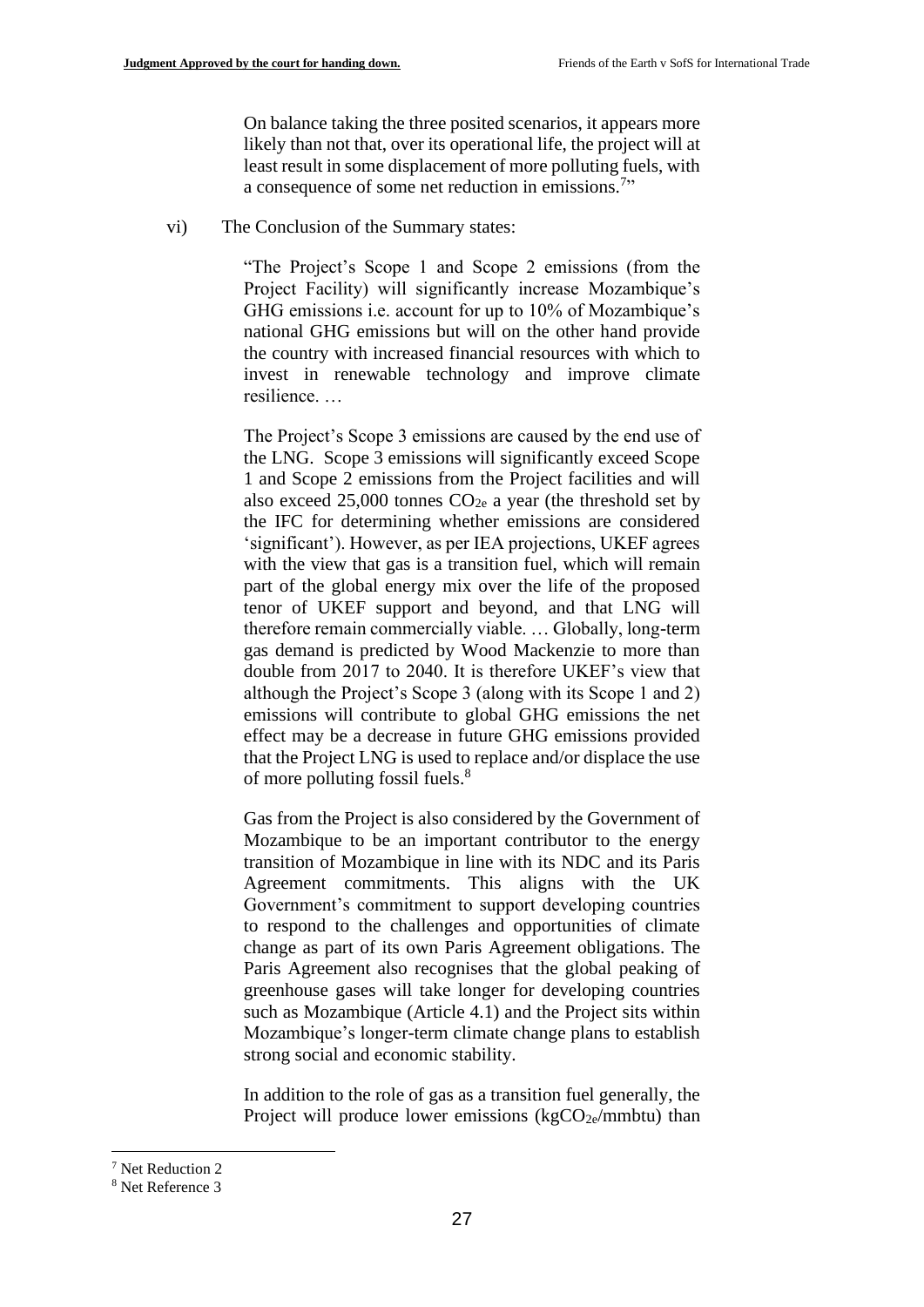other LNG projects, and is also well placed on the cost curve compared to other sources of LNG. For these reasons UKEF does not anticipate that the Project will become a stranded asset. …"

78. ERiCC met again on 29 May 2020, at which meeting both the ESHR report and the CCR were presented with a request for final approval of those reports and all other project information previously presented to ERiCC. The minutes of the meeting include:

> "5. BG stated that the climate change analysis identified that although this project would contribute to greenhouse gas emissions both in Mozambique (Scope 1 and 2 emissions) and at the point of end use of the LNG (Scope 3 emissions), provided that LNG from the project is used to replace and/or displace the use of more polluting fossil fuels, the net effect may be a decrease in future greenhouse gas emissions given the recognised role gas is expected to play as a transition fuel. This project is expected to align with the international standards (i.e. the IFC Environmental and Social Performance Standards and relevant World Bank Group / IFC Environmental, Health, and Safety sector guidelines).

…

13. ERiCC stated that based on previous detailed presentations and discussions on project structure, credit metrics, demand & supply, stress testing, and today's comprehensive discussions on the ESG and Climate Change factors, this deal is now formally approved."

- 79. On 1 June 2020 Mr Taylor provided UKEF's submission on the Project to the First Defendant and to the Minister of State for Exports recommending that he, as UKEF's Chief Executive, should use his delegated authority to underwrite the transaction, allowing UKEF to support the Project Facility. The submission was accompanied by information papers including the ESHR report, the CCR and the papers that had previously been submitted to ERiCC. Given concerns raised by (ministerial) colleagues, the submission recommended that the ministers "may wish to pay particular attention to the [CCR]." The timing was said to be urgent and the submission recorded that, as of 29 May 2020, the ECAs of the USA, Italy, South Africa, Japan and Thailand as well as the AfDB had received final approvals for their total debt commitment to the Project of over USD12 billion.
- 80. The Submission set out the range of considerations taken into account by UKEF. In briefest outline, these included:
	- i) Export wins for the UK and contracts to be secured: the submission referred to USD360m with an additional USD370m of UK Content in further contracts to be awarded. The businesses behind these contracts were in Scotland and Northern England with some 2,000 jobs supported by UKEF's participation;
	- ii) The impact on Mozambique's economy: the Project is said to be transformational for Mozambique, a country progressively emerging from debt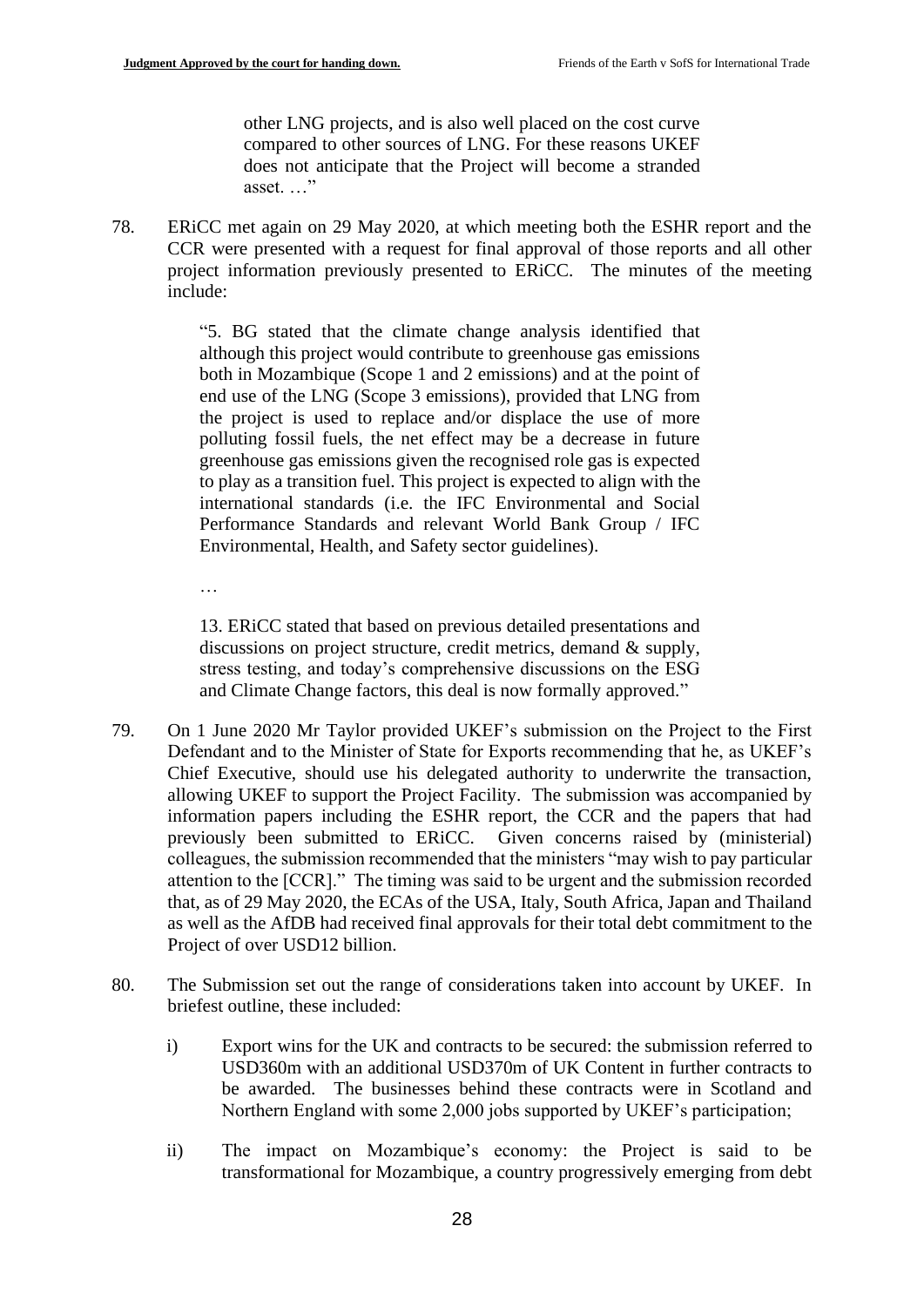distress, and would substantially increase Mozambique's GDP. The Project was supported by (a) AfDB, (b) the World Bank, which had provided an exemption for the Project from the country's Non-Concessional Borrowing Limit stating that LNG is "expected to be a transformational catalyst for Mozambique's economic growth and fiscal revenues", (c) the IMF, which expressed the view that the LNG sector including the Project "could lift millions of people out of poverty" and that it would "also help reduce green-house gases, although zeroemission fuels will ultimately be needed in the fight against climate change", (d) HM High Commissioner in Maputo, who regarded the Project as of "transformational importance" to the Government of Mozambique and pointed to the significant diminishing of UK leverage and influence if UKEF pulled out at this late stage. The submission pointed to the potential for Project funds to be used for other development priorities including developing the nation's renewable energy potential and as set out in its energy planning policy commitments;

- iii) Wider Department of International Trade/HM Trade Commissioner for Africa views: the DIT sector team regarded the Project as "nation-changing" for Mozambique. The gas used for Mozambique would provide capital for investment into growing other sectors including renewables projects and the development of other industries and infrastructure that would be enabled by the revenues of the LNG exports. HM Trade Commissioner was strongly in favour of the project, regarding it as "hugely important to the future economic growth of Mozambique. "If we withdraw, the project will anyway proceed, we shall just lose the opportunity for the UK export and supply chain." LNG could be regarded as a transition fuel and "this is a major part of our strategy to wean South Africa off coal consumption.";
- iv) World Bank support: it was said that the Project "fits the World Bank's rationale for continuing to support upstream gas projects in exceptional circumstances";
- v) Climate change: see below;
- vi) Financial benefits to the Exchequer: including but not limited to a £185m support fee;
- vii) Export Credit Agency (ECA) approval of the Project: with details of the proposed structure and US EXIM involvement;
- viii) Risks and impacts of the decision: if UKEF supported the Project there would be a substantial positive impact on the UK export and supply chain. Many contracts remained to be awarded. There would however be significant attention and scrutiny from the NGO community. If UKEF did not support the Project, a significant amount of UK contracting, and potentially associated jobs would be lost. There would be reputational damage in international export financing circles which may be expected to extend beyond the hydrocarbons sector. And a decision not to support would in essence be setting government policy in relation to its support to the sector, a decision that should be made by ministers and not civil servants.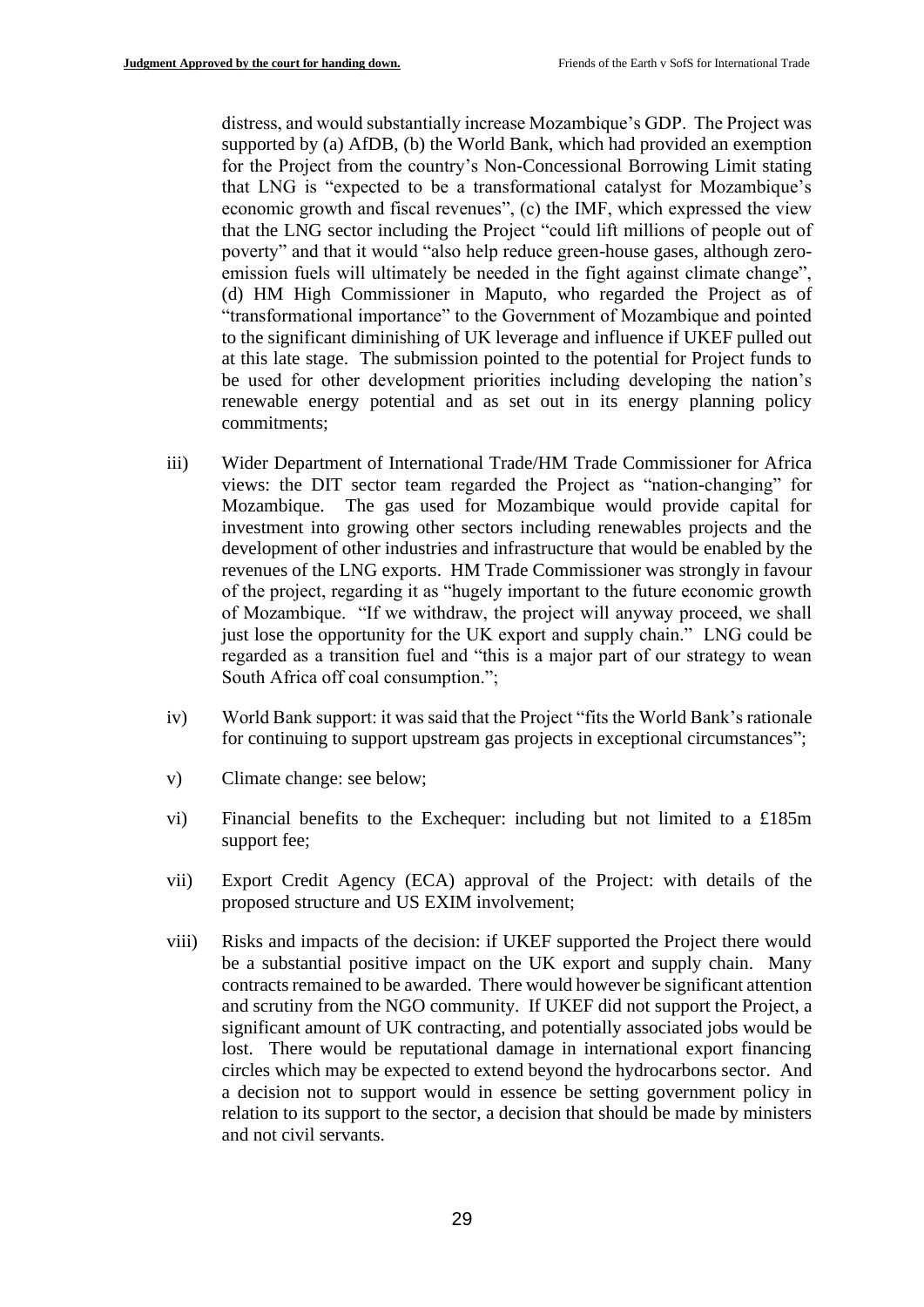81. Under the heading "Climate Change and Environmental and Social Due Diligence", after referring to the ESHR report, the submission said:

> "37. UKEF has a requirement to consider Climate Change risks as part of its consideration of support for the Project, and a Climate Change Report has been prepared. This document is attached at Annex D and I recommend that you review it in full. This Report was considered as part of UKEF's Enterprise Risk and Credit Committee (ERiCC) assessment of the Project, and I have also taken account of its findings in coming to my decision that I am prepared to underwrite the Project (refer to the section on My Decision to Support at para 56 below). I am not aware that DFID has undertaken its own climate change assessment of the Project.

> 38. As of today, UKEF is on cover to support projects in the fossil fuel sector, with the exception of new support to thermal coal projects where government policy on this, as set by the Prime Minister at the African investment Summit in January this year, needs to be taken into account. I am aware that policy development work is taking place across Whitehall in respect of the Government's future policy on trade and energy, to which UKEF is contributing. That work is ongoing, with the evidence base being gathered, including a consideration of how this area of policy might interact with other government priorities, including the levelling up agenda, increasing support for SMEs, strengthening the Union and promoting clean growth capabilities within the supply chain. The expectation is that initial policy options will be put to Ministers over the summer to inform further refinement of that policy ahead of a rescheduled COP26.

> 39. While I would not wish to pre-empt the outcome of that policy work, analysis to date recognises the role of different fossil fuels in the transition to a low carbon future, and indeed gas has a significant role to play as a 'transition' fuel. Future modelling of energy needs and demand, as described above by the IEA, suggests that demand for gas will increase in the period through to 2040 in all scenarios. From a UK perspective, gas currently represents c.40% of the UK's energy mix (BEIS, 2019) and is currently expected to continue to feature at least into the 2030s, as the use of coal and solid fuel reduces and the use of renewables and nuclear increases (BEIS, 2019).

> 40. The Project will also contribute to global energy security, exporting gas to global markets, including the UK. Centrica, amongst others, have signed long term off-take agreements for the purchase of gas from the Project from the start-up of production until the early 2040s, meaning some of this gas will be used in the UK."

82. Drawing the submission together, Mr Taylor summarised his decision to support the Project as follows: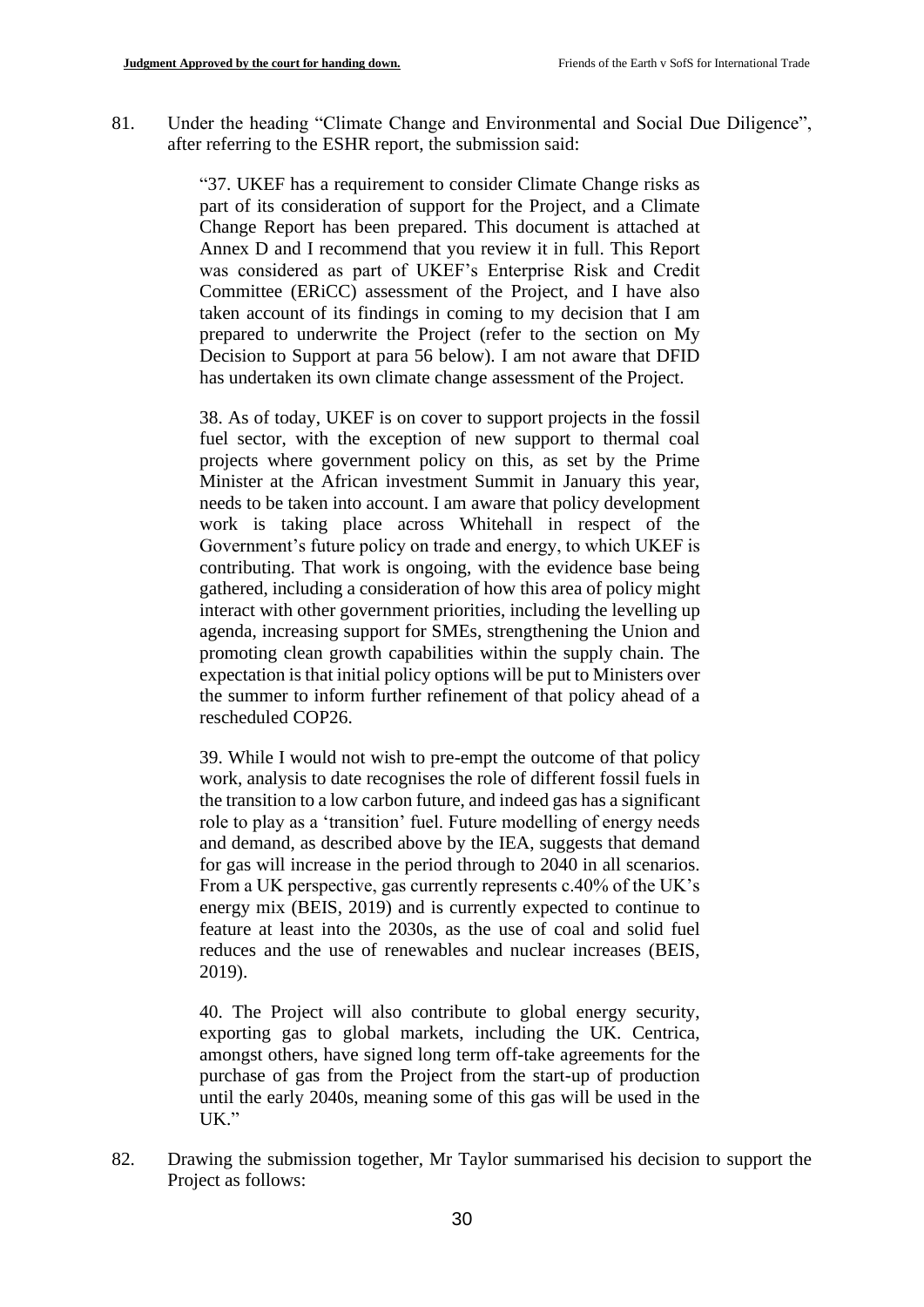"56. In reaching my decision that I recommend the use of my delegated authority to underwrite this transaction, I have taken into account the following key considerations:

a. the strong export case for maintaining and securing further UK contracts through the existence of a UKEF facility in fulfilment of UKEF's statutory purpose.

b. the positive risk advice I have received from UKEF's Enterprise Risk and Credit Committee (ERiCC), following extensive due diligence into a highly complex project financing in a developing market;

c. [redacted]

d. the environmental and social risks of the project, the due diligence that has been undertaken and the management processes that have been put in place;

e. the Climate Change Report setting out the significant impact that the project will have due to increased GHG emissions but also taking account of gas as part of the overall energy mix for the world's power transition for the foreseeable future and beyond the lifetime of the potential UKEF supported facility;

f. government policy in the round relating to support for overseas upstream oil and gas projects;

g. the overwhelming support of the IMF and the Multilateral Development Banks (MDBs), such as the World Bank, and AfDB who are lending into the Project for its strong developmental potential in Mozambique; and

h. the substantial developmental benefits to Mozambique of this project in providing future economic, security and social development including providing the potential to lift millions out of poverty."

83. On 4 June 2020, HM Treasury provided advice to the Chancellor, noting that it was highly contentious because of being a fossil fuel project. The emphasis of the submission was different from the submission to the Secretary of State, reflecting the different priorities and interests of the Treasury. It therefore highlighted the potential for increasing or reducing UK Content and income in the event of proceeding or not. It also included a section on the implications for wider policy positions, noting the work that was being done in this policy area and that "a decision not to offer support for this project could pre-emptively change the Government's policy without consideration of the wider impacts of doing so." It also noted that "as the project will proceed with or without UK involvement, a decision not to offer support would have no impact on global emissions."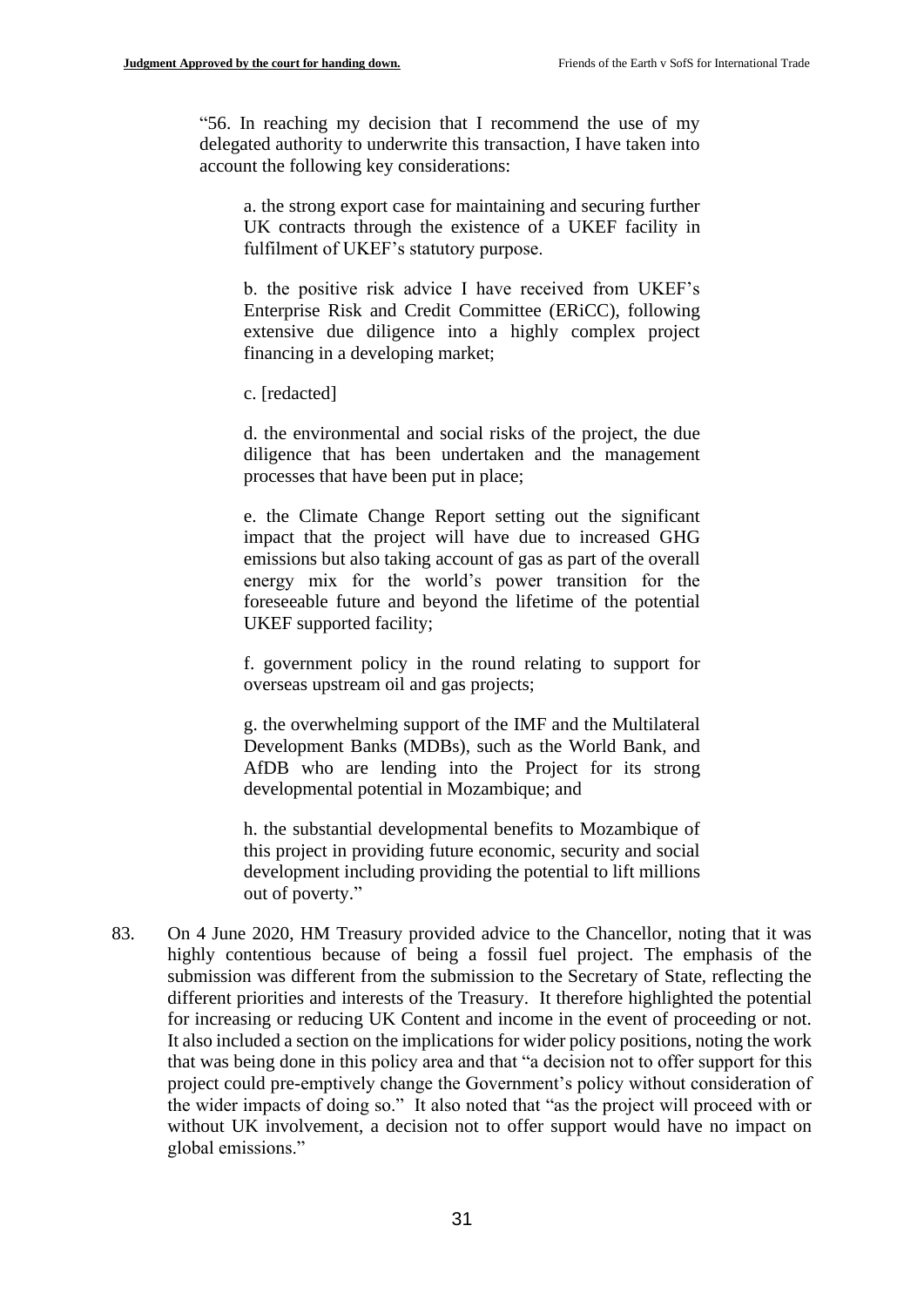84. Climate change considerations were specifically mentioned as follows:

"6. UKEF has assessed the climate change risks of this project and prepared a climate change report as part of its consideration of the project, in line with post‐Heathrow judgement requirements. UKEF notes that:

a. Government policy is currently to provide support for fossil fuel projects, except for new support for thermal coal projects as announced by the PM at the Africa Investment Summit in January.

b. Gas is a transition fuel and the International Energy Agency (IEA) suggests that gas will remain part of the global energy mix beyond 2040.

c. The DIT sector team notes that the transformation of Mozambique's economy through this project will provide capital for investment into other sectors such as renewables, where DIT assesses Mozambique has strong potential.

d. There is potential for LNG generated through the project to displace heavier carbon fuels, particularly in China, India and Indonesia based on signed Sales Purchase Agreements to date.

e. The project is expected to proceed regardless of UK involvement, with confirmed support from the African Development Bank and the Export Credit Agencies (ECAs) of the USA, Italy, South Africa, Japan and Thailand. The Dutch ECA is also involved and has submitted a request for decision to its Ministers."

85. The last section of the submission is entitled "Legal Risk" and is heavily redacted. But the following remains visible:

> "13. The Government announced that it would cease support for thermal coal at the Africa Investment Summit in January, but no such announcement has been made in relation to LNG. Therefore, the relevant considerations to take into account are:

a. UKEF has reviewed the project with regard to the potential environmental, social and human rights risks and impacts in accordance with the relevant international agreements and recent UK case law. UKEF's report on climate change risks concludes that, with the actions proposed by UKEF and other lenders, the project meets the relevant international standards.

b. The project fits the World Bank's rationale for continuing to support upstream gas projects in exceptional circumstances,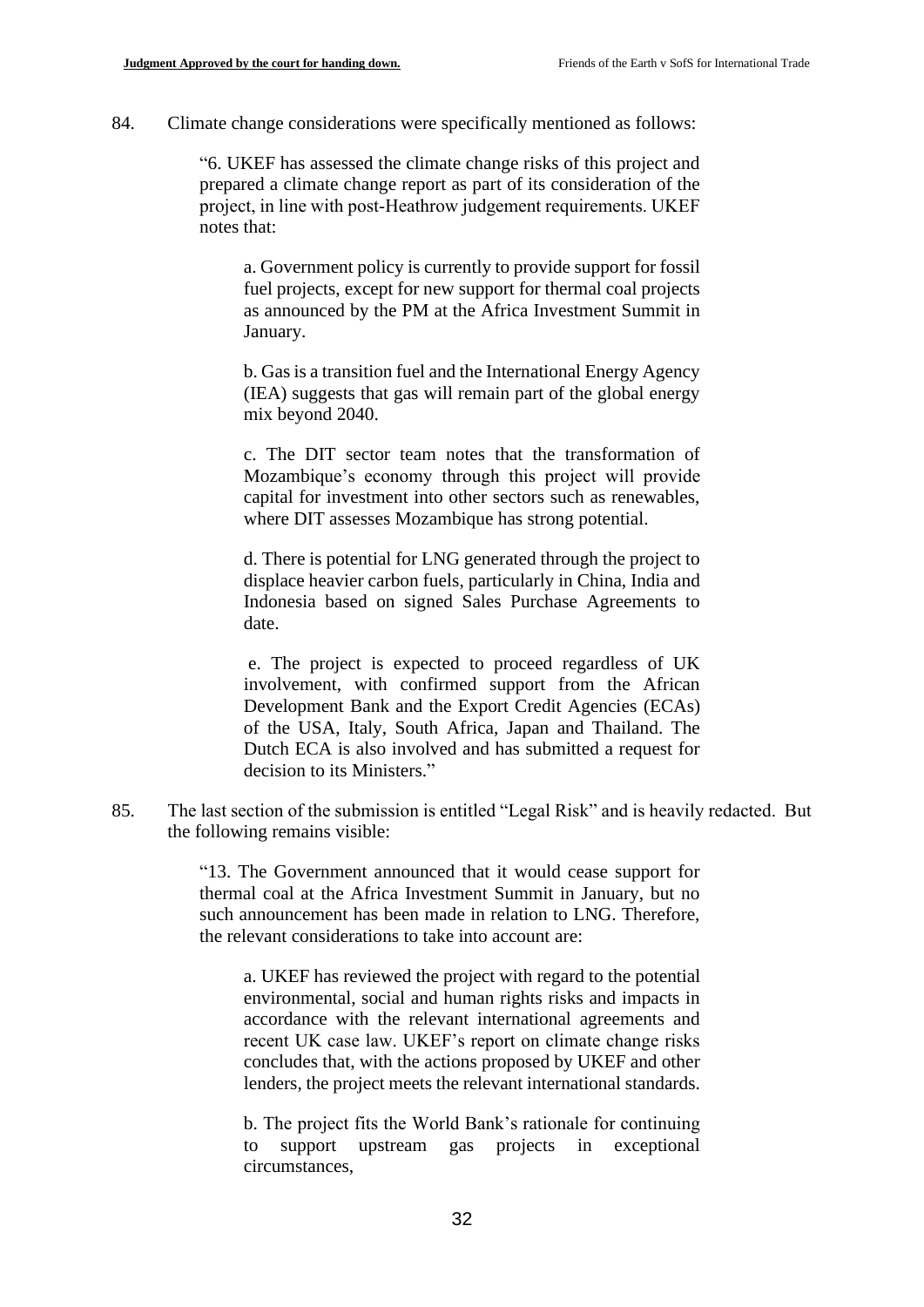c. The project would have a substantial positive impact on the UK export and supply chain,

d. DFID SoS has written to you confirming the project meets the OECD Sustainable Lending Principles,

e. The project is consistent with HMG policy relating to support for overseas upstream oil and gas projects,

- f. The substantial developmental benefits to Mozambique."
- 86. It may immediately be noted that paragraph 13(a) appears to muddle the ESHR report and the CCR, since it was the ESHR report which addressed the question of compliance with relevant international standards.

#### *Ministerial Discussions and decisions*

- 87. On 5 June 2020, the then Foreign Secretary, the Rt Hon Dominic Raab MP, declined to support the Project on climate change grounds. While recognising that there would be economic benefits, he agreed with concerns raised by the Secretary of State for International Development about the Project's climate change impacts and said that "[t]he reputational risk to the UK ahead of hosting COP26 next year are considerable, not least the risk that we are seen as supporting the increased use of fossil fuels while encouraging others to move away from such investment." The Secretary of State for International Development, the Rt Hon Anne-Marie Trevelyan MP, had written on 1 April 2020 expressing strong reservations about the Project's climate impact and expressing the view that, in the light of the UK's very high domestic ambitions around achieving net-zero, it would be more sustainable to fund other energy projects with UK companies to help UK industry to extend its capability and volume in renewable energies.
- 88. On 10 June 2020 the Secretary of State confirmed that she was happy to approve UKEF supporting the Project and that UKEF could proceed. On 12 June 2020 the Chancellor confirmed that he was content to provide Treasury consent for the transaction to proceed.
- 89. The evidence of Mr Taylor, which appears to be supported by the contemporaneous documents, is that there were discussions between UKEF and No. 10 because of the opposing ministerial views on the Project. The opposition of the Secretary of State for Business, the Rt Hon Alok Sharma MP, was indicated via an email on 18 June 2020, which said that his view "is that it does not seem credible to support this proposal, given the UK's COP26 Presidency, and the Prime Minister's announcement at last year's UK-Africa Investment Summit to end UK support for thermal coal mining or coal power plants overseas, which would end direct Official Development Assistance, investment and export credit. Overall [his] view is that it is necessary to review UKEF's policy on fossil fuel investments." The email requested that it should be communicated to No. 10 colleagues involved in the decision, as appropriate.
- 90. In the light of these continuing discussions and disagreements, Mr Taylor provided a formal submission to the Prime Minister on 18 June 2020. In it he identified that agreeing support would represent a "status quo" policy decision, whereas declining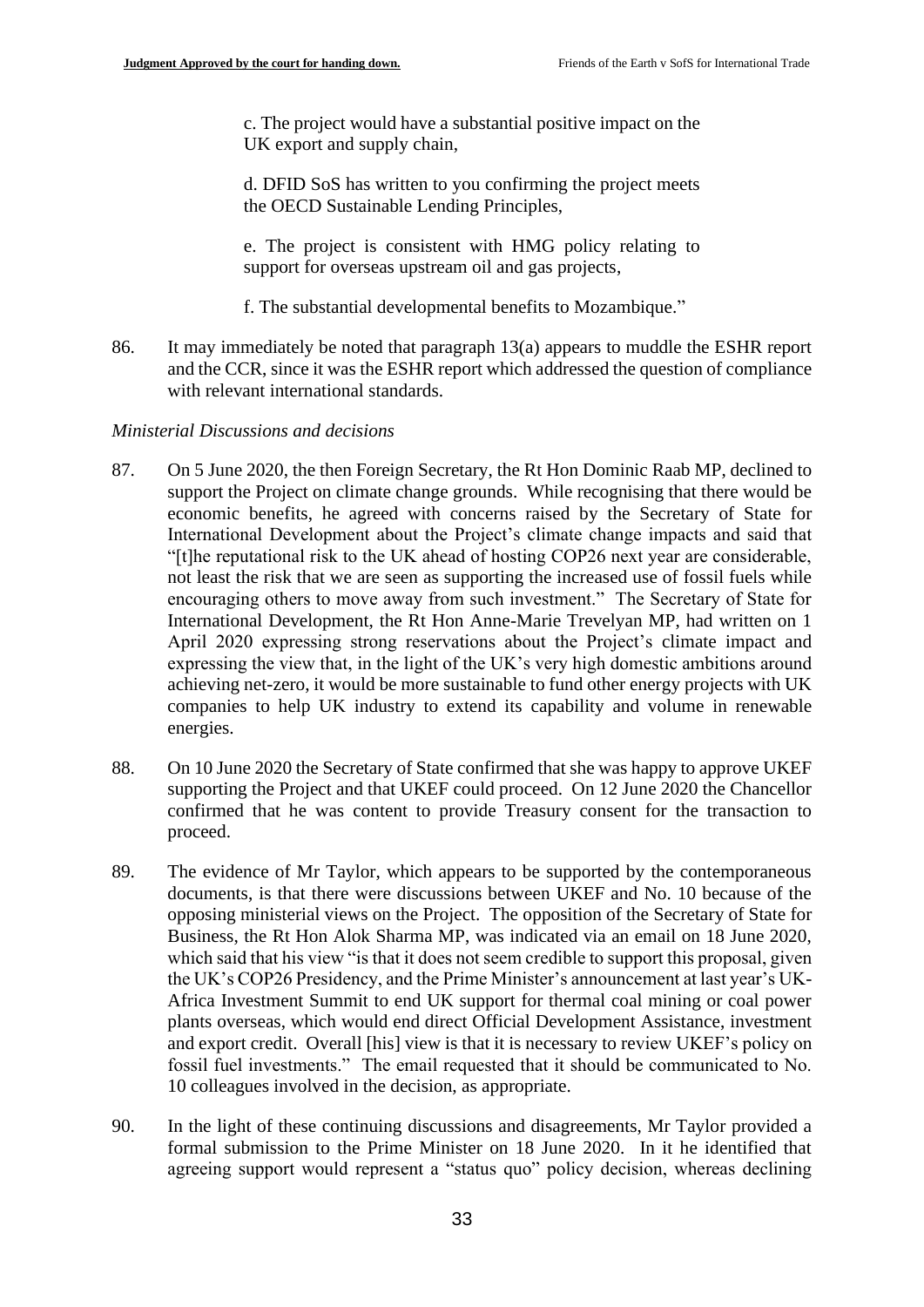would effectively set a new policy for domestic and international oil and gas support, with implications across government ahead of a full understanding of those implications; whereas agreeing support risked NGO backlash and reputational issues in the run up to COP26. The submission included the following passage:

"17. From an environmental perspective, while gas is a fossil fuel, it is generally recognised as a transition fuel that is likely to displace higher polluting fossil fuels like coal and oil, and result in a net decrease in emissions in those nations where that is the case, the UK being an example. UKEF is satisfied that the Project's direct emissions will be lower than those of similar projects due to the most modern technology being used (some at UKEF's requirement). However, it is not possible to assess accurately the much larger indirect emissions, since the final use of the gas cannot be known – multiple geographies, and for multiple purposes including power, domestic use and chemical production. UKEF has produced a specific climate change report, considering support of the Project in the context of the UK's (and Mozambique's) Paris Agreement commitments. UKEF's Accounting Officer has considered its findings in coming to his recommendation to support the project. "

- 91. By an email on 26 June 2020, the Private Secretary (Foreign Affairs) to the Prime Minister confirmed that the Prime Minister had reviewed the details of UKEF support for the LNG project in Mozambique and was content for it to proceed. The email continued by saying that, "as part of this he would like DFID and BEIS to pull together a proposal on  $CCUS<sup>9</sup>$  to offset the emissions generated through this project." By a later email sent on 29 June 2020 the Private Secretary confirmed that approval to proceed had been given and that the request for a proposal on CCUS was a separate request: in other words, that the approval was not contingent or dependent upon the provision of the proposal on CCUS.
- 92. There followed a period of intense activity which had two related strands. The first led to an advice to the Prime Minister on CCUS on 30 June 2020, in the course of which Scope 1 and 2 emissions were estimated and it was said that Scope 3 emissions "are not known but would be significantly higher." The advice concluded that the range of options to reduce/offset the full Scope 1 and 2 emissions for the project would cost USD1.5bn-11bn and to reduce/offset the full Scope 3 emissions would cost between USD3.22bn-24.18bn. The second was that, in the course of preparation of the advice to the Prime Minister, the absence of any quantification of Scope 3 emissions was raised. Mr Julian Critchlow, who was then Director General, Energy Transformation and Clean Growth at BEIS said in an email on 29 June 2020 that, in his opinion, the absence of estimates of Scope 3 emissions in the CCR undermined its credibility. This seems to have provoked an exercise to obtain production figures for MZLNG and apply the appropriate conversion factor (based on the carbon content of LNG) so as to obtain the maximum Scope 3 emissions. With maximum effort by those concerned and a high degree of simplification, a figure of 322mt was arrived at as the overall production range figure and a figure of 805.75 MtCO<sup>2</sup> over 25 years was arrived at as an overall emissions figure "range" for Scope 3 emissions. The exercise and resulting figures

<sup>&</sup>lt;sup>9</sup> Carbon Capture, Utilisation and Storage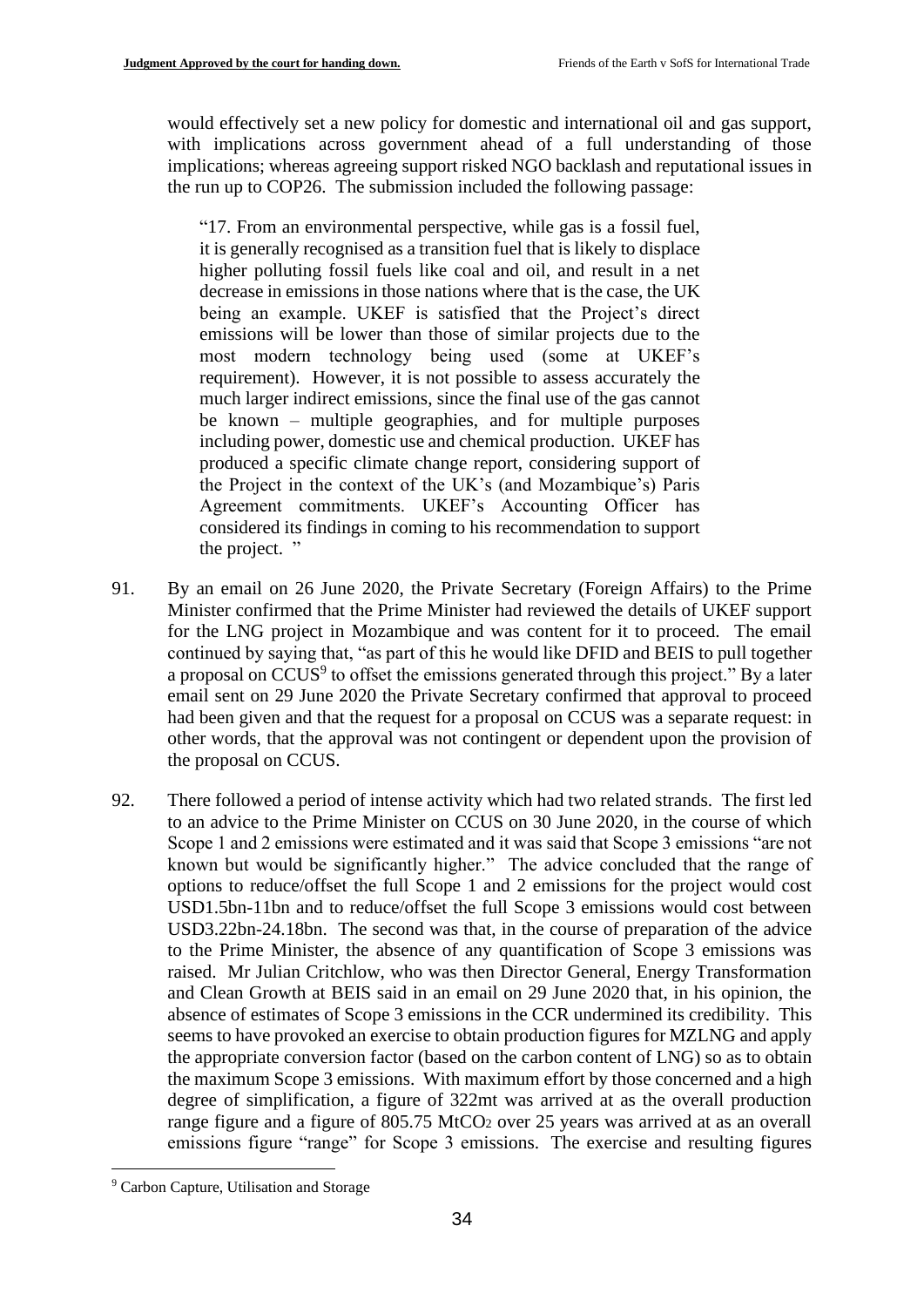were expressly recognised to be "a very simplified approach and should only be considered a very rough estimate of the potential Scope 3 emissions."<sup>10</sup> The figures were then used, albeit heavily caveated and described as "indicative", for the purposes of the advice to the Prime Minister, where they formed the basis for the costing of reducing/offsetting Scope 3 emissions to which I have referred above. They were also incorporated in the underwriting documents that were approved and signed by Mr Taylor in making his formal decision under challenge.

93. Mr Taylor's evidence is that he was cautious about placing any reliance upon the last minute Scope 3 emissions figures and that they only substantiated the existing qualitative conclusion of the CCR that the Project's Scope 3 emissions would significantly exceed the Project's Scope 1 and Scope 2 emissions. Consideration of the estimates therefore did not change his views from those set out in the submissions of 1 June 2020 and 18 June 2020, which were based on the CCR.

## **Outline of applicable principles**

### *The correct approach to judicial review*

94. The starting point is axiomatic. As Green LJ said in *Heathrow Airport Limited v HM Treasury* [2021] EWCA Civ 783, [2021] STC 1203 at [135]:

> "The default position in an ordinary public law case is that if in the exercise of a power or discretion a decision maker commits an error of law which is material then the court has power to set aside the decision and remit the issue to be retaken, this time applying the law correctly."

95. The correct approach to judicial review has been stated and re-stated in many authorities in terms that may vary though the substance does not. One such statement was provided by the Court of Appeal in *R (Campaign Against Arms Trade) v Secretary of State for International Trade* [2019] EWCA Civ 1020, [2019] 1 WLR 5765 as follows:

> "53 The essential principles of law which govern the approach which the court should take to a claim for judicial review of this kind are not in dispute. In view of the importance of the issues, however, it is appropriate that we should state some fundamental principles at this stage.

> 54. The first point which deserves emphasis is that this is a claim for judicial review. As the Divisional Court (comprising Singh LJ and Carr J) put it in *R (Hoareau and Bancoult) v Secretary of State for Foreign and Commonwealth Affairs* [2019] EWHC 221 Admin, at paragraph [326]:

<sup>&</sup>lt;sup>10</sup> A spreadsheet of emissions compiled on 30 June 2020 included an entry in the line "Volume to offset (MtCO2)" under the heading "Scope 1, 2 and 3 emissions" of 322- 806. The relationship (if any) between those figures and the figures of 322mt for production and 805.75 MtCO<sup>2</sup> for Scope 3 emissions was not explored during the hearing.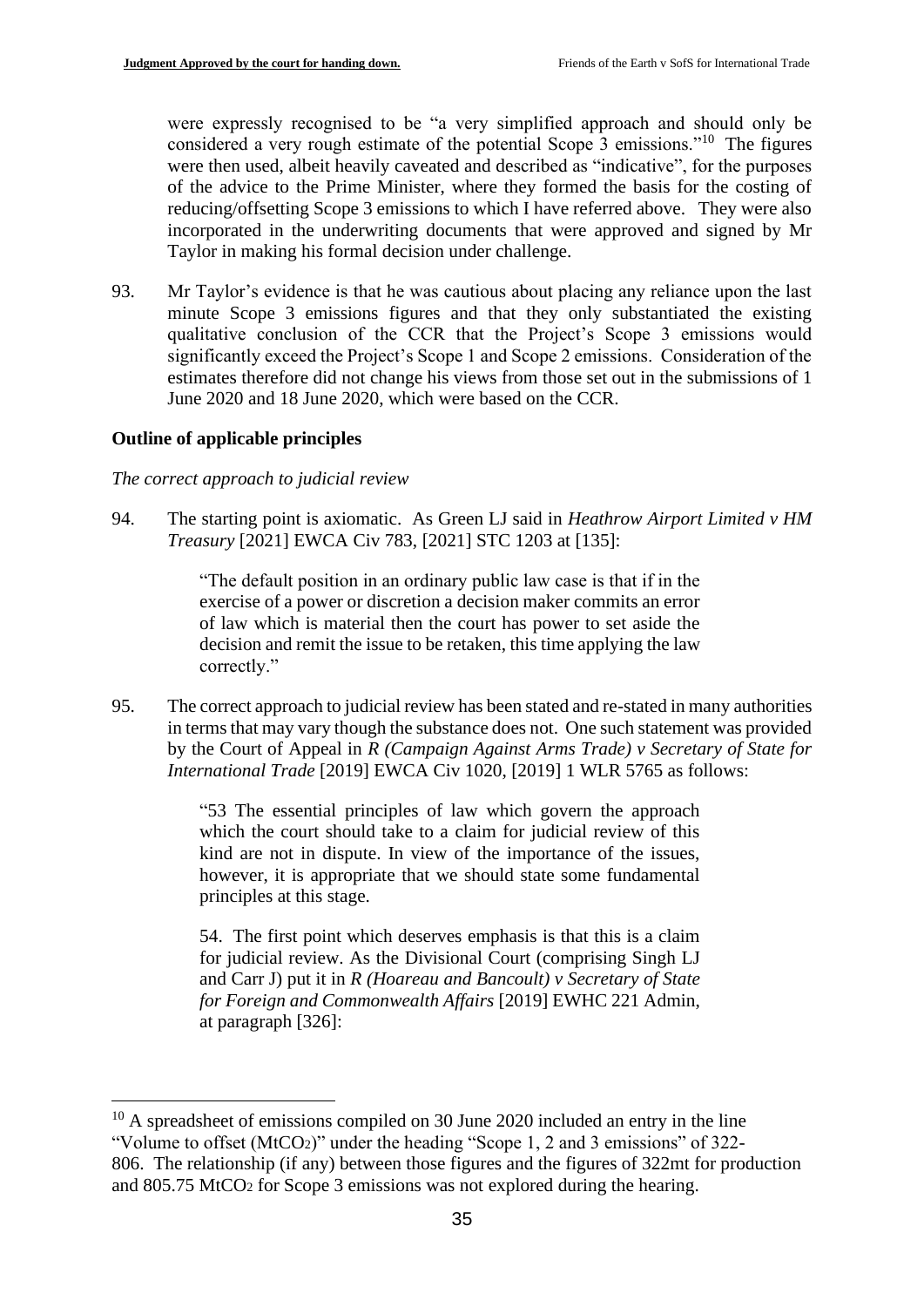"…judicial review is an important mechanism for the maintenance of the rule of law. It serves to correct unlawful conduct on the part of public authorities. However, judicial review is not an appeal against governmental decisions on their merits. The wisdom of governmental policy is not a matter for the courts and, in a democratic society, must be a matter for the elected government alone. … Judicial review is not, and should not be regarded as, politics by another means."

55. Secondly, and equally importantly, "the function of independent judges charged to interpret and apply the law is universally recognised as a cardinal feature of the modern democratic state, a cornerstone of the rule of law itself": see *A v Secretary of State for the Home Department* [2004] UKHL 56, [2005] 2 AC 68, at paragraph [42] (Lord Bingham of Cornhill).

56. In this appeal, therefore, we are not concerned with the merits of the position taken by the Secretary of State in applying criterion 2c. Different people in society may or may not approve of the sale of arms to Saudi Arabia. They may nor may not share the Secretary of State's view about the assessment of risk required by criterion 2c. It is simply not the function of the court to adjudicate on those underlying merits. If, however, the Secretary of State has erred as a matter of law in the approach taken to the assessment of those merits, it is the role of the court to say so.

57. Thirdly, the principal error of law which it is alleged was committed by the Secretary of State in the present case is that he acted irrationally in the process which he adopted in order to make the assessment required by criterion 2c. … . What is important for present purposes, and in particular in addressing Ground 1 in the appeal, is that the only legal error which is alleged to have been committed is founded on the public law doctrine of irrationality. This sets a deliberately high threshold. The court is not entitled to interfere with the process adopted by the Secretary of State merely because it may consider that a different process would have been preferable. What must be shown by CAAT is that the process which was adopted by the Secretary of State was one which was not reasonably open to him."

96. Three principles have been the subject of more detailed submissions before us. First, what is the appropriate scope of enquiry when a decision maker decides to take something into account in the course of the decision-making process? Second, should the Court entertain submissions and decide questions of interpretation of the Paris Agreement? Third, and related to the second, is the Foreign Act of State doctrine relevant or applicable to the facts of this case?

*The duty to carry out sufficient enquiry*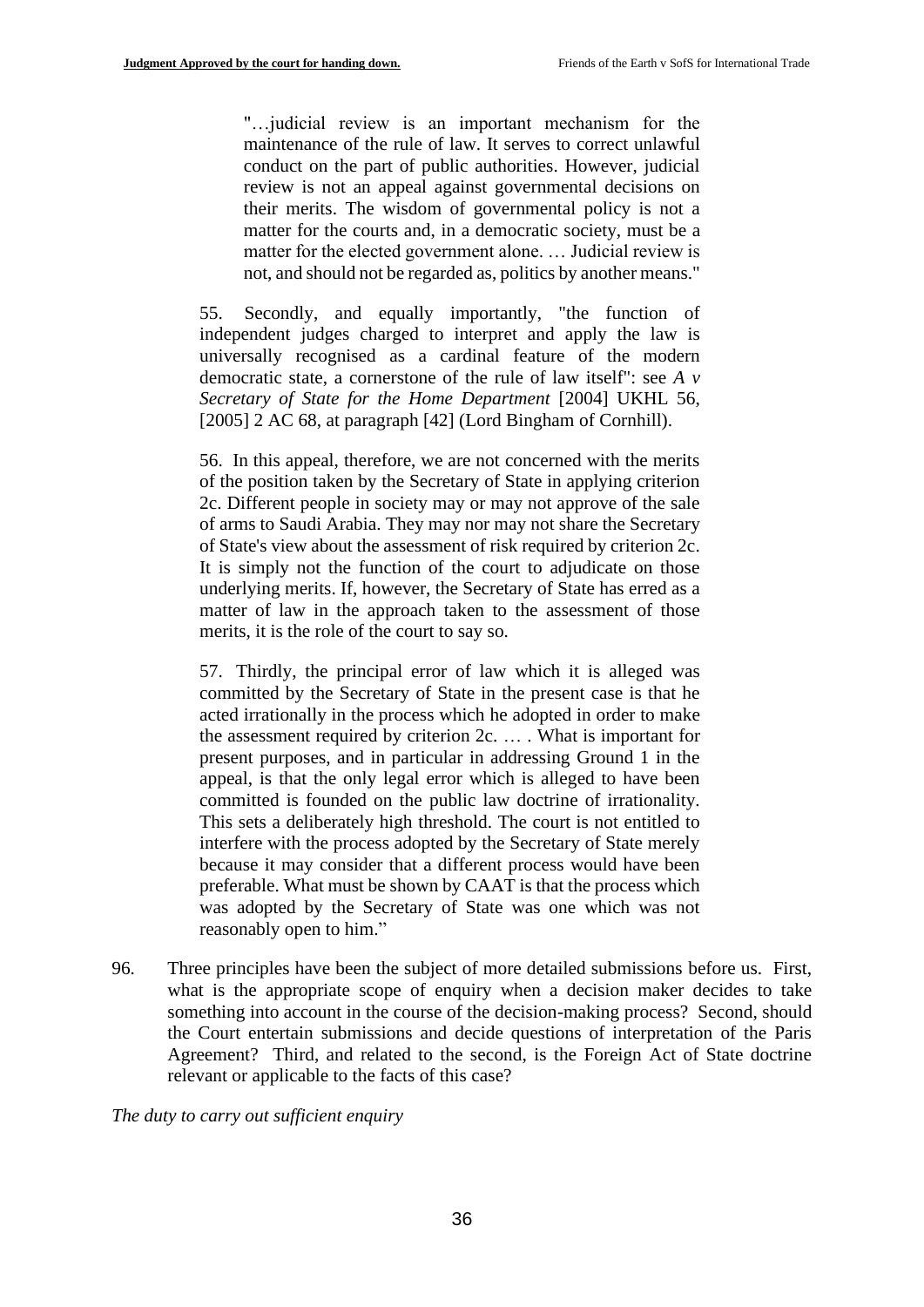- 97. A public body has a duty to carry out a sufficient inquiry prior to making its decision. This is sometimes known as the *Tameside* duty since the principle derives from Lord Diplock's speech in *Secretary of State for Education and Science v Metropolitan Borough of Tameside* [1976] 3 All ER 665 at 696, [1977] AC 1014 at 1065, where he said: "[T]he question for the court is, did the Secretary of State ask himself the right question and take reasonable steps to acquaint himself with the relevant information to enable him to answer it correctly?".
- 98. In *R (Balajigari) v Home Secretary* [2019] EWCA Civ 673, [2019] 1 WLR 4647, at [70] the Court of Appeal endorsed the following summary of principles derived from the judgment of the Divisional Court in *R (Plantagenet Alliance Ltd) v Secretary of State for Justice* [2014] EWHC 1662 (Admin), [2015] 3 All ER 261

"First, the obligation on the decision-maker is only to take such steps to inform himself as are reasonable. Secondly, subject to a Wednesbury challenge (*Associated Provincial Picture Houses Ltd v Wednesbury Corpn* [1948] 1 KB 223), it is for the public body and not the court to decide upon the manner and intensity of inquiry to be undertaken: see *R (Khatun) v Newham London Borough Council* [2005] QB 37, para 35 (Laws LJ). Thirdly, the court should not intervene merely because it considers that further inquiries would have been sensible or desirable. It should intervene only if no reasonable authority could have been satisfied on the basis of the inquiries made that it possessed the information necessary for its decision. Fourthly, the court should establish what material was before the authority and should only strike down a decision not to make further inquiries if no reasonable authority possessed of that material could suppose that the inquiries they had made were sufficient. Fifthly, the principle that the decision-maker must call his own attention to considerations relevant to his decision, a duty which in practice may require him to consult outside bodies with a particular knowledge or involvement in the case, does not spring from a duty of procedural fairness to the applicant but rather from the Secretary of State's duty so to inform himself as to arrive at a rational conclusion. Sixthly, the wider the discretion conferred on the Secretary of State, the more important it must be that he has all the relevant material to enable him properly to exercise it. "

99. Subject only to the irrationality test, and in the absence of any statutory requirements, the question of which considerations should be taken into account and what enquiries should be made in relation to them is for the decision-maker and is context specific: see *R (Refugee Action) v SSHD* [2014] EWHC 1033 at [121] per Popplewell J. As the Divisional Court made clear at [139] of *Plantagenet Alliance*:

> "The test for a Tameside duty is one of rationality, not of process. The Tameside test can be formulated as follows: Could a rational decision-maker, in this statutory context, take this decision without considering these particular facts or factors? And if the decisionmaker was unaware of the particular fact or factor at the time, could he or she nevertheless take this decision without taking reasonable steps to inform him or herself of the same? … In short, the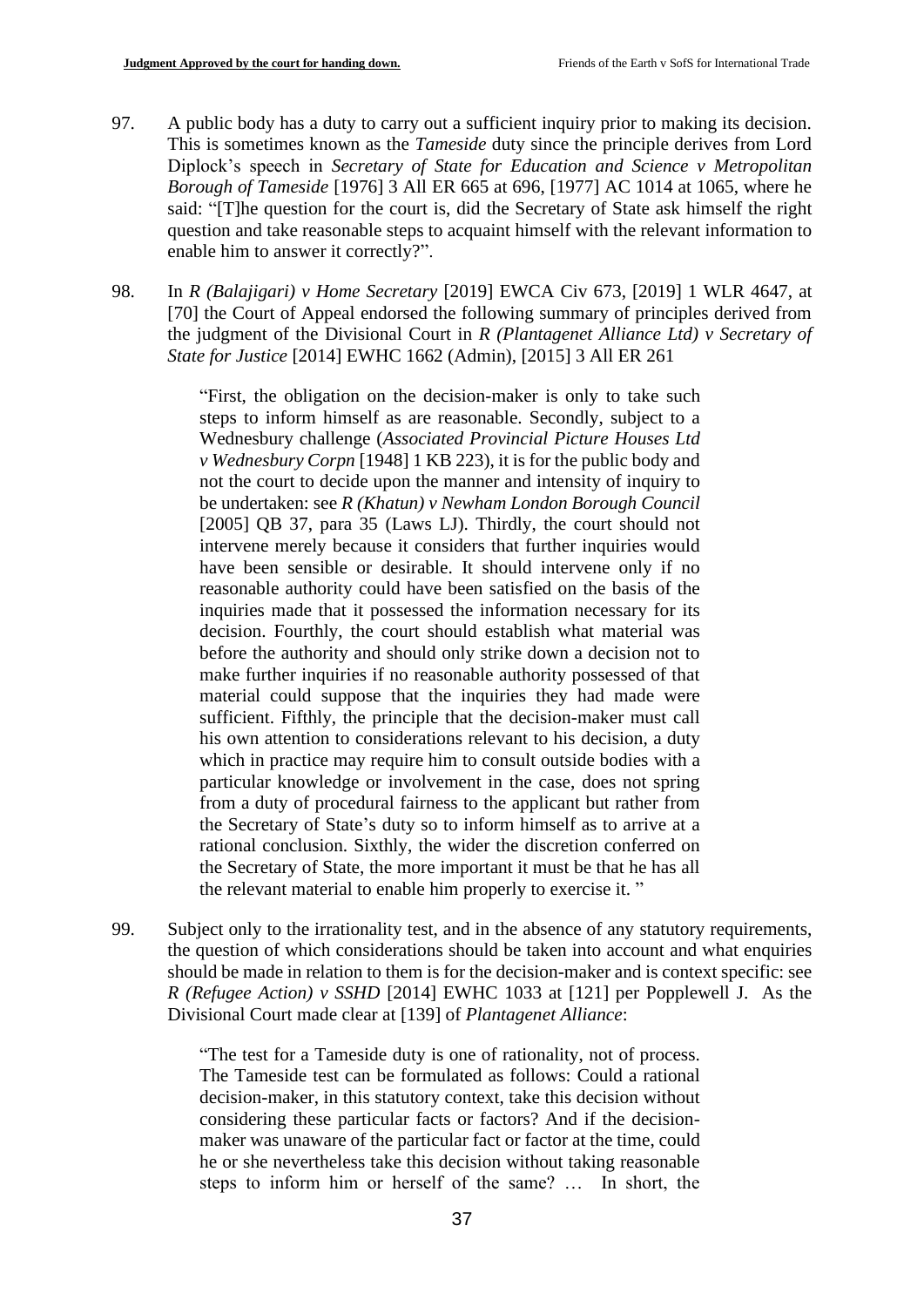Tameside information must be of such importance, or centrality, that its absence renders the decision irrational."

- 100. The standard of review that the court may be willing to carry out, and the scope of any possible margin of appreciation that should be afforded to a decision-maker has recently been the subject of review by another division of this court in *R (Spurrier) v Transport Secretary* [2019] EWHC 1070 (Admin), [2020] PTSR 240 [141] ff. Of particular relevance to the present proceedings are [149]-[156], [176]-[179] and [434] which I respectfully endorse and adopt. Without derogating from the statements of principle that are there set out, I highlight the following points:
	- i) There is a spectrum of levels of review that the court will consider it appropriate to employ, with cases involving issues that depend essentially on political judgment being at the end that calls for a lower intensity of review: see *Spurrier*  at [149]-[150];
	- ii) A given decision may involve balancing a number of different public interests, all of which contribute to the overall public interest. Inevitably, policy-making or policy application in such areas involves striking a balance in which all factors are assessed and weighed: see *Spurrier* at [152];
	- iii) Where a decision involves "scientific, technical and predictive assessments" an enhanced margin of appreciation should be afforded to the decision maker: see *Spurrier* at [176]-[179] citing *R (Mott) v Environment Agency* [2016] EWCA Civ 564, [2016] 1 WLR 4338;
	- iv) Where there is no explicit legal or policy requirement to give consideration to a matter, decisions on the inclusion or non-inclusion of information on a particular subject, or the nature or level of detail of that information, or the nature or extent of the analysis carried out, are matters of judgment for the decision-making authority which can only be challenged on grounds of irrationality: see *Spurrier*  at [434].
- 101. I did not understand FoE to dispute these principles; but it submitted that any margin of appreciation must be assessed in the context of the Defendants' *Tameside* duty. I am not persuaded that these two aspects can be hermetically sealed in the way that FoE suggests. To my mind, the nature of the decision that must ultimately be taken will affect the implementation of a decision-maker's *Tameside* duty and the level of scrutiny that the court will consider appropriate; and the factors that tend to suggest a lower degree of scrutiny by the court will also be relevant to any assessment of the decisionmaker's *Tameside* duty. Thus, for example, where a decision involves a high degree of policy judgment, it may be permissible for the decision maker to adopt a less rigorously technical approach to an individual feature that bears consideration as one feature amongst many than would be the case if that feature were to be the only material feature or the sole determinant for the decision. In the same way, where a decision maker decides that a particular feature or consideration is not to be determinative (which decision may only be vitiated on irrationality grounds), it may be permissible to adopt a less technically rigorous approach to that feature than would be the case if it were necessarily or potentially determinative of the outcome of the decision.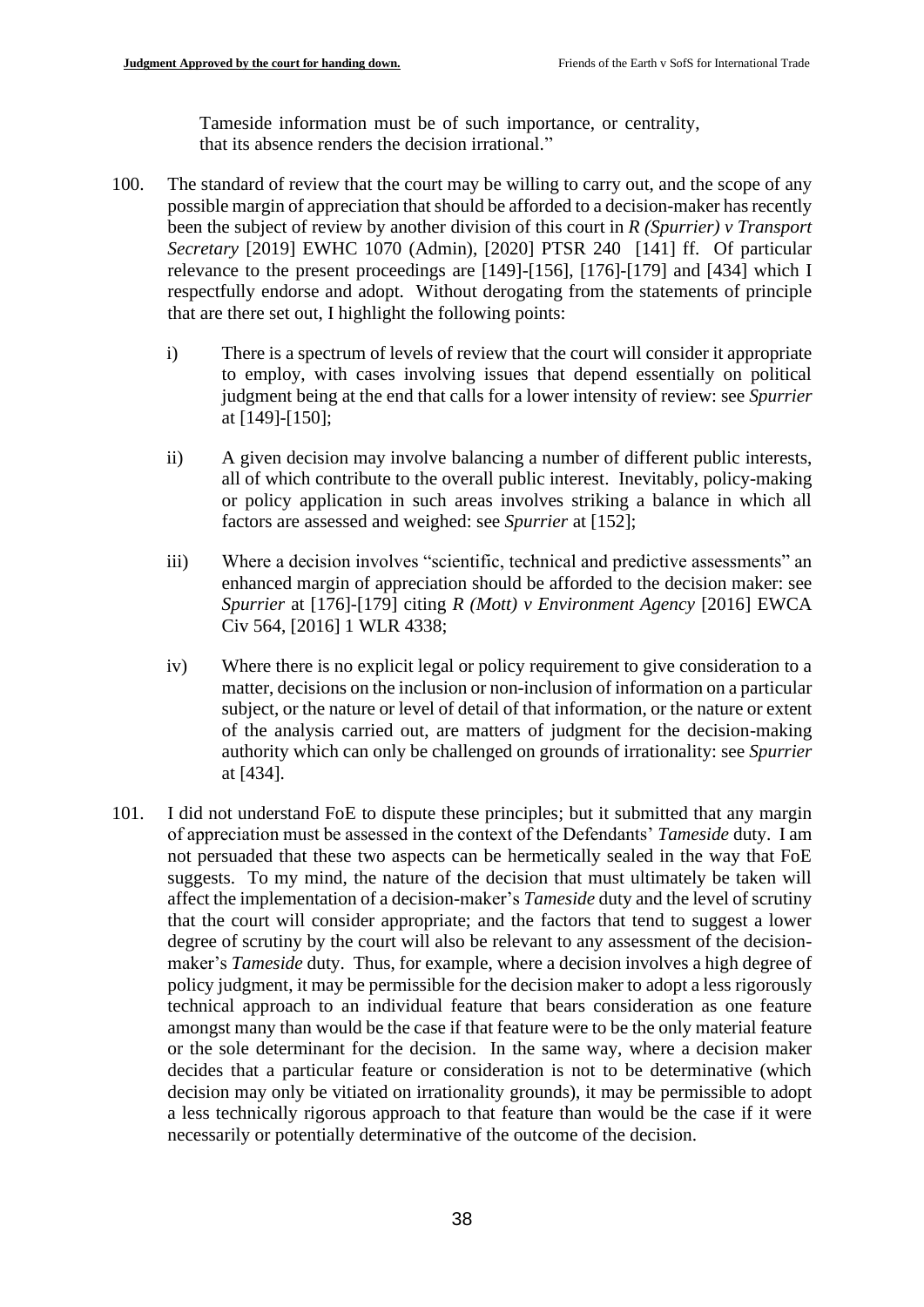- 102. The Defendants contend that UKEF should be afforded an enhanced margin of appreciation in its decision making in the present case. They submit that their decision was taken within the context of a statutory framework which accorded them significant discretion; that it involved balancing a number of public interest factors at a high, strategic level; and that UKEF's assessment of climate change impact, which was but one of those public interest factors, was inherently predictive, requiring an exercise of judgment as to what might happen having regard to scientific and technical material including the advice of independent consultants.
- 103. In my judgment UKEF was entitled to a significant margin of appreciation on the facts of the present case. It was conducting an exercise of assessing climate change in the context of a long-term foreign project. It was the first UK Government Department to do so. At the time there was no established or internationally recognised methodology for evaluating the climate change impacts of a project like the one under scrutiny as one amongst many policy-laden public interest features contributing to a governmental decision. Consideration of climate change required an evaluation as to what might happen in the future made by reference to scientific or technical material. It is undoubtedly a highly complex technical area. It required expertise that UKEF did not have inhouse and on which it sought external assistance and advice. It required predictive assessments that are made more complicated by the ratchet mechanism of the Paris Agreement since, by definition, current understanding, commitments and assumptions are expected to change. There is no single prescribed or recognised way in which climate change and consistency with the Paris Agreement should be assessed by governmental decision-makers in such circumstances. As a result, UKEF was engaged in a novel exercise of governmental assessment for decisionmaking. Furthermore, it is plain that UKEF was operating in an area where there is room for reasonable experts to disagree: it is not the role of a court in judicial review proceedings to resolve conflicts in expert evidence.
- 104. In a complex predictive and multi-factorial exercise UKEF must be allowed a margin of appreciation in the inquiries it chooses to make and the materials it chooses to commission. Nonetheless there are obviously limits. In his witness evidence Mr Taylor explained that there were practical limitations on how far UKEF could drive the climate change assessment. UKEF's statutory purpose is to support trade. It is not a research organisation with commensurate resources to create the pedagogy of possible approaches to considering climate change impacts or to develop cutting edge analysis which had not previously existed for use in these circumstances. Whilst that may all be so, the Court in *Balajigari* recognised that the duty on a decision maker to inform himself so as to arrive at a rational conclusion may in practice require him to consult outside bodies with a particular knowledge or involvement in the case.
- 105. Although not addressed in *Balajigari*, it is implicit that there will be occasions when decisions are made on less than full or perfect information, either by choice or necessity. Where that is so, the fundamental question will be whether the deficiencies in available information mean that no rational decision can be made at all or, alternatively, whether the decision maker was justified in going ahead on the information that was available. The present case is a case in point. FoE submits that it was irrational to take the decision to support the Project because of the information that the decision-makers did not have (e.g. a quantified assessment of the Project's Scope 3 emissions and their likely impact on international and global carbon budgets). It is therefore necessary to consider not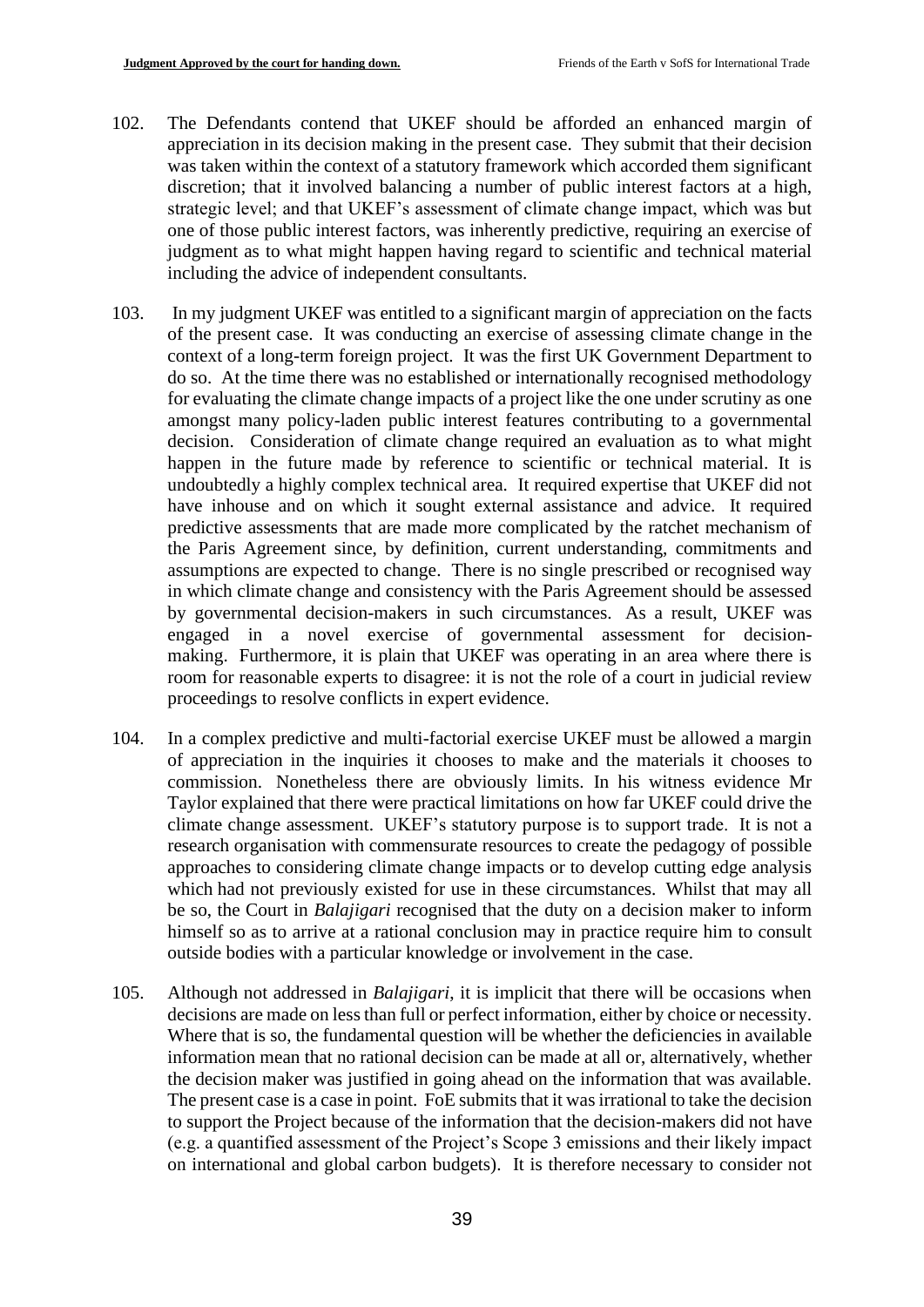merely whether the decision taken was rational on the information that was available but, as a prior question, whether application of the principles summarised in *Balajigari* and the Defendants' *Tameside* duty meant that they could not properly take a decision at all. Here again, in my judgment, the court should exercise both appreciation and restraint when assessing whether governmental decision-makers were justified in proceeding on the basis of the information that was, for whatever reasons, available to them, since the decision to proceed is likely (as in the present case) to be driven by factors involving the balancing of multiple public interests in assessment of the overall public interest. In doing so the Court should once again remind itself that it is no part of its function to assess the merits of the decision to proceed: the court is concerned only with questions of legality.

### *Interpreting the Paris Agreement*

- 106. The question whether and, if so, how the Court should go about interpreting an international treaty such as the Paris Agreement flows from and reflects the principle of dualism, which holds that international law and domestic law are regarded as separate legal systems, operating on different planes. In the present case, FoE submits that the Decision was incompatible with the terms of the Paris Agreement. The Defendants accept that the question of incompatibility is justiciable; but they say that the test to be applied is whether the view they took is "tenable". It is necessary to retrace the emergence of the "tenability test" to put the arguments into context. This has recently been done by the Court of Appeal in the *Heathrow v HM Treasury Case* at [138]-[182], which makes it possible to shorten the present exercise.
- 107. The starting point was identified by Green LJ in the *Heathrow v HM Treasury Case* at [138]:

"The case law, …, describes two principles or propositions which delineate (a) the area where the royal prerogative to conclude international treaties and agreements operates and, as a general rule, is non-justiciable and (b) the limits of that non-justiciability. The first principle is that the exercise of the royal prerogative to conclude international treaties and agreements is non-justiciable, as a general rule, whilst it operates in the international law sphere only. The second principle (which is a corollary of the first) is that if the international law measure descends from the international plane and becomes embedded or assumes a foothold into domestic law then the Courts acquire the right and duty of supervision."

108. In *R (Corner House Research and another) v Director of the SFO* [2008] UKHL 60, [2009] 1 AC 756 at [65]-[69] Lord Brown (with whom Lord Rodger agreed), acknowledged that there are occasions when the court will decide questions as to the state's obligations under unincorporated international law (of which *R (Launder) v SSHD* [1997] 1 WLR 839 and *R (Kebilene) v DPP* [2000] 2 AC 326 are two) but described this as "generally undesirable." He identified features that may make it undesirable for the court to decide such questions. They included where the contracting parties to a convention or treaty have chosen not to provide for the resolution of disputed questions of construction by an international court but by a mechanism designed to achieve consensus, where a national court assuming the role of determining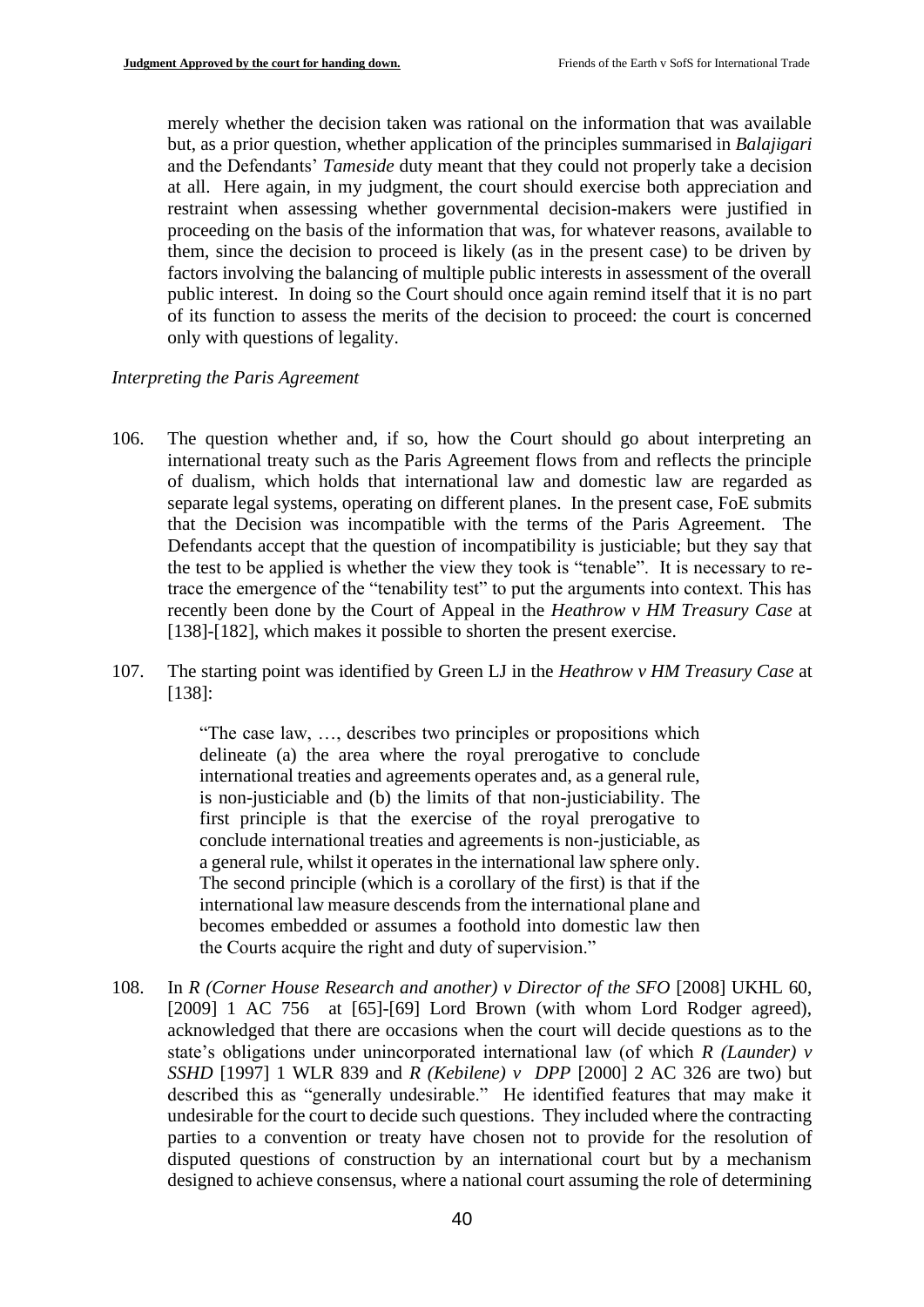the question may have damaging consequences for the state in its own attempts to influence the emerging consensus: see [65]. He identified "a marked distinction between seeking to apply established Convention jurisprudence to the particular case before the court … and determining, in the absence of any jurisprudence whatever on the point, a deep and difficult question of construction of profound importance to the whole working of the Convention.": see [66]. And he expressed the opinion that "[i]t simply cannot be the law that, provided only a public officer asserts that his decision accords with the state's international obligations, the courts will entertain a challenge to the decision based upon his arguable misunderstanding of that obligation and then itself decide the point of international law at issue.": see [67]. He then cited with approval a passage from an article by Philip Sales QC and Joanne Clement (124 LQR 388, July 2008) where they said

"Adoption of a "tenable view" approach would be a way - under circumstances where the proper interpretation of international law is uncertain, the domestic courts have no authority under international law to resolve the issue and the executive has responsibility within the domestic legal order for management of the United Kingdom's international affairs (including the adoption of positions to promote particular outcomes on doubtful points of international law) - to allow space to the executive to seek to press for legal interpretations on the international plane to favour the United Kingdom's national interest, while also providing a degree of judicial control to ensure that the positions adopted are not beyond what is reasonable."

On the facts of *Corner House*, Lord Brown said that the "tenable view" approach was the furthest the court should go.

109. The "tenable view" approach was adopted by Lloyd Jones J in *R (ICO Satellite Limited) v The Office of Communications* [2010] EWHC 2010 (Admin), which concerned the scope and effect of the regime established by the International Telecommunications Union ("the ITU"). Widely different views were held and there was a live dispute "as to the rights and duties of the 191 national administrations which participate in the ITU regime." Moreover, there was provision in the ITU regime for dispute resolution. The Judge said at [94]:

> "However, that apart, it would not be appropriate for this court to embark on such an undertaking for the policy reasons given by Lord Bingham and Lord Brown in *Corner House*. This court is not in an appropriate position to determine the issue for all those subject to the ITU scheme. Given the dispute between the parties as to the effect of the ITU regime, it would not be appropriate for this court to go beyond the "tenable view" approach in examining the point of international law in question."

110. A different emphasis was introduced by the judgment of Lord Sumption (with whom the other members of the Supreme Court agreed) at [35]-[36] of *Benkharbouche v Embassy of Sudan* [2017] UKSC 62, [2019] AC 777. While recognising that there are circumstances in which a "tenable" view of international obligations is the correct test, Lord Sumption declined to endorse any general rule to that effect because "if it is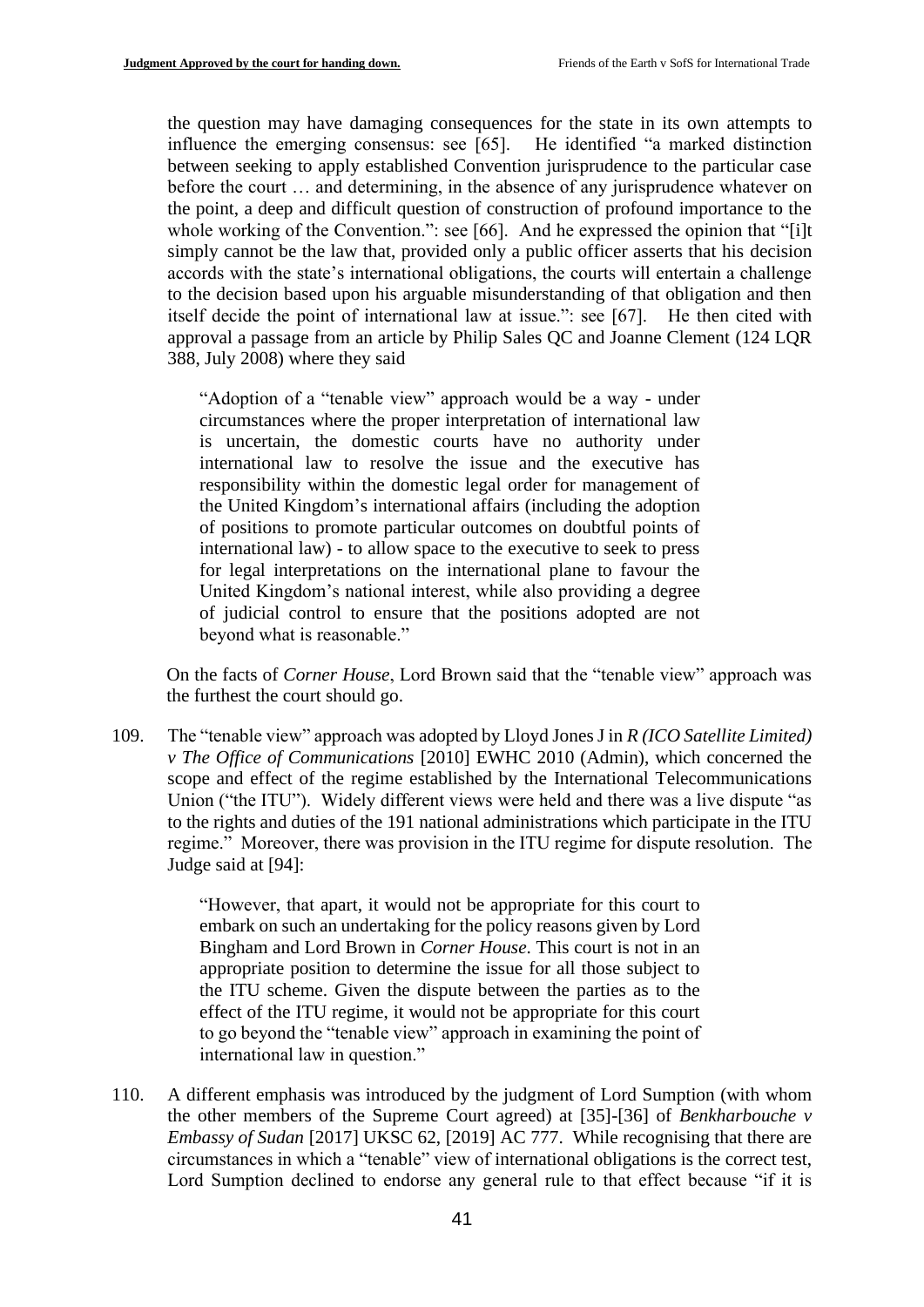necessary to decide a point of international law in order to resolve a justiciable issue and there is an ascertainable answer, then the court is bound to supply that answer." The circumstances in which Lord Sumption recognised that a "tenable view" approach may be appropriate included where the court may in principle be reluctant to decide contentious issues of international law if that would impede the executive conduct of foreign relations; or where the issue was the rationality of a public authority's view on a difficult question of international law: see [35].

111. In the *Heathrow Airport v HM Treasury* case, which concerned the scope and effect of the General Agreement on Tariffs and Trade 1994, the Court of Appeal reviewed these authorities (with the exception of *Benkharbouche*). At [180] Green LJ identified features that pointed to the applicability of the "tenable view" test in *Corner House* and *ICO Satellite*:

> "Measures of international law will range from the broad and largely political or aspirational through to the rigidly prescriptive. A court must take account of these differences and adjust its approach accordingly. In the domestic cases where tenability has been in issue the international law rule or measure in dispute has been towards the softer end of the spectrum. In *Corner House* the articles of the unincorporated treaty were vague and broad brush. They were expressions of high principle not detailed rules. They had a distinctly political ring about them. It is hard to see how any court asked to rule upon whether the decision maker had acted in compliance with such principles could have construed and applied them with save a broad reasonableness brush. The Court (Lloyd Jones J, as he then was) applied the tenability test in ICO: … . The Judge focused upon the measures in issue and because of their nature was unable to express a concluded view; he limited himself to applying a test of reasonable tenability. On the facts it is, once again, hard to see how the Judge could have done otherwise."

112. At [181] Green LJ distinguished C*orner House* and *ICO Satellite* from the *Heathrow Airport Case*:

> "[Counsel for HMRC] supported her argument by saying that there was no case law exactly on point, this being a factor which was considered relevant in *Corner House* and which goes to the intrinsic ability of a court to adjudicate upon the rule or measure. This is true only to the very limited extent that there is no directly comparable case on VAT exemption schemes. But there is multiple case law on the application of the GATT to indirect taxation and on every argument that was raised before the court and the court bundles were awash with copies of authorities and literature on such issues, including: what is meant by a 'charge' or 'rules' in art I:1; what is meant by 'matters' in art III:2 and whether it applies to internal taxes; what is meant by a 'like' product; what is meant by 'discrimination' or 'advantage, favour, privilege or immunity', etc. In truth this case turns upon the application of some fairly basic principles to essentially agreed facts. This is far removed from the situation envisaged by Lord Brown in para [66] of *Corner House* …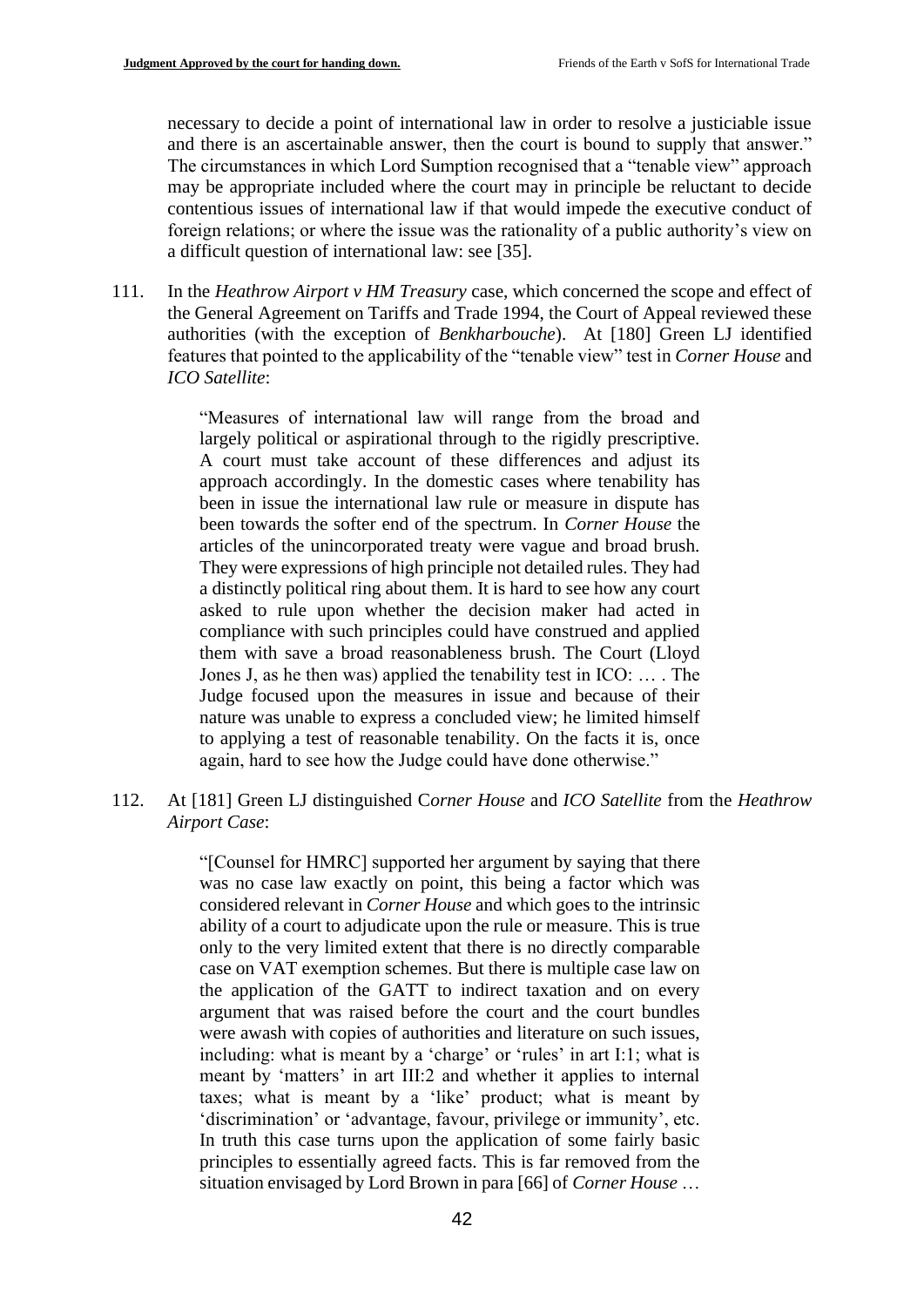where the court was being asked to swim in a jurisprudential void and answer '… in the absence of any jurisprudence whatever on the point, a deep and difficult question of construction of profound importance ...'."

On the facts of the *Heathrow Airport* case, the Court held that it was both possible and appropriate to rule on what was "a clear-cut question of law upon which there is extensive jurisprudence."

113. In *Elliott-Smith v Secretary of State for Business, Energy and Industrial Strategy* [2021] EWHC 1633 (Admin) the Claimant contended that the Defendant had failed to have regard to the imperatives of the Paris Agreement:

> "The claimant contends that the Paris Agreement requires, by virtue of articles 2 and 4, that alongside limiting global temperature increases to 1.5℃ above pre-industrial levels the participating states should reach global peak emissions and start to reduce them as soon as possible. Thus, it is contended that the Paris Agreement includes as an important component of its provisions a requirement to take urgent action, and that in the present case the defendant focused simply upon the longer term and achieving net zero, not the need for short term urgency in limiting greenhouse gas emissions."

114. Having referred to *Corner House* and *ICO Satellite* and having recorded that it was common ground that the Paris Agreement was a material consideration and that it was taken into account, Dove J said at [55]:

> "In my view it is not for this court to resolve definitively any questions of construction in relation to an unincorporated international treaty for the reasons set out in the earlier authorities. The Paris Agreement is an international instrument to which 197 states are parties. It contains a mechanism for enforcing the implementation of the Agreement within article 14 of its text, along with other mechanisms for dispute resolution. There are, therefore, strong policy reasons as well as practical considerations which clearly militate against the court embarking on an exercise of construing the terms of the Paris Agreement. At most, in accordance with the approach set out in the authorities set out above, the court should assess whether or not the defendants' view of the Paris Agreement was one which was tenable in examining the question posed by the claimant."

115. In *R (Save Stonehenge World Heritage Site Limited) v Secretary of State for Transport* [2021] EWHC 2161 (Admin) at [215]-[216], Holgate J adopted a similar approach. After referring to *Corner House* he continued:

> "The court should allow the executive a margin of appreciation on the meaning of the Convention and only interfere if the view taken is not "tenable" or is "unreasonable." This approach allows for the possibility that, so far as the domestic courts are concerned, more than one interpretation, indeed a range, may be treated as "tenable."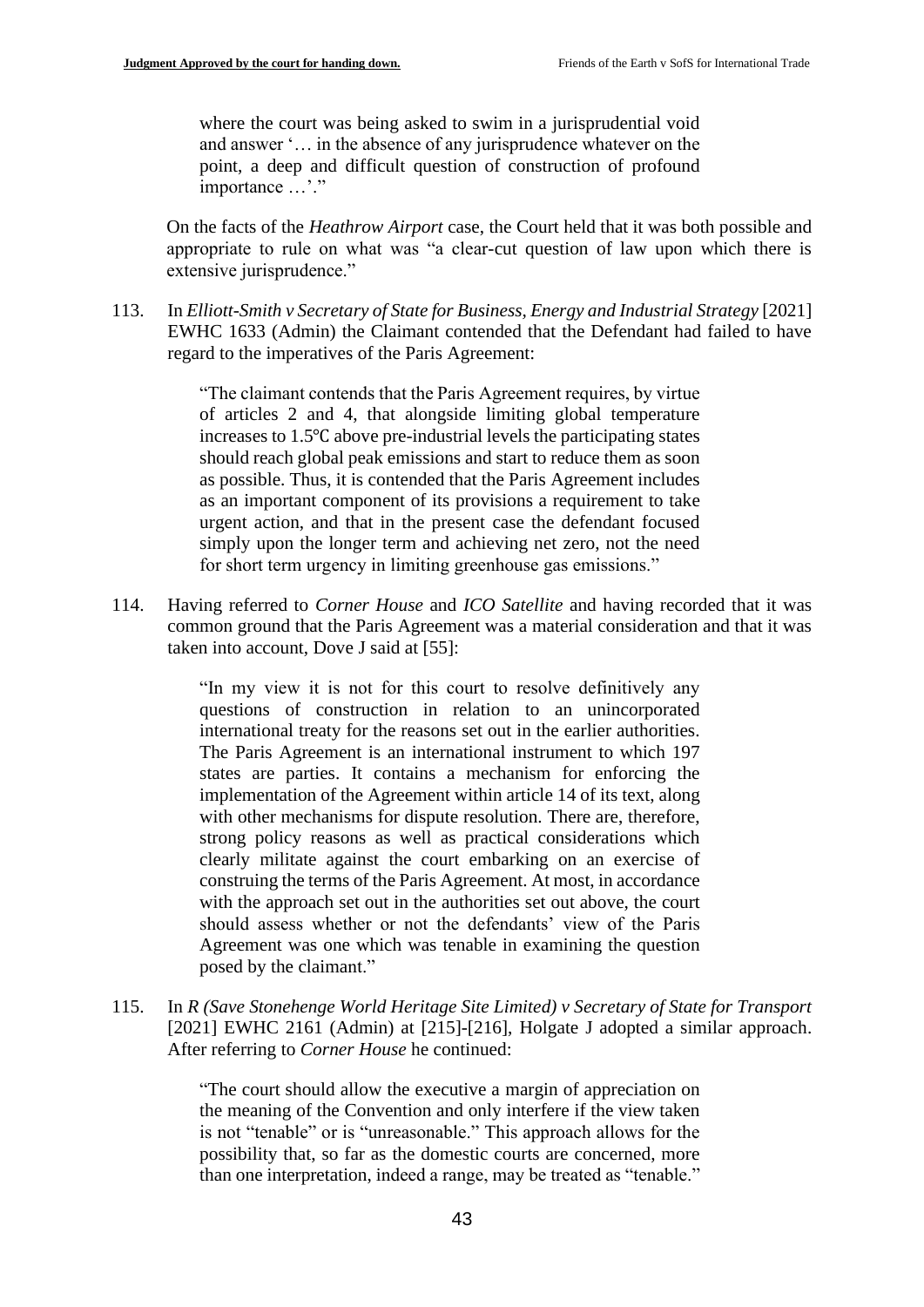The issue is simply whether the decision-maker has adopted an interpretation falling within that range."

116. None of this derogates from the primary rule of interpretation that applies once an international treaty is given effect by an English Statute. Where that happens, the position is as summarised by Lord Sumption in *Al-Malki v Reyes* [2017] UKSC 61, [2019] AC 35 at [10]-[11]:

> "10. It is not disputed that, so far as an English statute gives effect to an international treaty, it falls to be interpreted by an English court in accordance with the principles of interpretation applicable to treaties as a matter of international law. That is especially the case where the statute gives effect not just to the substance of the treaty but to the text: … .

> 11. The primary rule of interpretation is laid down in article 31(1) of the Vienna Convention on the Law of Treaties (1969): "A treaty shall be interpreted in good faith in accordance with the ordinary meaning to be given to the terms of the treaty in their context and in the light of its object and purpose." The principle of construction according to the ordinary meaning of terms is mandatory ("shall"), but that is not to say that a treaty is to be interpreted in a spirit of pedantic literalism. The language must, as the rule itself insists, be read in its context and in the light of its object and purpose. However, the function of context and purpose in the process of interpretation is to enable the instrument to be read as the parties would have read it. It is not an alternative to the text as a source for interpreting the parties' intentions."

117. Referring to the Convention text in issue in *Al-Malki*, Lord Sumption said at [12]:

"(1) Like other multilateral treaties, the text was the result of an intensely deliberative process in which the language of successive drafts was minutely reviewed and debated, and if necessary amended. The text is the only thing that all of the many states party to the Convention can be said to have agreed. The scope for inexactness of language is limited.

(2) The Convention must, in order to work, be capable of applying uniformly to all states. The more loosely a multilateral treaty is interpreted, the greater the scope for damaging divergences between different states in its application. A domestic court should not therefore depart from the natural meaning of the Convention unless the departure plainly reflects the intentions of the other participating states, so that it can be assumed to be equally acceptable to them."

118. I would add that although the intensely deliberative process means that the scope for inexactness of language is limited, it may also mean that individual provisions are expressed in ways that are either inherently difficult to interpret as giving rise to clearly ascertainable or binding obligations or that different provisions are in tension with each other, even to the extent of appearing irreconcilable.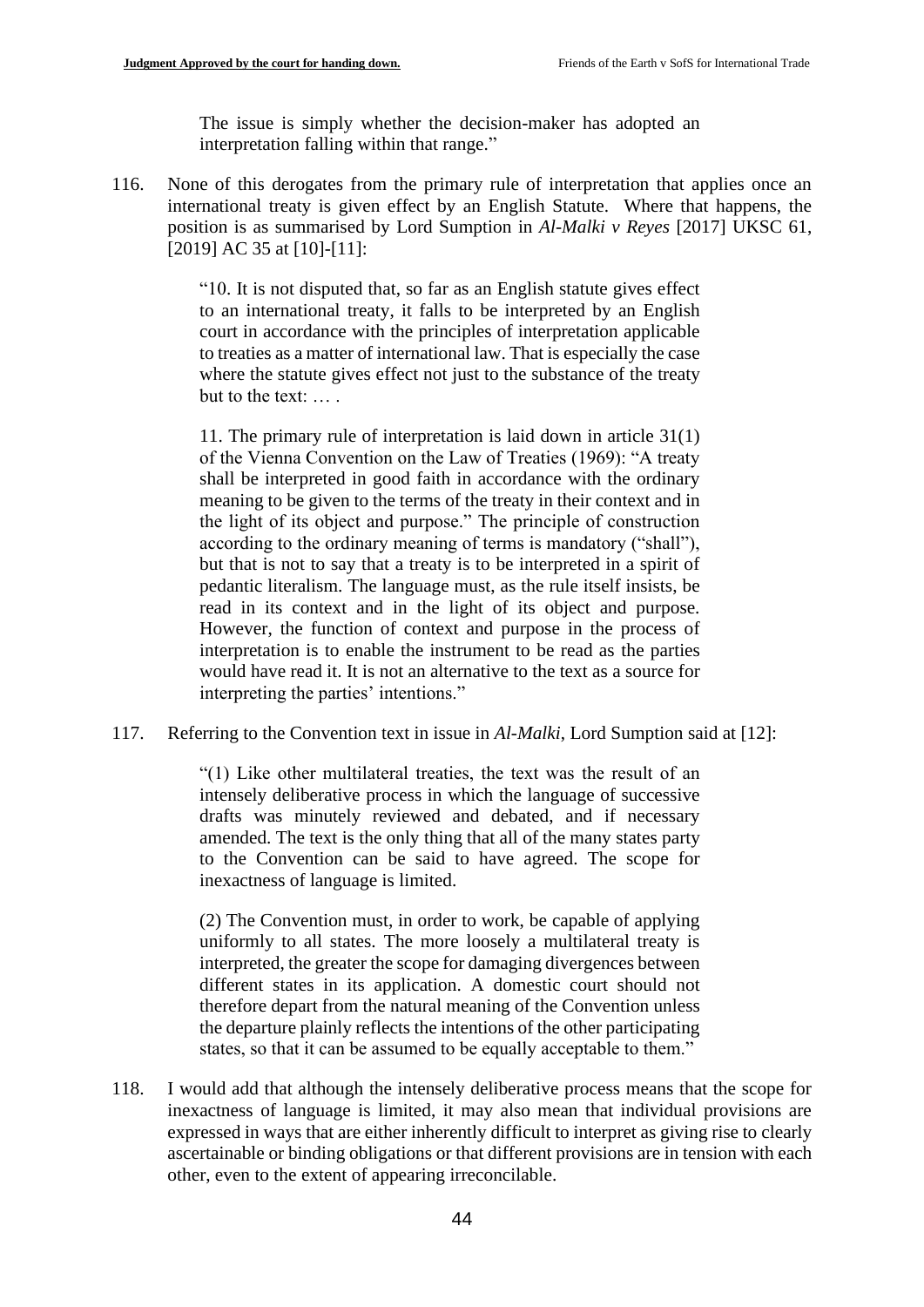- 119. A number of strands emerge from these authorities:
	- i) First, there is no general rule that a national court shall never determine a question of interpretation of an unincorporated international treaty;
	- ii) That said, a national court should be cautious about trespassing into the separate plane and legal system of international law where it has no authority to decide questions of interpretation and where its intervention may be positively unhelpful for the mechanisms that are in place for resolving disputes, whether by seeking to achieve consensus in the international sphere or by reference of disputes to another court or forum;
	- iii) The approach to interpretation is that mandated by the Vienna Convention;
	- iv) The Court should adjust its approach by reference to where in the spectrum from the broad and largely political or aspirational, or statements of high principle, to the rigidly precise and prescriptive the provisions in question lie. Where the provisions lie towards the broad, political or aspirational (described in the *Heathrow v HM Treasury* case as "the softer end of the spectrum"), "tenability" is likely to be the appropriate approach for the court to take. For the same underlying reasons, "tenability" is likely to be the appropriate course for the court to take where the articles of an unincorporated treaty are "vague and broad brush" as in *Corner House*;
	- v) The absence of established jurisprudence tends to support a "tenable view" approach rather than a national court purporting to reach a hard-edged and exclusive meaning;
	- vi) Despite the need for caution, there may be circumstances where it is necessary for the national court to decide a point of international law and appropriate for it to do so because there is an ascertainable answer. In such cases, the "tenability" approach may be displaced.
- 120. Applying these principles to the Defendants' understanding of the provisions of the Paris Agreement I am in no doubt that the "tenable view" approach is appropriate, for a number of related reasons.
- 121. First, the relevant language of the Paris Agreement is towards the aspirational and highlevel political end of the spectrum. Thus Article 2(1) records that it is "enhancing the implementation of" the UNFCCC and that it "aims" to strengthen the global response to the threat of climate change. Articles  $2(1)(a)-(c)$  are not statements of exclusive or exhaustive obligations ("including by") and must be read "in the context of sustainable development and efforts to eradicate poverty". Furthermore, to the extent that they may appear to be hard-edged, the edge is further softened by Article 2(2), which provides that the Agreement will be implemented "to reflect equity and the principle of common but differentiated responsibilities and respective capabilities, in the light of different national circumstances." It is immediately clear that the implementation (and, therefore, meaning) has degrees of latitude and flexibility built in that militate against hard-edged interpretations. This flexibility of approach can be seen again in Article 4, which records that the "aim" of reaching global peaking of GHG emissions "as soon as possible", and also recognises that peaking will take longer (the duration being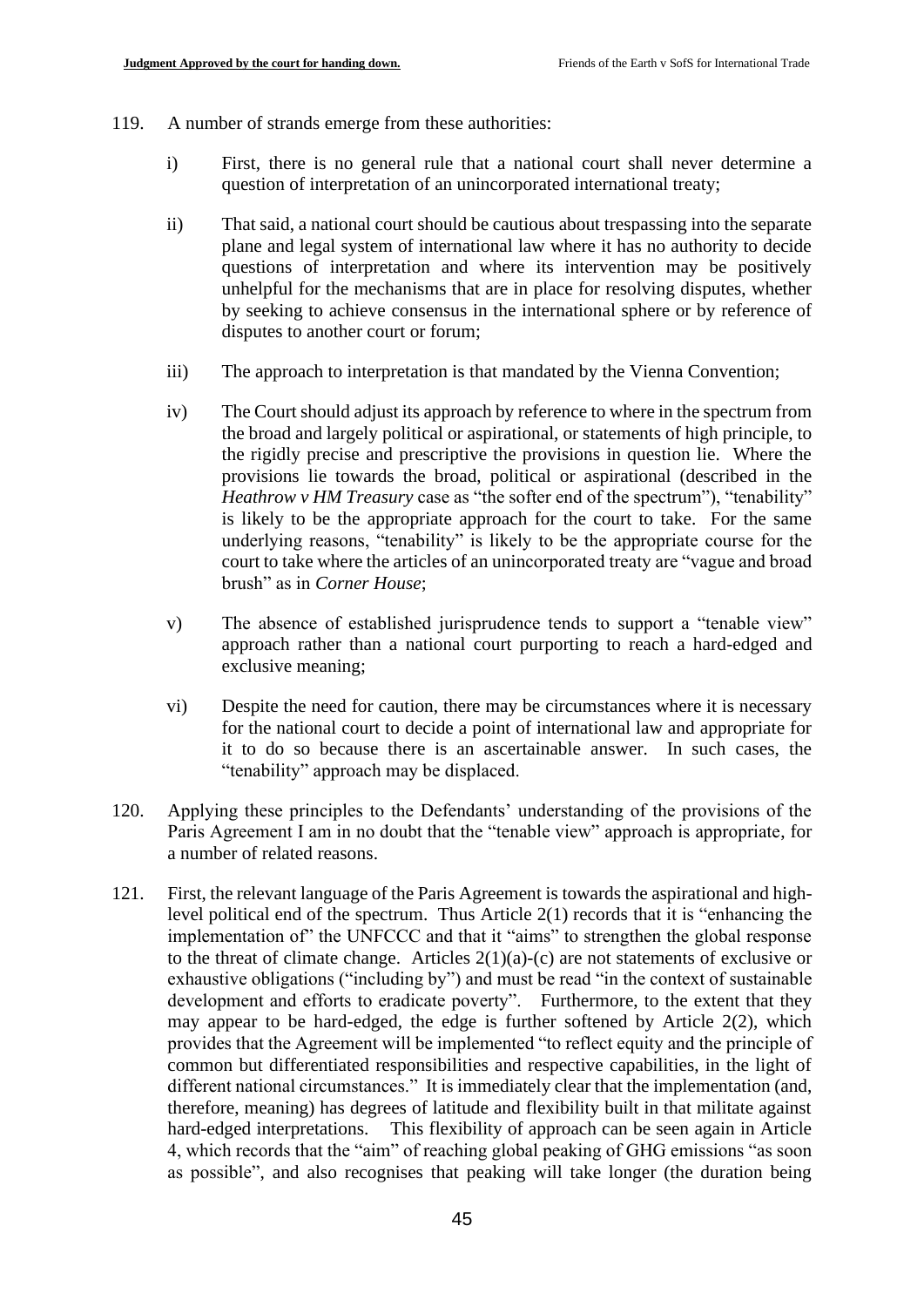undefined) for developing countries. Once again, the Article introduces the qualifying context "of sustainable development and efforts to eradicate poverty." A further degree of flexibility of obligation is introduced by the "ratchet" mechanism under Article 4(3). It means that the parties' present positions and commitments are not fixed and will change. This involves a tacit acceptance that both science and the global response to climate change is expected to change with time. While not of itself irreconcilable with the fixing of present obligations, this provides further context for any interpretation of the Agreement.

- 122. Second, different stated aims or steps under the Paris Agreement are in tension, if not in frank opposition to one another. This is a point to which I will return when considering FoE's grounds, but a single example is sufficient illustration for present purposes. It is FoE's case that the Paris Agreement prohibits the financing by developing countries of any project that increases GHG emissions, because it offends against Article 2(1)(c); and that "new oil and gas production is not consistent with the Paris goals ...". (Taken to the most extreme end, this submission implies that financing any project that causes GHG emissions is prohibited, though in reply FoE accepted that a net increase in emissions could be lawful provided that net zero is ultimately achieved.) Yet the development of Mozambique's LNG by the Project is integral and essential to its attempts to eradicate poverty for millions of its citizens. The tension between these two objectives suggests that it is too simple to assert that a course of action is contrary to the Paris Agreement because it goes against one or more principles established by the Agreement while satisfying one or more others. It supports the view that the Agreement is not to be treated as if it were a prescriptive road map that can be followed slavishly to a certain outcome. This is not a criticism of the Agreement: it is a reflection of the intensely deliberative negotiating process to which I have referred and to the fact that the Paris Agreement is what the parties were willing and able to agree – nothing more, nothing less.
- 123. Third, although we were taken to cases from other jurisdictions that have considered the Paris Agreement, there is no established jurisprudence reflecting a consensus or authoritative view of the interpretation to be given to specific relevant provisions. Specifically, there is no established jurisprudence on the meaning to be given to Article  $2(1)(c)$ , which forms a central pillar of FoE's case. This is despite (or, possibly, because of) the provisions of Articles 14, 15 and 24 of the Agreement which provide mechanisms for dispute resolution and to facilitate implementation of and promote compliance with its provisions.
- 124. Fourth, it bears repeating that this Court is not authorised to decide questions so as to bind the near-200 sovereign parties to the Paris Agreement. FoE submitted that a decision of this Court providing a firm interpretation of individual provisions of the Agreement would be of interest to other parties. If there is any substance in this submission at all, I am confident that it can be overstated. It is not of itself a good reason to adopt an approach to interpretation or the Defendants' views that would not otherwise be justified.

## *The foreign act of state doctrine*

125. The existence of the doctrine is not in doubt, even if its contours are not yet fully defined. Whether it has relevance in the present case is contentious because FoE assert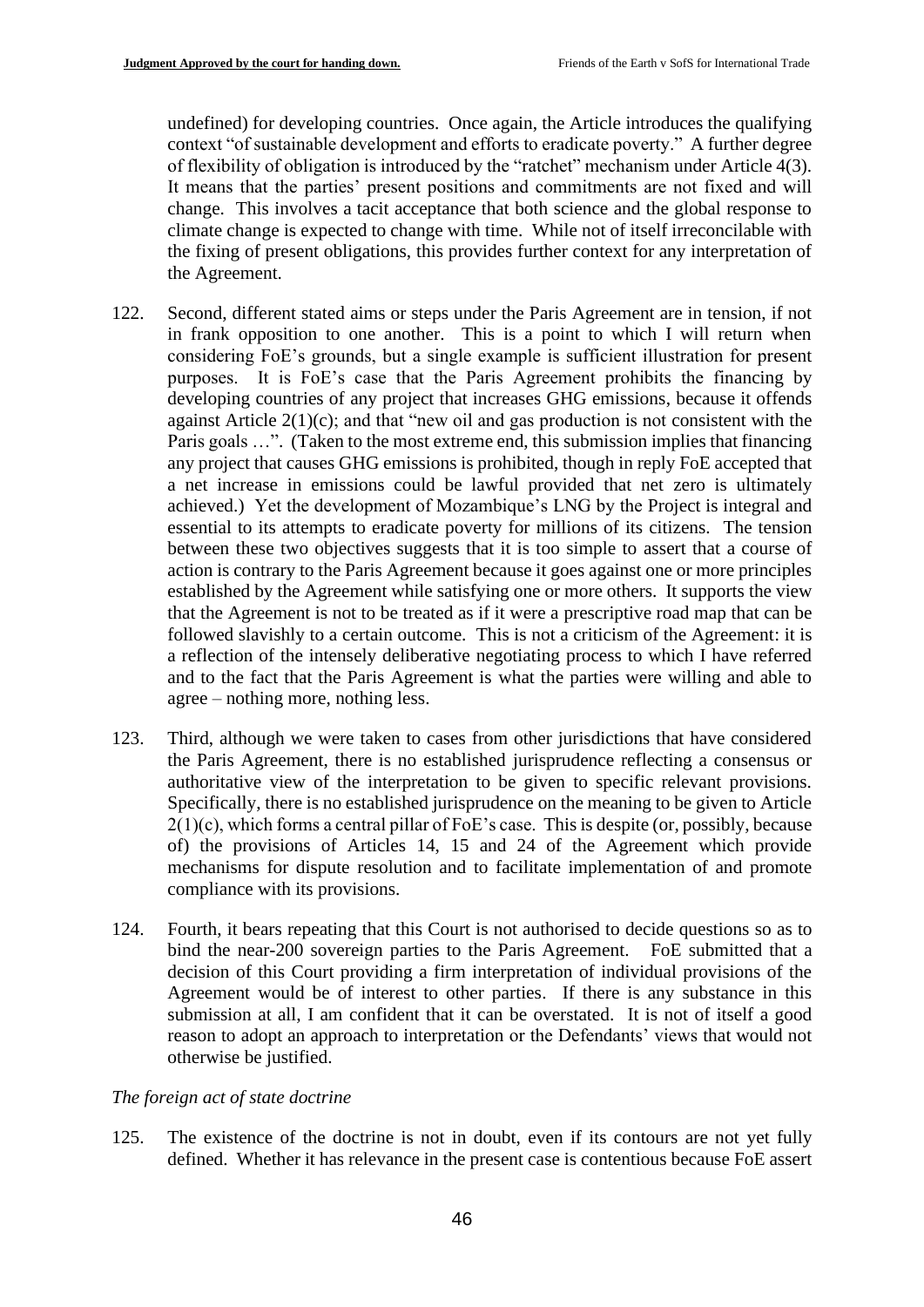that they do not criticise the present or future actions of Mozambique. We are concerned, if at all, with "the third rule."

126. A convenient starting place is the Judgment of Lord Neuberger in *Belhaj v Straw* [2017] UKSC 3, [2017] AC 964. At [123] he said:

> "The third rule has more than one component, but each component involves issues which are inappropriate for the courts of the United Kingdom to resolve because they involve a challenge to the lawfulness of the act of a foreign state which is of such a nature that a municipal judge cannot or ought not rule on it. Thus, the courts of this country will not interpret or question dealings between sovereign states; "Obvious examples are making war and peace, making treaties with foreign sovereigns, and annexations and cessions of territory": per Lord Pearson in *Nissan v Attorney General* [1970] AC 179, 237. Nissan was a case concerned with Crown act of state, which is, of course, a different doctrine and is considered in *Mohammed (Serdar) v Ministry of Defence; Rahmatullah v Ministry of Defence* [2017] AC 649, 787, but the remark is none the less equally apposite to the foreign act of state doctrine. Similarly, the courts of this country will not, as a matter of judicial policy, determine the legality of acts of a foreign government in the conduct of foreign affairs. It is also part of this third rule that international treaties and conventions, which have not become incorporated into domestic law by the legislature, cannot be the source of domestic rights or duties and will not be interpreted by our courts. This third rule is justified on the ground that domestic courts should not normally determine issues which are only really appropriate for diplomatic or similar channels: see *Shergill v Khaira* [2015] AC 359, paras 40, 42."

127. The principles underpinning the doctrine had previously been explained by the Court of Appeal in *R (Khan) v Foreign Secretary* [2014] EWCA Civ 24, [2014] 1 WLR 872. The claimant alleged that the defendant had passed information to the authorities of the United States who had used it to guide drone strikes in Pakistan, one of which had killed the claimant's father in circumstances that, the claimant alleged, were unlawful and amounted to murder. At [25] the Court said:

> "It is common ground that our court will not decide whether the drone strikes committed by US officials are lawful. Moses LJ stated the principle correctly in his judgment [2012] EWHC 3728 (Admin) at [14]-[15]:

"14. It is necessary to explain why the courts would not even consider, let alone resolve, the question of the legality of United States' drone strikes. The principle was expressed by Fuller CJ in the United States Supreme Court in *Underhill v Hernandez* (1897) 168US 25, 252: "Every sovereign state is bound to respect the independence of every other sovereign state, and the courts of one country will not sit in judgment on the acts of the government of another done within its own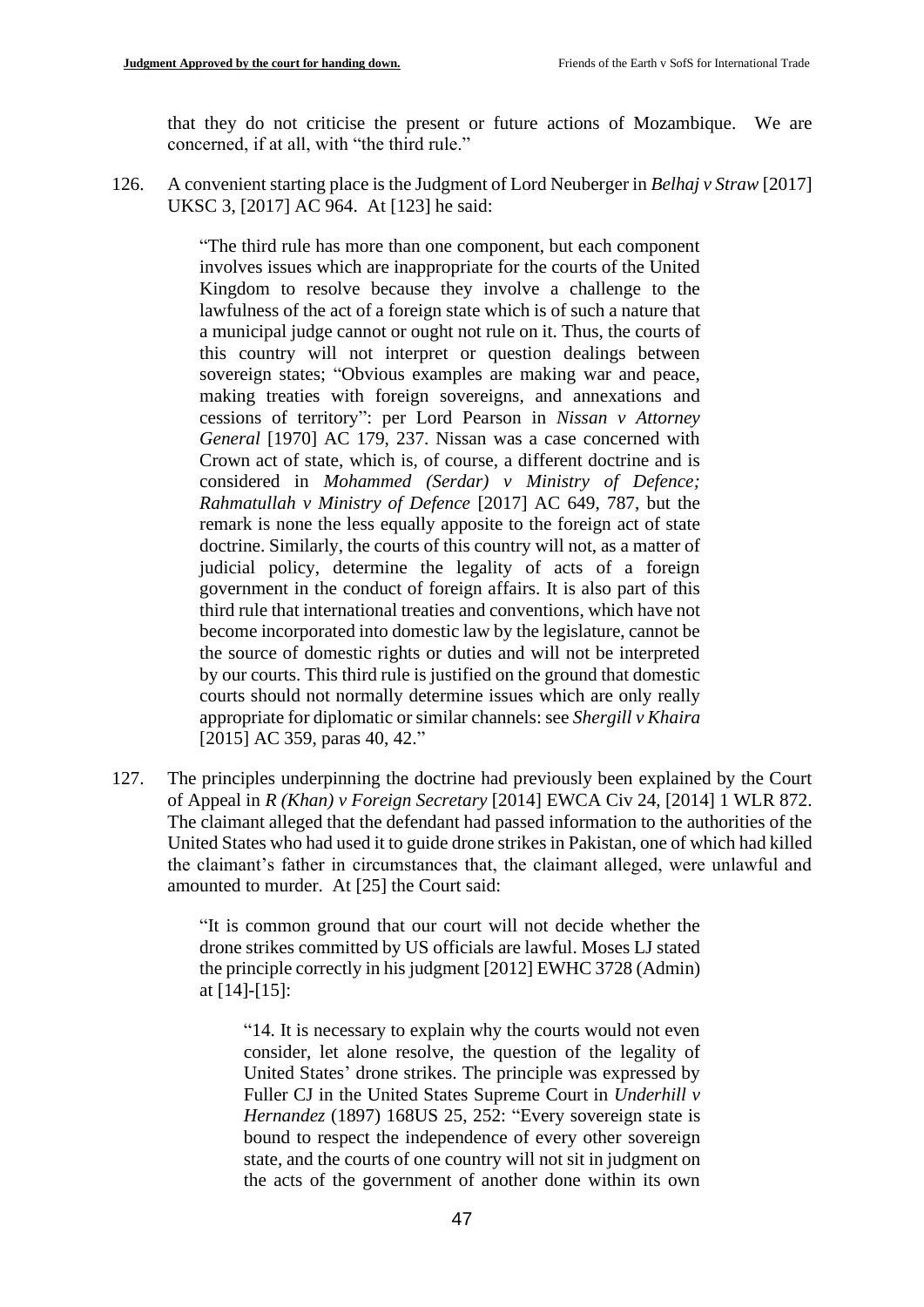territory. Redress of grievances by reason of such acts must be obtained through the means open to be availed of by sovereign powers as between themselves"....

"15. The principle that the courts will not sit in judgment on the sovereign acts of a foreign state includes a prohibition against adjudication on the "legality, validity or acceptability of such acts, either under domestic law or international law": *…* . The rationale for this principle, is, in part, founded on the proposition that the attitude and approach of one country to the acts and conduct of another is a matter of high policy, crucially connected to the conduct of the relations between the two sovereign powers. To examine and sit in judgment on the conduct of another state would imperil relations between the states: ... ."

128. In *Belhaj*, Lord Sumption identified two main considerations underlying the doctrine at [225]:

> "There is, first and foremost, what is commonly called "comity" but I would prefer to call an awareness that the courts of the United Kingdom are an organ of the United Kingdom. In the eyes of other states, the United Kingdom is a unitary body. International law, as Lord Hoffmann observed in *R v Lyons* [2003] 1AC 976 at para 40, "does not normally take account of the internal distribution of powers within a state." Like any other organ of the United Kingdom, the courts must respect the sovereignty and autonomy of other states. This marks the adoption by the common law of the same policy which underlies the doctrine of state immunity. Secondly, the act of state doctrine is influenced by the constitutional separation of powers, which assigns the conduct of foreign affairs to the executive. This is why the court does not conduct its own examination of the sovereign status of a foreign state or government but treats the Secretary of State's certificate as conclusive: … ."

129. In *Re Al M* [2020] EWHC 2883 (Fam) the Court analysed the judgments in *Belhaj* and provided the following summary of principles, which I endorse and adopt:

> "(a) Although the rule applies to acts which fall to be judged "on the plane of international law", it is not itself a rule of international law. It is an artefact of the common law: see Lord Neuberger at [150].

> (b) The rule is based on "judicial self-restraint" or abstention: see Lord Mance at [11(iv)], Lord Neuberger at [146] and [150]. It prevents the determination of issues which it would be inappropriate for the courts of the United Kingdom to resolve: Lord Neuberger [123] and [144].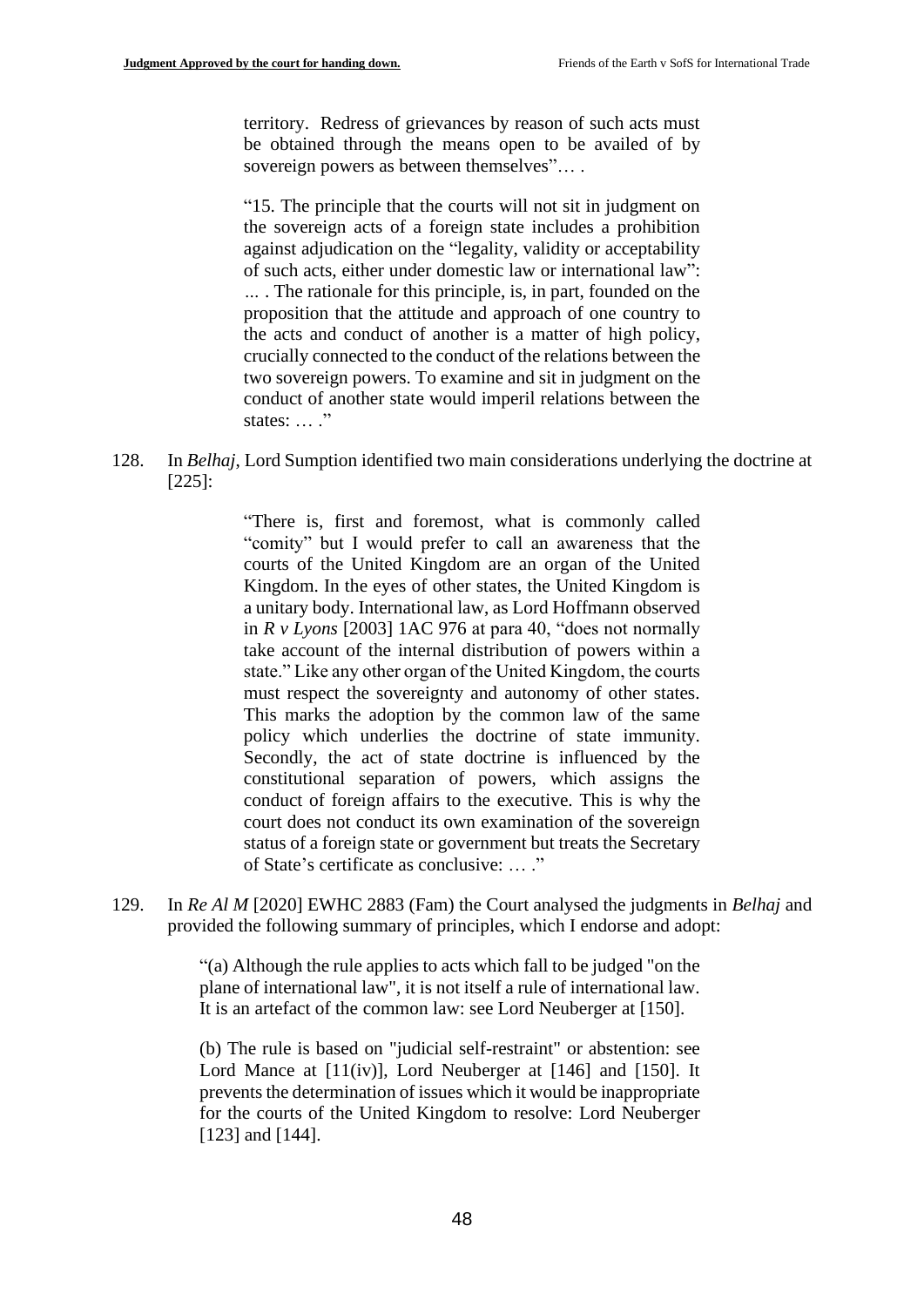(c) The rule can in principle extend to acts taking place or having effects outside the territory of the foreign state concerned: Lord Mance at [11(iii)]; Lord Neuberger at [146]; Lord Sumption at [237]. However, even the government appellants did not contend that the rule applied to acts done or having effects in the UK … and Lord Sumption accepted at [237] that it was arguable that the doctrine did not apply to such acts.

(d) Likewise, the rule can in principle extend to unilateral acts. However, the acts to which the rule applies will "almost always" be ones involving more than one state and will "normally" involve "some sort of comparatively formal, relatively high-level arrangement", but these are not hard-edged requirements for the application of the rule: Lord Neuberger at [147].

(e) A paradigm instance of the application of the rule is the case where there are "no judicial or manageable standards" by which the domestic court can resolve the issue or where "the court would be in a judicial no-man's land": Lord Wilberforce in *Buttes Gas*, cited by Lord Mance at [44] in a passage referred to by Lord Neuberger at [150].

(f) In considering whether the rule prevents it from examining a particular issue, the court will have regard to the extent to which fundamental rights and access to justice are engaged by the issue: Lord Mance at [11(iv)]; Lord Neuberger at [144]."

130. For present purposes it is sufficient to note that the involvement of a foreign state does not automatically prevent the domestic courts of England and Wales from deciding issues of foreign law. This is apparent from the judgments in *Belhaj*, and from the observation of the Court of Appeal in *The Law Debenture Trust Corpn plc v Ukraine*  [2018] EWCA Civ 2026, [2019] QB 1121 at [163] that "the domestic courts in England and Wales are quite often prepared to rule on issues of international law, which are implicated by some relevant plea of domestic law." The question will be whether there is a relevant "foothold" in domestic law in relation to the issue.

#### **The parties' submissions**

131. FoE's case on Grounds 1(a) and 1(b) are closely interlinked, both as pleaded and as presented in their written and oral submissions for the hearing.

#### *FoE's case as pleaded in the Amended Statement of Fact and Grounds*

- 132. Under Ground 1(b) FoE's case is that, in order to determine whether providing UK public finance for the Project was consistent with the UK's obligations under the Paris Agreement (that being the ultimate question asked by Ground  $1(a)$ ), the Defendants should have considered whether funding of the Project:
	- i) Was consistent with the long-term temperature goals of the Paris Agreement, including the  $1.5^{\circ}$ C goal taking into account (a) the requirement that emissions peak as soon as possible and that net zero is achieved by 2050, (b) the best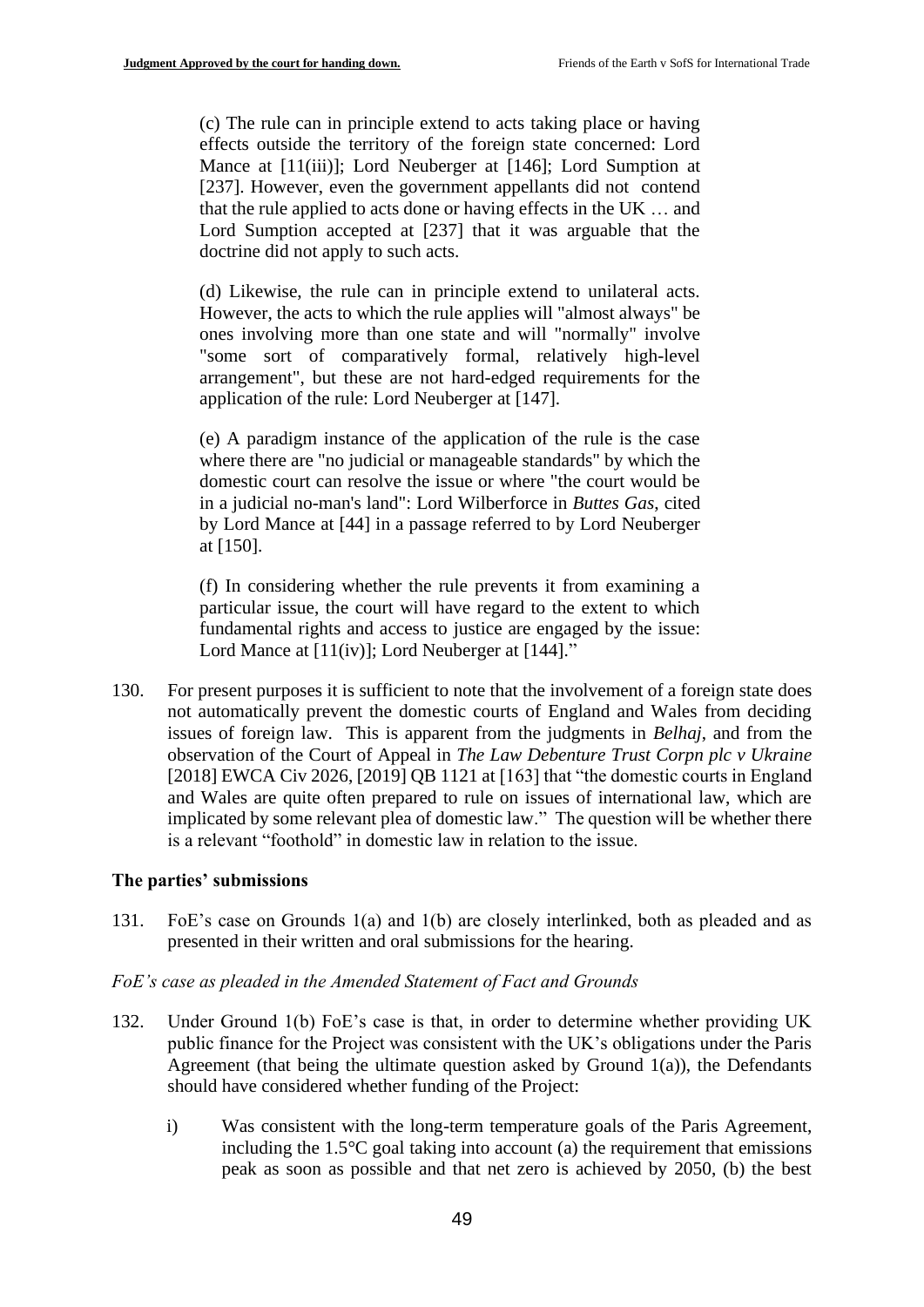available science on the emissions gap and the production gap, and (c) the fact that oil and gas are also on track to exceed carbon budgets, as countries continue to invest in fossil fuel infrastructure that "locks in" oil and gas use, which widens the production gap over time;

- ii) Was compatible with the UK's obligation to make finance flows consistent with a pathway towards low GHG emissions and climate-resilient development and/or to provide financial resources to assist Mozambique, as a developing country, with respect to both mitigation and adaptation under the Convention and enabling Mozambique to achieve a speedier reduction in its emissions than would otherwise be possible.
- 133. In support of this case, FoE asserts that a Climate Change Risk assessment for a Category A project should address the question: "What are the current and anticipated climate risks (transition and/or physical as defined by the Task Force on Climate Related Financial Disclosure Recommendations 2017 Recommendations ("TCFD")) of the Project's Operations?" and needed to assess transition risks and physical risks, including Scope 3 emissions if possible. This is alleged to provide the relevant context for assessing the Defendants' *Tameside* duty to ask questions and secure relevant information; and FoE's case is that the Defendants failed to address those questions *at all*.
- 134. Specifically, FoE's case is that:
	- i) No regard was had to the global Emissions Gap and Production Gap as addressed by the UNEP report;
	- ii) No regard at all was had to the Scope 3 emissions of the project. FoE alleges that UKEF evidently accepted that these emissions were relevant but "failed to take them into account because it was unable to obtain them from the client." It is evident from this allegation and elsewhere that FoE's contention is that the Defendants were obliged to obtain and take into account quantified estimations of Scope 3 emissions. FoE's case is that the Defendants' failure to do so "fatally undermines the decision";
	- iii) No proper assessment of lock-in/transition risk was carried out. FoE alleges that the Defendants adopted a "finger in the air" approach without any attempt to quantify risks; and it criticises the conclusion in the CCR that "it appears more likely than not that, over its operational life, the gas from the Project will at least replace some and/or displace some more polluting fuels, with a consequence of some net reduction in emissions." FoE's case is that the Project raises significant risks of "lock in";
	- iv) No regard was had to the UK's obligations in relation to finance flows under Articles 2(1), 4(5) and 9 of the Paris Agreement;
	- v) The Defendants failed to consider the risk of stranded assets, at least to the extent that no metrics or parameters were considered as required by the TFCD Report.
- 135. The failures alleged under Ground 1(b) feed FoE's case on Ground 1(a), the central thrust of which is that funding the Project is not in alignment with the UK's obligations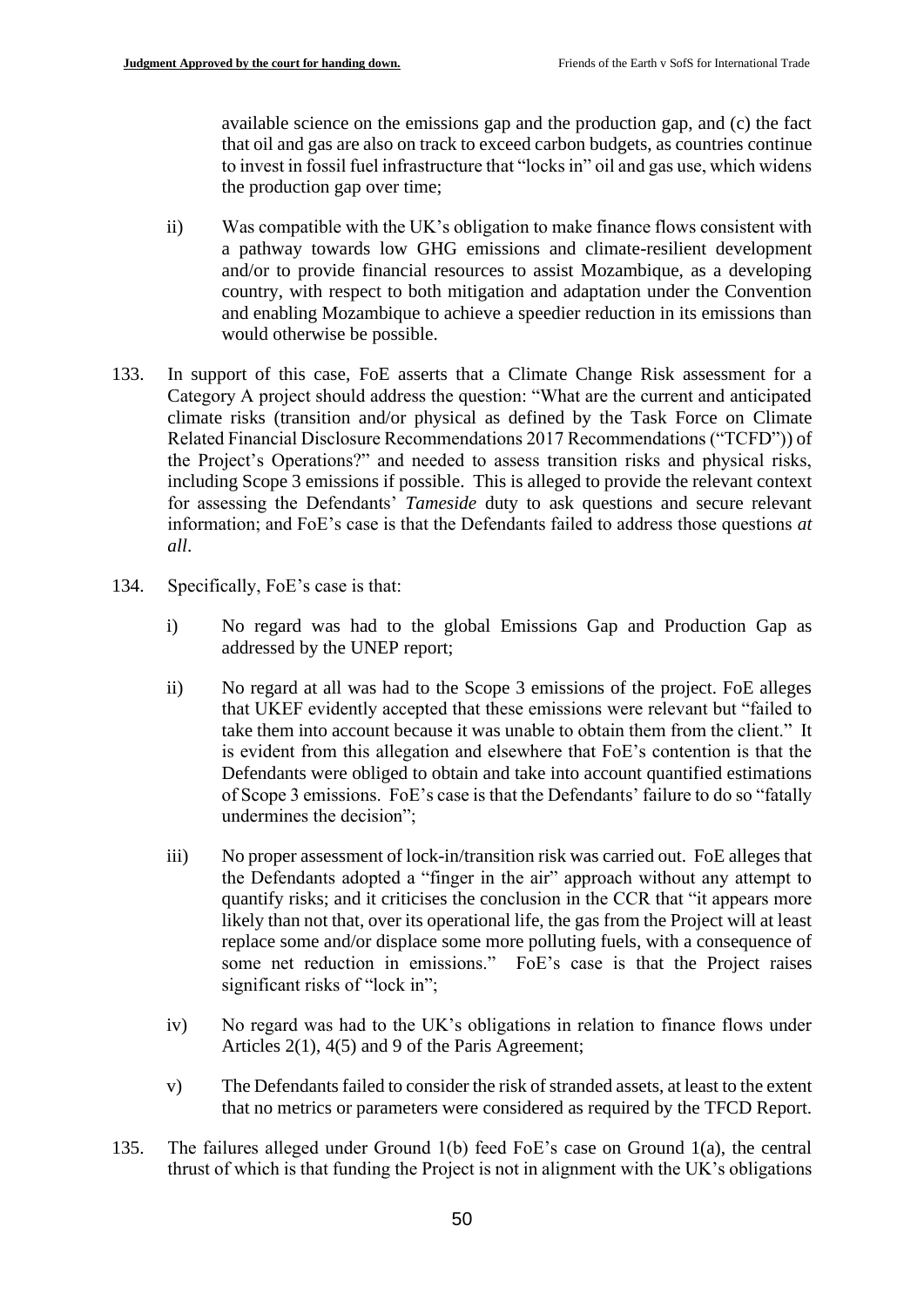under the Paris Agreement and that therefore the Defendant's belief that it was in alignment was based upon a material error of fact or law. FoE asserts three respects in which funding the Project is not consistent with the United Kingdom's obligations under the Paris Agreement, namely:

- i) "Achieving a Paris Agreement pathway to low GHG emissions, either in Mozambique or globally";
- ii) "Making finance flows consistent with a pathway towards low GHG emissions and climate resilient development, involving rapid reduction in emissions, including by providing financial resources to assist developing country Parties with mitigation and adaptation in continuation of their existing obligations under  $\ldots$  Articles 2(1)(c), 4(5) and 9 of the Paris Agreement";
- iii) "The obligation to assist developing countries to meet their commitments under the Paris Agreement".
- 136. Under the first of these headings, FoE points to the production and emissions gaps highlighted by the UNEP Report (see [28] above) and submits that the MZLNG will be additional to existing fossil fuel energy production. Its case is that, in order to assess the climate impacts of the Project having regard to the Paris Agreement and other authoritative statements, UKEF should have assessed the Project's Scope 1, 2 and 3 emissions against the remaining global regional and national budgets: self-evidently, this would require quantified estimation of all emissions and remaining global, regional and national carbon budgets. Had that been done, it is FoE's case that "any application for support for the Project should have been refused, since it is clear that emissions resulting from the Project will consume 0.85% of the total global emissions budget post 2024, which is not compatible with even the 2°C goal set by the Paris Agreement." This aspect of FoE's case is neatly summarised as follows: "[UKEF's] task is to decide whether its funding will result in GHG emissions and, if so, the acceptability of those emissions and the likely impacts on the climate system, the environment and people. It cannot avoid that task by speculating about possible (albeit wholly uncertain) reductions elsewhere."
- 137. FoE alleges that UKEF committed a "fundamental error" in assessing the Scope 1 emissions that would be generated by two trains rather than six, ten or even fourteen. On a proper approach, it is alleged that the Project "will result in an increase in Mozambique's (Scope 1) emissions equivalent to its entire NDC pledge, requiring Mozambique to double its mitigation to meet its NDC." FoE's expert describes the doubling of Mozambique's mitigation as "doubly ambitious if not heroic."
- 138. Under the second of the three headings, FoE highlights the observation in the CCR that "renewable energy offers by far a more environmentally sustainable pathway". It points to UKEF's understanding that the Project would take place irrespective of whether the United Kingdom provided support for it; that it would be preferable for Mozambique to develop its significant renewable resources; but that Mozambique needed to develop its LNG production so as to fund its development of renewables. Its case is that:

"In that context, the Decision to provide UK public finance of \$1.15bn to the Project was plainly contrary to its obligations under Articles 2(1)(c), 4(5) and 9 of the [Paris Agreement]. A compatible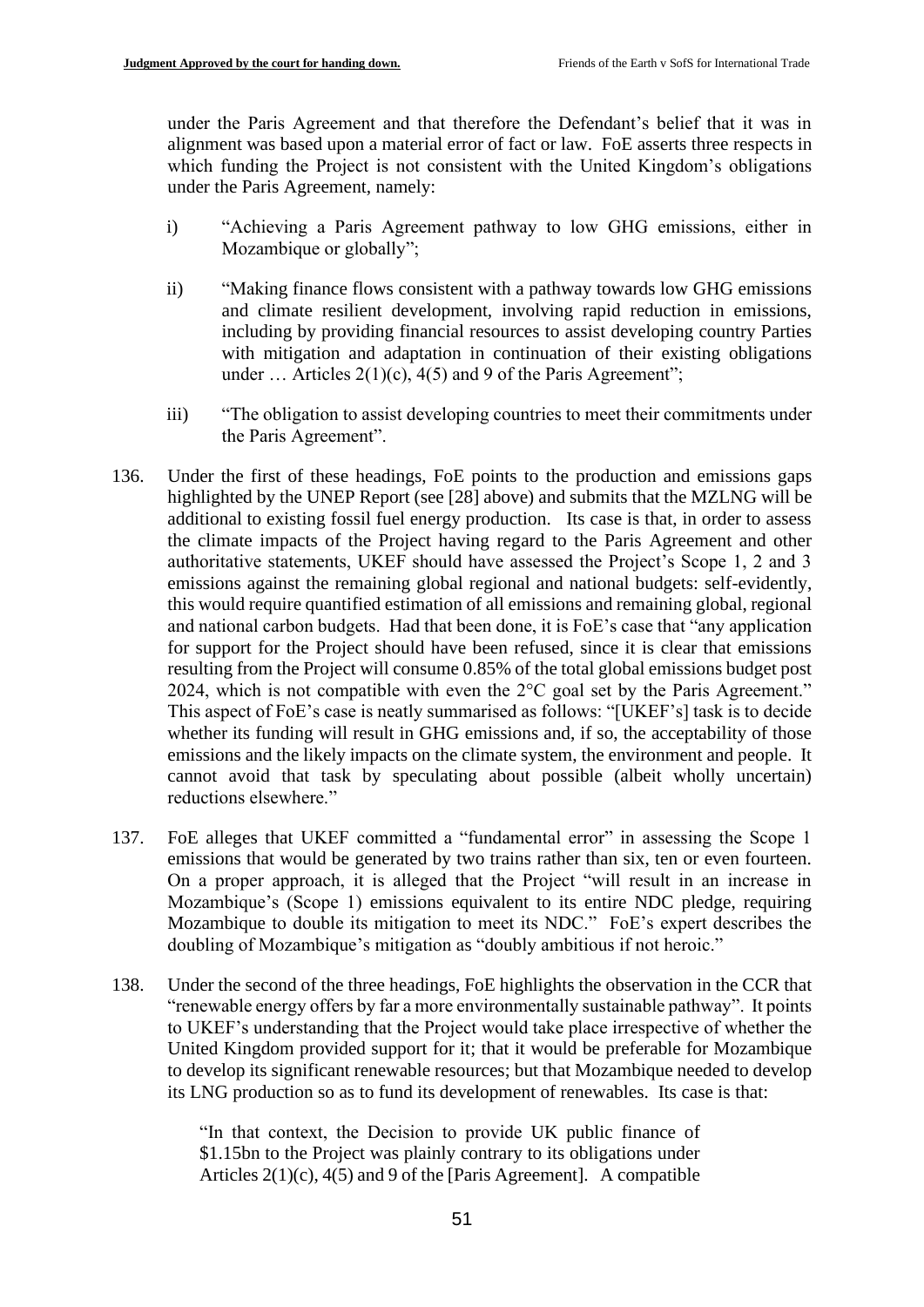approach would have been for UKEF to provide the funding to UK businesses/investors in order to assist Mozambique with its development of renewables and, specifically, the achievement of its strategy as set out in its INDC, its National Climate Change Adaptation and Mitigation Strategy 2012 (NCCAMS"), its Strategy for New and Renewable Energy Development (2011) and its National Biomass Strategy, to which the CCR refers, as well as Mozambique's broader obligations under the Paris Agreement. It does not appear, however, that the Defendants even assessed the possibility of proceeding in that way, including the potentially much greater benefits for British jobs."

- 139. Under the third of the three headings, FoE alleges that it was incumbent on UKEF to have regard to the likely contribution of any project it supports to the NDCs of that country. FoE alleges that UKEF either failed to carry out any such analysis or failed to carry it out properly, relying upon its expert evidence that includes: "onsite emissions from the Project are so high as to more than double Mozambique's current national CO<sup>2</sup> output. The project must therefore be incompatible with Mozambique's INDC of reducing its GHG output by approximately 10% over the current decade" and "while the emissions associated with this project look set to jeopardise delivery of Mozambique's NDC, they completely undermine any chance of holding to a national budget aligned with the Paris 1.5°C to 2°C commitments." FoE's case is that support for the Project by UKEF does not align with Mozambique's commitments under the Paris Agreement. In other words, it is FoE's case that the Project is incompatible with Mozambique's commitments and obligations under the Paris Agreement and therefore should not be supported by UKEF.
- 140. In addition to the three headings set out above, FoE alleges that Scope 3 emissions from the Project should have been factored into the UKEF reporting of emissions from the Project and that the implications of all emissions from the Project for the UK's domestic emissions reductions should have been considered, because of the global impact of emissions, wherever occurring. It is not clear whether this is now pursued as a separate ground of challenge.
- 141. Finally, FoE dismisses UKEF's justifications for supporting the Project as irrational: "the only reasonable way for UKEF to align its funding policy with the Paris Agreement … would be for it to refuse the funding for this Project, leaving it with the option of using the same money to support the development of renewables in Mozambique."

#### *FoE's case as presented at the hearing*

142. The Amended Statement of Facts and Grounds was served on 9 November 2020. As at that date, the Defendants' disclosure of material documents was by no means complete. Specifically, the WM final report was disclosed to FoE on 25 June 2021; and documents showing the responses of Dr Caldecott and EGAC were disclosed on 10 September 2021. I mention this not in order to reignite past debates about the rights and wrongs of the disclosure that was given from time to time, but as context for the shifts in FoE's position between that set out in the Amended Statement of Facts and Grounds and the case as presented at the hearing. Although I identify those shifts in position below, that does not mean or imply criticism of FoE.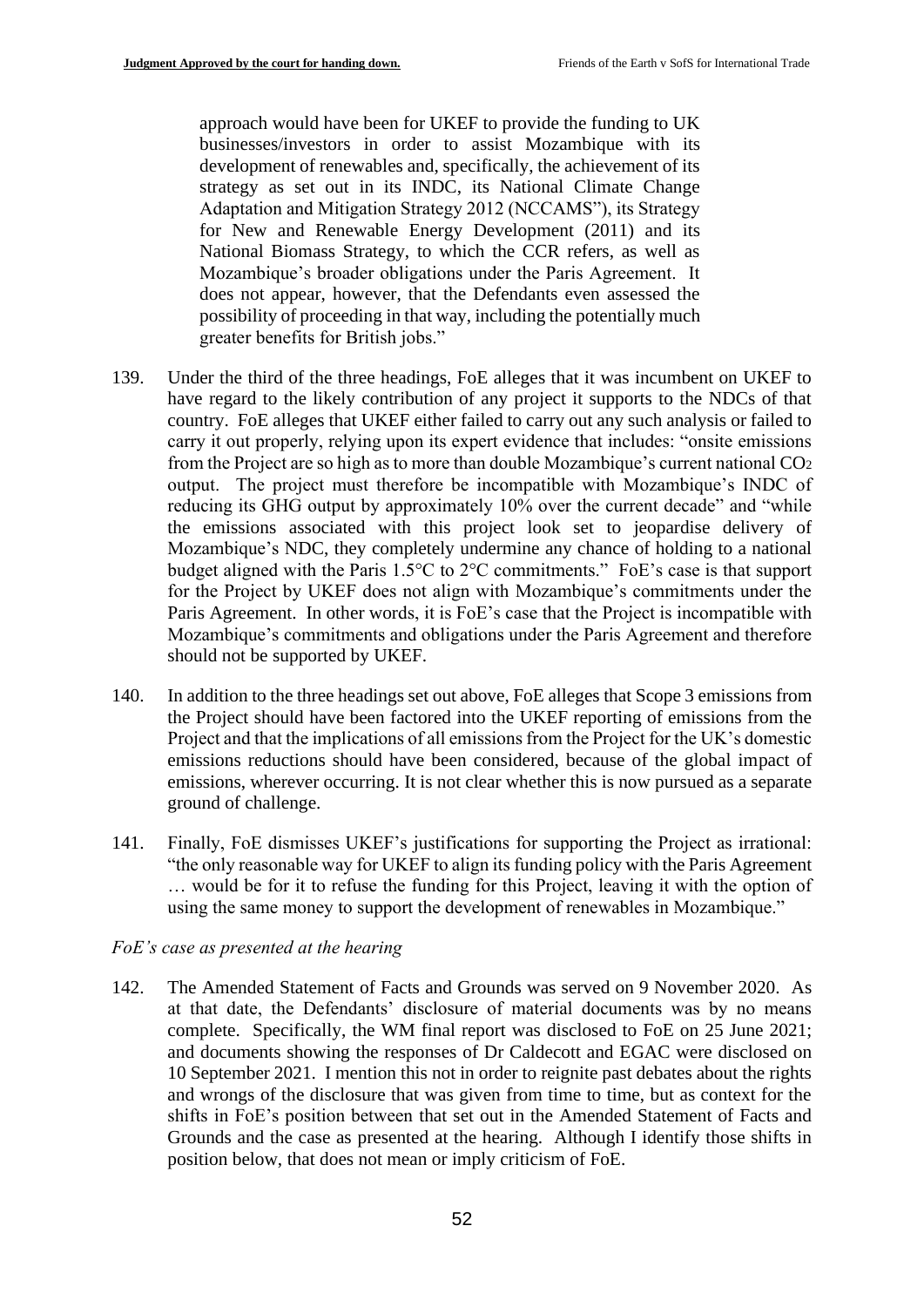143. FoE's case on Ground 1(a) was largely unchanged at the hearing. It was summarised in their Skeleton Argument as being that:

> "the Project is not consistent with the low emissions pathway and climate resilient development and further, it makes it impossible in reality for Mozambique to meet its climate commitments under the PA. Accordingly, the Decision is contrary to the UK's obligations in relation to finance under the PA, as well as its obligation to assist Mozambique, as a developing country Party (and a particularly vulnerable one) not only to meet its climate change commitments but to increase them."

At this point I merely note that this formulation reiterates the allegation that the Project is incompatible with Mozambique's ability to meet its climate change commitments, let alone to increase them.

- 144. FoE submits that the ordinary meaning of Articles  $2(1)(c)$ , 3,  $4(1)-(3)$  and  $(5)$  and  $9(1)$ , (3) and (4) is that the United Kingdom is obliged to ensure that all its flows of public finance are consistent with "a low emissions pathway and sustainable development" and that its obligation is to provide support to developing countries such as Mozambique for the implementation of their Article 4 obligations, which include aiming to reach global peaking of GHG emissions as soon as possible and undertaking rapid reductions thereafter in accordance with best available science by adopting nationally determined contributions that will be subject to "ratcheting" in accordance with Article 4(3); and that the United Kingdom has a separate obligation under Article 9 to provide financial resources to assist developing countries such as Mozambique with respect to both mitigation and adaptation in continuation of their existing obligations by progressive mobilization of climate finance beyond previous efforts.
- 145. Expanding on the summary of Ground 1(a) that I have set out above, FoE submits that a low emissions pathway is one that enables the temperature of 1.5°C (and well below 2°C) to be met. In oral submissions FoE submitted that projects should only be funded if they would reduce the aggregate global emissions level that would otherwise obtain. (In reply, FoE accepted that a net increase in emissions could be lawful provided that net zero is ultimately achieved, this appearing to involve an acceptance at least that peaking will take longer for developing countries.) It submits that any consideration of pathways was done by reference to a 2°C increase and that therefore any consideration of compliance was vitiated by assessing against the wrong benchmark. Second, it submits that the CCR's conclusions only took into account a demand perspective – namely that in 2040 over 50% of the world's energy demand will still be met by oil and gas and that energy demand will increase notwithstanding the necessary falls in emissions in the next 30 years. Third, it submits that fossil fuel production (even without the Project LNG) was already well in excess of the levels that had to be achieved in order to limit global temperature increases to either 1.5°C or 2°C. Fourth, it submits that there was no sound basis for an assumption that MZLNG emissions might replace other emissions and that the CCR failed to take into account that MZLNG might in some circumstances displace lower emitting energy sources such as renewables and nuclear.
- 146. The second limb of FoE's submissions on Ground 1(a) is that finance for the project will not assist Mozambique to meet its current NDC: it will make it impossible to do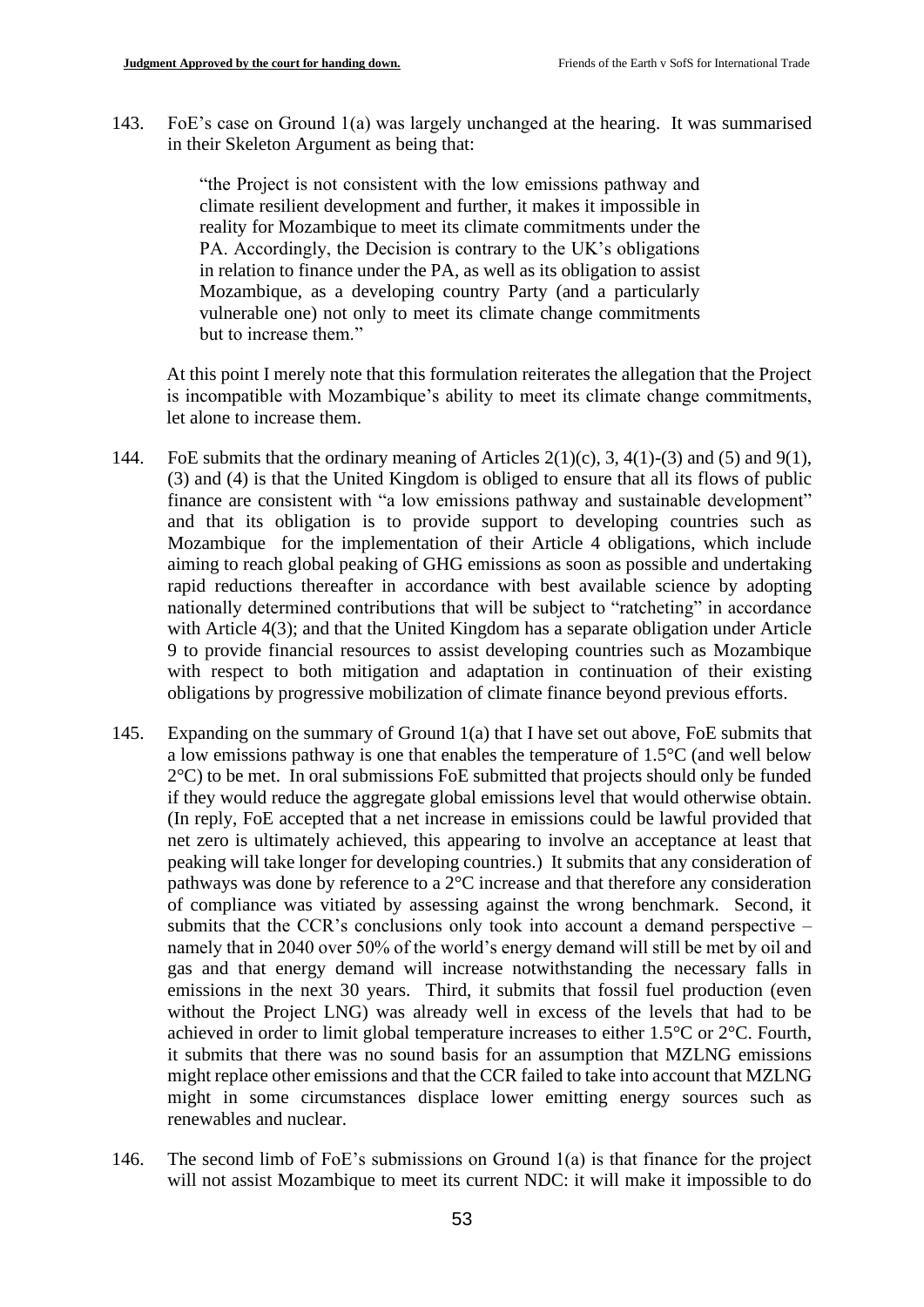so. It will also not assist Mozambique to "ratchet" its commitments in future. FoE relies upon its case that the correct number of trains is at least six. It contrasts observations in the CCR that the country's emissions will have "a significant impact" and that renewables would "offer a more sustainable pathway for Mozambique's domestic energy needs and to meet the aims of the Paris Agreement" with UKEF's conclusion that the Project was "still in alignment with Mozambique's stated policies and by extension their [Paris Agreement] commitments". It contests UKEF's assessment that the Project would generate increased domestic income that could contribute to the means available to enable Mozambique's adaptation and mitigation strategies and its proposed reduction in its domestic GHG emissions by pointing to the fact that the effect of the Project will be to increase both domestic and foreign emissions; and it submits that the Project will cause lock in that has not been taken into account by the Defendants.

147. As presented in the skeleton argument, Ground 1(b) has undergone a degree of change. It is now summarised as being:

> "[T]he first Defendant reached its conclusion that the Project and its financing were compatible with the UK and Mozambique's obligations under the PA on the basis of a wholly peremptory analysis, which:

a. considered a non-PA consistent pathway (2°C rather than a 1.5°C) and concluded, without basis, that the Project would result in global emissions reductions, such as to meet the low emissions pathway.

b. failed to consider the most basic elements essential for an assessment of compatibility with the low emissions pathway, including failing even to [quantify] the Greenhouse Gases ("GHGs") that will be produced from the LNG (Scope 3 emissions), failing to consider all emissions (Scopes 1-3) against the relevant low emission pathway, such as those set out by the IPCC in its 2018 Special Report … and failed to have regard to the UNEP Production Gap Report … over the Project's 32 year lifespan: … .

Internal documents show that the first Defendant was aware of these failings and inadequacies but took the view that there was insufficient time available to remedy them by seeking appropriate outside expertise: … ."

148. FoE submits that the questions whether (support for) the Project was consistent with the UK and Mozambique's obligations under the Paris Agreement "could not be answered without quantification, consideration and analysis of (a) the quantity of GHG emissions that would be generated by the LNG from the Project over its lifetime (scope 3 emissions); (b) the quantity of scope 1 and 2 emissions, including methane, having regard to the planned or reasonably foreseeable number of production trains over the lifetime of the Project; (c) those Scope 1, 2 and 3 emissions, including methane, considered against PA low emissions pathways to 1.5°C, as provided in the IPCC SR15 Report and having regard to the UNEP Emissions and Production Gap Reports."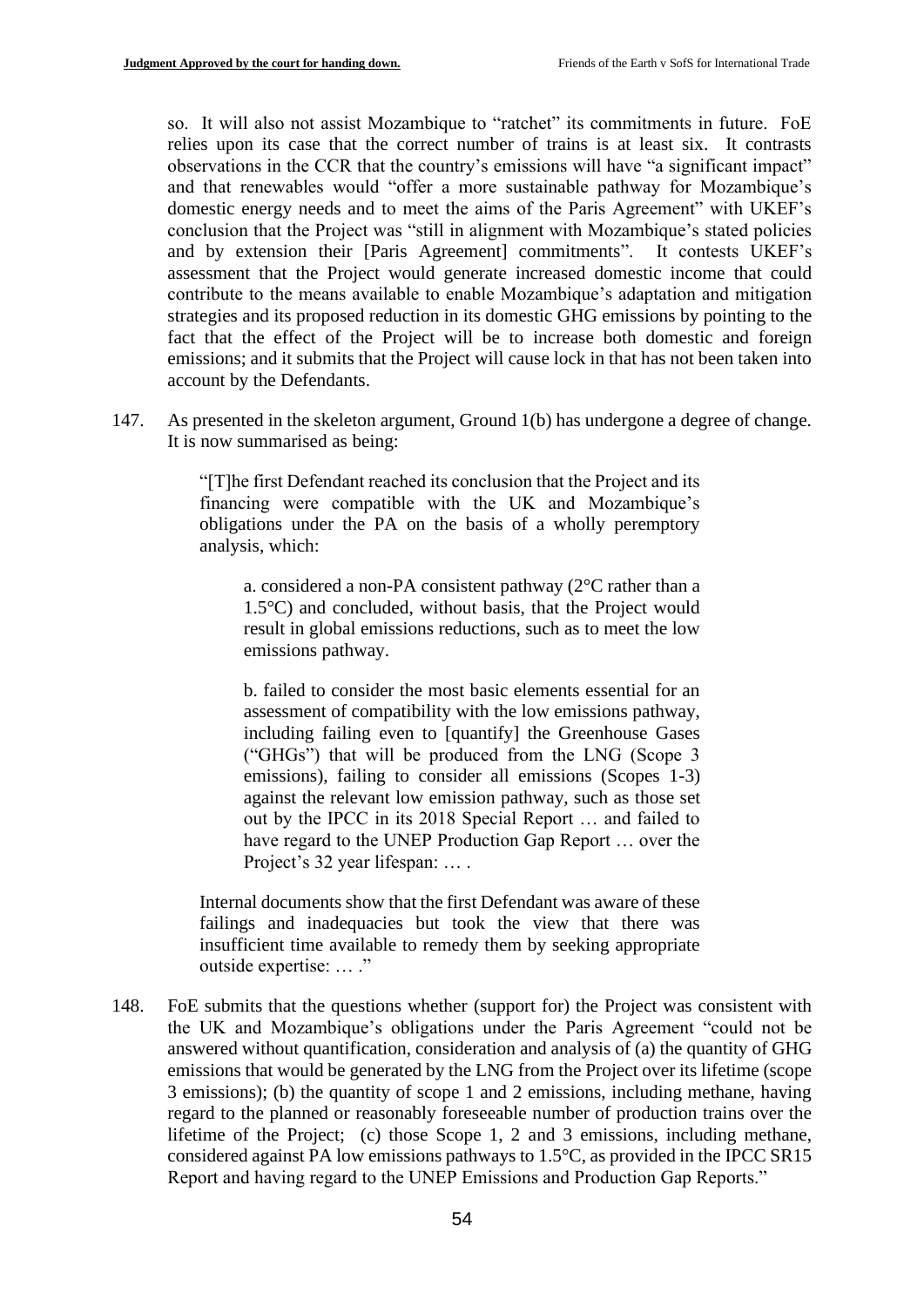- 149. Expanding on this summary, FoE submits that:
	- i) The Defendants did not quantify or even estimate the Scope 3 emissions. This was recognised at the time by Dr Caldecott as "a big gap in the analysis". Instead the Defendants concluded that there was too much uncertainty for Scope 3 emissions to be estimated. In fact, it is submitted, there are well-established methods for calculating Scope 3 emissions, including the GHG Protocol methodology. In response to the Defendants' assertion that UKEF was not obliged to quantify and consider cumulative emissions or Scope 3 emissions, FoE submits that it is impossible to ascertain climate impacts of a Project without having an estimate of the quantities of GHG that will be emitted as a consequence.
	- ii) The Defendants did not assess climate impacts by reference to carbon budgets and pathways aligned with the Paris Agreement and did not assess the UNEP Gap Report. That required consideration of the totality of emissions from the Project against the remaining, available carbon budgets having regard to the relevant timescales for their use and the UNEP Production and Emissions Gap Reports;
	- iii) The Defendants did not instruct WM to consider relevant issues and, as a result, WM did not do so and looked at a  $2^{\circ}$ C pathway;
	- iv) Without necessary support from WM and without any justification UKEF concluded in the CCR that the LNG from the Project would result in reduced global emissions. In addition to submitting that there was no basis in evidence or fact for this conclusion, FoE submits that "climate impacts must be assessed by reference to the absolute amount of emissions that the relevant Project involves not by reference to some possibility that the Project may have the result of displacing other emissions";
	- v) The Defendants' assessment of Scope 1 and 2 emissions was fundamentally flawed because it was done on the basis of 2 trains rather than at least 6. FoE submits that they were obliged to take into account likely future expansion of the project over its 30 year lifespan;
	- vi) The Defendants failed properly to consider lock-in or transition risk, which may be defined as "the tendency for certain carbon-intensive technological systems to persist over time, "locking out" lower-carbon alternatives, owing to a combination of linked technical, economic, and institutional factors."
	- vii) The Defendants failed properly to consider a real risk of stranded assets. FoE's case is that this must be done on the basis of quantified assessments of risk.
- 150. In opening its case on Scope 3 emissions, and as a central feature of its argument, FoE maintained the submission outlined at [149(iv)] above: namely, that the Defendants had concluded that the Project would lead to an overall reduction in GHG emissions. For the reasons I set out below, and as confirmed by the Defendants at the commencement of Day 2 of the hearing, this submission was factually incorrect

*The Defendants' pleaded case*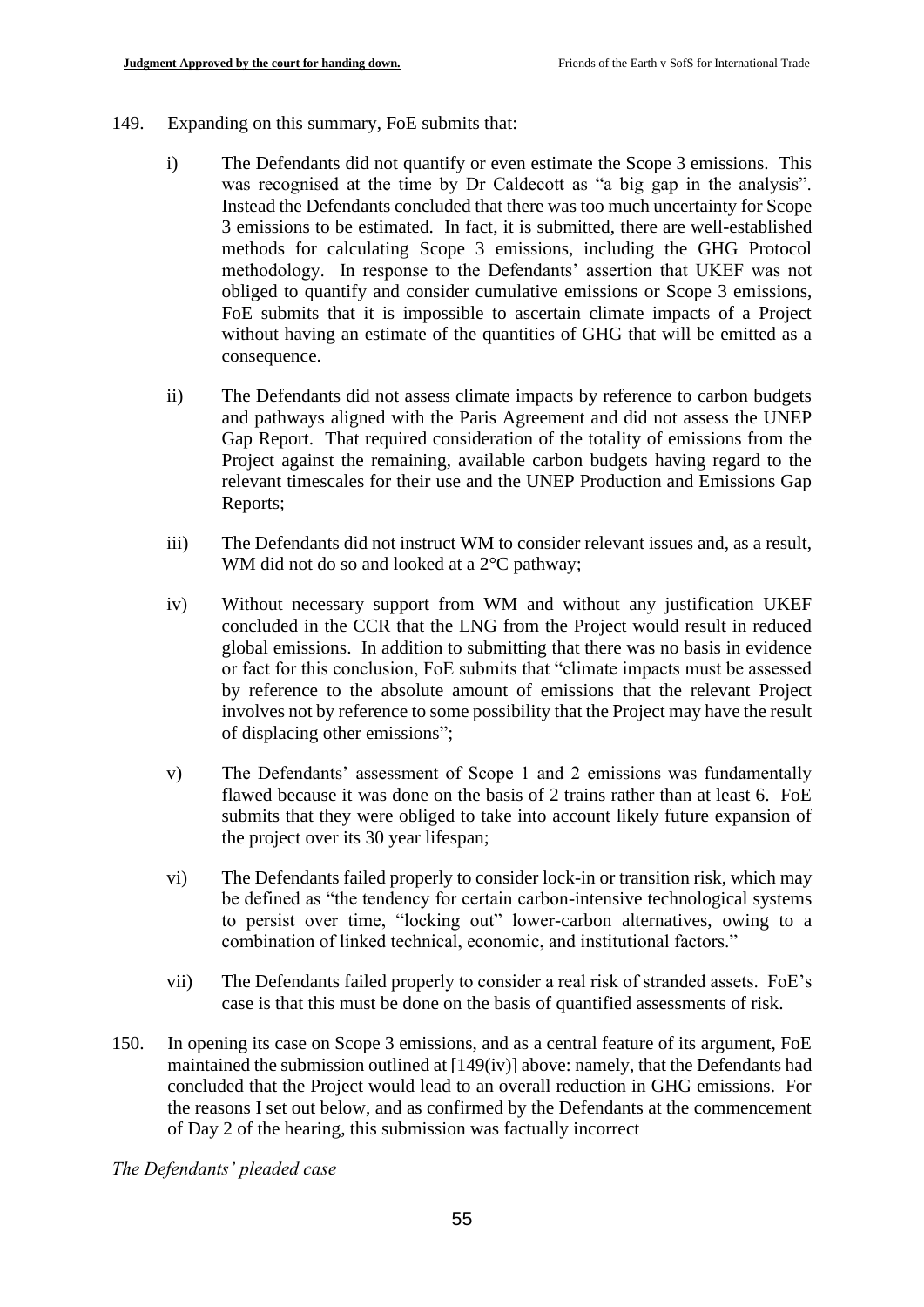- 151. The Defendants take issue with FoE's "hard-edged" approach to interpretation of the Paris Agreement, it being their case that it is not framed in terms that admit of interpretation and application by domestic legal authorities or, to the extent that they are, that the test when considering the approach adopted by the Defendants is "tenability". They also take the point that compliance with the Paris Agreement (however that be determined) was not at any stage either before or at the time of the decision a decisive or determining criterion for their decision. Rather, climate change impacts and the Paris Agreement were considerations that ought to be taken into account alongside other factors in reaching their decision. They challenge the notion that the Paris Agreement requires any contracting Party to meet any specific emission reduction level or to take any particular action to reduce emissions. On the Defendants' case, the Paris Agreement imposes no enforceable obligation on individual states to implement its goals in any particular way; and they contend that FoE's assertion that supporting the Project is not "in alignment" with the UK's Paris Agreement commitments are merits arguments.
- 152. The Defendants' case on their conclusions on consistency with the Paris Agreement are set out at [75] of their Detailed Grounds as follows:

"75.1. UKEF concluded, in essence, that the Project would have a significant impact in climate change terms due to increased GHG emissions, but also that it would contribute to the overall global energy mix for the transition to a low carbon future and that there was scope for the Project to replace or displace more polluting hydrocarbon sources (such as oil and coal in countries like China, India and Indonesia), which would result in lower net emissions than using these energy sources. Using gas instead of coal, for example, reduces emissions by around half when producing electricity and by around one-third when providing heat. UKEF concluded that LNG was fundamental to enabling the energy transition without massive disruption and whilst maintaining energy security (a view supported by the International Energy Agency, among others).

75.2. UKEF considered the international climate change impacts associated with the Project and undertook a high-level qualitative assessment of Scope 3 emissions. UKEF went as far as it considered appropriate given the uncertainty associated with the Project's LNG off-taking arrangements. UKEF took the view that the remaining uncertainty could not be resolved with further analysis or due diligence.

75.3. UKEF concluded that it was more likely than not that, over its operational life, the Project would at least result in some displacement of more polluting fuels, with a consequence of some reduction in GHG emissions. On the basis that the Project LNG would replace or displace the use of more polluting fossil fuels – as was judged most likely – it was concluded that the net effect would be a decrease in future GHG emissions.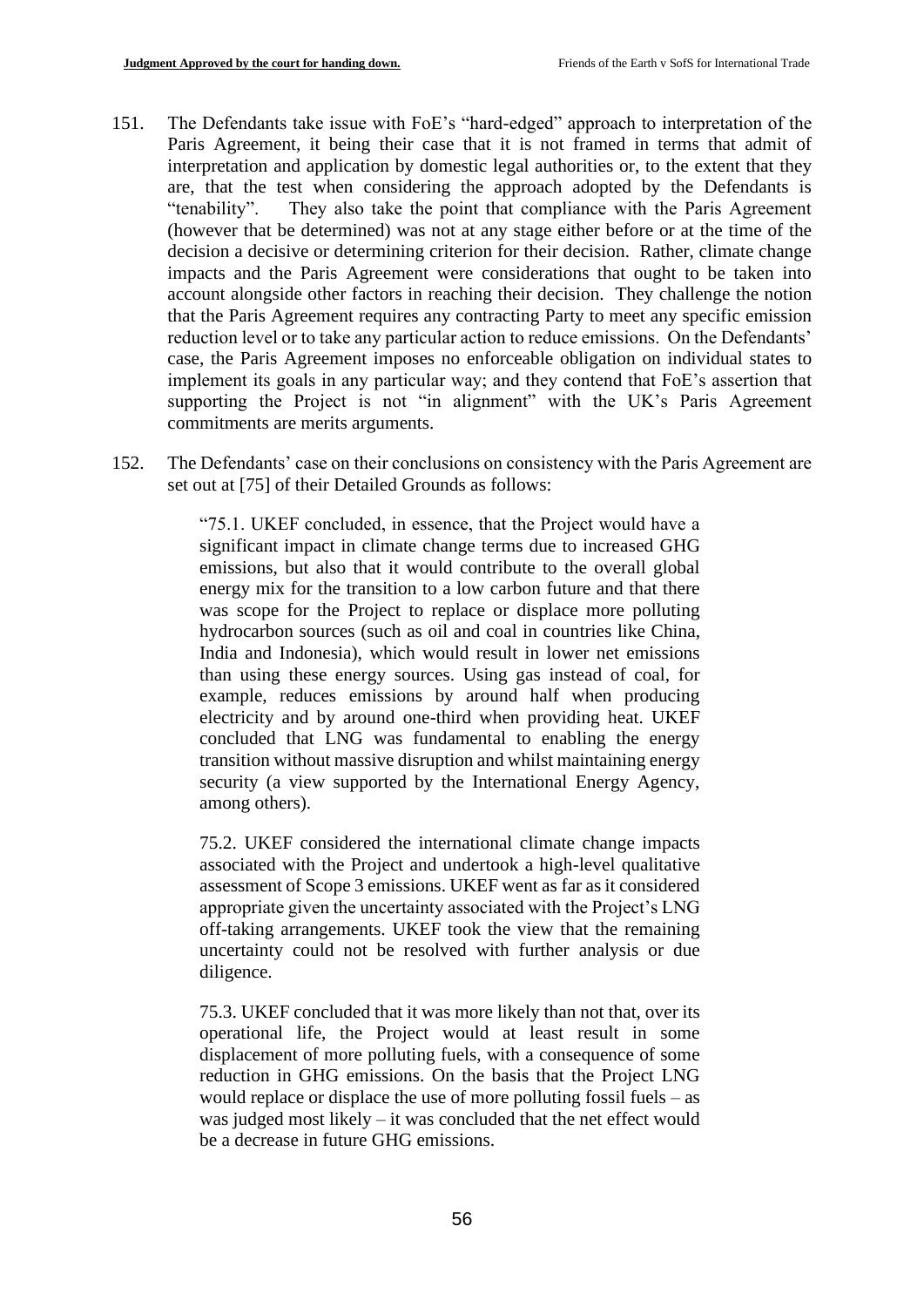75.4. UKEF concluded that the Government of Mozambique considered the Project to be an important contributor to the country's energy transition, in line with its NDC, and part of the country's climate change plans. UKEF noted that the Project would have a significant impact on the country's emissions but considered that it was in alignment with Mozambique's stated climate policies and therefore its PA commitments.

75.5. UKEF concluded that Mozambique needed financial resources to support the country's climate resilience and that the financial outputs of the Project would act as a catalyst towards enabling its climate change plans to be fulfilled, including by allowing investment in its electricity distribution network and in the renewables sector. UKEF concluded that the Project was in overall alignment with Mozambique's stated climate change policies.

75.6. UKEF concluded that providing support in relation to the Project would align with the UK Government's commitment to support developing countries to respond to the challenges and opportunities of climate change, as part of the UK's own PA commitment.

75.7. UKEF took the view that the Project would contribute to the global response to the threat of climate change in the context of sustainable development and efforts to eradicate poverty, recognising Mozambique's national circumstances. UKEF concluded that Mozambique considered the Project to be in line with its NDC and its PA commitments. The NDC would be part of a progression over time and recognising the position of Mozambique as a developing country where peaking will take longer. The Project would foster climate resilience and increase Mozambique's ability to adapt to the adverse impacts of climate change. Judged in context, the Project would represent lower GHG emissions development than was the case with coal and oil and existing gas production.

75.8. UKEF concluded that providing export finance in connection with the Project would support Mozambique to respond to climate change as part of its PA commitments and would be consistent with a pathway towards low GHG emissions and climate-resilient development.

75.9. These judgements were in line with the broadly-cast aims and goals of the PA, as set out for example in Articles 2, 3 and 4. This was enough to allow UKEF rationally to conclude that the Project, and UKEF's support in relation to it, was broadly consistent with the PA.

75.10. Prior to its decision to grant consent, HM Treasury was provided with and considered UKEF's ESHR due diligence review report and climate change report.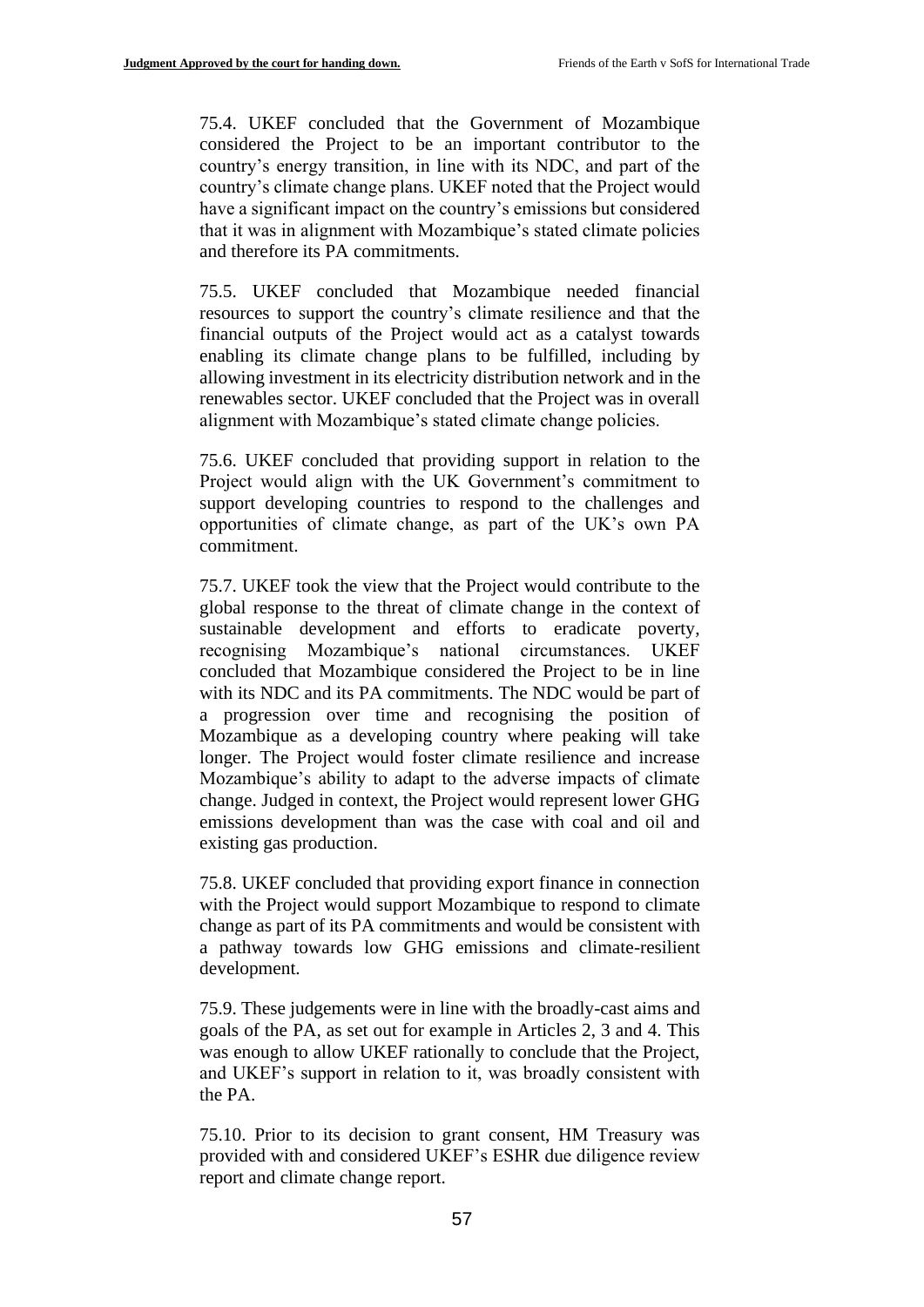- 153. In their Detailed Grounds of Resistance, the Defendants address FoE's main allegations under Ground 1(a), in summary, as follows:
	- i) Pathway towards low GHG emissions: there was no legal duty upon the Defendants to assess all GHG emissions associated with the Project (including Scope 3) quantitatively or against the remaining global regional and national budgets. No basis for such a legal duty has been identified. The Defendants' case is that it was sufficient that UKEF had regard to GHG emissions, including Scope 3 emissions, to the extent it considered appropriate. There being no single prescribed way in which climate change and compatibility with the Paris Agreement must be considered, it was for UKEF to decide how to consider those matters and how far to go in doing so. Nor was it a fundamental error to proceed on the basis of 2 trains. That was the scope and the size of the Project which UKEF was proposing to support. There was no policy or other legal requirement that obliged UKEF to proceed on the basis of more than 2 trains even if it would, in other circumstances, be either mandated or recommended. Separately the Defendants' case is that there is no requirement for individual decision-makers to decide whether their support will result in GHG emissions; but in any event, it is clear that the Defendants' decision does *not* result in GHG emissions as the Project is already underway and will go ahead regardless of UKEF's support;
	- ii) Finance flows pathway towards low GHG emissions and climate resilient development: the Defendants reject the suggestion that the only acceptable approach would be for UKEF not to support the project but to fund the development of renewables for two reasons. First, providing support for the Project does not prevent UKEF from providing support for renewables projects. Since there was no proposed renewable project it cannot be said that support for a renewable project was prevented by the support for the Project. Second, UKEF expressly considered whether the decision was consistent with a pathway towards low GHG emissions and concluded that it was. There was no arguable error of law in that conclusion;
	- iii) Assisting developing countries to meet their commitments under the Paris Agreement: the Defendants' case is that UKEF was not under any obligation to police whether a project which has been consented to by another contracting party is in compliance with that contracting party's NDC. That is a matter for the host country (in this case Mozambique) and it is inappropriate for either the Defendants or FoE to assert non-compliance. In any event, the Defendants made an assessment (that the Project was in Mozambique's long-term interests) which cannot be shown to be wrong where the Paris Agreement does not impose a ban on a project that generates emissions or on funding such a project;
	- iv) Compliance with the UK's own commitments under the Paris Agreement: the Defendants' case is that this is an impermissible merits challenge which demonstrates no error of law. UKEF looked at the impact of emissions both at the host country level and at the international level and formed a judgment that is not shown to be irrational;
	- v) Justification for funding the Project: the Defendants again challenge FoE's contention that the only reasonable way for UKEF's support to be aligned with its obligations under the Paris Agreement was to use its money to support the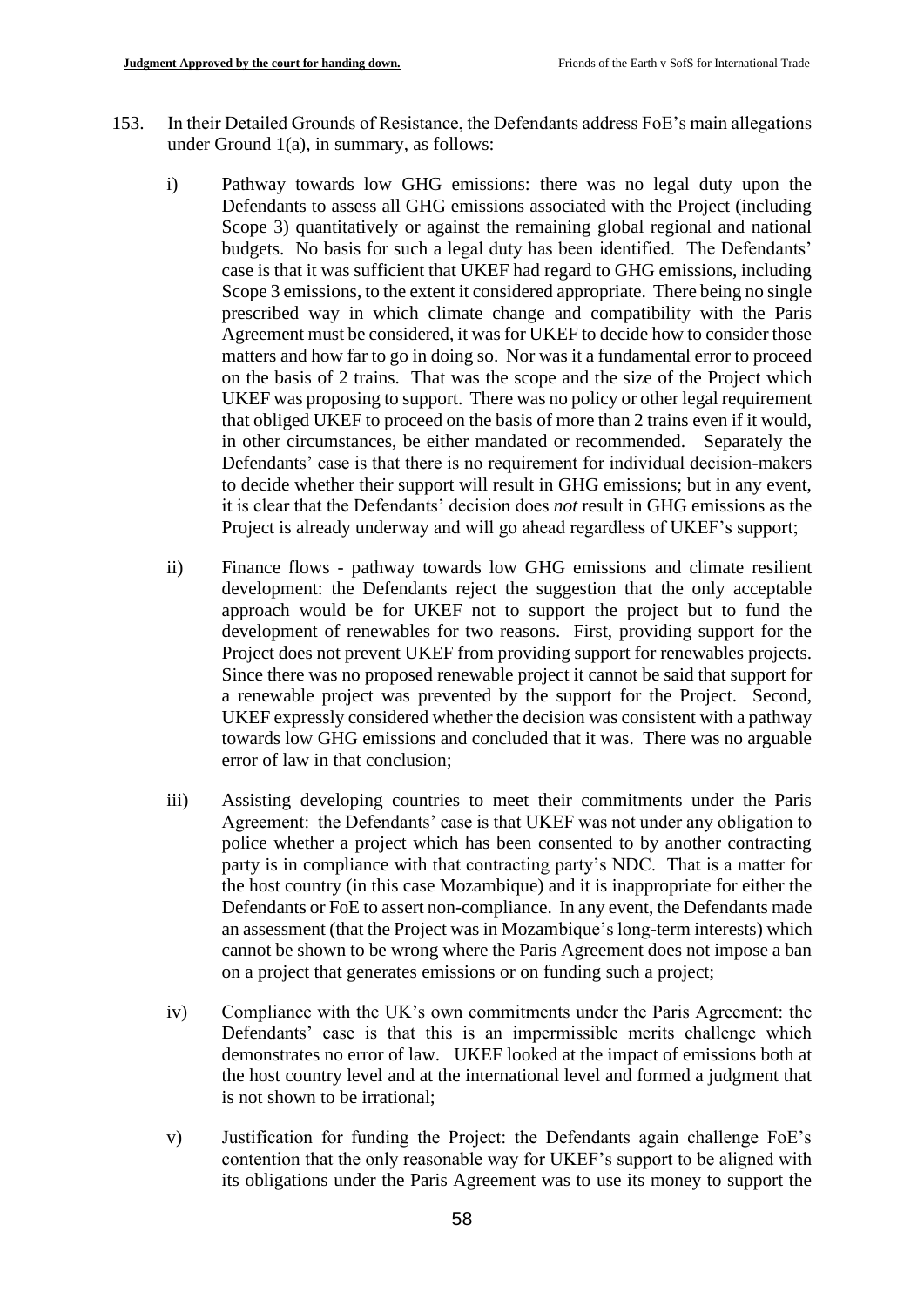development of renewables in Mozambique, for the reasons outlined above. The Defendants' case is that it was not irrational to reach the conclusions on climate change and the Paris Agreement that it did.

- 154. Turning to Ground 1(b), the Defendants' pleaded case as set out in its Detailed Grounds has two central features. First, it contends that the scope of the enquiry that should be undertaken, and the factors that should be taken into account in decision making were matters for UKEF as decision maker to decide, subject only to irrationality limits. Second, most of the matters relied upon by FoE were in fact considered by the Defendants; to the extent that they were not, on the facts of the case, so obviously material that it would be irrational not to take them into account. I understand this limb of the Defendants' argument to be that any matters that they did not take into account were not, on the facts of the case, so obviously material *to the decision that was to be taken*, that it would be irrational not to take them into account.
- 155. More specifically, it is the Defendants' case that:
	- i) There was nothing about the UNEP Emissions Gap and Production Gap Reports that made them mandatory considerations for UKEF when taking this particular decision; and, in any event, it is plain from the CCR that the Defendants were aware of and took into account the central message of the reports, namely that more needed to be done to decarbonise and to bridge the emissions gap;
	- ii) There was no policy or other legal requirement to consider emissions quantitatively and it was not irrational to consider Scope 3 emissions as UKEF did;
	- iii) Lock in, transition risks and stranded asset risk were all considered and the consideration and conclusions were not irrational.

## *The Defendants' case as presented at the hearing*

- 156. The Defendants maintain their pleaded position, namely that the Paris Agreement contains broad objectives rather than hard-edged prohibitions. Specifically, the Defendants do not accept that the Paris Agreement means or implies a prohibition on the provision of export finance in relation to any project which may increase global GHG emissions. They submit that such an interpretation is inconsistent with the drafting of the Paris Agreement as a whole, not least because of its recognition that emissions from developing countries may peak later and because of the competing demands to eradicate poverty and ensuring resilience of under-developed countries in the face of adverse climate change impacts.
- 157. The Defendants' primary position is that it was rational for them to conclude that supporting the Project (and the Project itself) was "in alignment" with Mozambique's NDC, based on the policy and actions there listed or to which reference is made and having regard to the specific circumstances facing Mozambique. In addition, the Defendants invoke the Foreign Act of State doctrine in relation to FoE's submission that supporting the Project will make it impossible for Mozambique to meet its commitments as expressed in its current NDC or any future "ratcheting" NDCs.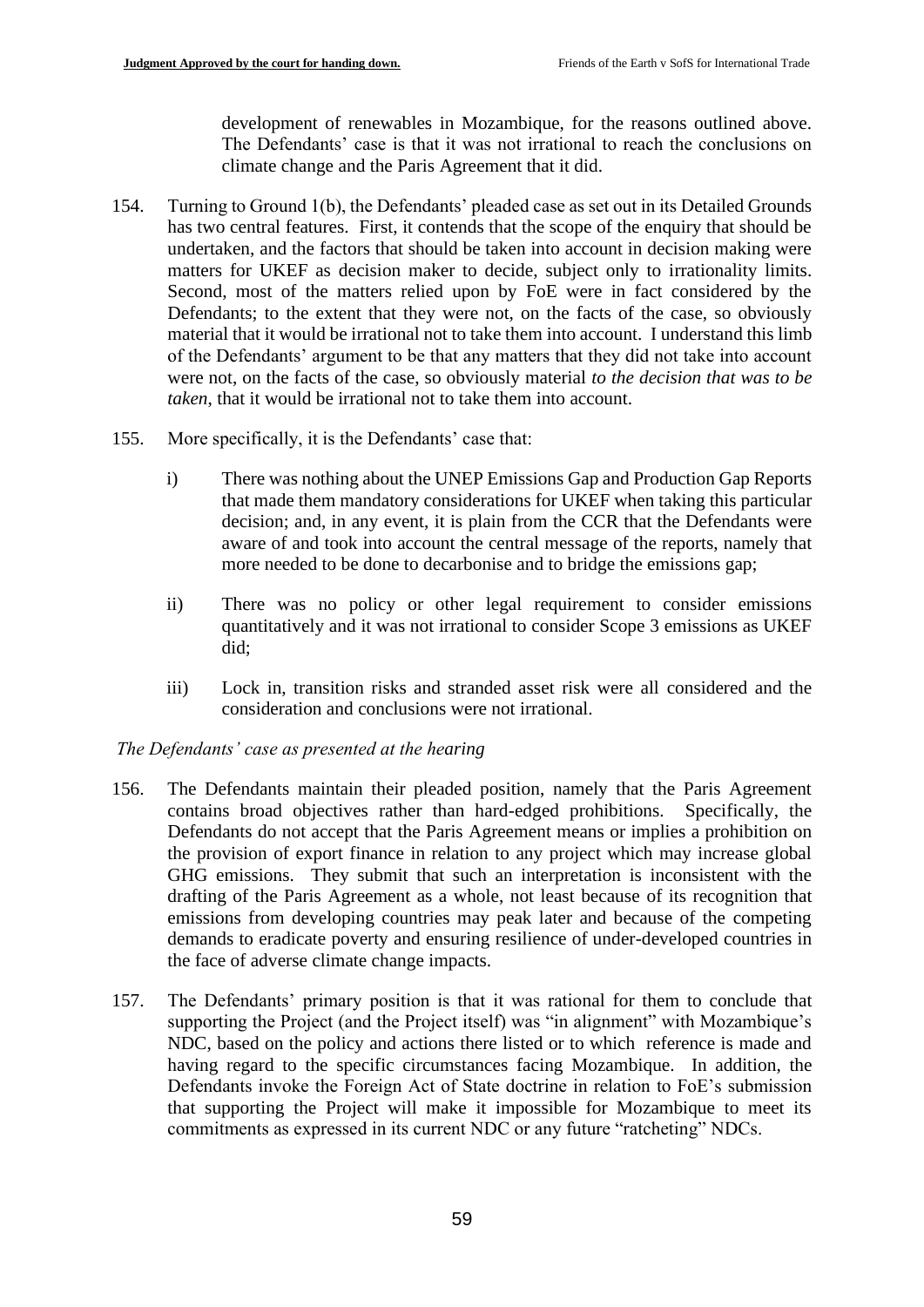158. The Defendants challenge the submission that they were obliged to quantify Scope 3 emissions on the basis that there was no policy or other legal obligation to do so. Similarly, they submit that FoE has not identified any basis for an obligation requiring the Defendants to benchmark Scope 3 emissions against either national or global carbon budgets. They submit that assessing Scope 1 and 2 emissions by reference to two trains was justified because UKEF (and the CCR) had set out to consider the Project, meaning the development defined in the financing agreements in relation to which UKEF was proposing to provide export finance: and the Project as defined was a two-train Project.

# *The submissions of the Interested Parties*

- 159. The submissions of the Interested Parties largely make common cause with the Defendants. They include a detailed review of differences in approach adopted by the experts engaged by FoE, not in order to persuade the Court to enter the "forbidden territory of adjudicating between the competing but rational views of experts" but to demonstrate that, contrary to FoE's submissions, there is no universally acknowledged and accepted approach to certain key features of the case, the most notable being the quantification of Scope 3 emissions.
- 160. Other themes developed by the Interested Parties' submissions are that:
	- i) FoE's citations from and consideration of the Paris Agreement (which it characterises as "a statement of political intent") are partial, most notably in failing to acknowledge the features of (a) common but differentiated responsibilities, (b) respective capabilities, (c) different national circumstances, and (d) the compelling need for a country such as Mozambique to eradicate poverty;
	- ii) FoE's real objection is to the Project, with the logical consequence of their submissions being that no less developed country may develop is fossil-fuel natural resources;
	- iii) FoE fails to acknowledge the transformative benefits of the Project for Mozambique. Fighting poverty is, for Mozambique, entirely in line with its obligations under the Paris Agreement;
	- iv) It is not for FoE or for the Court to rule on whether the development of the Project is or is not compatible with Mozambique's obligations under the Paris Agreement.

## **Discussion**

161. The main point underpinning FoE's case, both for Ground 1(a) and for Ground 1(b) is that the CCR was inadequate to such an extent that the Defendants' decision was vitiated by a failure to have proper regard to the climate change impacts of the Project; most importantly it is that the CCR was inadequate because it did not adequately address (and quantify) the GHG emissions that would be generated by the Project during its development and operation. It must be recognised at the outset that the Defendant's decision did not itself cause or affect those climate change impacts, since development of the Project was already under way and it would happen whether UKEF supported it or not. I leave on one side the expressed hope that the United Kingdom's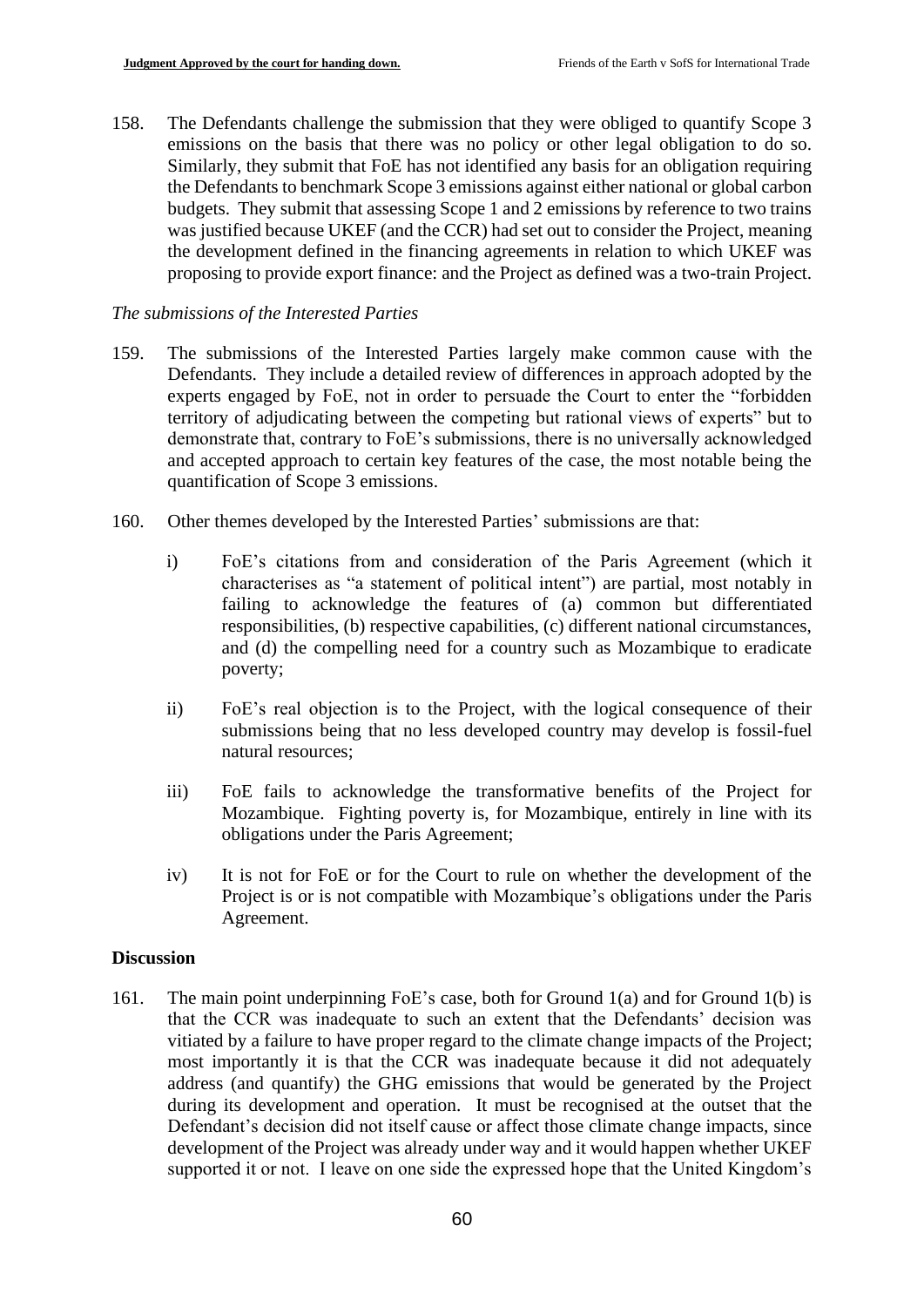participation would enable it to exercise influence by embedding improved environmental and other standards and the fear that its influence would be reduced if it did not participate: see  $[57]$  and  $[80(ii)]$  above. While these hopes and fears were material considerations in relation to the overall public good, they were not and were not treated as being sufficiently certain as to influence the estimation of future global emissions.

162. In order to assess the validity of FoE's central case it is necessary to identify (a) UKEF's purpose in preparing the CCR, (b) how the CCR developed, (c) what the CCR said, and (d) the use to which it was put.

# *UKEF's purpose in preparing the CCR*

- 163. The context for the decision to prepare what became the CCR was the prior decision by UKEF that climate change impacts and consideration of the Paris Agreement were considerations that should be taken into account alongside other factors in making its decision for the Project. No legal or policy obligation to consider them has been identified and there is no reason to reject the Defendants' evidence that UKEF was breaking new ground as a department in deciding to take them into account. It did so at a time when the giving of such support was consistent with government policy but it was known that (a) cross-governmental consideration was being given to the development of policy for the future and (b) there was some significant ministerial opposition to any support for fossil fuel projects, particularly in the run up to COP26. This provided an added layer of political decision-making complexity, which was recognised by Mr Taylor in his submission to the Secretary of State (see [80(viii)] above), in paras 6(a) and 13 of the Treasury's advice to the Chancellor (see [84] and [85] above), and in Mr Taylor's submission to the Prime Minister (see [90] above).
- 164. The CCR's limitations were apparent on the face of the document and reflected its origins and development. First, WM's scope of work was limited: they did not attempt to quantify emissions, instead providing advice on whether there was scope for MZLNG to displace more polluting fuels. Second, the scope of the CCR was constrained as evidenced by the factors discussed with EGAC and Dr Caldecott: see [60]-[68] above. It is therefore apparent that UKEF in general and Mr Taylor in particular was fully aware of the limitations of the CCR.
- 165. Additional context is provided by UKEF's statutory purpose to ensure that no viable UK export fails for lack of finance or insurance from the private sector - and the fact that, on any view, there were multiple public interests to be taken into account in determining whether or not to support the Project. In addition to the policy position to which I have just referred, it is sufficient to mention two other public interests here: first, the prospect of generating in excess of £1bn-worth of UK Content contracts, specifically for hard-pressed industry in Scotland and the North of England; and second, the prospect of lifting millions out of poverty. Further context for the CCR was provided by the fact that the CCR was one document and source of information amongst a number considered by decision-makers that, in combination, addressed a wide range of issues and interests.
- 166. Although FoE's challenge has concentrated almost exclusively on matters relating to climate change, the existence of these multiple high-level political policy considerations provides strong support for Mr Taylor's evidence, which I would accept,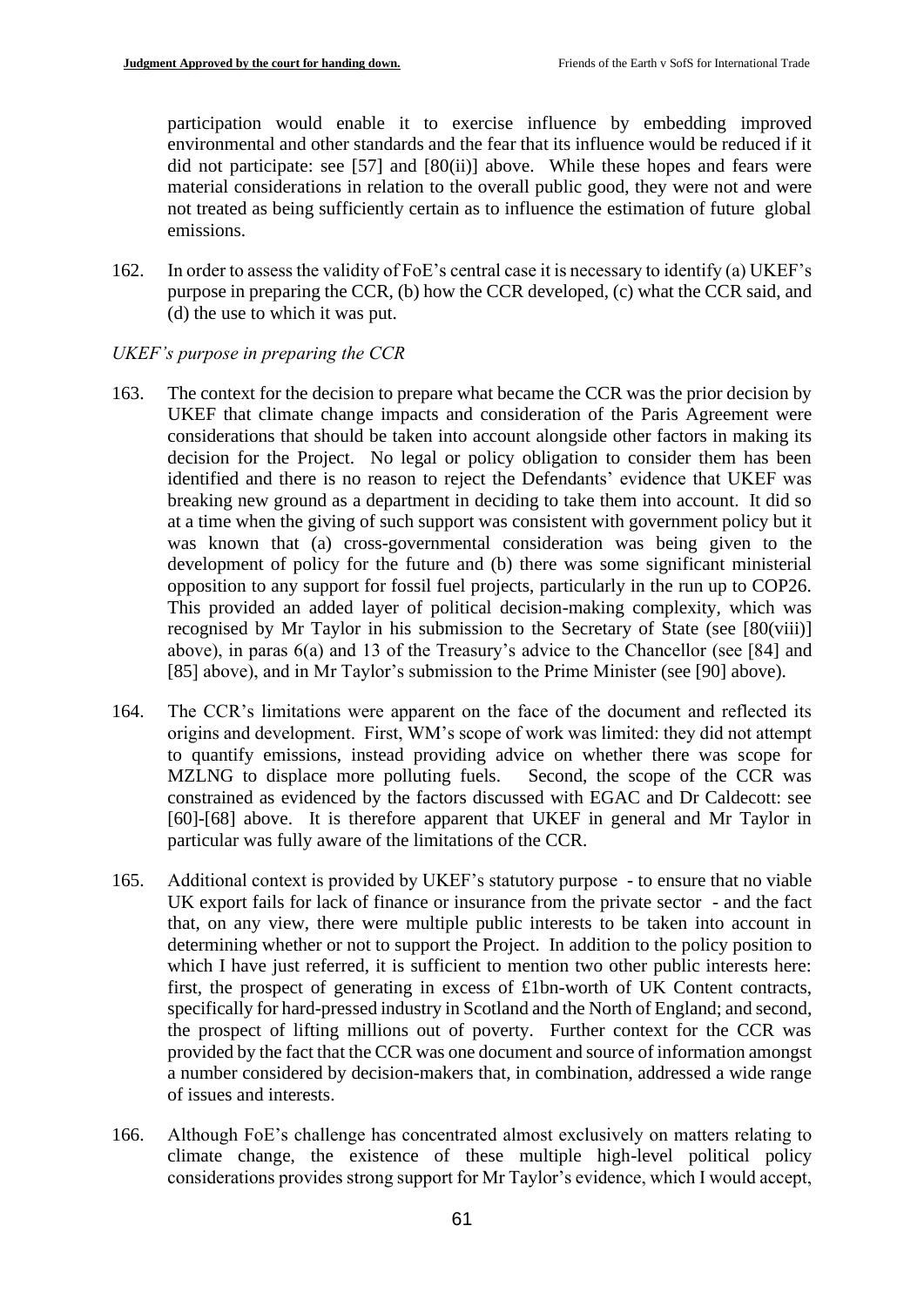that the decision to be taken by UKEF was "multi-faceted, based on promoting significant UK economic benefits in line with UKEF's statutory purpose and mission"; and that it required "a range of judgments to be made across a wide spectrum of policy areas involving questions of political policy, economic and scientific judgment." The existence of the range of judgments to which he refers lends internal coherence to his assertion that, while UKEF took steps to be informed on matters relating to climate change and the Paris Agreement, consistency with the Paris Agreement was not a requirement or pre-requisite for a decision by UKEF to support the project. This assertion is also supported by the manner in which the CCR was developed and by UKEF's understanding during its development and use of the CCR in the decision making process as appears from the contemporaneous documents, to which I will refer in greater detail below.

167. Viewed overall, I consider it plain that the purpose of the CCR was to provide information to UKEF on one non-determinative factor amongst a number of others. There is no sign that climate change was given the pre-eminent importance that FoE would advocate either generally or in the context of these proceedings.

### *How the CCR developed*

- 168. It is apparent that UKEF had no precedent for the level of information that it should seek or the form of what became the CCR. The document developed substantially both in form and content between V2 (which is the earliest version of which the court has knowledge) and the final version.
- 169. The genesis of the CCR, which shaped its ultimate approach, lay at least partially in the instructions to and advice from WM. While I can accept that it would be a relatively simple calculation to estimate the carbon content of a given quantity of MZLNG, such a calculation would be of limited value in any attempt to assess the impact of the Project either quantitatively or qualitatively. First, although the Project's production capacity could be estimated, the amount of LNG that would be used would be uncertain, being dependant on a number of uncertain variables. Those variables included whether and to what extent there was free headroom in potential users' carbon budgets over time, it being the case that Scope 3 emissions from MZLNG would fall overwhelmingly to be accounted for in other countries' carbon budgets and responsibilities. This uncertainty was reflected in the fact that the forward contracts for the sale of MZLNG were on a take-or-pay basis and allowed buyers a wide degree of flexibility, as was explained in the April 2020 UKEF Risk Group paper for ERiCC. It could not, therefore, be assumed, that all or any particular proportion of the Project's capacity would be used or how its use would be spread over time. Second, even if an estimate of the quantity that would be used could be made, another variable that went directly to impact was the feature identified by WM, namely that it could not be known either what use would be made of MZLNG or to what extent its use would be simply incremental (i.e. in additional to what would be used if the Project had not happened) or would displace more or less carbon-intensive fuels. If and to the extent that the LNG displaced more carbonintensive fuels, it would lead to a reduction in aggregate global emissions; if and to the extent that it displaced less carbon-intensive fuels, it would lead to a net increase.
- 170. WM identified these uncertainties of usage in setting out their scope of work in February 2020: see [51] above. Their suggestion was that they should review the reduction of emissions if MZLNG were to be used to generate electricity in a power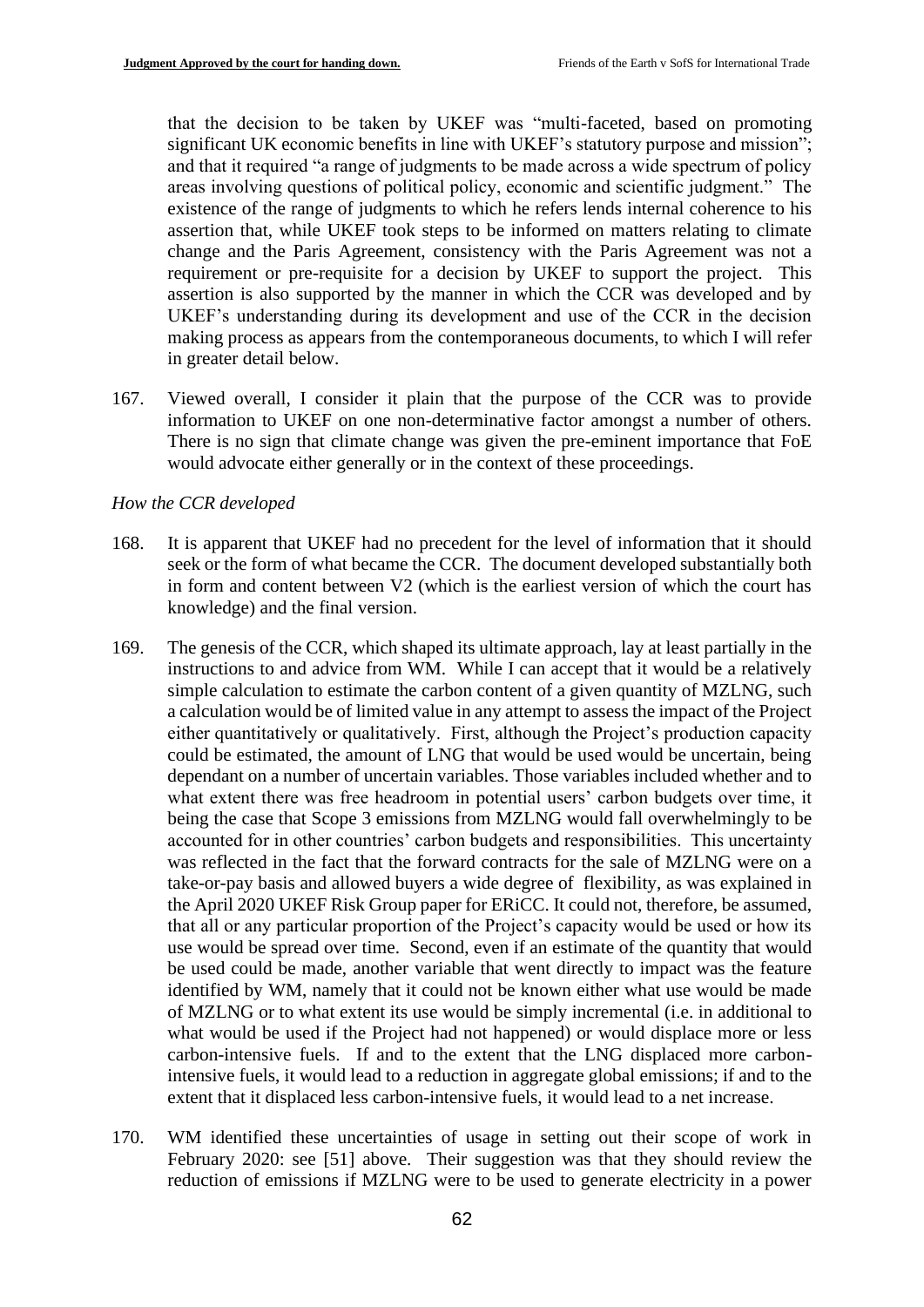plant in an Asian country instead of using the amount of coal and oil required to generate an equivalent amount of electricity. Although heavily criticised by FoE, who advocate a quantified calculation of the impact of the Project's LNG, I am not persuaded that WM's proposal, though limited, was unreasonable or that UKEF acted unreasonably in accepting it. As I identify elsewhere, there was no precedent for UKEF to follow and there was no policy or legal requirement that required them to carry out a fully quantified estimate of emissions and impact. Nor am I persuaded that WM were wrong to advise that the variables that would have to be catered for would render the outturn either useless or nearly so: the accumulation of variables would lead to a spread of predictive results that would add little or nothing to a qualitative assessment.

- 171. The iterative process by which the CCR came to its final form was reflected in the changing of the name it was allocated and the descriptions it was given with time. V2 was referred to as a climate change assessment framework; but it was evidently at a preliminary stage of development, not least because it did not mention the Paris Agreement at all.
- 172. It is also apparent that there was from the outset a mismatch between what UKEF were preparing and what EGAC, and Dr Caldecott in particular, would have regarded as satisfying their conception of a "framework": see [60] above. From his specialist perspective as an academic and member of EGAC, Dr Caldecott was suggesting a more closely defined and detailed approach, which would involve defining criteria for what would be acceptable and what would not. By mid-April 2020 UKEF understood the general feedback to be that the structure of the document needed to be refined and be made clearer; but also that the document was not missing anything significant. Dr Clark and Dr Caldecott were told that there was insufficient time to engage consultants to do the work they were suggesting – that being attributable to the current (externally imposed) deadlines for the decision. In addition to that limitation, Mr Taylor is recorded as saying that negative climate implications would not necessarily prevent UKEF support and that what was required was to consider the implications before reaching a decision based on all relevant factors: see [61] above. This discussion supports the inference that UKEF's purpose was to achieve sufficient information on climate change as one of a number of considerations rather than trying to achieve the level of detailed information being suggested by EGAC, which could be said to be akin to a full-blown Environmental Impact Assessment ("EIA")as commonly understood. That inference is given further support by the introduction to V6: see [62] above.
- 173. The existence of time pressure for the making of a decision is supported by the minutes of the ERiCC meeting on 30 April 2020 and was evidently something that weighed on UKEF's minds in deciding how to proceed, not least in relation to the CCR: see [63] above. There were therefore cross-currents of pressure, including Dr Caldecott's view that WM's conclusion that it was impossible to state with any certainty what the Scope emissions would be was "a big gap in the analysis": see [64] and [66] above. Certainly, UKEF were aware of Dr Caldecott's views and that the exercise they were conducting fell short of the sort of assessment of impact that might be expected of a baselined Environmental Impact Assessment: see [66] above. That was reflected in the somewhat nuanced self-description of the document's function at that time as providing "a number of climate change related matters to assist decision makers to gain an understanding of and consider the possible climate change implications of a project." What is lacking is any evidence that the purpose of the CCR (or UKEF's assessment as a whole) at any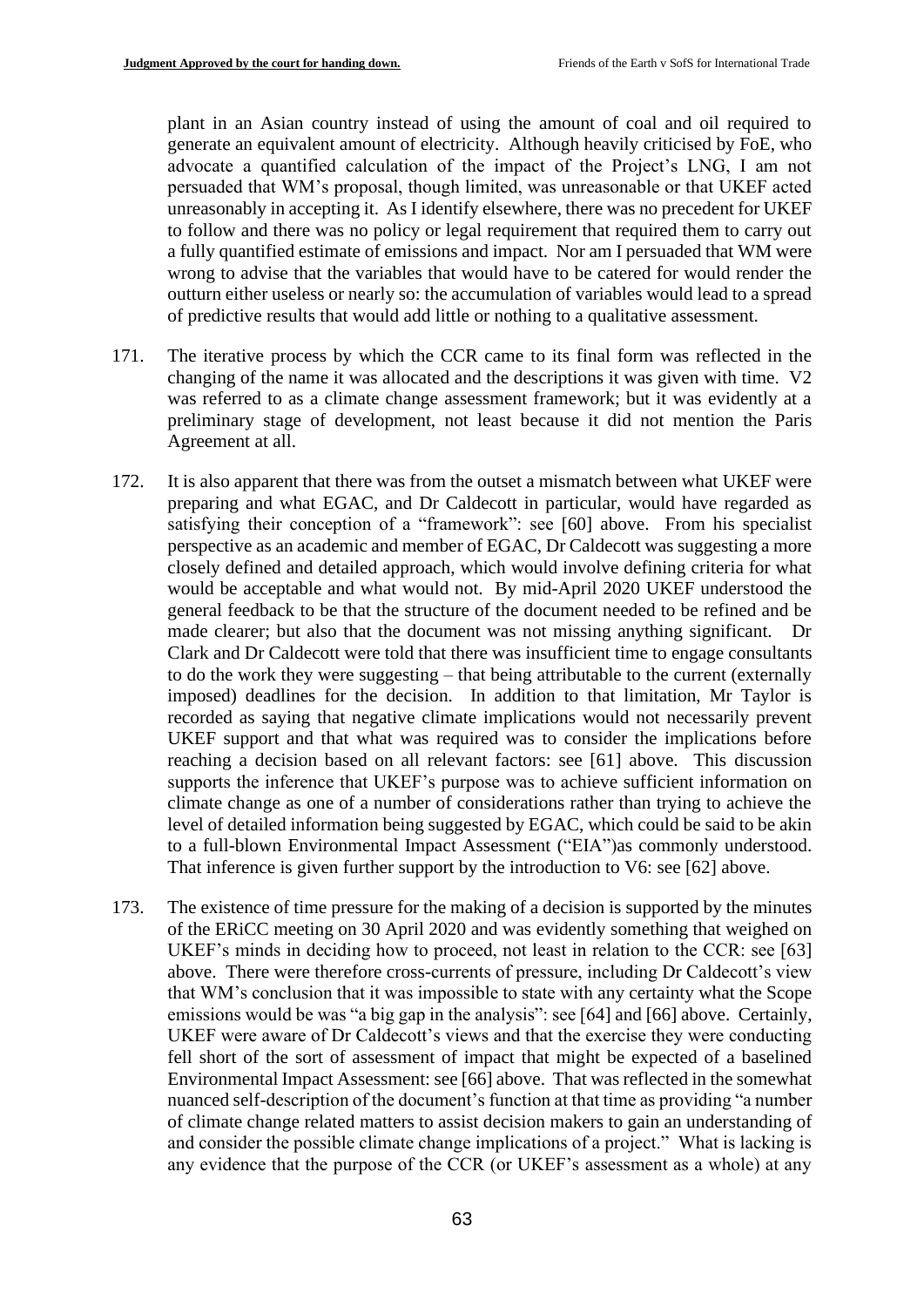stage was to reach a level of quantified detail that might be expected of a full-blown EIA as commonly understood.

- 174. The CCR's treatment of the Paris Agreement was discussed with Dr Clark and Dr Caldecott on 20 May in terms which recognise both the novel nature of the exercise being undertaken and that there was no precedent or clear cut methodology for the assessment of Scope 3 emissions impacts. FoE's expert evidence went to great lengths to persuade the court that there were steps that could (and should) have been taken and methodologies that could (and should) have been adopted; but it is clear that the expert evidence provided to UKEF by EGAC towards the end of May 2020 was that (a) UKEF was "at the beginning of the curve" in carrying out its assessment, (b) there was no precedent of people who had tried to undertake the necessary analysis, (c) there were pilot studies to test methodologies (but not, by implication, fully developed or established ones), and (d) the failure to adopt a more quantitative approach was "not a terrible thing": see [68] above.
- 175. I shall return later to the question whether it was lawful for UKEF to proceed on the basis of the CCR as it had been developed rather than as FoE submit it should have been. I shall consider at that point whether UKEF was obliged in the light of the advice it received from time to time either to obtain a quantified estimate of Scope 3 emissions or, failing that, was obliged not to take an investment decision at all. What is plain, in my judgment, is that the CCR was never intended to provide a quantified calculation of emissions or their national global impact in the manner for which FoE contends. Proceeding on the basis of the information it had, including the CCR, was a deliberate decision.

*What did the CCR say?*

176. The CCR described its function as follows:

"This document summarises the climate change matters considered by [UKEF].

These climate change matters are to be considered alongside all other project information (including but not limited to UKEF underwriting considerations, background information documentation, the E&S review and the ERiCC assessments) before a final decision whether to support the project is reached."

177. In FoE's oral opening to the court, Ms Simor QC submitted that the Defendants had proceeded on the basis that the Project would lead to an overall reduction in GHG emissions when compared with the situation that would obtain if the Project did not go ahead. This submission was based in part on para 75.3 of UKEF's Detailed Grounds (which repeated what had been said in an equivalent passage in its earlier Summary Grounds), which I have set out at [152] above. It was also based upon FoE's understanding of the terms of the CCR and, in particular, to the use in the CCR of the phrase "net [reduction/increase] in [global] emissions". For the reasons set out below, and as confirmed by Sir James Eady QC on Day 2 of the hearing, this submission was mistaken. More importantly, and looking ahead to the use that was made of the CCR, there can in my judgment be no doubt that UKEF understood and acted on the basis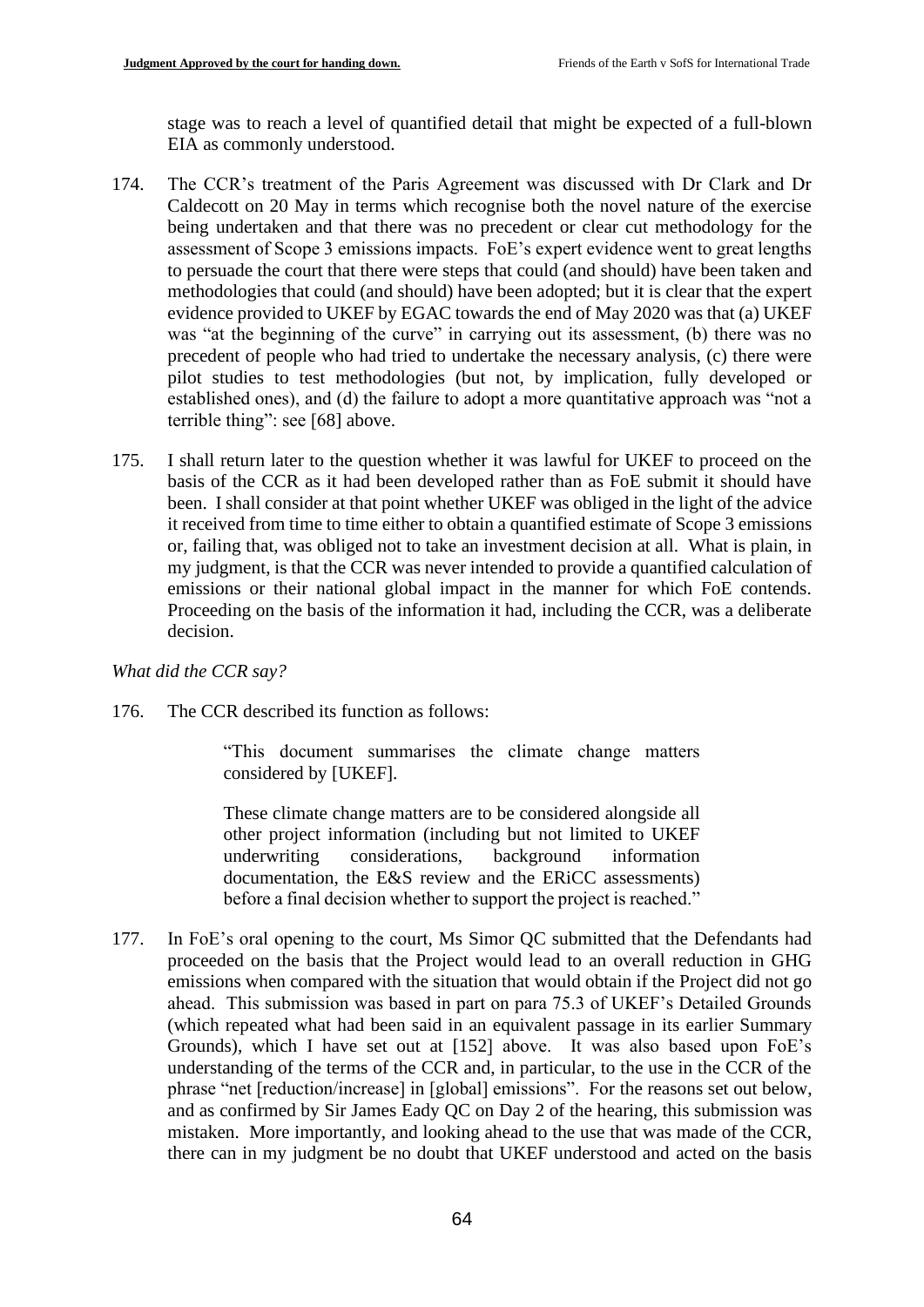that the Project would lead to a significant overall increase in Scope 3 emissions when compared with the situation that would obtain if the Project did not go ahead.

- 178. I have described the structure of the CCR at [74]ff above. There are 12 references to "net [increase/reduction] in emissions", of which three appear in the summary section at internal pages 8 (two) and 11 (one). To understand that summary section in context, it is necessary to look at what it set out to summarise. The first two references<sup>11</sup> in the summary (on page 8) relate to the section on International Impact, which starts at page 27: I have set out the page 8 summary at  $[77(v)]$  above. The third reference<sup>12</sup> in the summary (on page 11) is a summary "Conclusion", which I have set out at  $[77(vi)]$ above.
- 179. At pages 12-14, the section on the Host Country summarises Mozambique's NDC, strategies and plans in terms which emphasise Mozambique's view of LNG as a transition fuel, the need to relieve poverty and to develop a low-carbon and green economy.
- 180. The extent and implications of the Project's GHG emissions are considered in the "GHG Emissions" sub-section starting at page 19. Dealing first with Scope 1 and 2 emissions, it records (by reference to Mozambique's NDC) that they could account for approximately 6-10% of Mozambique's national GHG emissions, which is assessed as being "of major negative significance". On any view, what is contemplated is the generation of significant quantities of Scope 1 and 2 emissions despite project design changes intended to minimise them. However (also on page 19) the CCR records that from a Scope 1 and 2 GHG emissions perspective, the Project compares favourably with a representative selection of other LNG projects, this being based upon Appendix A5 of the WM report and being relevant to the issue of stranded assets in due course.
- 181. Turning to "Resource Efficiency and Pollution Prevention" at page 21, the CCR records that the Project "has utilised energy efficient technology in line with good international industry practice" and that "the Project compares favourably to other LNG Projects in terms of its Scope 1 and 2 GHG emissions." In answering the question "does the Project contribute to fossil fuel transition/GHG emissions reduction at a country level?" the CCR notes that (a) Mozambique will use some of the MZLNG itself and, in doing so, is likely to displace higher carbon oil and traditional biomass fuel sources but (b) the Project "will result in a significant increase in its emissions". The CCR comments that "the Paris Agreement recognises that emissions in developing countries will take longer to peak in the context of poverty reduction and the Project should therefore be viewed within this context": see page 23, first paragraph. Page 23 also addresses the issue of lock-in, explaining why there is no CCCE data available for the Project. Addressing the question whether the Project will displace renewable energy potential or low carbon solutions, the CCR identifies the need for investment from the international community for Mozambique to develop its energy resources, including renewable sources and its currently limited electricity distribution network. It notes that investment into the natural gas sector may contribute to fossil fuel lock-in for Mozambique "however the need for financial resources to support Mozambique's climate resilience are noteworthy"; and it records the Government of Mozambique's indication to the AfDB

<sup>&</sup>lt;sup>11</sup> "Net References 1 and 2"

<sup>12</sup> "Net Reference 3"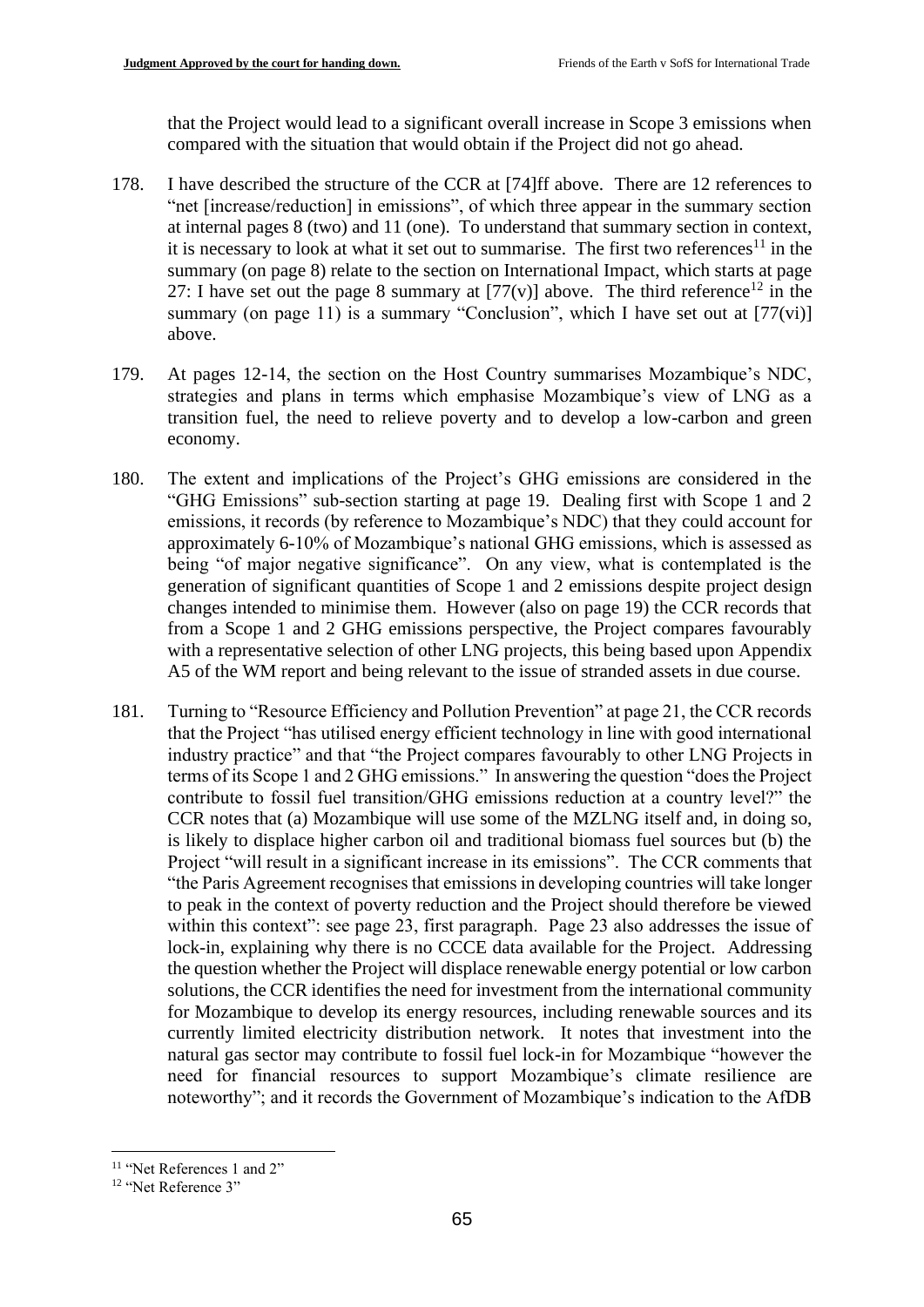that proceeds from the Project will improve their overall resilience and ability to respond and adapt to a changing climate.

182. At page 24, the CCR summarises the preceding sub-section including an important passage on which both sides rely:

> "Some of the gas from the Project will be used as energy source in Mozambique. Investment in renewable energy would offer a more environmentally sustainable pathway for Mozambique's domestic energy needs and to meet the aims of the Paris Agreement, but it should be recognised that the same financial incentives do not exist to attract such investment into the renewables sector, and it is unlikely that Mozambique will attract significant international investment into the renewables sector without first being in receipt of financial resources from investment into sectors such as natural gas. Mozambique needs investment from the international community to develop its energy resources, including renewable sources and its currently limited electricity distribution network. As per Mozambique's own NDC, UKEF considers that the financial outputs of this Project will act as catalyst to enabling the country's climate change plans to be fulfilled, offering an energy bridge as the nation moves from traditional biomass to renewable energy sources."

- 183. FoE relies upon this passage because of its recognition that investment in renewable energy would offer a more environmentally sustainable pathway for Mozambique's domestic energy needs and to meet the aims of the Paris Agreement. Unsurprisingly, the Defendants rely upon the words that follow and the unlikelihood that Mozambique will attract significant international investment into the renewables sector without first being in receipt of financial resources from investment into sectors such as natural gas. I accept the proposition upon which FoE relies: it is obviously true that renewables offer a more environmentally sustainable pathway than fossil fuels. That said, there is no evidence to cast doubt on the reservation upon which the Defendants rely: as things stand, there is no evidence of any potential scheme or opportunity for international investment in renewables that could do away with Mozambique's perceived need to develop the Project. Should any such scheme or opportunity emerge, there would be no impediment to UKEF providing it with financial support, whether or not the present investment in the Project has gone ahead.
- 184. At pages 24-26 the CCR responds to the question "How does the Project impact on the NDC, the Paris Agreement and other related national climate strategies?" Given its position in the document the question at this point is directed to the position of Mozambique. The answer deserves to be read in full. In outline, it recognises the complexity of reconciling sustainable development priorities for developing nations such as Mozambique and sets against the economic benefits of the Project the negative impact of the Project's GHG emissions. It expresses the view that "whilst the impact on the country's emissions is significant, the Project is in overall alignment with [Mozambique's] state climate policies". This is so even though the production of LNG does not directly align with the Strategy for New and Renewable Energy Development, and it takes into account the potential for MZLNG to act as a transition fuel and as a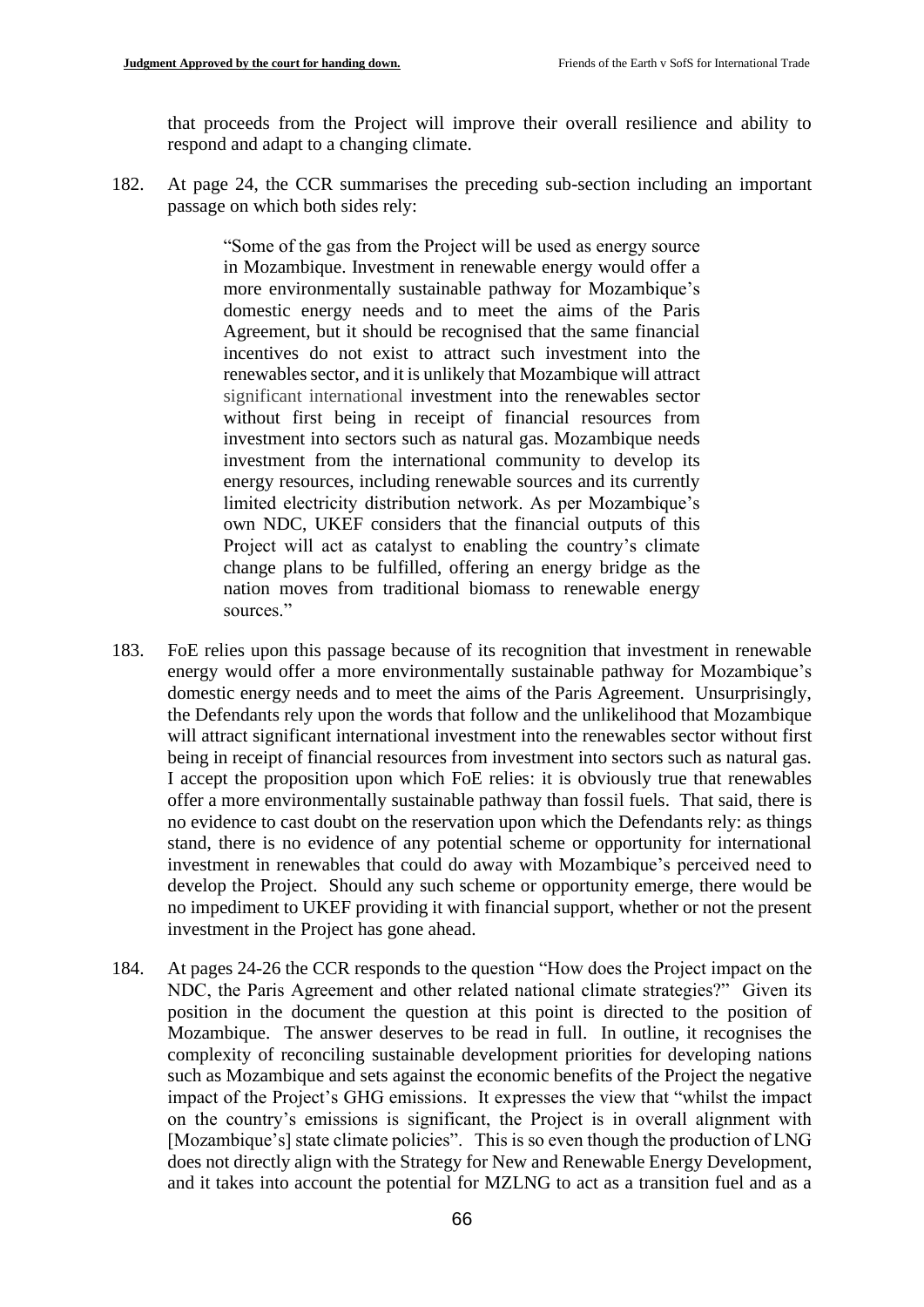means of displacing coal-fired power in South Africa. The summary of the sub-section states that "[t]he Project has a significant impact on the country's emissions but is still considered in alignment to Mozambique's stated climate policies and by extension with their Paris Agreement commitments."

- 185. After a short passage recognising Mozambique's particular vulnerability to climate change, which is amplified by its low adaptive capacity, poverty, limited investment in modern technology and weaknesses in its infrastructure and social services, the CCR turns to the international impact of the Project at page 27, this being an important passage in the dispute between the parties. It should be read in full in order properly to appreciate the scope of the argument. I highlight points that seem to me to be of particular relevance, starting with the observation that the CCR has thus far acknowledged that the Project's Scope 1 and 2 emissions will have a significant impact on the country's emissions and that this is a "significant negative impact".
- 186. The first two paragraphs of the new section, responding to the question "What are the estimated scope 3 GHG emissions of this Project?", rehearse the reasons why (in UKEF's understanding) there are currently no estimates of Scope 3 emissions from the Project. One of the points made is that there is no way of knowing the uses to which the MZLNG will be put. Pursuing that point, the report then introduces three possible scenarios each of which are said to assume that all the Project LNG will be used as gas fuel in power production. It is said that UKEF considered the "reasonable worst-case net impact scenarios<sup>13</sup> in each" and is immediately caveated by the statement that the scenarios are based on "general and, as yet, unverified assumptions .., the purpose being … to provide some context to UKEF's Mozambique LNG Scope 3 considerations." It is plain that the assumption that all the Project LNG will be used as gas fuel in power generation is a hypothetical because the premise of the section and the CCR as a whole is that there is no way of knowing the uses to which the Project LNG will be put.
- 187. On page 28 the first scenario (described as a possible best-case scenario) assumes that all exported LNG is used as gas fuel to replace heavier GHG emitting power production. It is said that "this would result in a net reduction in future GHG emissions $14$ . However it is recognised that greater reductions in GHG emissions would be achieved through replacement of any fossil fuel generated power production by renewable energy production." In context this is incontrovertible and clear because the hypothetical assumptions are that *all* MZLNG is used on power production and *all* of it displaces heavier GHG emitting fuels for that power production.
- 188. Scenario 2 (which is described as a possible worst-case scenario) assumes that the MZLNG is all used for new gas power production which is in addition to existing power generation and does not result in any decommissioning of any more polluting sources of power production; and it may displace new renewable energy sources. "This scenario would result in a net increase in future GHG emissions."<sup>15</sup> Again, in context, this is incontrovertible and clear because it is assumed that (a) all MZLNG is used for generating power, (b) all MZLNG power generation is in addition to existing power generation by more polluting sources of power generation, and (c) some MZLNG use

<sup>&</sup>lt;sup>13</sup> "Net Reference 4"

<sup>&</sup>lt;sup>14</sup> "Net Reference 5"

<sup>&</sup>lt;sup>15</sup> "Net Reference 6"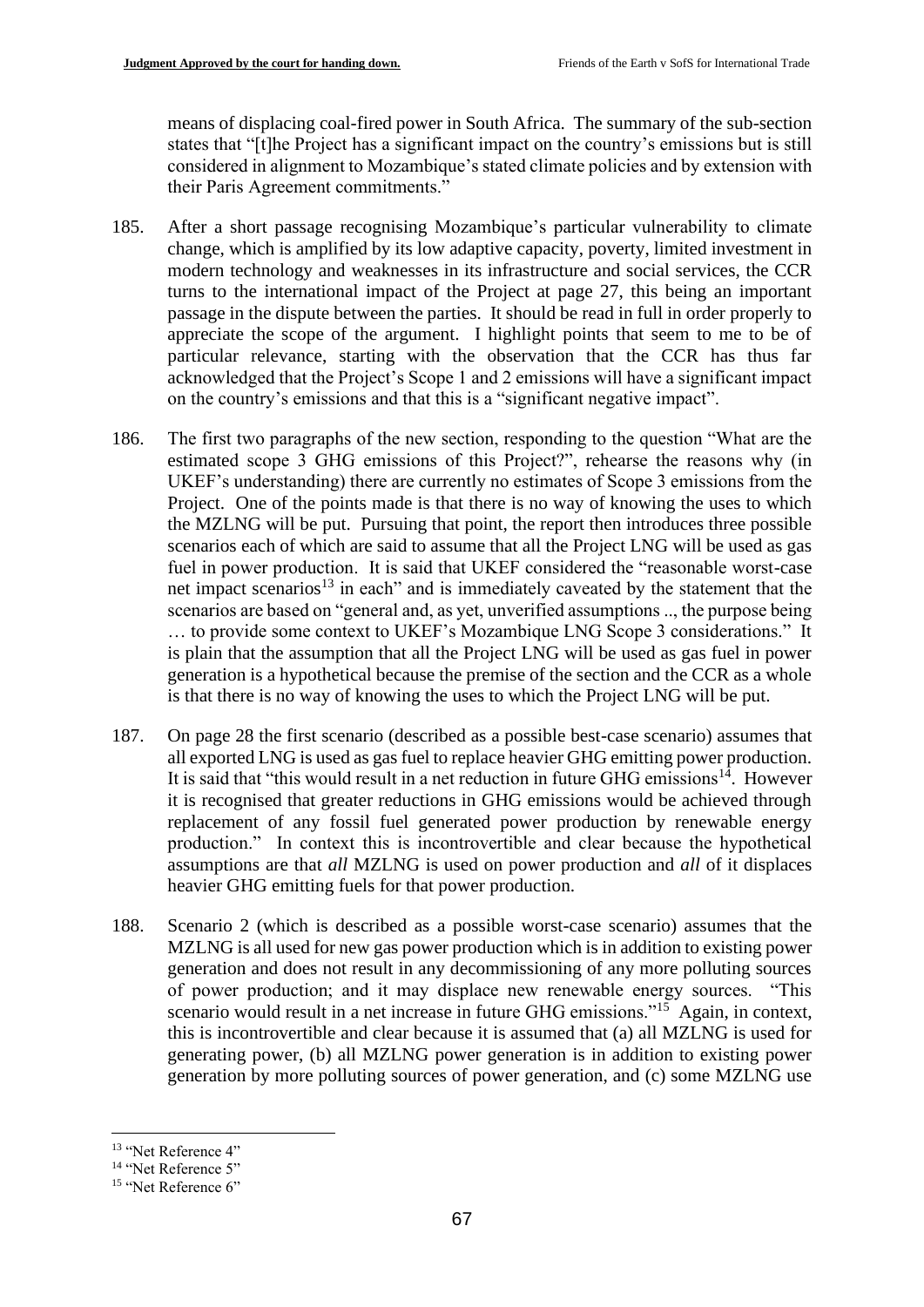will have the additional detrimental effect of displacing less carbon-intensive fuels. In other words, the only possible fuel displacement will be of less carbon-intensive fuels.

- 189. On page 29, Scenario 3 (which is described as a possible mid-case scenario) again makes the hypothetical assumption that all MZLNG will be used for power generation and that "some of the LNG will displace some new coal and oil power generation for incremental demand needs and replaces other coal and oil power stations that are being decommissioned. Some of the LNG may also replace existing declining indigenous or regional piped gas supplies. This is considered the most likely scenario for the use of the Project's LNG based on the SPAs. A combination of replacement and displacement of coal and oil power generation will lead to a net reduction in future GHG emissions when compared with fossil fuel alternatives."<sup>16</sup> Again, this is incontrovertible on the stated assumptions. To the extent that MZLNG displaces fossil fuel alternatives, the generated GHG emissions will be lower than would have been the case if it had not done so.
- 190. The CCR then refers to analysis by US EXIM of coal displacement as a proxy for carbon emissions, recording information that between 2015 and 2040, use of gas consumption in China would grow by 4.8% whilst coal consumption would fall by 0.8%. "The Project would likely have a direct contribution on this and therefore result in a net reduction of GHG emissions."<sup>17</sup> Again the meaning of this is clear: on the assumption and to the extent that the MZLNG contributed to the reduction in coal use by displacing it, it would result in a net reduction of GHG emissions to that extent.
- 191. The CCR goes on to refer to the possibility of coal and oil displacement in northwest Europe. "Whilst this would also have a net decrease in future GHG emissions, a greater reduction in GHG emissions would occur if European derived gas was utilised instead of the Project LNG"<sup>18</sup>. Once again, read in context, this is clear and incontrovertible on the assumptions being made. But, as before, it is limited to the extent that MZLNG displaces the use of coal or oil in power generation in northwest Europe. The same paragraph goes on to consider the effect of some MZLNG being used to replace declining indigenous or regional derived piped gas supplies in Asia and in northwest Europe. "This would lead to higher net GHG emissions due to the emissions associated with the compression, cooling and transportation of the LNG."<sup>19</sup> Once again this, on the stated assumptions, is restricted to the limited extent of the displacement.
- 192. The response to the question about estimated Scope 3 GHG emission of the project concludes with a paragraph entitled "Summary":

"Summary: The above high-level qualitative assessment indicates that the potential Scope 3 emissions from the use of the Project's exported LNG will be high as they will significantly exceed Scope 1 and Scope 2 emissions from the Project facilities, and will also likely significantly exceed 25,000 tonnes  $CO<sub>2e</sub>$  per year (the threshold set by the IFC for determining whether GHG emissions are considered 'significant'). However,

<sup>16</sup> "Net Reference 7"

<sup>&</sup>lt;sup>17</sup> "Net Reference 8"

<sup>&</sup>lt;sup>18</sup> "Net Reference 9"

<sup>&</sup>lt;sup>19</sup> "Net Reference 10"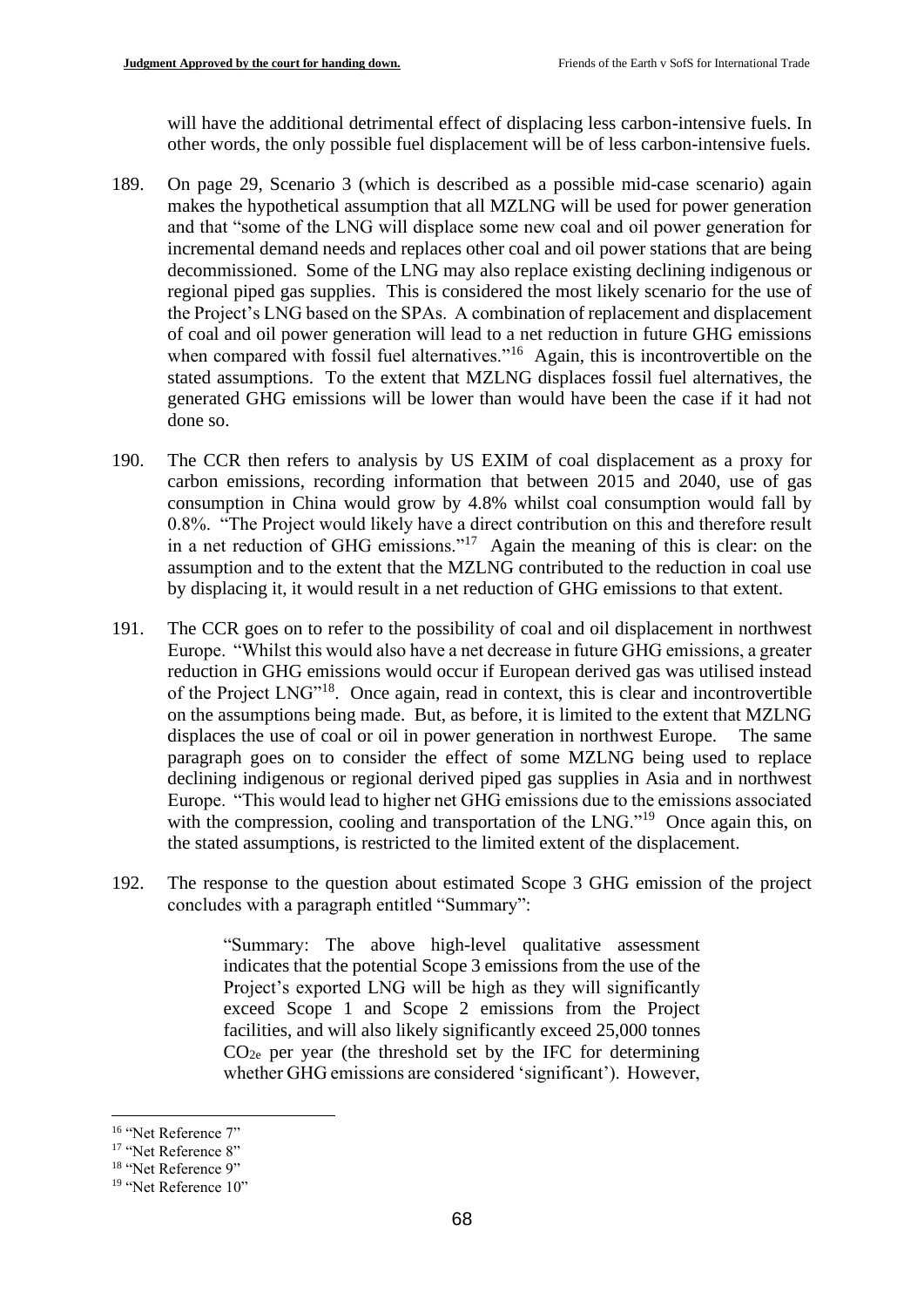whether the Project leads to a net reduction or increase in global  $GHG$  emissions<sup>20</sup>, is dependent upon whether the gas replaces and/or displaces more polluting hydrocarbon sources or not. Best, worst and mid case scenarios were considered and from the information available to UKEF, whilst it cannot be stated with certainty exactly where or how the gas will be utilised, it is likely to result in an outcome somewhere between the two (i.e. the midcase scenario). It is worth noting that for this Project, the enduses are highly likely to be in multiple countries, so the impact of the Scope 3 emissions will contribute to the GHG emissions (and possibly the NDCs) of a range of countries and be spread across them."

- 193. Two points may be noted about this summary. First, the potential Scope 3 emissions "will be high as they will significantly exceed Scope 1 and Scope 2 emissions… ."
- 194. Second, Net Reference 11 relates back to the earlier references that I have just described. With that and the statement that Scope 3 emissions will be high and will significantly exceed Scope 1 and 2 emissions as the context, and with specific reference to what I have described as Net References 7-10, Net Reference 11 should be read as having the limited meaning that, *to the extent that it is used to replace or displace more polluting fossil fuels*, use of the Project LNG will lead to a net reduction in emissions when compared with the emissions that would have been generated had the more polluting fossil fuels not been replaced or displaced and had been used. It does not purport to say anything about use of the Project LNG that is additional to the use of more polluting fossil fuels and neither replaces nor displaces them; nor does it purport to say anything about the opposite effect if use of the Project LNG replaces or displaces less polluting fuels, though the deleterious effect of that possibility is recognised elsewhere; nor does it purport to assert that the use of the Project LNG will in fact lead to the generation of less GHG emissions than would be generated if the Project LNG were not extracted and used. The sentence immediately following Net Reference 11 merely involves the assessment that there is likely to be *some* replacement or displacement globally of more polluting fossil fuels. It does not say or imply that there will be so much replacement or displacement that the use of the Project LNG will mean that there are fewer GHG emissions overall than would be the case if the Project LNG were not extracted and used.
- 195. On pages 30-31 the CCR then addresses Question 14, which I have set out at [75] above and which includes references to use of LNG as a transition fuel, displacement of renewable energy potential or low carbon solutions, compatibility with the Paris Agreement (citing the correct temperature targets) and fossil fuel lock-in. The information provided against Question 14 deals expressly with each of these topics save that it does not mention the Paris Agreement or the UNEP Production Gap report by name. However, the paragraph referring to the analysis by Nature is evidently directed to that issue, recognising the substantial production gap even by reference to 2°C.
- 196. There follows what is described as a summary of the answer:

<sup>20</sup> "Net Reference 11"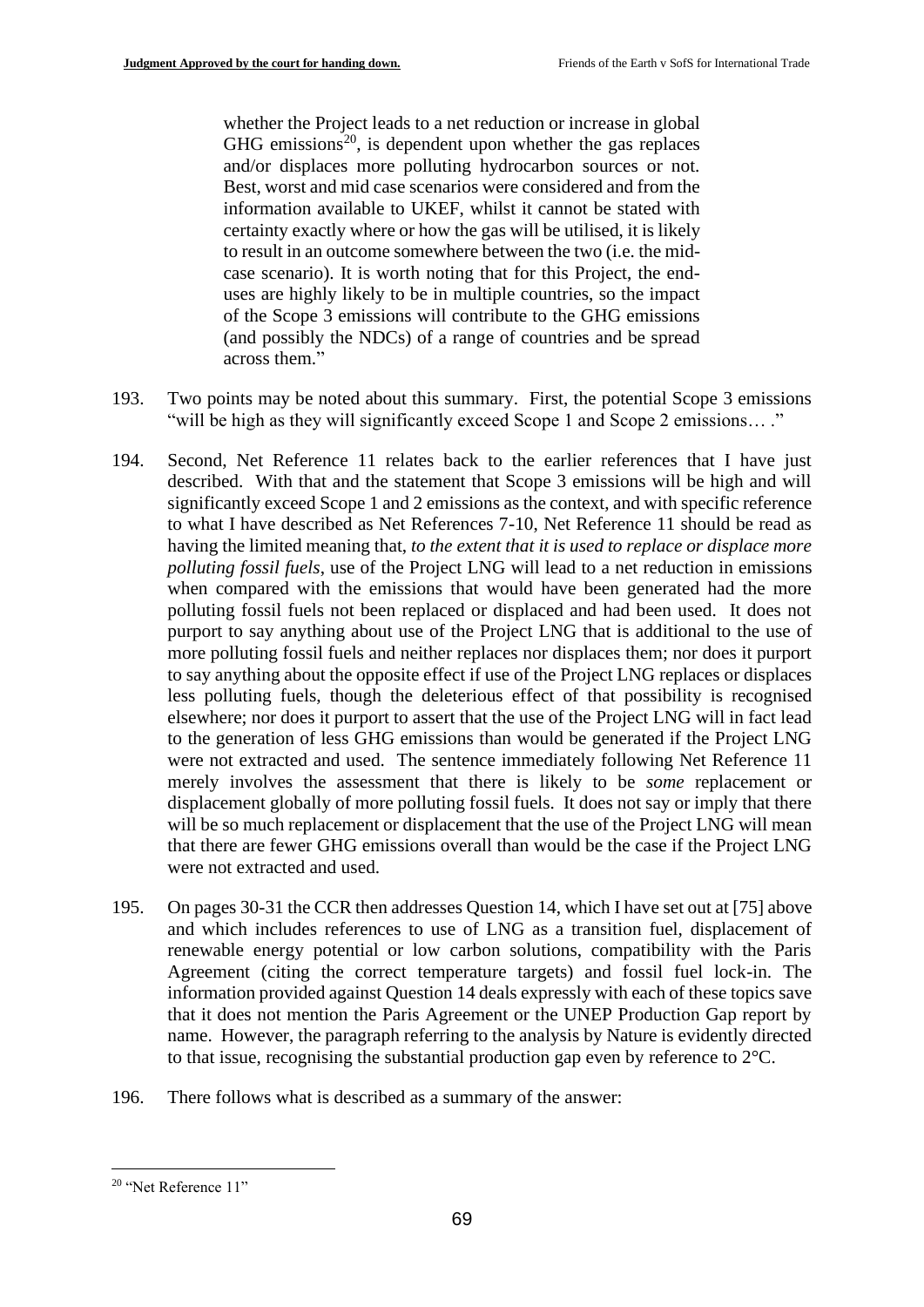"Summary: It cannot be stated with certainty whether or not the Project will contribute to fossil fuel transition due to the flexibility of the SPAs and not knowing with any confidence how and where the Project's LNG volumes will be used. This uncertainty is an unavoidable consequence of the Project's offtaking arrangements and could not be resolved with further analysis or due diligence*.* For this Project, the end-uses are highly likely to be in multiple countries, so the impact of the Scope 3 emissions will contribute to the GHG emissions (and possibly the NDCs) of a range of countries and be spread across them. Where the Project replaces and/or displaces coal or oil, the Project can be viewed as a transition fuel as it provides lower carbon energy. Where the Project displaces lower carbon fuels or potential use of renewable energy however, it cannot.

On balance, taking the three posited scenarios, it appears more likely than not that, over its operational life, the gas from the Project will at least replace some and/or displace some more polluting fuels, with a consequence of some net reduction in emissions.<sup>21</sup>"

- 197. Net Reference 12 must be read in the context provided by the summary of which it forms part and the preceding information to which it relates. When viewed in context, it is plain that Net Reference 12 is once more talking about a limited impact that, *to the extent that it is used to replace or displace more polluting fossil fuels*, use of the Project LNG will lead to a net reduction in emissions when compared with the emissions that would have been generated had the more polluting fossil fuels not been replaced or displaced and had been used. As before, it does not say or imply that there will be so much replacement or displacement of more polluting fossil fuels that the use of the Project LNG will mean that there are fewer GHG emissions overall than would be the case if the Project LNG were not used. This, to my mind, is made clear by the preceding information as a whole with the acceptance in the summary that the Project LNG will have Scope 3 impacts across a range of countries, and the balancing observations about the impact of Project LNG Scope 3 emissions where it replaces more or less polluting fuels respectively.
- 198. Scope 3 emissions were also referred to on page 42 where UKEF recorded the decision of EKN, the Swedish ECA, to reject transactions relating to the project:

"on the basis that it is a large new natural gas extraction project, with very high GHG emissions with a long planned period of operation, and that was felt would have an unacceptable impact on the global climate. EKN stated that they had no information that indicated that the Project LNG will be used for an energy transition from coal to gas among the end users. Therefore, their Board decided that transactions related to the Project are not in line with EKN's sustainability policy. It is important to note that Wood Mackenzie studies suggest the Project volumes may

<sup>21</sup> "Net Reference 12"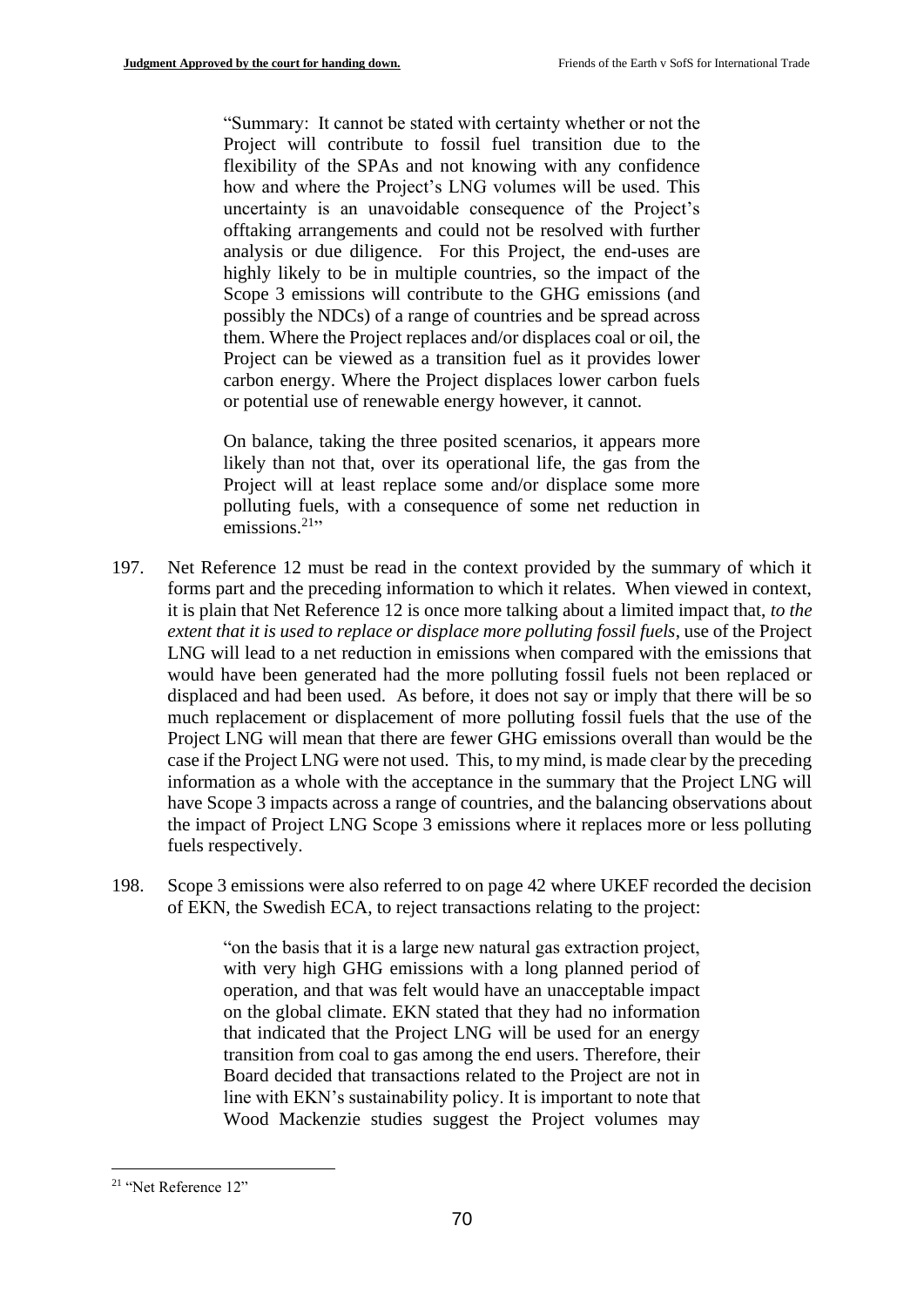facilitate the displacement of coal to gas in certain markets. This information has since been relayed to EKN."

There is no suggestion in this passage that the Scope 3 emissions would be anything other than "very high" or that the potential for displacement of coal in certain markets might prevent the overall conclusion that use of the Project LNG would lead to a substantial increase in aggregate global GHG emissions when compared with what the position would be if the Project did not go ahead.

- 199. Having attempted to establish the context, I return to review Net References 1, 2 and 3, which appear in the section which purports to summarise pages 27 ff and the summary "Conclusion". Once again, in my judgment these references need to be read in the context of the CCR as a whole and, specifically, having regard to the passages that they attempt to summarise or on which the conclusions are based, including the other Net References which I have just reviewed.
- 200. The immediate context for Net References 1 and 2 is provided by the introductory statement that "The majority of scope 3 GHG emissions relate to international emissions. A high level qualitative assessment indicates that the potential Scope 3 emissions from the use of the Project's exported LNG will be very high and will significantly exceed Scope 1 and Scope 2 emissions from the Project facilities … ." In that context, and in the wider context of the section on international climate change impact that I have reviewed above, it is in my judgment impossible to read Net Reference 1 or the paragraph in which it is placed as suggesting that the use of the Project LNG will or may lead to global GHG emissions being lower than would be the case if the Project did not go ahead. It is worth noting that the paragraph in which Net Reference 1 is found, is closely based upon the summary paragraph on page 30 in which Net Reference 11 is found. That closeness supports the conclusion that Net Reference 1 and the paragraph in which it is found are not suggesting that the use of the Project LNG will or may lead to global GHG emissions being lower than would be the case if the Project did not go ahead.
- 201. The following paragraph on page 8 is closely modelled on the Summary paragraph on page 31, which I have set out at [196] above. It is followed by the short paragraph containing Net Reference 2. Once again, in its immediate context and in the context of the CCR as a whole, including specifically the other Net References, it seems to me to be clear that the paragraph is referring to the prospect of limited displacement of more polluting fuels, which would to that extent result in a net reduction of emissions: it is not saying or implying that the use of the Project LNG will or may lead to global GHG emissions being lower than would be the case if the Project did not go ahead.
- 202. Net Reference 3 is preceded by a repetition of the conclusion that the Project's Scope 1 and Scope 2 emissions will significantly increase Mozambique's GHG emissions and that the Project's Scope 3 emissions will significantly exceed Scope 1 and Scope 2 emissions. I would accept that, viewed in isolation, the sentence containing Net Reference 3 can be read as meaning that use of the Project LNG may lead to global GHG emissions being lower than would be the case if the Project did not go ahead "provided that the Project LNG is used to replace and/or to displace the use of more polluting fossil fuels." That reading is made possible by the use of "provided that" rather than "to the extent that" or similar language. However, such a conclusion would not be justified by the evidence summarised in the CCR and would be inconsistent with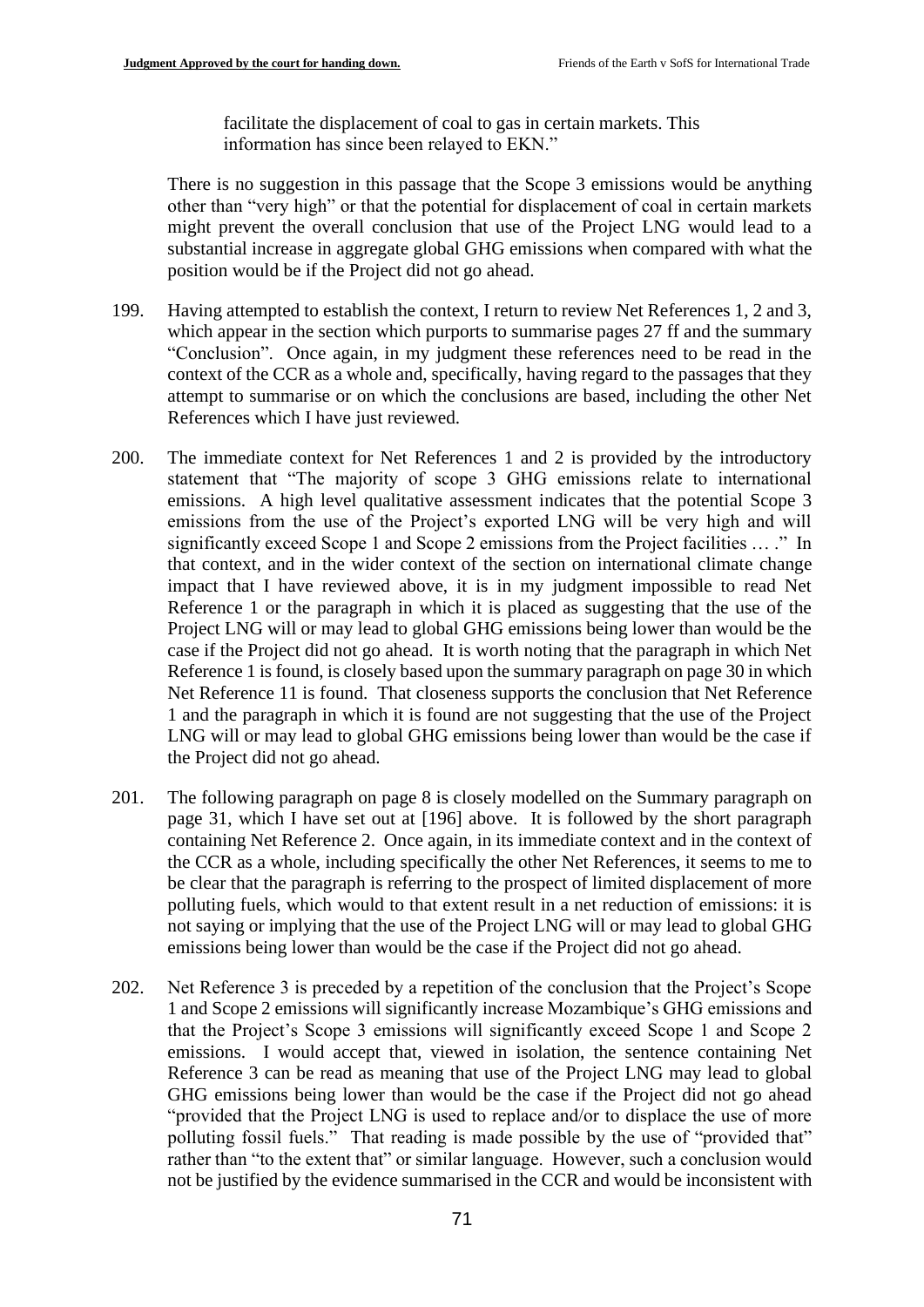the whole tenor of the rest of the CCR, which is that the prospective use of Project LNG is not known, Scope 3 emissions from the use of Project LNG will be very high (and will significantly exceed Scope 1 and Scope 2 emissions) and that "net reductions" will occur and be limited to the (unknown) extent to which Project LNG is used to displace more polluting fossil fuels.

- 203. I would therefore accept the criticism of the conclusion that includes Net Reference 3 that it is literally ambiguous and, viewed in isolation, can be read as meaning that use of the Project LNG will or may cause global GHG emissions to be lower than would be the case if the Project did not go ahead. However, viewed in the context of the rest of the CCR I consider that such a reading of the sentence containing Net Reference 3 is aberrant and inconsistent with the passages it is intended to summarise and upon which it is based. On a fair reading of the CCR as a whole, it should not be taken as subverting or overwhelming the consistent approach of the rest of the document.
- 204. Viewed overall, and despite Net Reference 3, the tenor of the CCR is that Scope 3 emissions will be very high and significant and will contribute to the GHG emissions of a range of countries and be spread across them; and that, on the assumption that some of the Project LNG serves as a transition fuel that displaces more polluting fossil fuels, there will to that extent be some net reduction in GHG emissions. Separately, the CCR recognises that, to the extent that Project LNG displaces less polluting fossil fuels or is simply incremental to the global use of fuels that would otherwise obtain, the effect will be to cause a net increase. No attempt is made to quantify such net increases or reductions.
- 205. Nor do I consider that para 75.3 of the Defendants' Detailed Grounds supports FoE's understanding of the Defendants' case. Viewed in isolation, it merely said that "the Project would at least result in *some* displacement of more polluting fuels, with a consequence of *some* reduction in GHG emissions." (Emphasis added). Any decrease in future GHG emissions would be similarly limited. Any residual doubt is removed when para 75.3 is read in context, which is immediately provided by para 75.1 and the statement that "UKEF concluded … that the Project would have a significant impact in climate change terms due to increased GHG emissions" and that there was "scope for the Project to replace or displace more polluting hydrocarbon sources" in limited markets. In that context, and with knowledge of what the CCR actually said, it is in my judgment clear that [73.5] is not asserting or suggesting that development of the Project will have the effect that global emissions are lower than would be the case if the Project were not developed and the MZLNG were left in the ground.
- 206. In the course of submissions, FoE criticised UKEF's acceptance of LNG as a transition fuel and its judgment that Scenario 2 was the most likely of the three. Neither of these criticisms is justified. While there is clearly a debate about the extent to which, if at all, LNG may operate as a transition fuel, it was Mozambique's view that it could and would, and the role of LNG as a transition fuel was endorsed by the AfDB: see [58] and [179]. Turning to the choice of Scenarios, the extreme nature of the assumptions underpinning Scenarios 1 and 2 and the advice from WM about the potential function of LNG as a displacement fuel on its own justifies the view that Scenario 3 was the most likely. The fact that the actual extent to which LNG might act as a displacement was uncertain, so that the exercise undertaken by WM and referred to in the CCR was no more than "indicative guidance", does not render the exercise inappropriate or its use in the CCR irrational. As elsewhere, the extent of the information to be included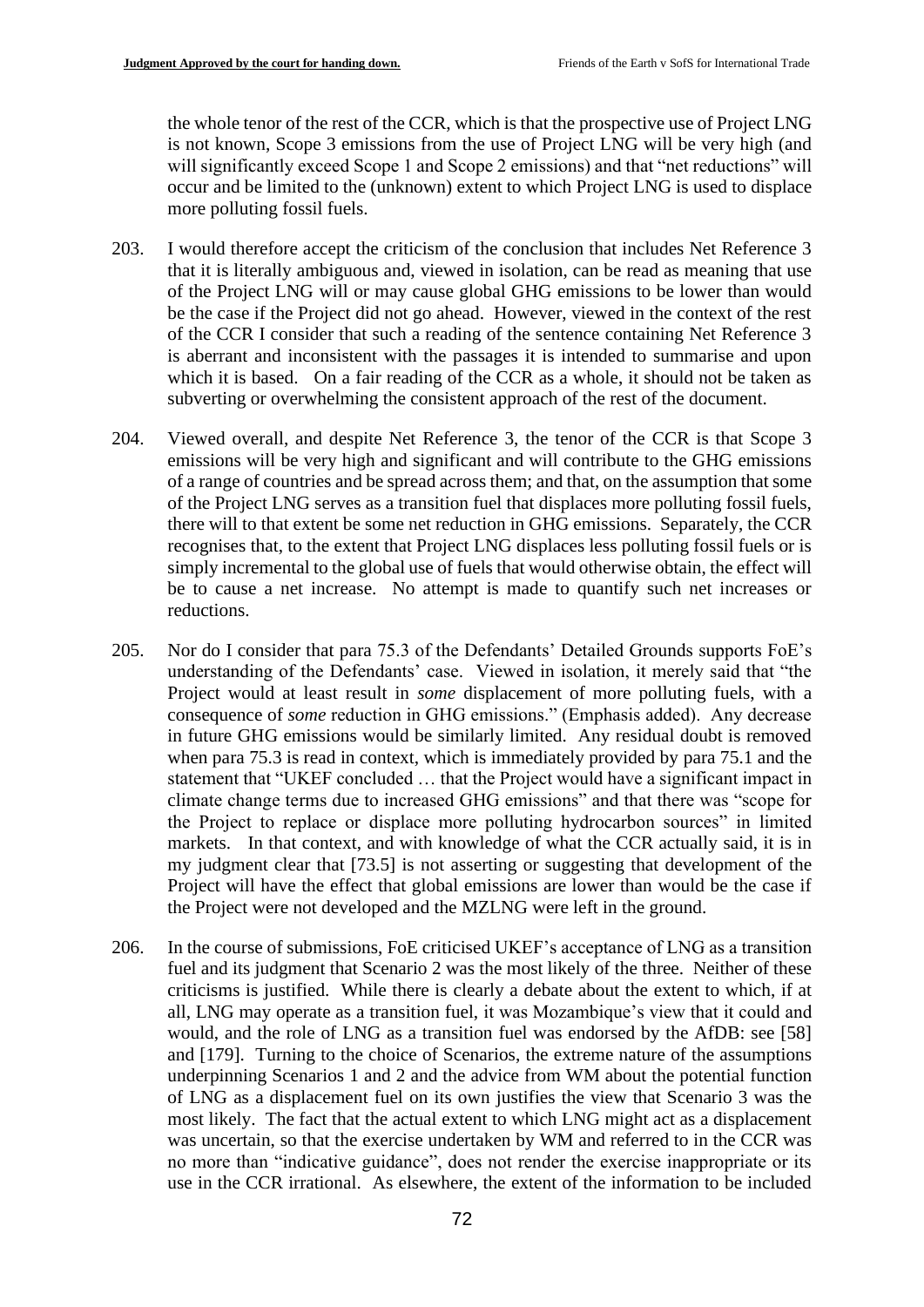and analysis conducted was for the judgment of the decision maker, subject to challenge only on grounds of irrationality.

- 207. It is convenient to mention here the CCR's treatment of other topics that feature in FoE's challenge to the Defendants' decision:
	- i) Scope 1 and Scope 2 emissions: I have referred to these extensively already. They are referred to on pages 6, 10, 30 of the CCR which consistently recognise that they will be significant. Elsewhere the point is made that the Project compares favourably with both coal and oil and other LNG projects because of its efficient modern plant, relatively low methane losses and low CO<sup>2</sup> content of feed gas: see, for example page 39;
	- ii) Lock-in: the risk of lock-in for Mozambique is addressed on page 23 of the CCR, which recognises the Project's potential contribution to lock-in but sets against that risk the need for financial resources to support Mozambique's climate resilience. Page 31 of the CCR, after referring to the view of some sources that gas is a fundamental transition fuel, refers to other analyses that view gas "not as a companion to renewables but as competition, and as contributing to fossil fuel lock-in, increasing the world's reliance on polluting fuels.";
	- iii) Stranded assets: the risk of the project becoming a stranded asset during its projected economic life was considered low ("and particularly over the tenor of the UKEF financing") because of (i) the continuing role of LNG as a transition fuel, (ii) the project's robustness to withstand reasonable low oil price scenarios, (iii) the likelihood of support from its sponsors and shareholders (including the Government of Mozambique) because of its importance to the future prosperity of the country, (iv) the fact that the Project will produce lower emissions than other LNG projects at a competitive price: see pages 9, 11, 37 and 38 of the CCR.
- 208. In addition to the topics that have been the focus of attention in the present proceedings, the CCR also addressed other material factors such as climate-related, technological, market, policy and legal risks and the involvement of other financial entities: see in particular, pages 33-43 of the CCR.

### *The use to which the CCR was put*

- 209. Mr Taylor was closely involved with the development of the CCR. He was copied in on Dr Caldecott's comments and participated in the discussion with EGAC on 14 April 2020. Thereafter the documents record him being copied in on email traffic as the CCR was developed: see [65] and [67] above.
- 210. The first recorded use of the CCR was its presentation for approval to the meeting of ERiCC on 29 May 2020, which Mr Taylor attended: see [78] above. Paragraph 5 of the minutes repeats Net Reference 3 almost verbatim and there is no other reference to the specific passages of the CCR, which was to be approved at the meeting. There is no information about the process of approval save that Mr Taylor says that ERiCC members had the opportunity to read and discuss both the CCR and the ESHR; and, in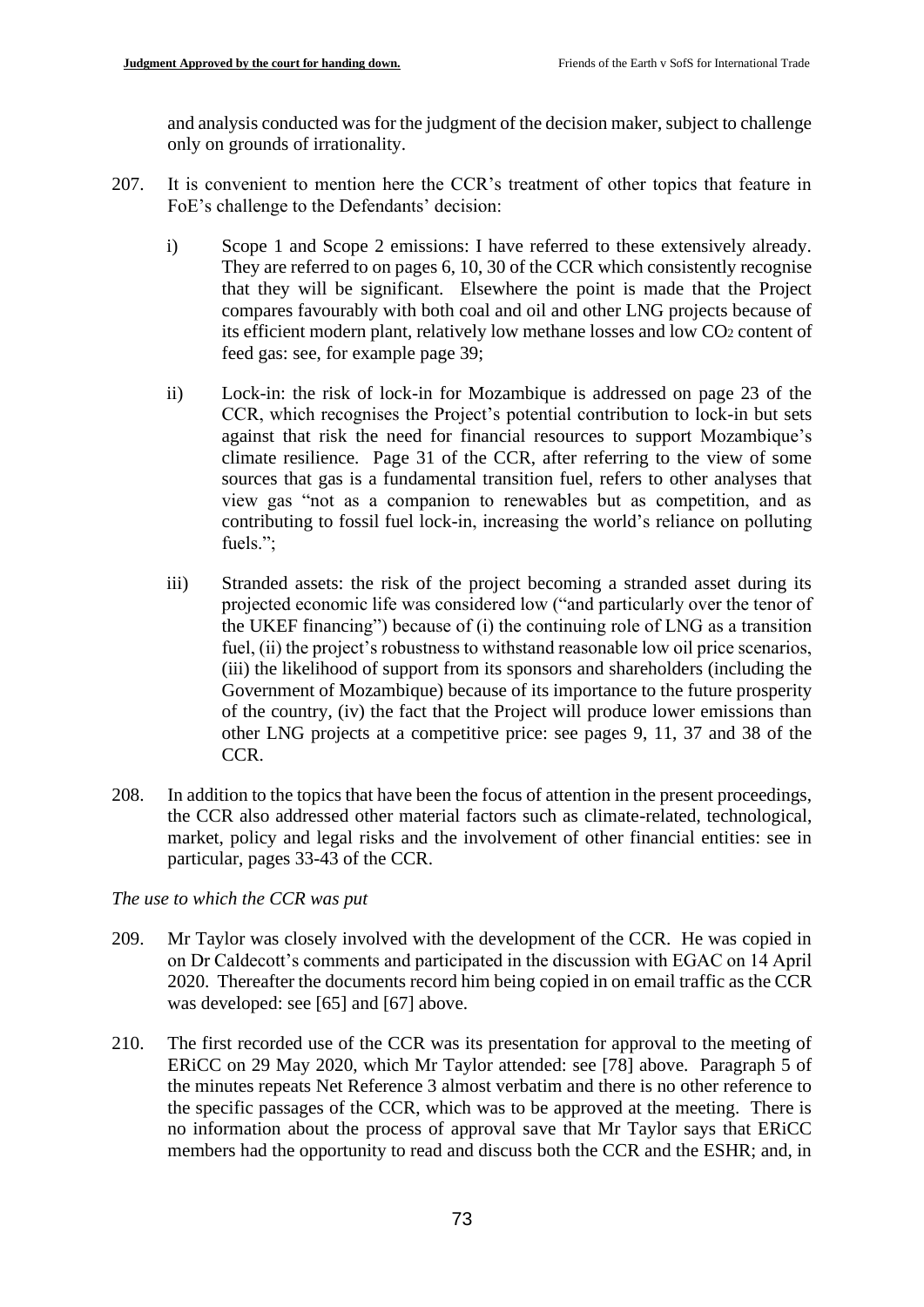his submission to the First Defendant on 1 June 2020, he told the Secretary of State that it had been considered as part of ERiCC's assessment of the Project.

- 211. Mr Taylor annexed the CCR and other papers to his 1 June 2020 submission to the Secretary of State for International Trade, with a specific recommendation that the Secretary of State review it in full. At para 56(e) he made plain his understanding that the Project would have "significant impact" due to increased GHG emissions, while putting the Project LNG in context as part of the overall energy mix for the world's power transition.
- 212. It does not appear that the CCR was provided with the submission to the Chancellor. However, it is implicit in the submission that the Project will generate substantial emissions. Hence: (a) the reference to it being "highly contentious" because it is a fossil fuel project; (b) the outline of current policy, which was to provide support for fossil fuel projects except for new support for thermal coal projects; (c) the reference to potential for Project LNG to displace heavier carbon fuels in some markets; and (d) the fact that not offering support would have no impact on global emissions.
- 213. It does not appear that the CCR was provided to the Prime Minister, but Mr Taylor's submission dated 18 June 2020, with the background of ministerial disagreement, evidently left the Prime Minister in no doubt that the Project would generate substantial emissions that were sufficient to have given rise to serious ministerial disagreements. Hence the Prime Minister's requiring a proposal on CCUS to offset the emissions that the Project would generate. Nothing that happened thereafter carried any suggestion that the emissions would be other than very significant.

# *UKEF's Tameside duty*

- 214. I have set out the relevant principles at [97] ff above. I believe it to be uncontentious and would hold that the scope of the *Tameside* duty is determined and circumscribed by the nature of the decision that is to be taken. It is therefore essential to identify what was the decision that UKEF had to take. It is convenient to start by stripping away issues that UKEF was not required to decide and did not purport to decide. First, the decision here was not whether the Project should go ahead. It was going to go ahead in any event. This was a central consideration for UKEF, as is clear from the repeated references in advice from the Department of International Trade (see [57] above), the CCR (at pages 10, 18 42), the EHSR (at paras 19, 20), the submission to the Secretary of State (see [80(iii)] above), the submission to the Treasury (at para 10, see [83] above) and to the Prime Minister (at para 10: "The Project will go ahead whether UKEF provides financial support or not."). A second issue that did not fall for decision was whether the UK should purchase and use MZLNG thereby generating Scope 3 emissions that would have to be accommodated within the UK's carbon budgets.
- 215. That being so, the decision to be taken by UKEF was whether it should, in accordance with its stated mission, provide export finance support so as to maximise UK Content in a Project that was going to proceed anyway. To my mind, these are central considerations when assessing UKEF's *Tameside* duty as its decision was going to have no material or relevant impact on global emissions. That did not stop it being highly contentious, with overt opposition from some minsters, not least after the criticisms from the House of Commons EAC and in the run up to COP26 at a time when the Government was reviewing its climate change policies; but, properly analysed, UKEF's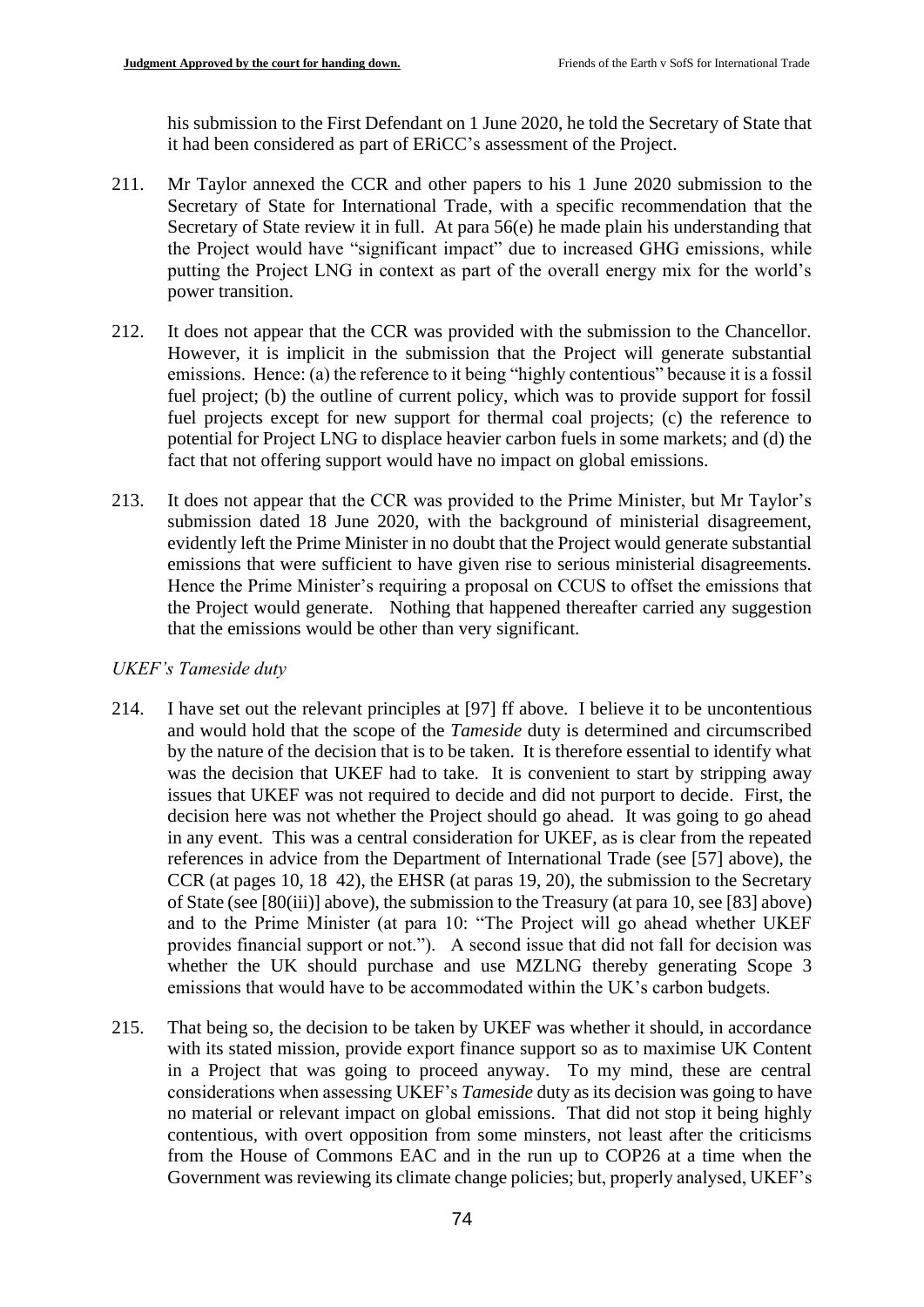decision was not "about" emissions and did not affect the emissions from the Project to any material extent.

- 216. In my judgment, the contemporaneous documents are consistent with Mr Taylor's evidence that I have summarised at [48] above and I would accept it. Specifically, I would accept that UKEF took steps to be informed on matters relating to climate change and the Paris Agreement but that consistency with the Paris Agreement was not a requirement or a pre-requisite for a decision by UKEF to support the Project. Although this was not set out expressly in advance, there seems to me to be no doubt in the light of the chronology of steps and discussions that I have set out earlier that this was the case. In my judgment, the litigation process and FoE's single-minded concentration on quantifying emissions is capable of leading to a distorted view of the process that was being undertaken by UKEF, which elevates the importance of climate change and the Paris Agreement to the decision to be taken by UKEF to giddy heights that are not justified.
- 217. As I have said, the CCR was not at any stage intended to be a full-blown EIA assessing in detail the quantity and effect of the emissions that would be generated by the Project. There was no policy or legal obligation to obtain such an assessment. While the experts pointed out limitations in the CCR in development, including in particular Dr Caldecott's observation that the lack of a Scope 3 calculation was "a big gap in the analysis", I would not accept that this advice of itself automatically gave rise to an obligation to conduct such a calculation: it was for UKEF to weigh the advice, which they clearly did. The reasons for not taking particular steps were recorded in the various minutes that I have summarised at [59] ff. The end position that was reached with the experts was recorded as being that, in addition to time constraints that had been mentioned earlier, there was no precedent for assessing projects against the Paris Agreement because UKEF were "right at the beginning of the curve", a proposition with which Dr Caldecott is recorded as agreeing; and that not doing a CCCE analysis was "not a terrible thing." What the various meetings and exchanges demonstrate is that the limitations of the CCR were pointed out to UKEF in terms which meant that UKEF were clearly aware of them: see for example Ms Meekings' express acknowledgement, recorded at [65] above, that the current iteration what became the CCR did not "set out to "assessment" the climate impact of a project in the traditional sense of an environmental impact assessment … ."
- 218. I have already explained why, in my judgment, UKEF was entitled to a significant margin of appreciation on the facts of this case: see [103] above. I would add that this is a case where the court should adopt a relatively low intensity of review, given that UKEF's decisions involved balancing a number of different public interests, all of which contribute to the overall public interest and because, in my view, the decision that UKEF had to make was essentially political rather than technical. This is demonstrated by the fact of the ministerial opposition, with the Ministers' grounds of opposition being essentially political, and the perceived need to involve No. 10 and the Prime Minister. Put in slightly different terms, as the decision involved a high degree of policy judgment, I consider that the decision-maker was entitled to adopt a less rigorously technical approach to climate change as one feature amongst many than would have been necessary or appropriate in other circumstances, such as if it had been the only material feature or the sole determinant for the decision.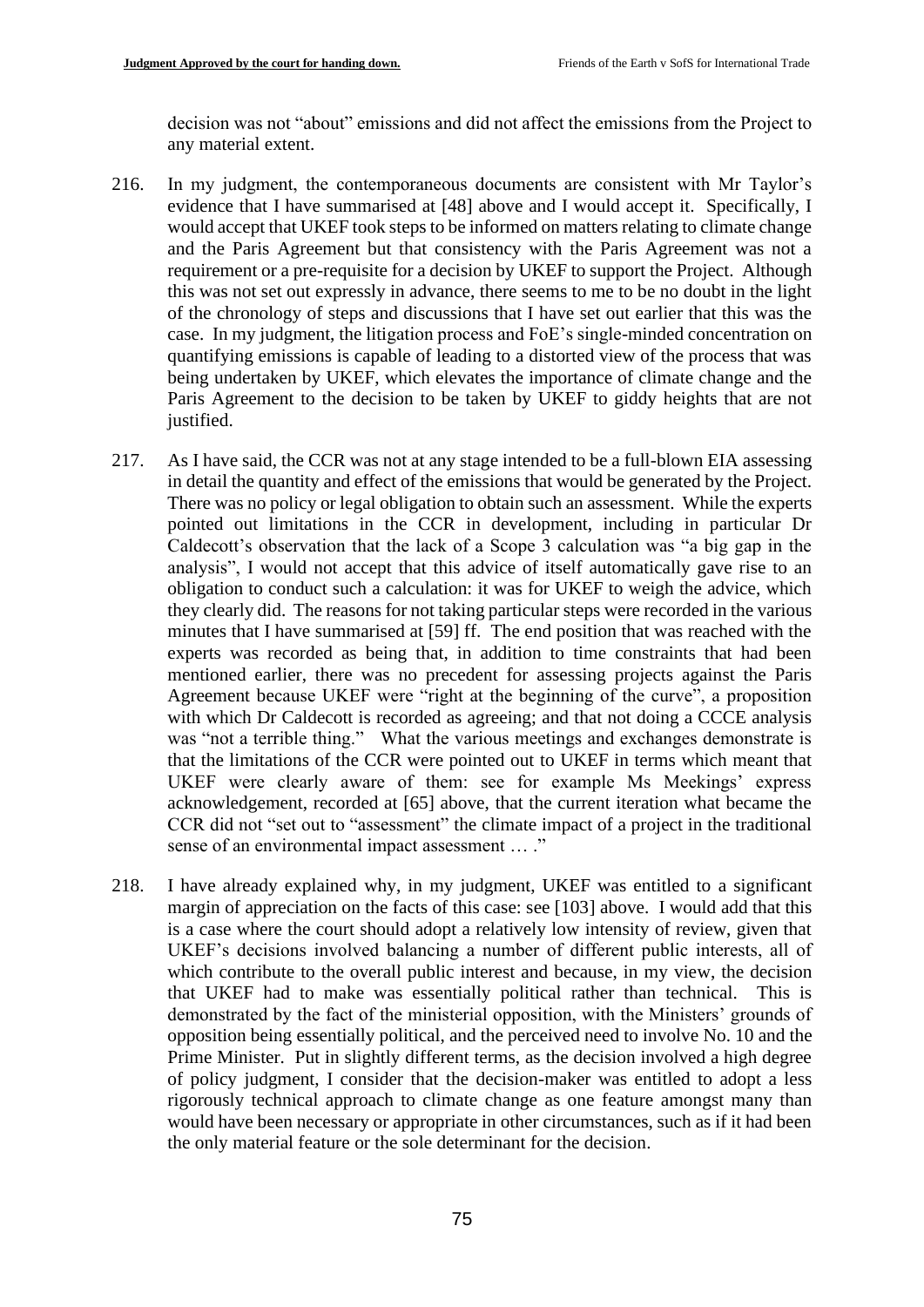- 219. Applying these principles, I am not persuaded that quantifying Scope 3 emissions or adopting a more rigorous approach to the impact of the Project's emissions was necessary or required as a result of UKEF's *Tameside* obligation. There are, to my mind, a number of related reasons why this is so in addition to those I have just discussed.
- 220. First, it was always recognised that the impact of the Project's emissions would be, at least, "significant". This is shown by (a) the Project being initially classified by UKEF as being in Category A because of its potential for significant adverse environmental impacts; (b) the acknowledgement in the ERiCC meeting on 30 April 2020 that the Project would have a significant impact on Mozambique's GHG emissions and that Scope 3 emissions were expected to be "significantly higher" than its Scope 1 and 2 emissions; (c) the recognition in para 24 of the ESHR that the Project was classified as Category A, a classification shared by the wider Lender Group; (d) the recognition in para 85 of the ESHR that Scope 3 emissions were anticipated to be "significantly higher" than Scope 1 and 2; (e) the CCR's assessment (on page 8) that the potential Scope 3 emissions would be "very high"; and (f) the reference in para 56(e) of the submission to the Secretary of State to the "significant impact that the project will have due to increased GHG emissions… ."
- 221. Second, it has not been shown that quantification of emissions and their impact would or should have been necessary or material to the decision that UKEF had to take given that (a) UKEF was proceeding on the basis that Scope 3 emissions would be very high and that their impact would be significant, (b) UKEF's decision would have no impact on the Project's emissions, and (c) UKEF's decision was directed to fulfilling its mission of ensuring that no viable UK export failed for lack of finance or insurance from the private sector. FoE submitted that the failure to quantify emissions rendered any conclusion or decision arbitrary. I am unable to accept that submission. At its highest, quantification would lend a possibly spurious precision to a policy decision that did not depend upon precise outcomes.
- 222. Third, FoE place great weight upon the provisions of the Paris Agreement. Yet if FoE's interpretation of the Paris Agreement and its consequences is correct, the fact that the Project (rather than UKEF's decision) would generate very high levels of emissions both for Mozambique and globally, and that (at least arguably) the Project would lead to delay in the peaking of Mozambique's emissions and in Mozambique's achieving of carbon neutrality is all that is required to sustain FoE's submission that UKEF's investment decision was in breach of the provisions of the Agreement. Neither of these features, as it seems to me, are really in doubt given the obvious impact of bringing into projection a major LNG field in a poor and under-developed country such as Mozambique.
- 223. Fourth, UKEF's decision not to attempt quantification of Scope 3 emissions was founded on evidence from WM that this calculation would involve so many variables as to make accurate quantification impossible. UKEF summarised that advice and the reasons for there being no estimates of Scope 3 emissions from the Project on pages 27-28 of the CCR. UKEF was entitled to rely upon that advice when commissioning the WM report. Although Drs Clark and Caldecott later asserted that such a calculation could be done, UKEF was under time constraints by then, and it appears to have been accepted that there was not enough time to engage consultants: see [61] above. Later advice from Drs Clark and Caldecott, to which I have already referred, suggested that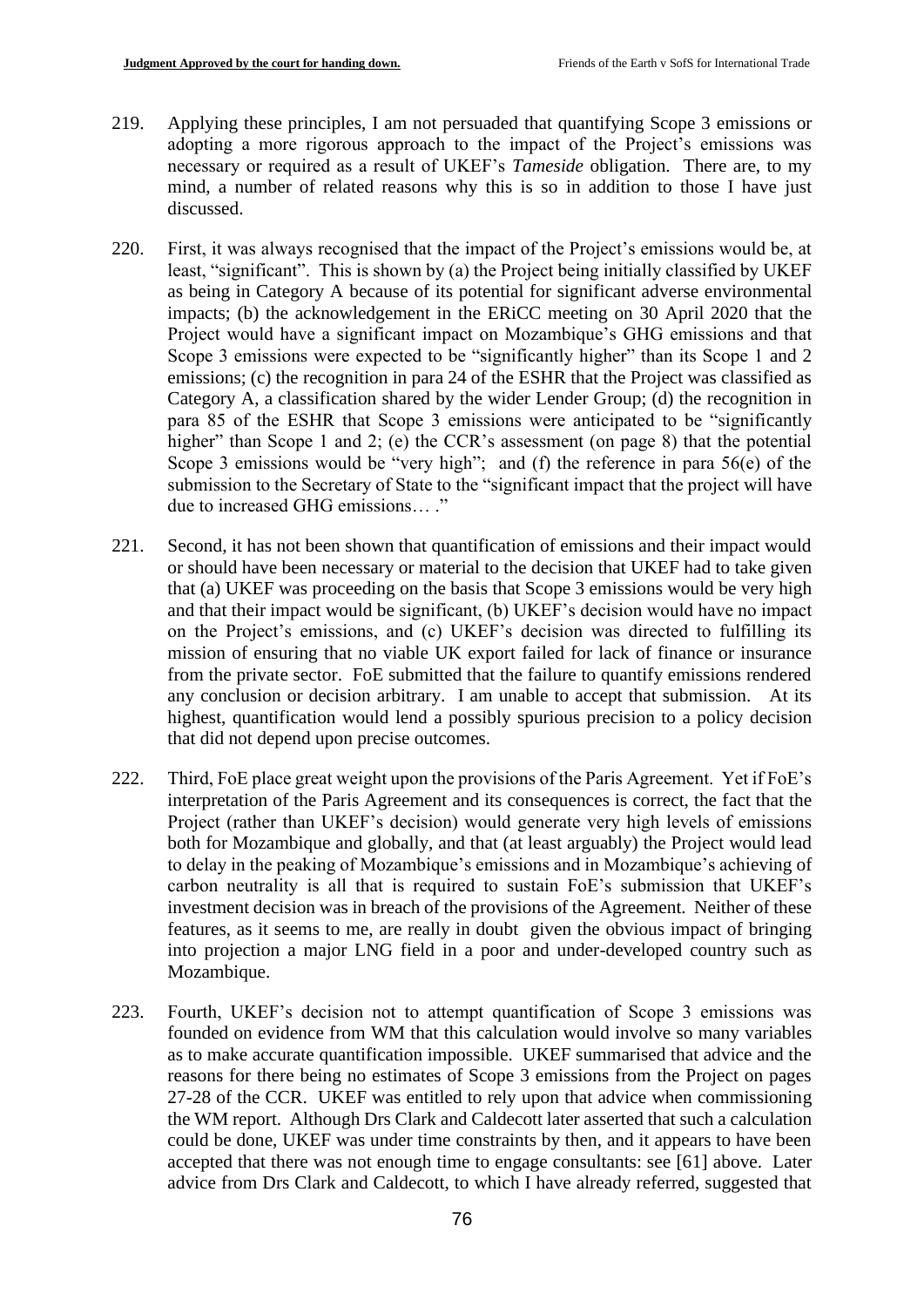there was no established methodology and that UKEF were at the beginning of the curve: see [68] above. The minutes and communications do not evidence or suggest that Drs Clark and Caldecott advised that UKEF could not proceed without plugging the gap in the analysis.

224. Before reaching any final conclusions on this issue I shall consider FoE's case that the questions whether support for the Project was consistent with the UK and Mozambique's obligations under the Paris Agreement could not be answered without quantification of the Project's emissions. This involves an exercise of interpreting the Paris Agreement which, for reasons I have explained, should be approached with caution: see [119]-[124] above. I agree with the observations of Dove J set out at [114] above: essentially for the reasons he gave, the issue is whether UKEF's views on the overall application of the Paris Agreement were tenable.

### *The Paris Agreement*

- 225. I have set out or summarised the main provisions in dispute at [18]-[23] above. For present purposes I highlight the following features:
	- i) The importance of efforts to eradicate poverty is emphasised by the successive references in Articles 2(1) and 4(1);
	- ii) The importance of equity as between country Parties is emphasised by the successive references in Articles 2(2) and 4(1);
	- iii) The importance of differentiated responsibilities, respective capabilities and different national circumstances is emphasised by the successive references in Articles  $2(2)$  and  $4(2)$ ;
	- iv) Article 3 recognises the different pathways and the need to support developing companies. Article 4 expressly recognises that peaking will take longer for developing countries: it impliedly recognises that reductions after peaking may also take longer for developing countries;
	- v) The Paris Agreement does not purport to prohibit projects that generate emissions or funding for such projects;
	- vi) The three examples contained in Article 2(1)(a)-(c) are global aspirations and illustrations of how the Agreement "aims to strengthen the global response to the threat of climate change". Formulation of quasi-contractual "obligations" arising out of the examples is not straightforward, not least because (for example) holding the increase in the global average temperature requires an effort of global will going well beyond the capabilities of any one country Party;
	- vii) The fluidity of the Agreement is enhanced the fact that the three examples contained in Article 2(1) are to be implemented "in the context of sustainable development and efforts to eradicate poverty" and "to reflect equity and the principle of common but differentiated responsibilities and respective capabilities, in the light of different national circumstances."
- 226. In the course of submissions I understood FoE's attitude to new Projects to shift somewhat; but I hope it is not unfair to characterise it as being that although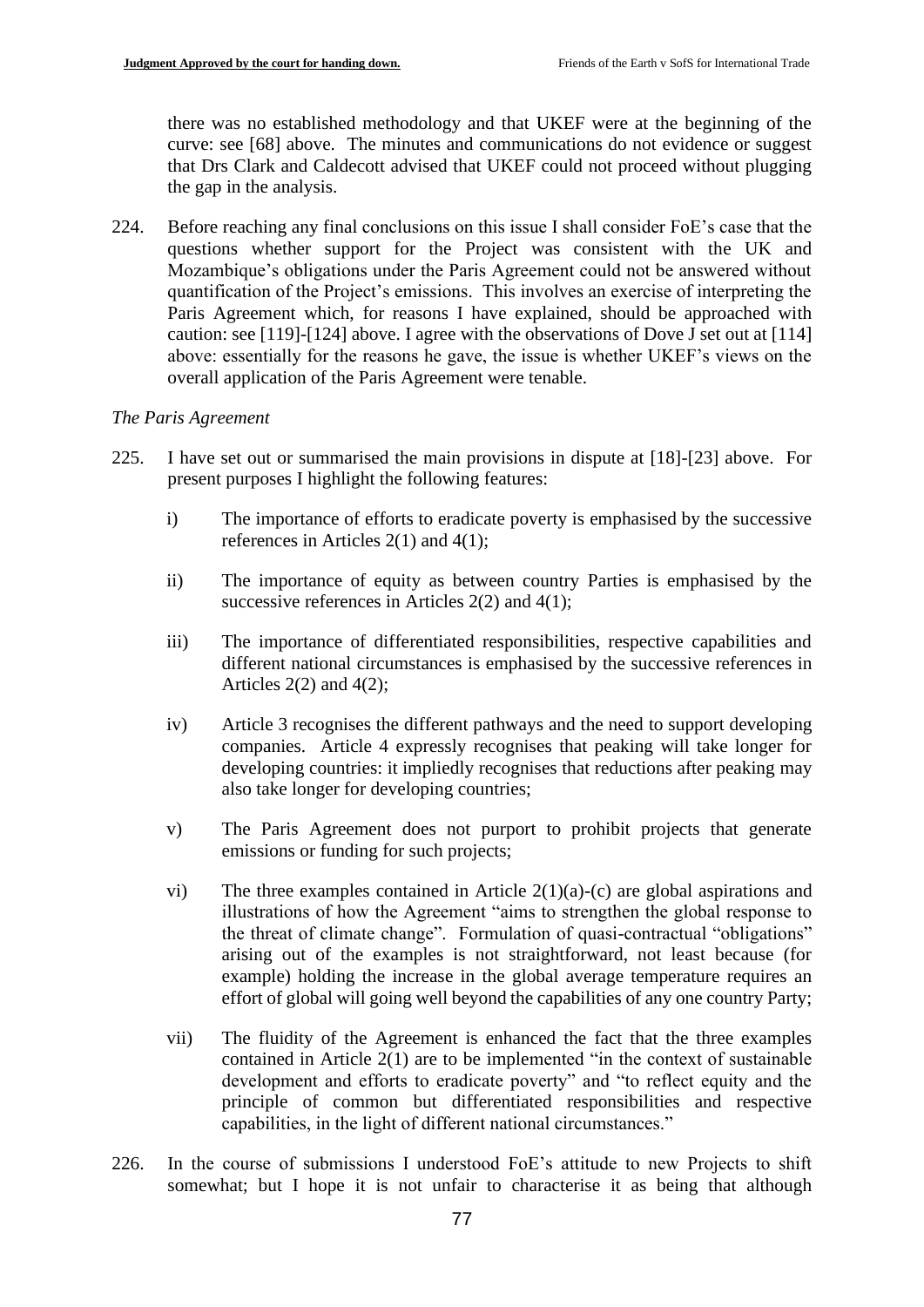Mozambique might develop the Project to reflect equity and its particular national circumstances, no developed country Party may provide finance for that development. A more severe variant of FoE's position is that it should not develop the Project because it will put it in breach of its NDC. As FoE recognised during submissions, either of these outcomes (if enforced directly or otherwise) gives rise to the classic injustice of which developing country Parties are eloquent advocates: the developed country Parties have had the advantage of developing their fossil fuels but seek to prevent their underdeveloped (and, generally, underfunded) neighbours from securing the same advantage with theirs, thereby condemning the developing countries to continuing poverty. The facts of the present case provide a perfect illustration of that problem and dilemma.

- 227. There are, to my mind, a number of difficulties that emerge from Article  $2(1)(c)$  as soon as one attempts to generate hard-edged legal obligations from its somewhat opaque language. It is not clear what is meant by "a pathway towards low greenhouse gas emissions ... ". What is meant by "towards"? Or by "low" GHG emissions? Equally it is not clear what is meant by "a pathway towards … climate-resilient development?" I find these concepts less than self-evident in a world where, by common consent, the Parties' current commitments are inadequate to prevent the increase in the global average temperature to 2°C, let alone 1.5°C. I am not alone: see [29] above and the SCF's statement that Article 2(1)(c) "does not mean that all finance flows have to achieve explicitly beneficial climate outcomes, but that they must reduce the likelihood of negative climate outcomes." Quite how that is meant to be applied to a case such as the present, where Mozambique's ability to make its way to a carbon-free economy and climate resilient development is dependent upon the income stream from the Project, is unclear.
- 228. FoE's case is rather different and is that a low emissions pathway is one that enables the temperature of 1.5°C (and well below 2°C) to be met. I do not understand what that means in practice in circumstances where the world is so far off meeting those targets that no country's reductions could or would enable the temperature goals to be met. It is not even clear whether the assessment under Article 2(1)(c) should be carried out from the perspective of the country receiving the finance or the global community. I will accept for the purposes of argument (but without finding) that a finance flow that increases aggregate global emissions is not, when viewed in isolation, consistent with a pathway towards low greenhouse gas emissions, at least in the short term. But, to my mind, that does not necessarily or even probably put the person providing that finance out of alignment with the Paris Agreement. First, it is necessary to look beyond the short term. Second, it is necessary to look at the counterfactuals, including the emissions impact on the country carrying out the financed development of not developing, and the emissions impact if the financing in question is not pursued. Third, it is necessary to look at other aspects of the project and whether it engages other provisions of the Paris Agreement. Only once all of these steps have been taken is it possible to reach a balanced view of whether a project and its finance can be said to be out of alignment with the Agreement.
- 229. Taking its arguments to their logical conclusion, FoE submits that, in order to act compatibly with the Paris Agreement, UKEF should have provided funding to UK businesses and investors in order to assist Mozambique with its development of renewables and "its broader obligations under the Paris Agreement." This apparently simple submission seems to me to demonstrate the complexity of the problem that arises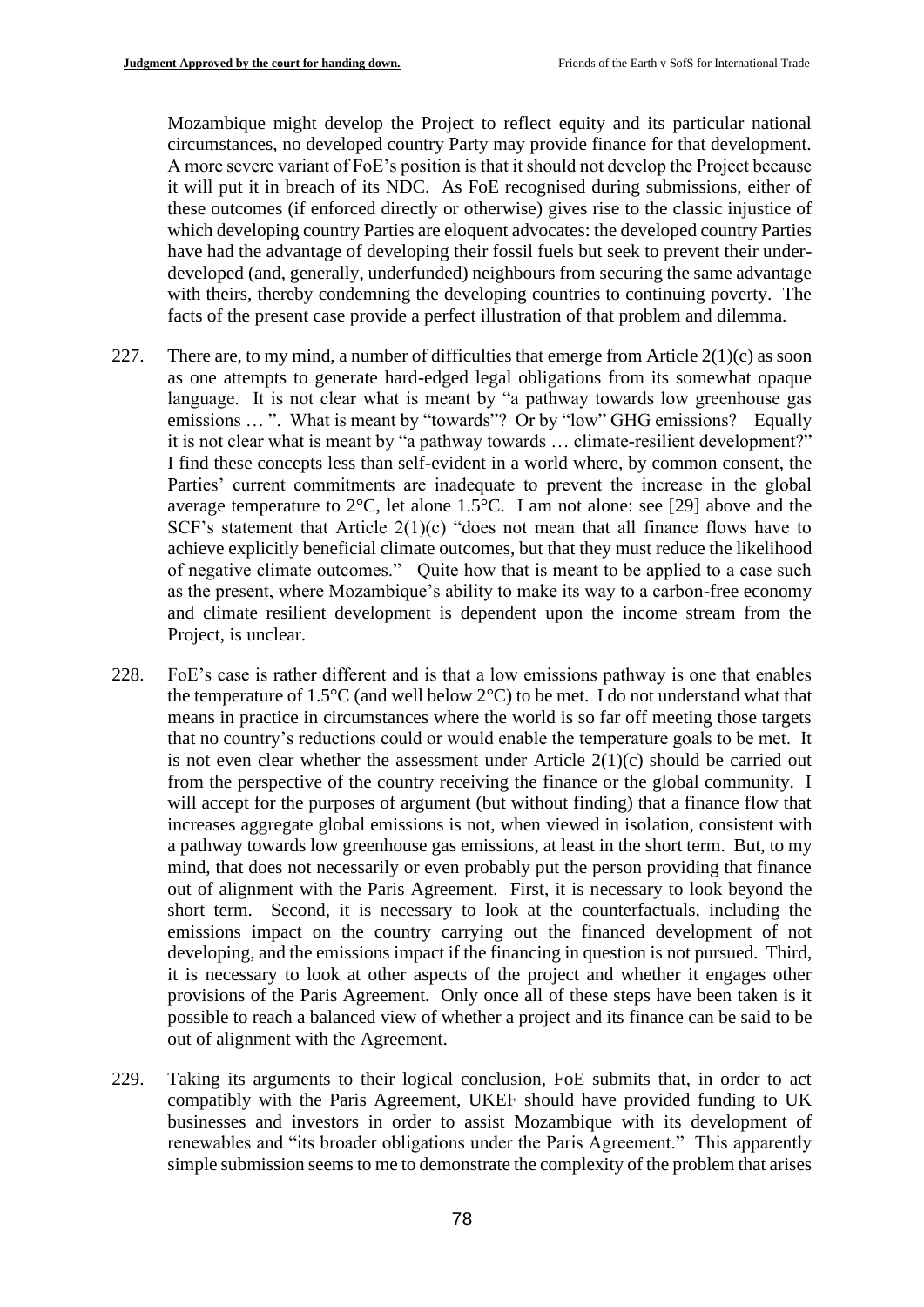when one attempts to create hard-edged and free-standing obligations from individual terms of the Paris Agreement. It also, as it seems to me, demonstrates a lack of realism: providing finance in order to assist Mozambique with its development of renewables was not, on the evidence before the Court, an available option. This was expressly recognised by the CCR at page 24, in the passage I have set out at [182] above; and the complexity of the decision facing UKEF was well summarised at pages 24-26 of the CCR, to which I have referred at [184] above. There was no doubt in UKEF's thinking that "renewable energy offers by far a more environmentally sustainable pathway". However, leaving on one side the fact that the Project was going ahead anyway, what confronted Mozambique, and UKEF in making its decision, was that the Project provided the only available pathway to a low carbon economy based on renewable energy or to lifting millions out of poverty, the first of which is an acknowledged aim of the Paris Agreement and the second of which is an imperative that it expressly recognises. While accepting the Defendants' submission and evidence that UKEF would be able and willing to provide such finance if the opportunity arose, I reject FoE's submission that UKEF, in order to act compatibly with the Paris Agreement, should have funded the development of renewables in the circumstances of this case and this decision. I am also unable to accept any variant of the argument that the development of the Project is to be taken conclusively as contrary to the aims of the Paris Agreement simply because it leads to the generation of emissions that would not be generated if the Project is not developed. That argument, however expressed, is far too simple and hard-edged, for the reasons I have attempted to explain.

- 230. I have already referred to the need for caution. In approaching the interpretation of the Paris Agreement, the words of Lord Brown ring loud and clear: see [108] above. In the present case the Court is being asked to consider deep and difficult questions of construction that are of profound importance to the whole working of the Convention without the benefit of any established Convention jurisprudence. The case does not fall within the categories of case identified by Lord Sumption in *Benhkarbouche* as being cases where the court is bound to supply an ascertainable answer. Accordingly, I do not attempt or purport to give a definitive interpretation of the provisions of the Paris Agreement to which we have been referred or their legal effect.
- 231. That said, in my judgment UKEF adopted a reasonable approach to the complicated question whether "the Project" was in overall alignment with Mozambique's stated climate policies. Its approach was set out at pages 24-26 of the CCR and is summarised at paras 75.4 and 75.5 of the Defendants' Detailed Grounds: see [152] above. Once the Paris Agreement is approached on the basis that it does not give rise to hard-edged freestanding obligations but should be seen as a composite package of aims and aspirations that may be – and in this case are – in tension or frankly irreconcilable, UKEF's approach, which involved recognition of those conflicting aims and aspirations and an evaluative balancing exercise in order to come to a conclusion, cannot be criticised. The only remaining question arising from that interpretation of the Paris Agreement, is whether UKEF's view that the Project was in overall alignment with Mozambique's stated climate policies was tenable. I consider that it clearly was. To hold otherwise provides a direct route to the inequitable conclusion, expressly recognised by FoE in submissions to be unjust, that Mozambique is condemned to continued poverty by an inability to fund either the development of its natural assets or a low carbon economy based on renewables. It is plain that Mozambique places the need to reduce poverty at the forefront of its obligations and aspirations: see [41], [43] and [77(iv)] above. UKEF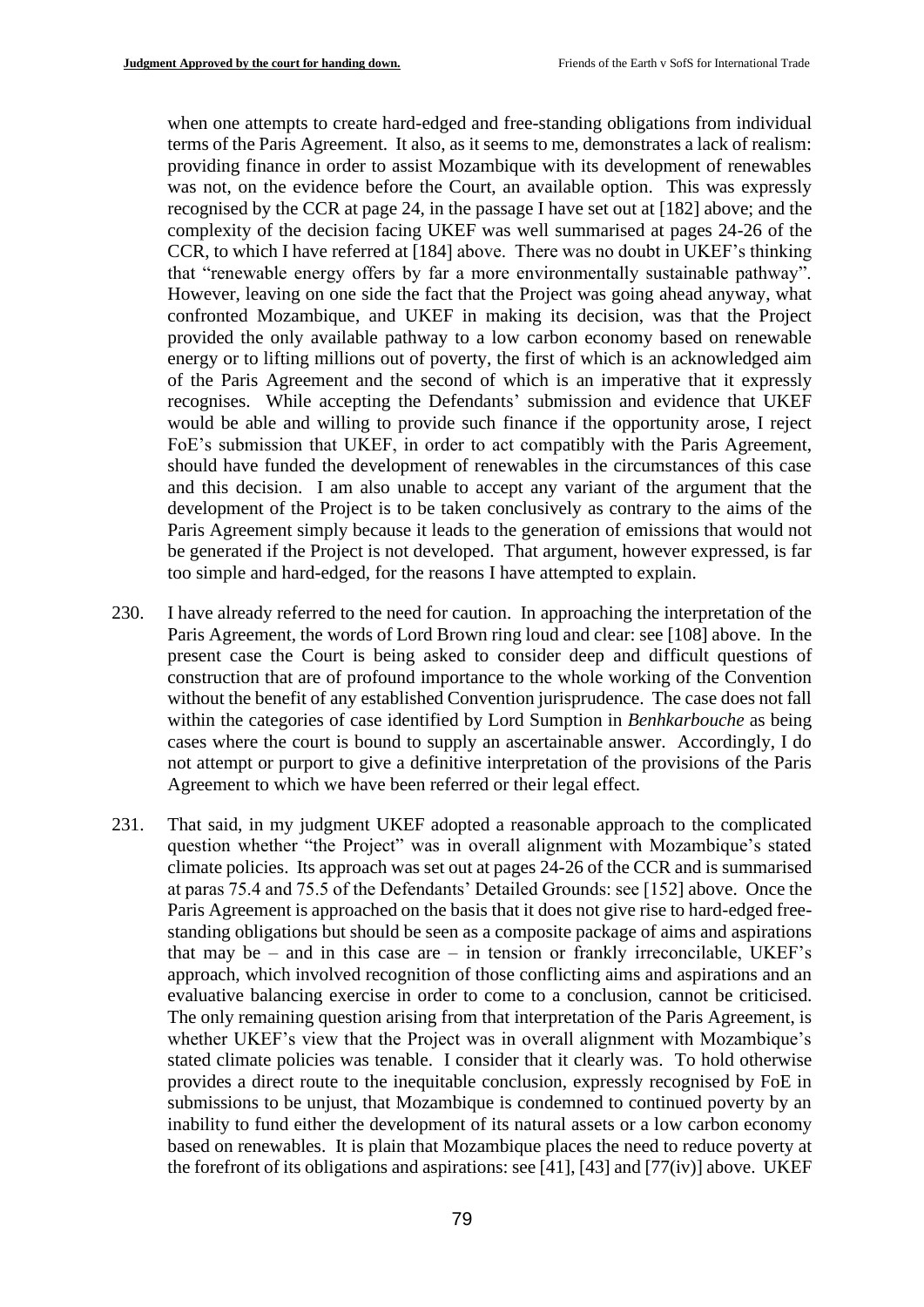was entitled to give that feature very considerable weight in its assessment: precisely what weight and what the result should be were for UKEF to decide.

- 232. Furthermore, I do not consider that it is open to this Court to pronounce on whether developing the Project has caused or will cause Mozambique to act in breach of its obligations under the Paris Agreement. That, as it seems to me, is a matter for Mozambique to resolve, both now and in the future as it seeks to ratchet up its commitments with time, because of the operation of the Foreign Act of State doctrine: see [125] ff above. That would be so even if the Project was not going to have the transformative impact upon Mozambique's economy that has the potential (a) to provide a pathway to a low emissions economy that would not otherwise be open to it and (b) to lift millions out of poverty. Allowing for the sake of argument (and without deciding) that the Project's emissions and their funding, viewed in isolation, tend to offend against the principle of Article  $2(1)(c)$ , that cannot be the end of the enquiry since the relief of poverty is a compelling counterweight in the argument. If it is felt that Mozambique is not implementing the Paris Agreement, the remedy provided by the Agreement is to be found in Articles 14 and 15; and the Committee will pay particular attention to the respective national capabilities and circumstances of the Parties i.e. Mozambique.
- 233. Turning to UKEF's assessment of its own obligations under the Paris Agreement, the Defendants' case is summarised at paras 75.6 to 75.9 of the Detailed Grounds: see [152] above. It reflects the discussion at pages 22-26 of the CCR (summarised at pages 10- 11), which led to the conclusion that the Project was in alignment to Mozambique's stated climate policies and by extension with their Paris Agreement commitments. Unless one accepts FoE's hard-edged approach to Article  $2(1)(c)$ , which I do not, there is no sound basis on which to challenge UKEF's evaluative conclusion that providing support for the Project would align with the UK Government's overall obligation and commitment to support developing countries (in this case, specifically, Mozambique) to respond to the challenges and opportunities of climate change. The judgment that Mozambique's current NDC would be part of a progression over time and peaking would take longer for Mozambique as a developing country was a judgment that UKEF was entitled to make; as was its judgment that the Project would foster climate resilience and increase Mozambique's ability to adapt to the adverse impacts of climate change. These judgments were rightly made in the context of Mozambique's efforts to eradicate poverty: see pages 10, 23, 24 and 25 of the CCR. They would have been judgments that UKEF was entitled to reach even if UKEF's participation was going to make any difference to emissions, which was not the case for reasons that I have already stated.
- 234. Returning to the question posed at [224] above, I reject the submission that the questions of consistency with the UK and Mozambique's obligations could only be answered with the benefit of quantification of the Project's Scope 3 emissions. To my mind, quantification would add nothing material to the qualitative assumptions that were being made for the purposes of either (a) assessing compliance on the part of the United Kingdom or Mozambique with the Paris Agreement or (b) the ultimate decision that the Defendants had to take. Put another way, UKEF's decision to take its decision without quantifying Scope 3 emissions was not irrational and is not open to challenge.
- 235. It remains to deal with a number of miscellaneous points that have been raised by FoE in support of the main thrust of its case. I can deal with them more shortly, as follows: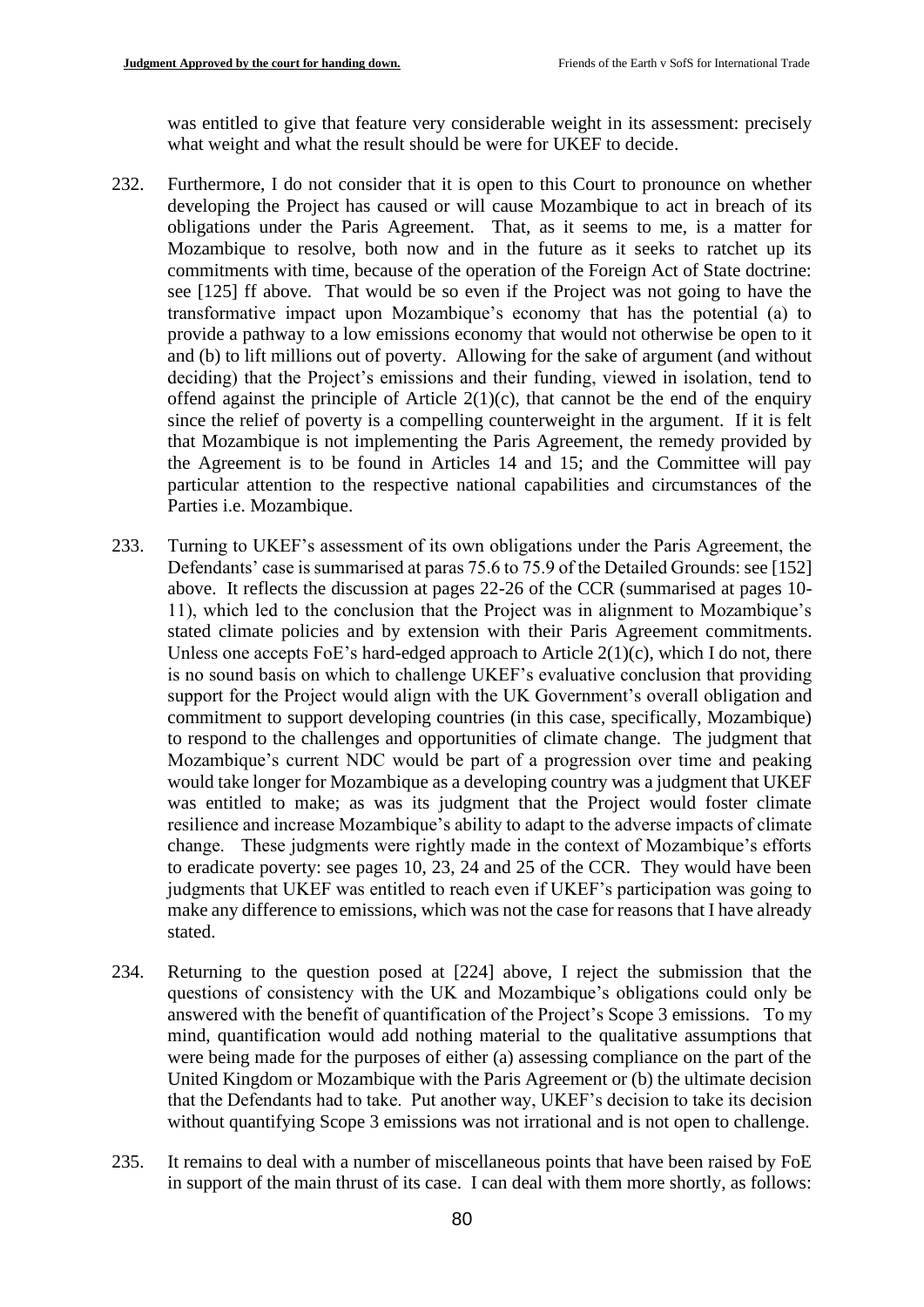- i) The submission that UKEF's consideration of pathways was done by reference to a 2°C increase is wrong. Question 14 on page 31 of the CCR asked the specific question: "… consider whether the Project: … is compatible with the Paris Agreement i.e. to reduce emissions well below 2°C with effort to limit to 1.5°C". The response (by reference to analysis by Nature) identified that the unabated use of global fossil fuel reserves was incompatible with a warming limit of 2°C, which carried necessary implications for compatibility with a warming limit of 1.5°C. It is clear from the question posed that UKEF had in mind the correct aspiration under the Paris Agreement. This challenge is in essence an inadmissible merits challenge;
- ii) I reject the submission that no regard was had to the global Emissions Gap and Production Gap as addressed by the UNEP report. Although not specifically mentioned, the reference to the Nature analysis on page 31 of the CCR addressed the gap issues directly. This challenge is in essence an inadmissible merits challenge;
- iii) The risk of lock-in was the subject of a specific question as part of Question 14 and was addressed in the CCR: see [206(ii)] above. There was ample material to sustain UKEF's judgment. This challenge is in essence an inadmissible merits challenge;
- iv) The risk of the Project becoming stranded assets was specifically addressed: see [206(iii)] above. There was ample material to sustain a rational finding that the Project was at low risk of becoming stranded assets;
- v) It was not unreasonable or irrational to assess Scope 1 and 2 emissions by reference to two trains. UKEF's proposed support was for the Project as defined in the relevant financing agreements, namely the initial project comprising two trains. Further developments would require further finance and investment decisions. The Defendants' analyses and information referred to the prospect of additional trains, which was regarded as being a beneficial feature when considering Reserve Risk; and the CCR referred expressly to the Project's gas reserves being "sufficient to develop up to eight further trains". However, neither of these features should be taken as determinative of what scope of work UKEF needed to undertake in order to make its decision. In my judgment it cannot be said to be irrational for UKEF to have decided to limit its information to the Project as defined and for which, in the broadest sense, it was being asked to provide support for the benefit of the prospective UK Content. As with the Scope 3 emissions, it was not necessary to assess the overall possible impact of the Project over its entire life in order to make that decision.

### **Conclusions**

236. The scope of the Defendants' duty to inform themselves was defined and circumscribed by the nature of the decision they had to take. That decision would have no material impact on the emissions generated by the Project, which was and is going to be developed in any event. It was a decision that was to be taken in accordance with UKEF's purpose and mission to ensure that no viable UK export failed for lack of finance or insurance from the private sector. It was multi-faceted, based on promoting significant UK economic benefits in line with UKEF's statutory purpose and mission;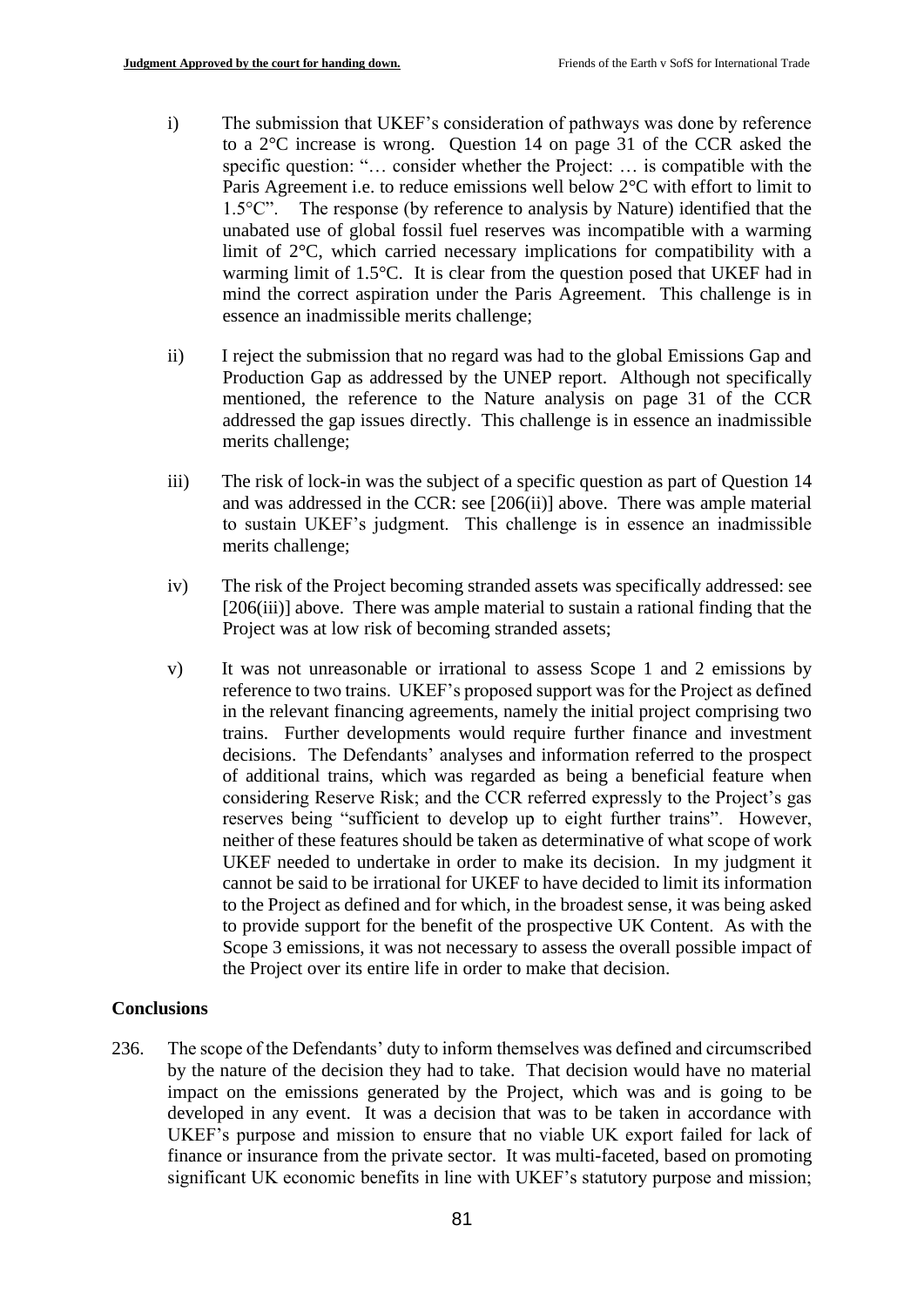and it required a range of judgments to be made across a wide spectrum of policy areas involving questions of political policy, economic and scientific judgment. The decision-makers' judgment about what information they required in order to make their decision is entitled to a wide margin of appreciation and a relatively low intensity of enquiry and review.

- 237. There was no legal or policy obligation to quantify Scope 3 emissions. Nor was quantification of Scope 3 emissions necessary for the purposes of the Defendants' decision. It was implicit, obvious and accepted that the development of a major LNG field would lead to very high levels of emissions. Quantification (if it could be achieved) would not advance arguments in relation to the decision that the Defendants had to take. UKEF was entitled to decide that, although it chose to include consideration of climate change impacts and the Paris Agreement alongside other factors in making its decision, it was not obliged to give them greater prominence or weight or to obtain further and more technical information than it did.
- 238. The CCR did not go to the lengths or into the detail that might be expected in other circumstances; but it was not obliged to. Specifically, the CCR did not set out or purport to be akin to a full blown Environmental Impact Assessment; nor did it set out or purport to provide a comprehensive calculation and assessment of the Project's Scope 3 emissions. It was not obliged to, not least because (a) the Defendants' decision would have no impact on emissions; (b) Scope 3 emissions (and how they could be accommodated in carbon budgets) would be the responsibility of purchasing Countries in the light of the use to which the MZLNG was put; (c) UKEF was entitled to accept the advice of WM that the variables affecting future use and generation of Scope 3 emissions would render any calculations too uncertain to be of value; and (d) the Defendants could rationally take their decision without having quantified estimates of Scope 3 emissions.
- 239. FoE has adopted a hard-edged approach to the obligations of both Mozambique and the United Kingdom which is inconsistent with a proper understanding of the Paris Agreement. The Agreement contains numerous aims or aspirations that may prove to be in tension or frankly irreconcilable on the facts of a given case, this case being a paradigm example.
- 240. UKEF was entitled to form the view that the support for the Project that was in contemplation was in accordance with its obligations under the Paris Agreement as properly understood. That view was at least tenable. If it were necessary or appropriate to do so, I would hold that its view has not been shown to be wrong.
- 241. For similar reasons, if it were necessary and appropriate to do so, I would hold that UKEF's view that the Project was in overall alignment with Mozambique's stated climate change policies was tenable and has not been shown to be wrong. However, my primary conclusion is that this Court should not entertain FoE's submissions to the contrary, because of the application of the Foreign Act of State doctrine.
- 242. The Defendants' decision that is the subject of these proceedings is not vitiated by the other matters of which FoE complain, or any of them.
- 243. I have seen in draft the judgment of Thornton J, which reflects a different approach to the application of the relevant principles to the facts of this case. I acknowledge and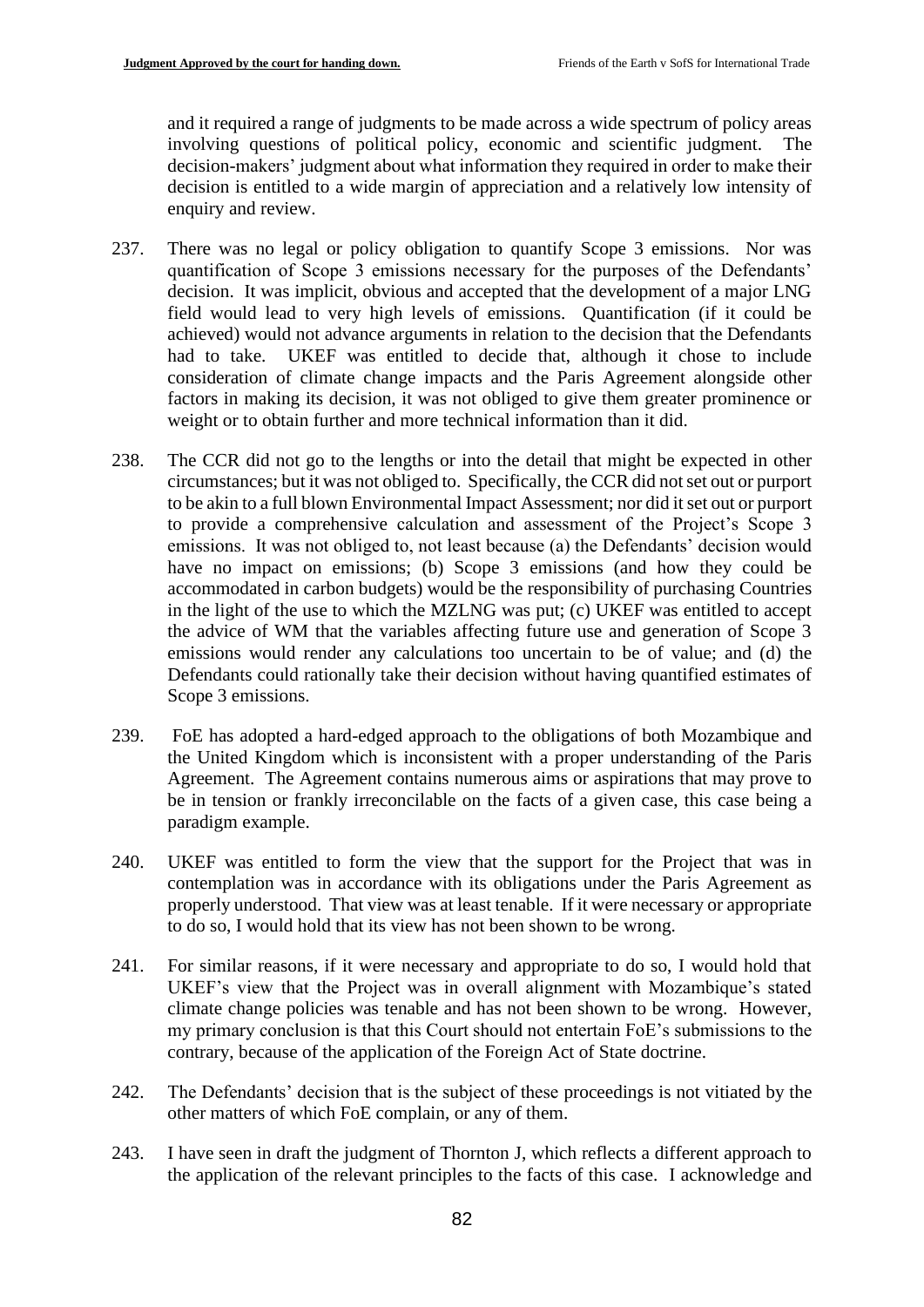respect the cogency of her reasoning. For the reasons I have given, however, I conclude that FoE's challenge should fail.

### **Thornton J**

#### **Introduction**

- 244. I respectfully disagree with the analysis of Stuart-Smith LJ in relation to the quantification of the indirect, downstream greenhouse gas emissions from the processing and use of the LNG generated by the Project (Scope 3 emissions). I have reached the conclusions, that in the circumstances of this case:
	- i) UKEF failed to discharge its duty of inquiry in relation to the calculation of Scope 3 emissions. Its judgment that a high-level qualitative review of the emissions impact was sufficient, was unreasonable.
	- ii) The failure to quantify Scope 3 emissions, as well as other flaws in the climate assessment, mean that there is no rational basis on which to demonstrate that the funding for the Project is consistent with Article  $2(1)(c)$  of the Paris Agreement on Climate Change.
- 245. I agree with Stuart-Smith LJ's recitation of the factual background and the legal/policy framework. Although I appreciate that it is repetitive, I have provided my own summary of some relevant matters in order to make my judgment self-explanatory.
- 246. The starting point for this challenge is that UKEF lawfully and reasonably decided to take the Paris Agreement on Climate Change into account in its decision making. It did so by the preparation of an assessment of the climate risks of the Project, which in the words of its submission to the Prime Minister, considered "*support of the Project in the context of the UK's … Paris Agreement commitments*".
- 247. FoE contends that UKEF's climate assessment is contrary to both the Paris Agreement on Climate Change and general principles of English public law.

### *Background - the climate impacts of the Project*

- 248. The recitals to the Paris Agreement recognise that climate change represents an "*urgent and potentially irreversible threat to human societies and the planet*" (preamble to the UNFCC Paris Agreement and Adoption Decision dated 12 December 2015, cited by the Supreme Court in R(Friends of the Earth) v Secretary of State for Transport [2021] 2 All ER 967 at §70).
- 249. It is now well established that there is a direct correlation between the concentration of greenhouse gases, which retain the heat radiated by the earth, in the earth's atmosphere, and the rise in average global temperatures. The release of greenhouse gases leads, and has led, to a rise in global temperatures. Carbon dioxide is the most dominant greenhouse gas over long time periods as it can remain in the atmosphere for many thousands of years.
- 250. The environmental and social impacts of the increase in global temperature are potentially catastrophic. They include extreme heat, drought, precipitation, rise in sea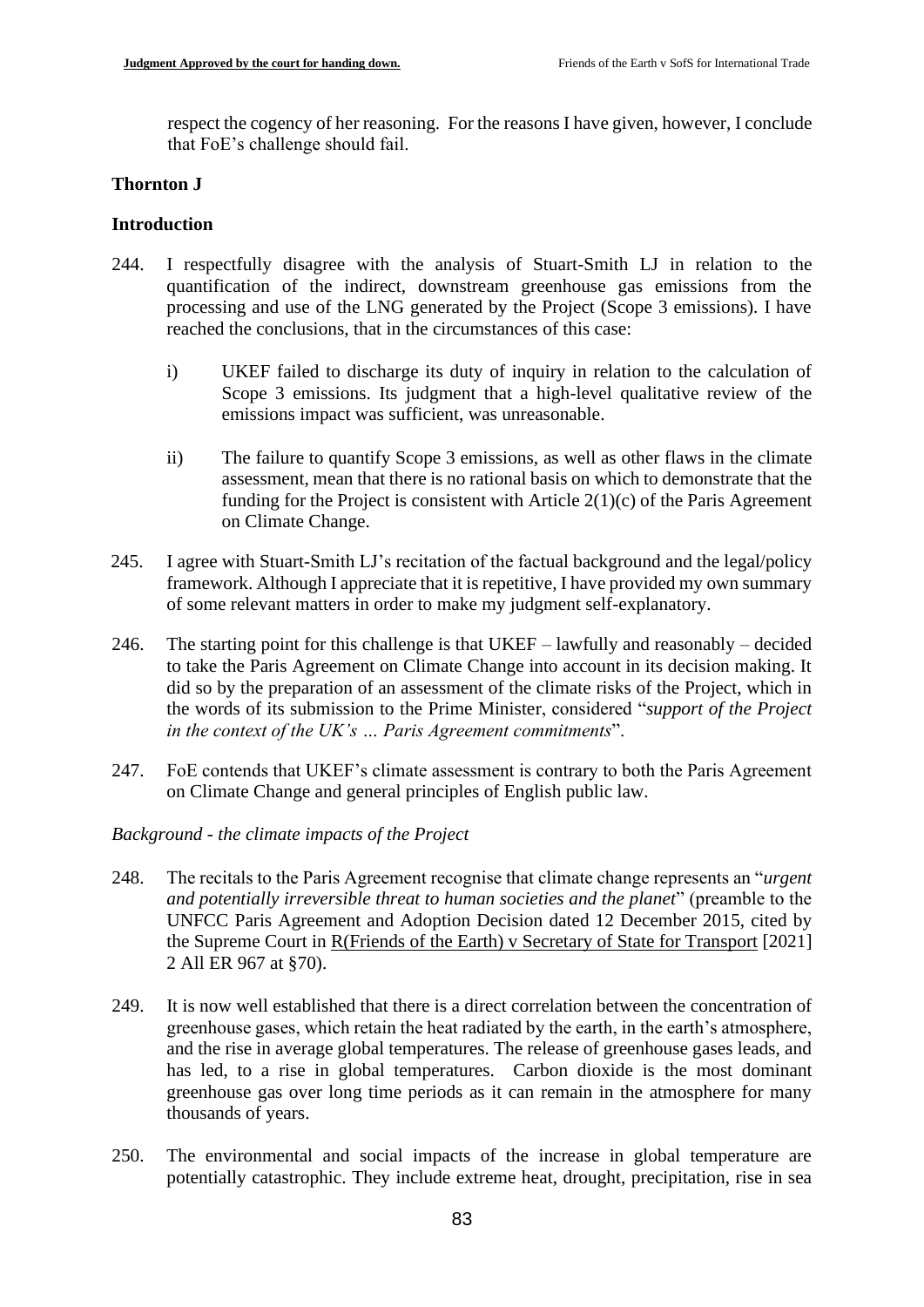levels and disruption of ecosystems that could jeopardise the food supply. The warming may also result in tipping points, as a result of which the climate on earth, or in particular regions of earth, will change abruptly and comprehensively. All of this will jeopardise the lives, welfare and living environment of many people all over the world. Some of these consequences are already happening. This analysis has been repeated in Court judgments around the world, including the Divisional Court in R(Spurrier) v Secretary of State for Transport [2020] PTSR 240; the Supreme Court of the Netherlands in Netherlands v Stichting Urgenda (Number 19/00135 20 December 2019 ECLI :NL:HR 2019: 200) and, in the New South Wales Land and Environment Court in Australia in Gloucester Resources Limited v Minister of Planning ([2019] NSWLEC 7).

- 251. Detailed scientific analysis published by the Intergovernmental Panel on Climate Change (IPCC), in 2018, was significant in being the first authoritative scientific analysis to identify the material difference in outcome between limiting global warming to 1.5°C as opposed to 2°C. It concluded that limiting global warming to 1.5°C above pre-industrial levels will significantly reduce the risks of challenging impacts on the ecosystems and human health and wellbeing. It will require "*deep emissions reductions*" and "*rapid, far-reaching and unprecedented changes to all aspects of society*". To achieve the 1.5°C target, global net emissions of CO<sub>2</sub> will need to fall by about 45% from 2010 levels by 2030 reaching zero by 2050 (R(Friends of the Earth) v Secretary of State for Transport [2021] 2 All ER 967 at §90). The IPCC Report was described by the expert witness instructed by the First Interested Party, the operator of the Project and a subsidiary of the French international energy group TotalEnergies (Total) as a "*key reference point for the Paris Agreement and the culmination of years of work by many notable authors worldwide*".
- 252. The Report also addresses the well-established concept of carbon budgets, a concept based on the proven relationship between the cumulative anthropogenic emissions of greenhouse gases and the increase in average temperature. The level of greenhouse gas emissions reductions required to meet a temperature target are estimated, producing a carbon budget which must be met in order to limit global warming. In its decision, the Netherlands Supreme Court in Netherlands v Stitching Urgenda (Number 19/00135 20 December 2019 ECLI: NL:HR 2019: 200) described the concept as follows:

*"It is clear that the world has very little leeway left when it comes to the emissions of greenhouse gases. The total worldwide leeway that now remains for emitting greenhouse gases is referred to as the 'carbon budget'" (para 2.1(7)*

(See also the discussion of the concept in the Australian case of Gloucester Resources Limited v Minister of Planning  $[2019]$  NSWLEC 7 at  $§441 - 445$ ).

253. The IPCC report estimates the remaining carbon budget for the world to be 420 gigatonnes of CO2, for a 66% probability of limiting global warming to 1.5°C, or 580 gigatonnes of  $CO<sub>2</sub>$  for a 50% probability of limiting warming to 1.5 $°C$ :

> *"Limiting global warming requires limiting the total cumulative global anthropogenic emissions of* CO<sup>2</sup> *since the preindustrial period, that is, staying within a total carbon budget (high confidence). By the end of 2017,*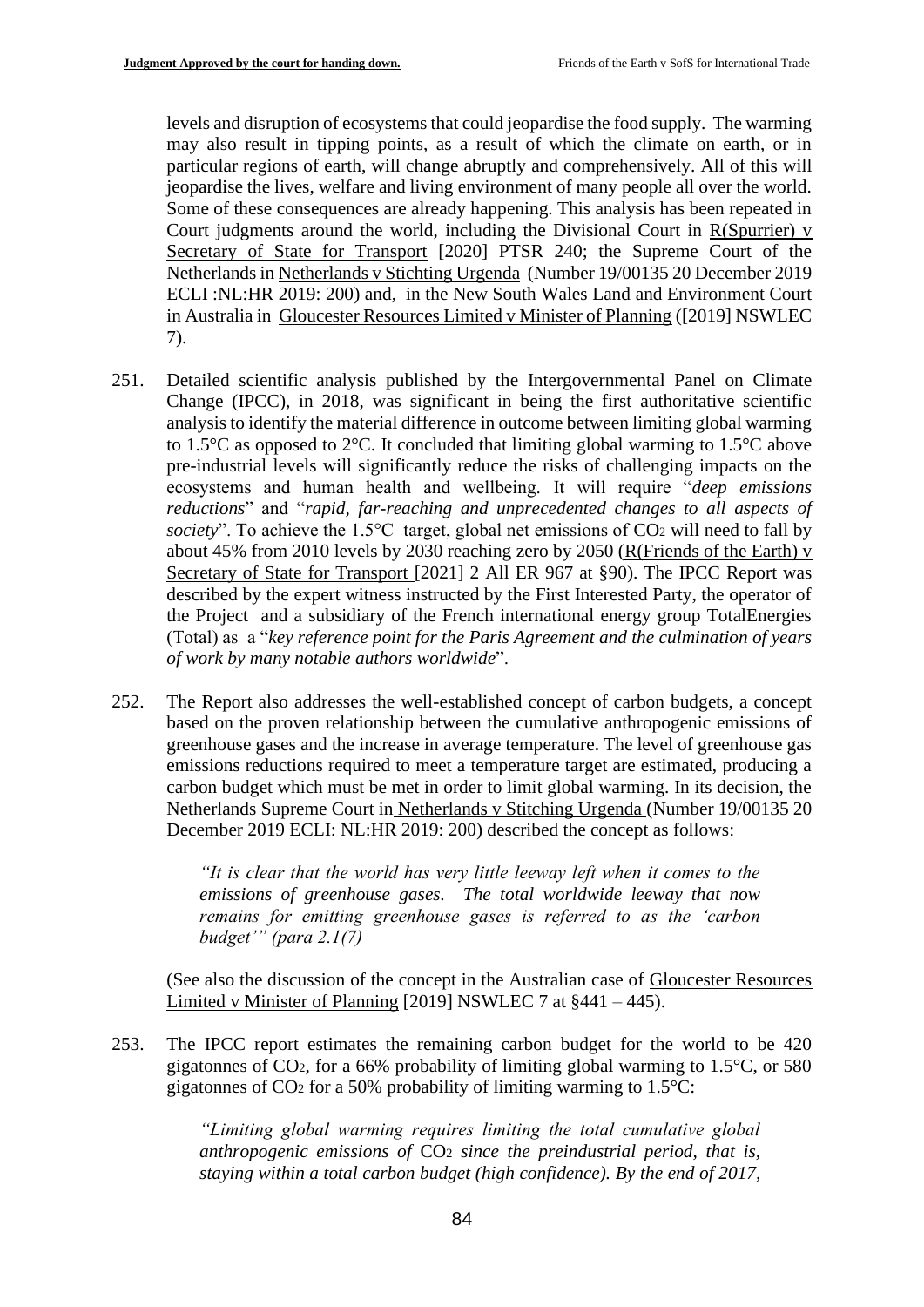*anthropogenic* CO<sup>2</sup> *emissions since the pre-industrial period are estimated to have reduced the total carbon budget for 1.5°C by approximately 2200*  $\pm$ *320 Gt*CO<sup>2</sup> *(medium confidence). The associated remaining budget is being depleted by current emissions of 42*  $\pm$  3 GtCO<sub>2</sub> *per year (high confidence). The choice of the measure of global temperature affects the estimated remaining carbon budget. Using global mean surface air temperature, as in AR5, gives an estimate of the remaining carbon budget of 580 Gt*CO<sup>2</sup> *for a 50% probability of limiting warming to 1.5°C, and 420 Gt*CO<sup>2</sup> *for a 66% probability (medium confidence). Alternatively, using GMST gives estimates of 770 and 570 Gt*CO2*, for 50% and 66% probabilities, respectively (medium confidence). Uncertainties in the size of these estimated remaining carbon budgets are substantial and depend on several factors."* (C1.3 Summary for Policy Makers).

- 254. The focus of this claim is on the greenhouse gas emissions associated with a specific project, which tend to be categorised and reported as direct and indirect emissions. Direct greenhouse gas emissions are emissions from sources that are owned or controlled by the company reporting the emissions. Indirect emissions are a consequence of the activity of the company, or in this case, the Project, but occur at sources owned or controlled by others.
- 255. The Greenhouse Gas Protocol initiative comprises an international partnership of businesses, governments, NGO's and others convened by the World Resources Institute and the World Business Council for Sustainable Development. It has developed internationally accepted greenhouse gas accounting and reporting standards and tools with the aim of providing a credible and transparent approach for quantifying and reporting GHG emissions from projects. The Protocol was described by Total's expert witness in his evidence as a "*widely recognised and widely applied framework*".
- 256. The Protocol divides emissions into three 'scopes'. Scope 1 emissions are the direct emissions from facilities owned or controlled by the reporting company. Scope 2 are the indirect emissions from the off-site generation of energy purchased for use by a particular project. Scope 3 emissions are all the other indirect emissions that occur in a company's value chain, including downstream emissions from distribution, storage and use of the product generated by the project in question. It is common ground that the relevant Scope 3 emissions in this case arise from the processing and use of the LNG. In particular, Total's expert considers that the largest Scope 3 emission from the Project are likely to arise from the combustion of the natural gas at its point of end-use.
- 257. There is no dispute that the Project will be a highly significant generator of greenhouse gases. The initial development is expected to produce 16 trillion cubic feet of gas (TcF) and 93 million barrels of condensate over a 30-year development and production period. 95% of the LNG produced will be exported around the world, with 5% to be used in Mozambique. It was common ground that the greenhouse gas emissions from the combustion of the gas in the countries of import will dwarf the greenhouse gas emissions generated in Mozambique. The major climate impact of the Project will be the indirect, downstream, international greenhouse gas emissions arising from the Project.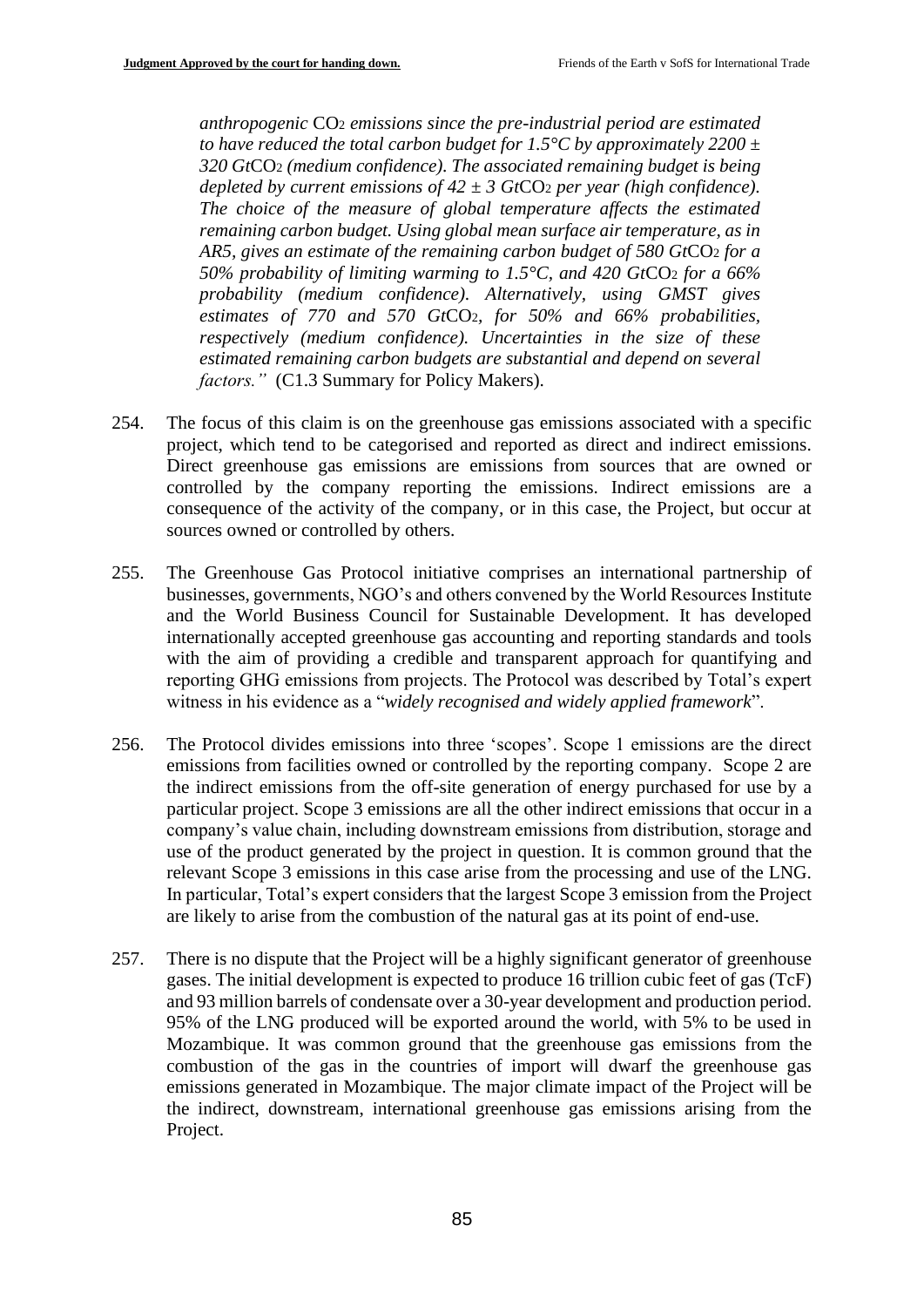- 258. UKEF estimates the direct greenhouse gas emissions from the Project site in Mozambique will be 6 million tonnes of carbon dioxide equivalent per annum during the operational period of the project (Scope 1 emissions). By way of context; the threshold set by the relevant International Finance Corporation/World Bank Group Performance Standard, which UKEF follows as part of its decision making, for determining whether greenhouse gas emissions are considered significant is 25,000 tonnes of CO<sup>2</sup> (equivalent) emitted per year. The emissions from the Project will constitute approximately 6 - 10% of Mozambique's annual greenhouse gas emissions under the Paris Agreement (as per its nationally determined contribution under the Agreement).
- 259. At the end of the decision-making process, at the request of the UK Prime Minister, the Department for Business, Energy and Industrial Strategy produced a rough estimate of the Scope 3 emissions associated with the Project. The figure calculated was 805 million tonnes of CO<sup>2</sup> over the 25-year lifetime of the project. If, as reported by the IPPC, the world's remaining carbon budget is estimated to be 420 gigatonnes of CO<sup>2</sup> for a 66% probability of limiting global warming to  $1.5^{\circ}$ C, the Project alone will use up almost 0.2% of the world's remaining carbon budget. On a remaining budget of 580 gigatonnes for a 50% probability of limiting global warming to 1.5°C, the figure is 0.14%.
- 260. In June 2019, the House of Commons Environmental Audit Committee reported on the scale and impact of UKEF's support for overseas fossil fuel projects, of which the Project under scrutiny is one. The Committee concluded that Scope 3 emissions are essential for calculating the full emissions impact of a project. It recommended that UKEF report the Scope 3 emissions of the fossil fuel projects it provides funding for and pointed to the Greenhouse Gas Protocol for Project Accounting as providing a methodology for doing so:

*"148. Scope 3 emissions are essential for calculating the full emissions impact of a product, asset or portfolio. Scope 3 emissions are particularly high for fossil fuel-related projects. UKEF claim that there is no universally accepted measure for Scope 3emissions. However, Scope 3 emissions are already being used in many private sector companies using the GHG Protocol, and the Canadian Export Credit Agency has already expressed its ambition to work towards the G20 Taskforce on Climate-related Financial Disclosure (TCFD) standards (which would include Scope 3 emissions)."*

*"149. UKEF should report the Scope 3 emissions of all projects, and in particular of all fossil fuel-related projects where Scope 3 emissions are particularly high. The GHG Protocol provides a methodology for calculating Scope 3 emissions, and the TCFD recommendations provide a readily-available source of guidance for this work. If Government considers that existing methodologies for modelling Scope 3 emissions are inadequate, it should support research to develop an agreed model, and should promote this model amongst its ECA peers."*

*The legal context – the Paris Agreement - Article 2(1) (c) - finance flows*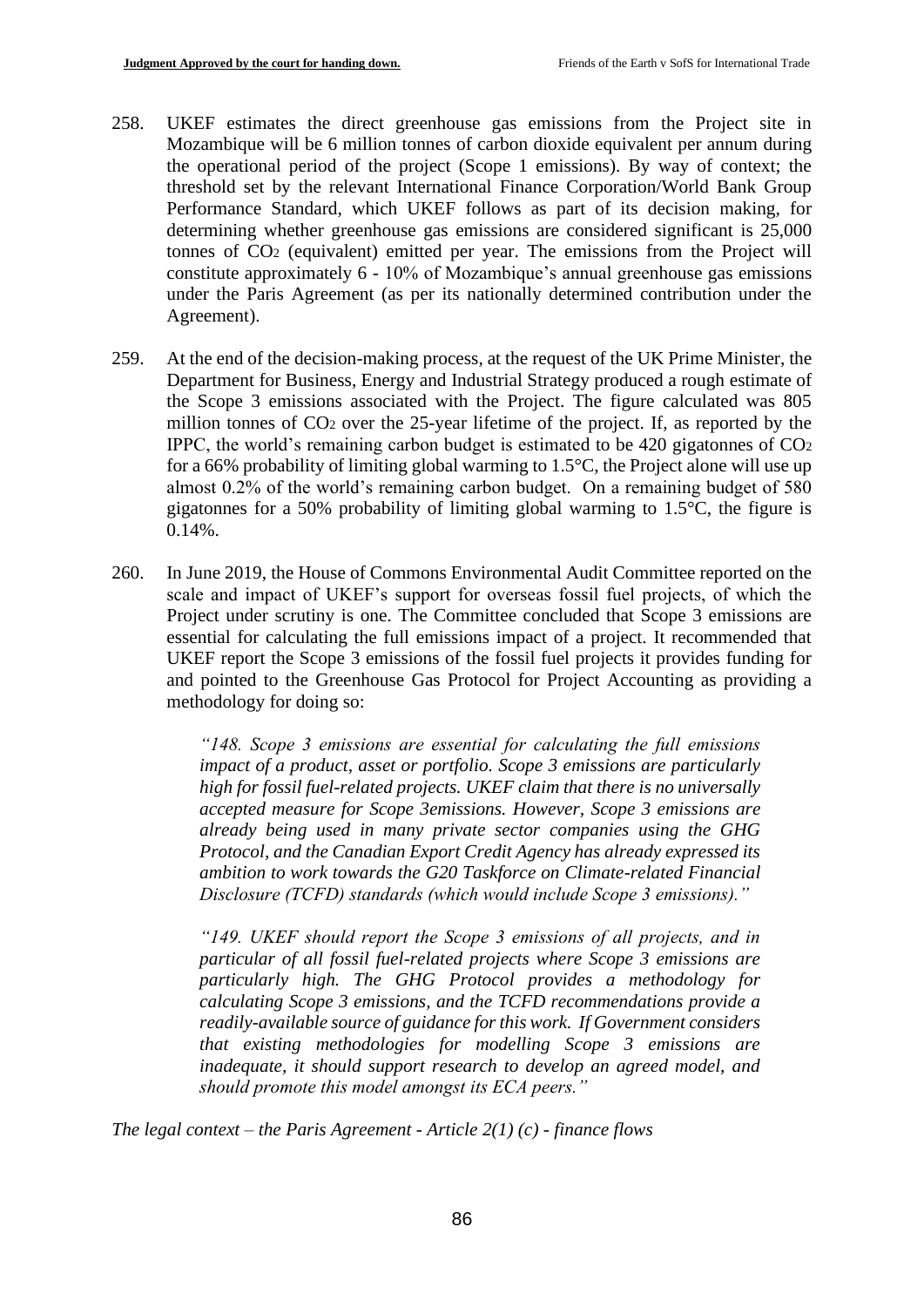- 261. One of FoE's core contentions about UKEF's decision is that it cannot be considered compatible with Article  $2(1)(c)$  of the Paris Agreement ('Making finance flows consistent with a pathway towards low greenhouse gas emissions and climate resilient development').
- 262. In addition to the analysis of Stuart-Smith LJ, concluding that the Defendants need only satisfy the Court that their interpretation of the Paris Agreement was tenable (rather than correct), with which I agree, I make the following points. In doing so, I interpret the Paris Agreement in accordance with its ordinary meaning, in its context and in light of its object and purpose (Article 31 Vienna Convention on the Law of Treaties).
- 263. First; 'making finance flows consistent with a pathway towards low greenhouse gas emissions and climate resilient development' is one of three core aims in Article 2, expressed to be directed at 'strengthening the global response to the threat of climate change'. Referred to colloquially as the 'finance goal' it sits alongside a 'temperature goal', which is to hold the increase in the global average temperature to 'well below  $2^{\circ}$ C above pre-industrial levels and to pursue efforts to limit the increase to 1.5  $^{\circ}$ C'. The third goal is to increase the ability of countries to adapt to climate change ('the adaptation goal').
- 264. Second, in the present context, the finance goal is relevant to the UK's obligations under the Agreement, not those of Mozambique. This is because of the principle of 'common but differentiated responsibilities', first enunciated in 1992 in the Rio Declaration on Environment and Development (principle 7) and the United Nations Framework Convention on Climate Change, then repeated in Article 2(2) of the Paris Agreement. The principle has developed from the application of equity in general international law and the recognition that the special needs of developing countries must be taken into account in the development, application and interpretation of rules of international environmental law. The principle includes two elements. The first concerns the common responsibility of states for the protection of the environment whilst the second concerns the need to take account of differing circumstances, particularly in relation to each state's contribution to the creation of a particular environmental problem and its ability to prevent, reduce and control the threat. In practical terms, the application of the principle may lead, as in the present case, to environmental standards that impose differing obligations on states. (Sands et al Principles of International Environmental Law (2018  $4^{th}$  Ed CUP) excerpts page 244 – 249).
- 265. Third, the direct correlation between emissions of greenhouse gas emissions and increase in temperature means that the reference in Article 2(1)(c) to "*low greenhouse gas emissions*" must be understood by reference to the temperature goal in Article  $2(1)(a)$ . Thus, the provision of finance must be consistent with a pathway towards holding global warming to well below 2°C above pre-industrial levels and pursuing efforts to limit warming to 1.5°C. Flows of finance are therefore a core element in meeting the temperature goal.
- 266. Fourth; making finance flows consistent with a "*pathway towards*" low greenhouse gas emissions does not mean that all finance flows have to achieve explicitly beneficial climate outcomes, providing the pathway to the temperature goal is evident. The Standing Committee on Finance which serves the Paris Agreement expressed matters as follows in its 2018 assessment of finance flows in the context of Article 2: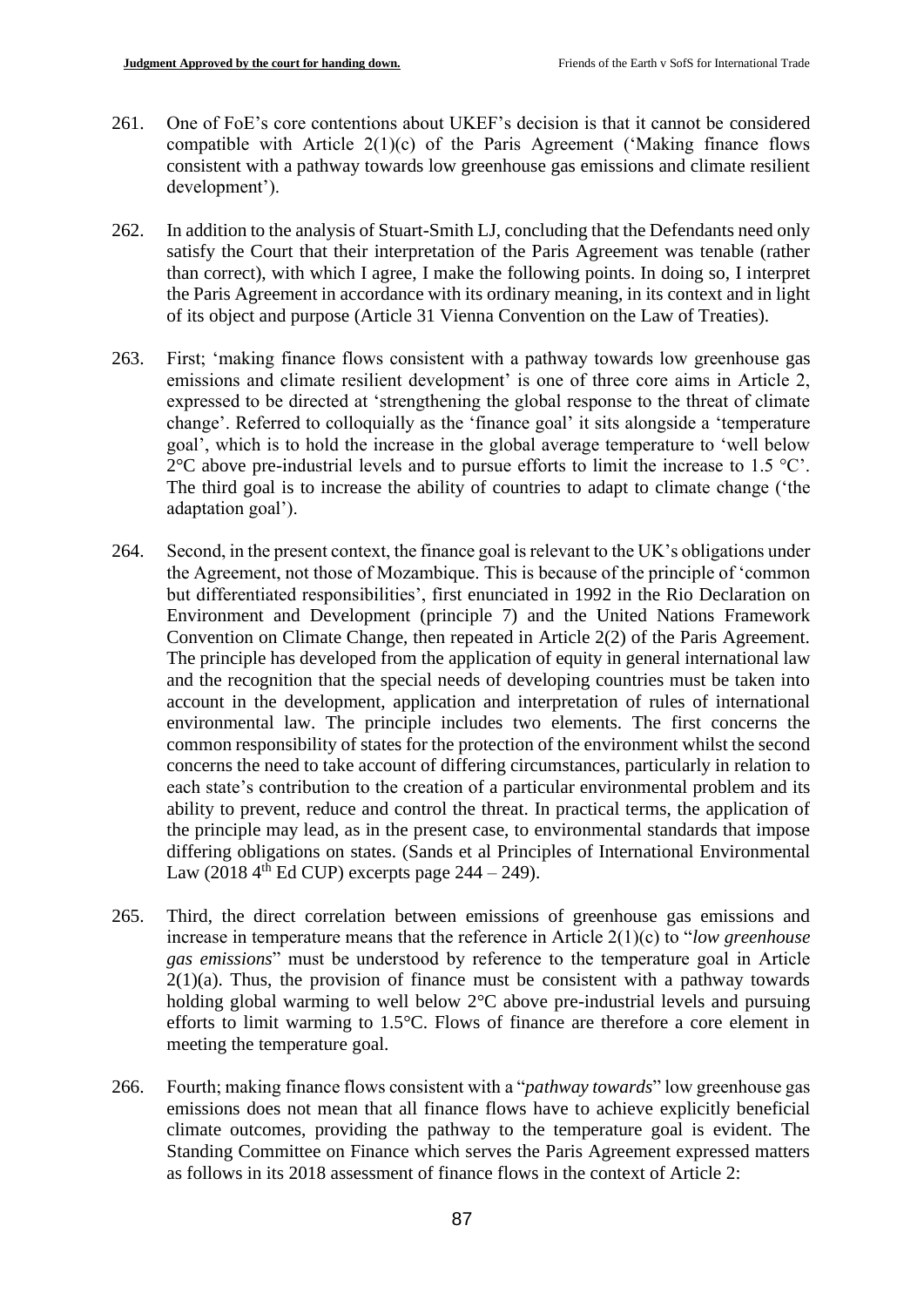*"…although climate finance flows must obviously be scaled up, it is also important to ensure the consistency of finance flows as a whole ... pursuant to Article 2, paragraph 1(c), of the Paris Agreement. This does not mean that all finance flows have to achieve explicitly beneficial climate outcomes, but that they must reduce the likelihood of negative climate outcomes."*

- 267. Fifth: there was no dispute between the parties that, on its ordinary meaning the finance goal in Article 2(1)(c) applies to all finance flows, not just to climate finance. Although not a defined term in the Paris Agreement, climate finance is directed specifically at the provision of financial resources from developed countries, such as the UK, to assist developing countries, such as Mozambique, to mitigate against, and adapt to, the effects of climate change. In particular, it is to enable them to 1) reach peak national emissions as soon as possible and thereafter reduce towards net zero emissions in the second half of this century and 2) to adapt to the effects of climate change (Articles 4(5) 7(13) and 9(1)). It was common ground between the parties that the export finance under scrutiny in this claim is not climate finance.
- 268. Accordingly, applying the above interpretation of the Paris Agreement to the present case: in order for UKEF to demonstrate compliance with Article  $2(1)(c)$ , it had to demonstrate that funding the project is consistent with a pathway towards limiting global warming to well below 2°C and pursuing efforts to 1.5°C. The broad wording of Article 2(1)(c) affords UKEF discretion in how it goes about demonstrating compliance.
- 269. The 2019 Green Finance Strategy, issued by the Department for Business, Energy and Industrial Strategy comes to the same interpretation of the Paris Agreement in the context of overseas development funding:

*"Aligning UK's ODA with the Paris Agreement … we will be taking action to ensure the UK Government leads by example through aligning the UK's Official Development Assistance spending with the Paris Agreement… In practical terms this will include… ensuring any investment support for fossil fuels affecting emissions is in line with the Paris Agreement temperature goals and transition plans…"*

270. It was also the interpretation adopted by UKEF in the Climate Report for the Project. The Report poses the question "*is [The project] compatible with the Paris Agreement i.e. to reduce emissions well below 2 degrees Celsius with effort to limit to 1.5*". In this respect, no issue arises as to the tenability of UKEF's interpretation of the Paris Agreement. Its interpretation was tenable, and in my view, correct. UKEF did not seek to argue that, in the present context, it only needed to 'aim' to comply with Article  $2(1)(c)$ .

#### *The applicable principles of English public law – environmental impact assessment*

271. I agree with Stuart-Smith LJ that in such a case as this the Court must accord considerable respect to UKEF's decision making. In general terms, assessing the climate impacts of the Project was a complex, predictive exercise. The Court may closely scrutinise the reasoning for a decision yet still consider it is proper to accord the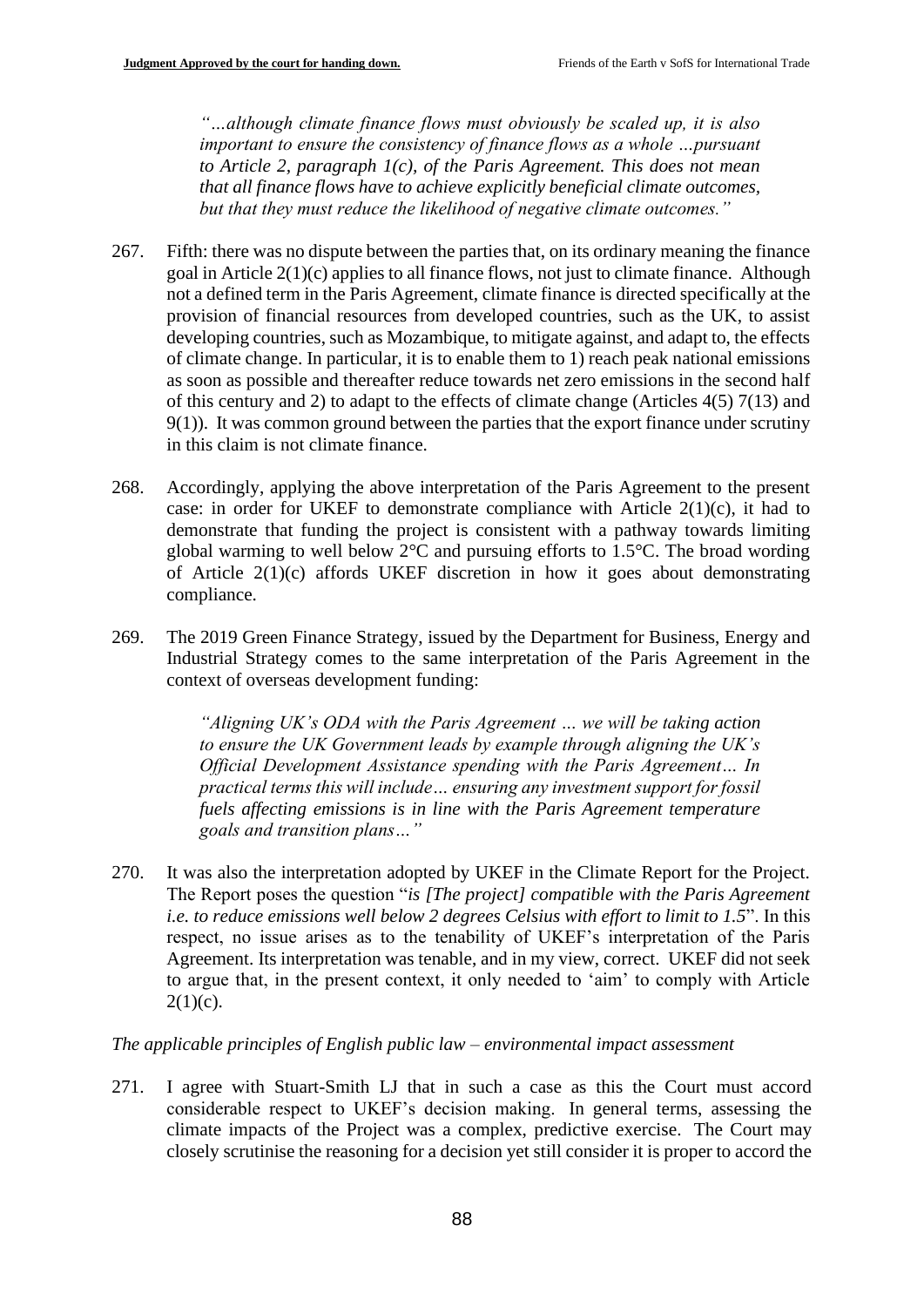decision maker a broad margin of discretion (R(Packham) v Secretary of State for Transport [2021] Env LR 10). In addition, I make the following points.

272. The Climate Change Report produced by UKEF was described in submissions to Ministers as "*an assessment of climate change risks*". It was the offshoot of a more traditional assessment of the environmental social and human rights impacts of the project undertaken by UKEF in accordance with its policy on environmental due diligence. In substance, the Climate Report is an environmental impact assessment. UKEF staff acknowledged the analogy:

> *"It's a fair point from Ben's side that it doesn't set out to 'assessment' [sic] the climate impact of a project in the traditional sense of an environmental impact assessment"*

(internal email dated 07/5/20 from the Head of UKEF's CEO's office.

- 273. The Defendants acknowledged the legal analogy in their skeleton argument: "*Courts have warned against requiring an 'unrealistic counsel of perfection; even in the context of heavily regulated environmental impact assessments ((R Blewett) v Derbyshire CC [2004] Env LR 29 at para 41 (endorsed by the Court of Appeal in R(Plan B Earth) v SSfT [2020] PTSR 1446 at paras 126 – 144)*"
- 274. The broad purpose of an environmental impact assessment is to evaluate the effects from a major project with the potential to significantly affect the environment, so as to inform the decision maker. It is often described as an anticipatory environmental management tool. Its procedural nature bears consideration in the context of a multifaceted decision like the decision under scrutiny in these proceedings.

*"[I]t should be emphasised that EIA is not a procedure for preventing actions with significant environmental impacts from being implemented, although in certain circumstances this could be the appropriate outcome of the process. Rather the intention is that actions are authorised in the full knowledge of their environmental consequences. Because EIA takes place in a political context, it is therefore inevitable that economic, social or political factors will outweigh environmental factors in many instances.*"

(Environmental Impact Assessment: A comparative review. Christopher Wood 2nd Ed, Pearson Prentice Hall, pg3)

275. A similar characterisation appears in the decision of the Court of Appeal in R(Plan B Earth v Transport Secretary [2020] PTSR 1446. Whilst rejecting the proposition advanced by Counsel that there is material distinction between the procedures in the EU Environmental Impact Assessment Directive (EU Directive 2011/92) and the EU Strategic Environmental Impact Assessment Directive (EU Directive 2001/42/), no objection was taken by the Court to the characterisation of the role of environmental impact assessment within the context of wider decision making as:

> "*an assessment of the likely significant effects on the environment of an individual project within a decision-making process in which the merits of*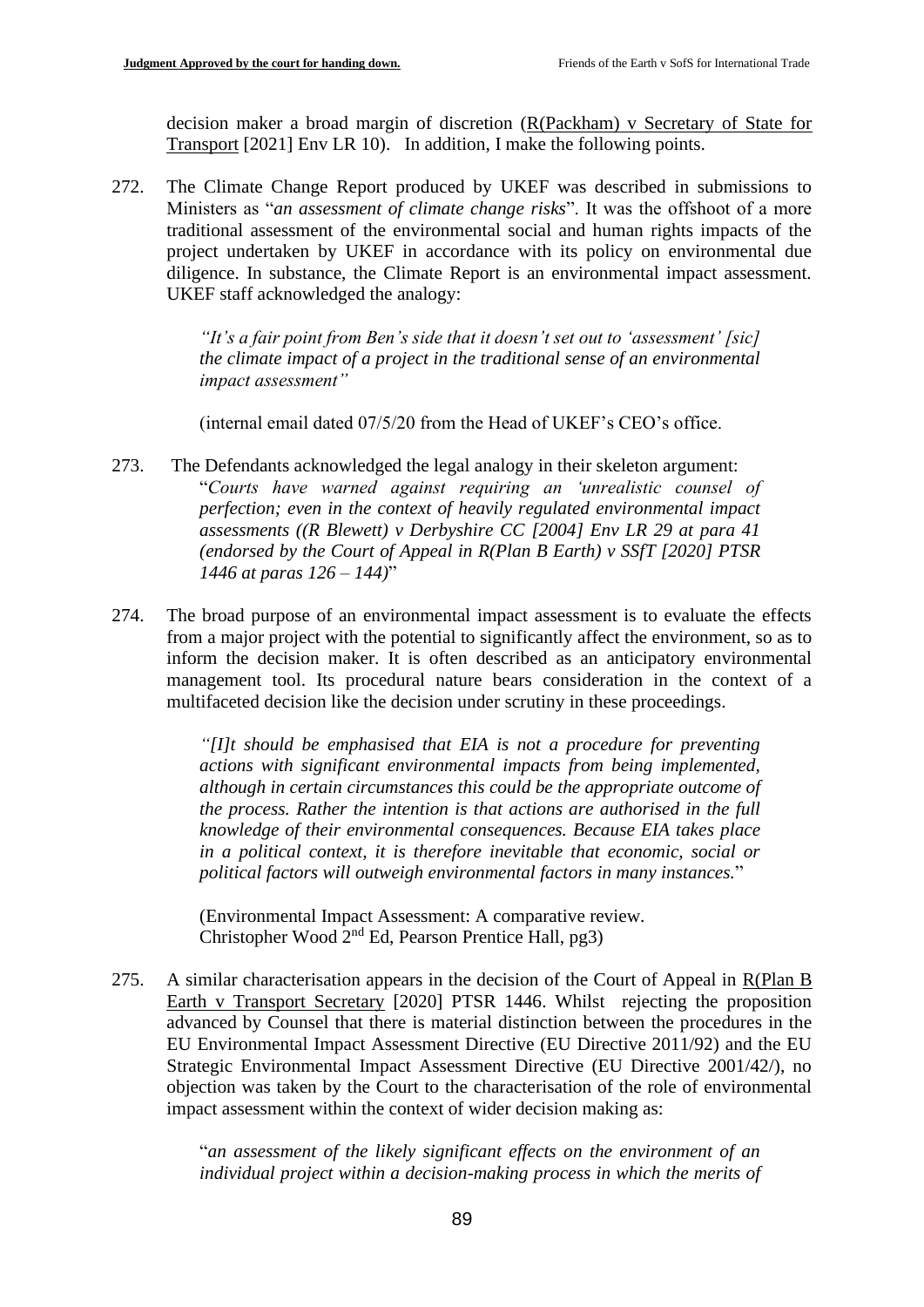*project and its credentials as sustainable development, must also be judged against policy*" (§141).

- 276. In my view, UKEF envisaged the same procedural role for the climate assessment in its decision making, as is apparent from the minutes of a meeting with the Chair of EGAC in April 2020:
	- *"4. Decision making*

*I. Gordon asked what weighting the climate change assessment would have in overall decision making. In response, Alistair suggested that we should not discuss weightings at this point of the process (a view echoed by Louis), but what is important at this stage is that we can show we have fully acknowledged the climate change risk of this project.* 

*II. Once this has been evidenced, it can then be coherently presented to the ultimate decision makers alongside the other project considerations. [redacted]*

*III. Louis emphasised that a project having negative climate implications does not necessarily prevent UKEF support, but it is important that we have fully considered the implications before reaching a holistic decision based on all the relevant factors."*

(Minutes of an EGAC meeting dated 14 April 2020. (Emphasis added))

277. Domestic Courts have considered the lawfulness of the content of environmental impact assessments on numerous occasions, albeit in the context of the materially different EU/domestic legal regime of Environmental Impact Assessment (Directive 2011/92 EU of European Parliament and Council on the assessment of the effects of certain public and private projects on the environment). The well-established principle from these cases is that the decision-maker's judgment as to the information to be included in an environmental statement can only be challenged on grounds of irrationality or, in its more modern formulation, unreasonableness. Unreasonableness comprises two aspects; either that the decision under review cannot be justified or there is a demonstrable flaw in the reasoning that led to it (R (Law Society) v Lord Chancellor [2019] 1 WLR 1649 §98). Recent and topically relevant confirmation of the principle appears in the Supreme Court's decision in R(FoE) v Secretary of State for Transport ([2021] 2 All ER 967), a challenge to a third runway proposed at Heathrow Airport, which was based, in part, on climate grounds (see §142). In its analysis in the same case, the Divisional Court drew an analogy with the principle as expressed in environmental cases and the more general Tameside duty on a decision-maker to take reasonable steps to obtain information relevant to his/her decision, relied on by FoE in the present case (R(Spurrier) v Secretary of State for Transport [2020] PTSR 40 at §434). As the Defendants point out, if this is the approach of the Courts under the heavily regulated EIA regime, the margin of appreciation must apply with even greater force in the present context for the reasons explained by Stuart-Smith LJ. UKEF was conducting a complex, scientific, predictive evaluation.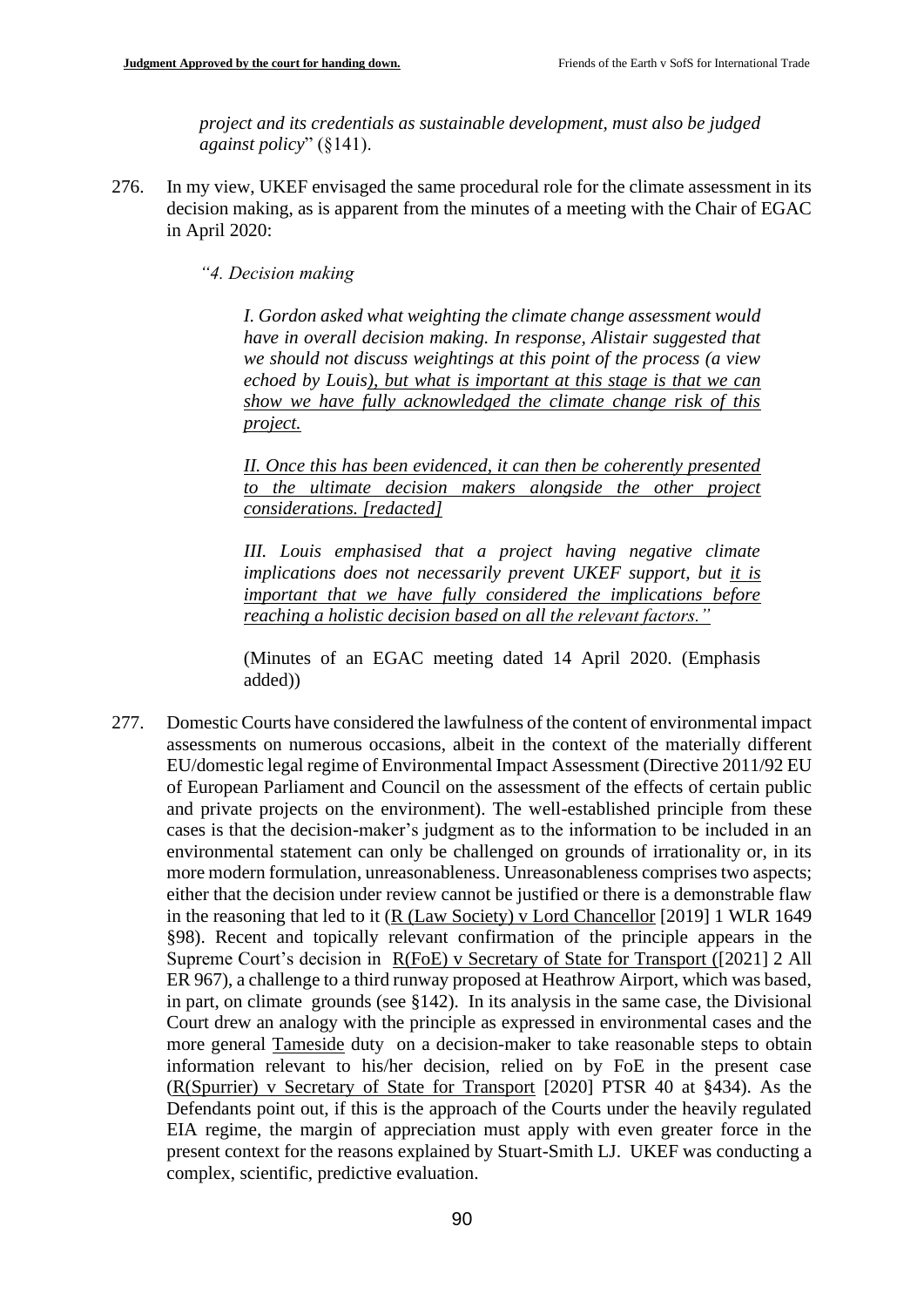### *UKEF's climate assessment*

### *Preliminary*

- 278. I make the following preliminary points about UKEF's climate assessment.
- 279. Assessment of the climate risks was a material consideration in the decision making. UKEF's submission to the Secretary of State for International Trade stated that "*UKEF has a requirement to consider Climate Change risks as part of its consideration of support for the Project and a Climate Change Report has been prepared... I recommend you read it in full… I have also taken account of its findings in coming to my decision."* In his witness statement, UKEF's CEO described the Climate Report as a "*key consideration"* in the decision making,
- 280. UKEF set out to produce a climate impact assessment that would "*fully acknowledge*", "*fully consider*" and "*evidence*" the climate change risks presented by the project so that they could be "*coherently presented to the ultimate decision makers, alongside the other project considerations*" (see minutes of EGAC meeting dated 14 April 2020).
- 281. It is apparent from the evidence that UKEF set out to assess the Project against the Paris Agreement. Several questions in the report ask whether the Project is compatible with the Paris Agreement including the question *'is it compatible with the Paris Agreement i.e. to reduce emissions well below 2ºC with effort to limit to 1.5ºC'* (Qn 14). Another question is '*how does the Project impact on the …the Paris Agreement…'* (Qn 11), to which the answer given includes a reference to "*Investment in renewable energy would offer a more environmentally sustainable pathway…to meet the needs of the Paris Agreement*". Further, as mentioned, UKEF's submission to the Prime Minister refers to "*a specific climate change report, considering support of the Project in the context of the UK's … Paris Agreement commitments*".
- 282. It is also apparent that UKEF set out to quantify the Scope 3 emissions because the Climate Report poses the question "*what are the estimated scope 3 emissions of the project?*" This is not surprising given the recommendation of the House of Commons Environmental Audit Committee, six months earlier, that UKEF should do so. In setting out to do so, UKEF must be taken to have acknowledged that the indirect, downstream greenhouse gas emissions were a relevant consideration to take into account in its decision making.

### *Lack of framework or benchmarks in the climate assessment*

283. The Climate Report produced by UKEF was the offshoot of a more traditional assessment of the environmental social and human rights impacts of the Project which set out its methodology explaining how the assessment was done and the criteria by which the Project would be judged acceptable for funding. In contrast, the Climate Report does not indicate the climate benchmarks against which the Project will be assessed or provide any detail on the methodology. Instead, the Report simply poses (and answers) a series of questions, including: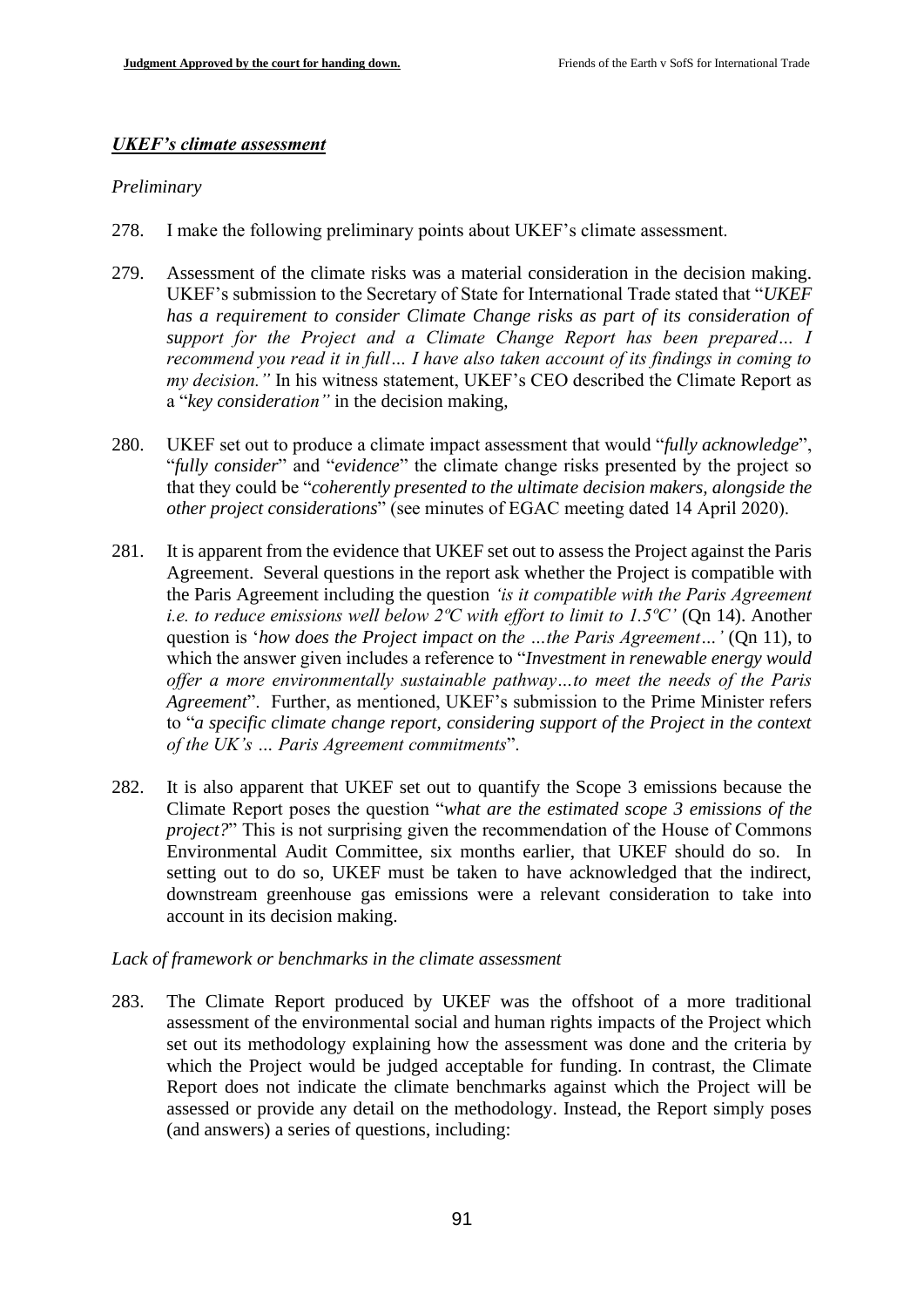*"Does the Project contribute to fossil fuel transition/GHG emissions reduction at an international level? If so how?* 

*In the process of answering this question consider whether the project: displaces renewable energy potential or low carbon solutions; adversely affects the country's transition to lower emissions; it is compatible with the Paris Agreement i.e. to reduce emission to well below 2 with effort to limit to 1.5 – contributes to fossil fuel lock in/increasing reliance on fossil fuel."*

- 284. There is no further analysis of the requirements of the Paris Agreement in the Report. UKEF produced a background information document but this simply lists, without analysis, Articles 2 and 4 of the Paris Agreement.
- 285. UKEF's specialist climate advisor, Dr Caldecott, repeatedly expressed concerns about the absence of a framework or benchmarks for the assessment. He made the comment below in relation to a version 2 of the draft report (his comments 2 April 2020):

*"I'd just say that this didn't seem to me like a "framework". A framework would have more clarity on what was and what was acceptable (and why), how outcomes of the analysis would influence a decision, and more details about the process of an assessment (who does the assessment, who reviews it, etc). The template doc and pro forma questions wouldn't pass as a UKEF climate framework for me. But I'm sure that this material is elsewhere, it just wasn't clear to me from the document.*

*I would also provide a clearer structure: climate risks and impacts followed my mitigation measures (if applicable). Then broader non climate environmental risks and impacts also followed by mitigation measures. Peer analysis/comparison (including tables and other ways to compare/list what others have done/are doing)."* 

286. Dr Caldecott repeated his concerns about the absence of an apparent framework in his comments on a later version (version 6):

> *"Is there a generic framework document I can review. Usually, a framework is set out and then it is applied to an instance, in this case the Moz LNG project"*

287. By an email dated 2 May 2020 to the Head of UKEF's CEO's office, he again repeated his concerns:

> *"I sense that the LNG project is driving the creation of this UKEF CC assessment framework. Ideally the framework would be developed first through an appropriately robust and comprehensive process and then we'd apply it to this project (and other projects) systematically.*

> *As it stands (unless there are further materials I'm not seeing) the "framework" is really just some questions. I'm not sure these questions are the right questions or that all the issues we'd want to cover are covered I'd*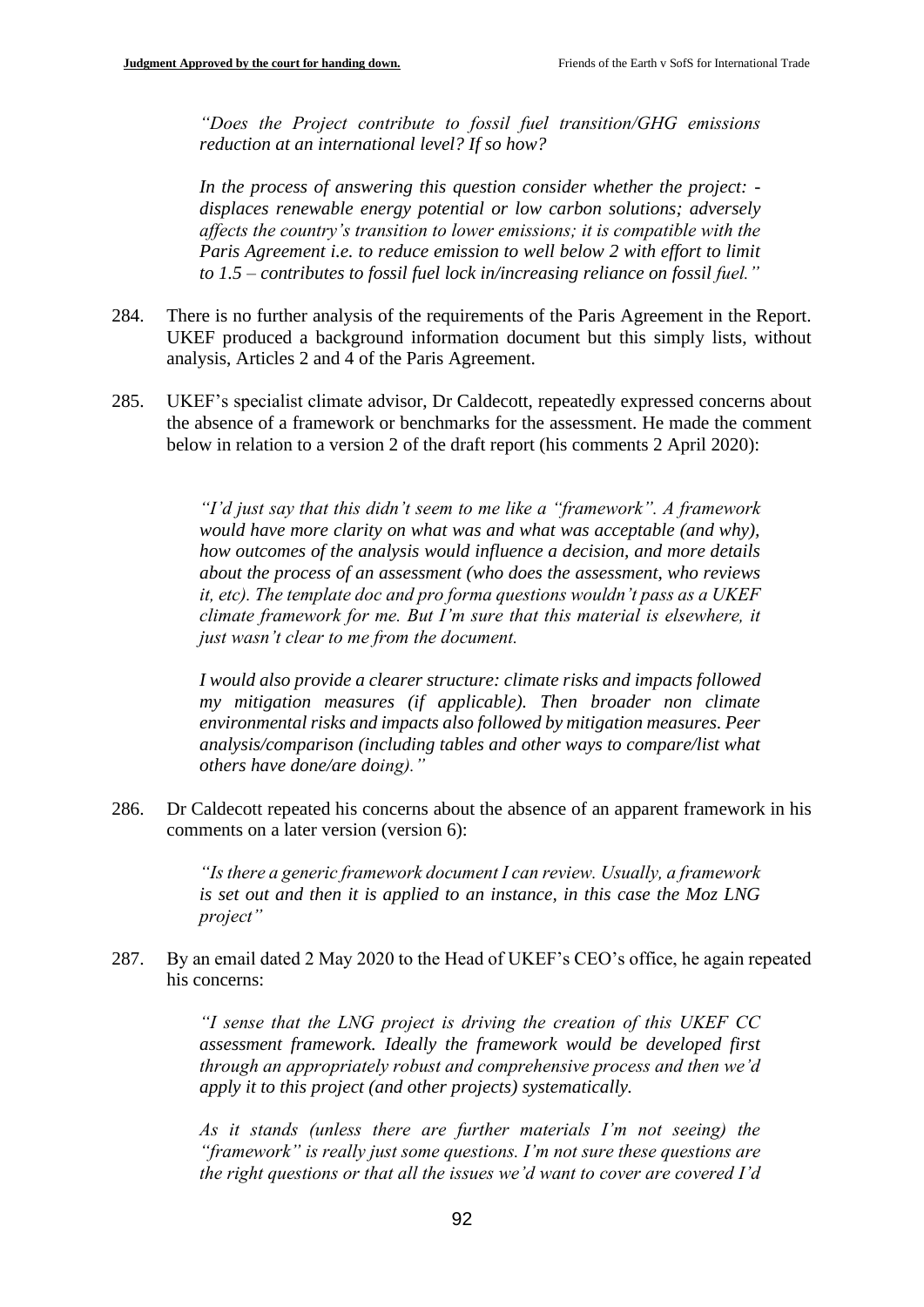*also like to understand the FI peer analysis that is meant to be benchmarking this. I haven't been close to the process, so apols if there is a framework doc separate to what I have seen. Would be good to see if so."*

288. A narrative explanation of why UKEF considered a decision to fund the Project is consistent with the Paris Agreement first appears in the Defendants' summary grounds of defence, repeated in its detailed grounds of defence and is set out in full at paragraph 152 of the judgment of Stuart-Smith LJ.

### *Quantification of Scope 3 greenhouse gas emissions*

289. FoE advanced a number of criticisms of the Climate Report. At the hearing, the main focus of its criticism was on UKEF's alleged failure to quantify the Scope 3 emissions from the Project. In this regard, FoE contended that the quantification of the Scope 3 emissions was fundamental to any meaningful climate change impact assessment of the Project given 95% of the LNG will be exported such that the global emissions from the Project will dwarf the direct emissions. FoE pointed to the Greenhouse Gas Protocol as a well-established methodology for calculating them. In response, UKEF submitted that its high-level qualitative assessment that the emissions produced would be "*significant*" was sufficient. The CEO of UKEF was under no illusions as to the scale of the emissions and UKEF's ESHR policy did not require it to consider Scope 3 emissions, let alone quantify them.

*Internal UKEF reservations about Wood Mackenzie's advice that Scope 3 could not be quantified*

- 290. In the preparation of its climate assessment, UKEF requested that the Project Operator, the First Interested Party, procure Wood Mackenzie, a gas market consultant, to assess the emissions. However, Wood Mackenzie advised that any Scope 3 calculations would be "*inaccurate and therefore likely to be misleading*". UKEF did not point Wood Mackenzie to the observations of the House of Commons Environmental Audit Committee in relation to the use of the Greenhouse Gas Protocol to calculate the emissions.
- 291. Wood Mackenzie proposed instead to calculate the reduction in CO<sup>2</sup> emissions if gas from the Project was used to generate electricity in a power plant in an Asian Country instead of using more polluting coal and oil. UKEF had internal reservations about Wood Mackenzie's approach from the outset:

*"This scope would only seem to partly address what the [Export Credit Agencies] ECAs should be looking to ascertain and I wonder how much reliance one can gain from extremely broad‐brush assumptions of energy displacements that are predicted to occur in yet to be defined locations"*

(email to UKEF staff member dated 13 Feb 2020. The author's name and position is redacted)

292. Wood Mackenzie duly produced a report which concluded that it could not model the emissions impact from the Project with any certainty but said it saw some scope for the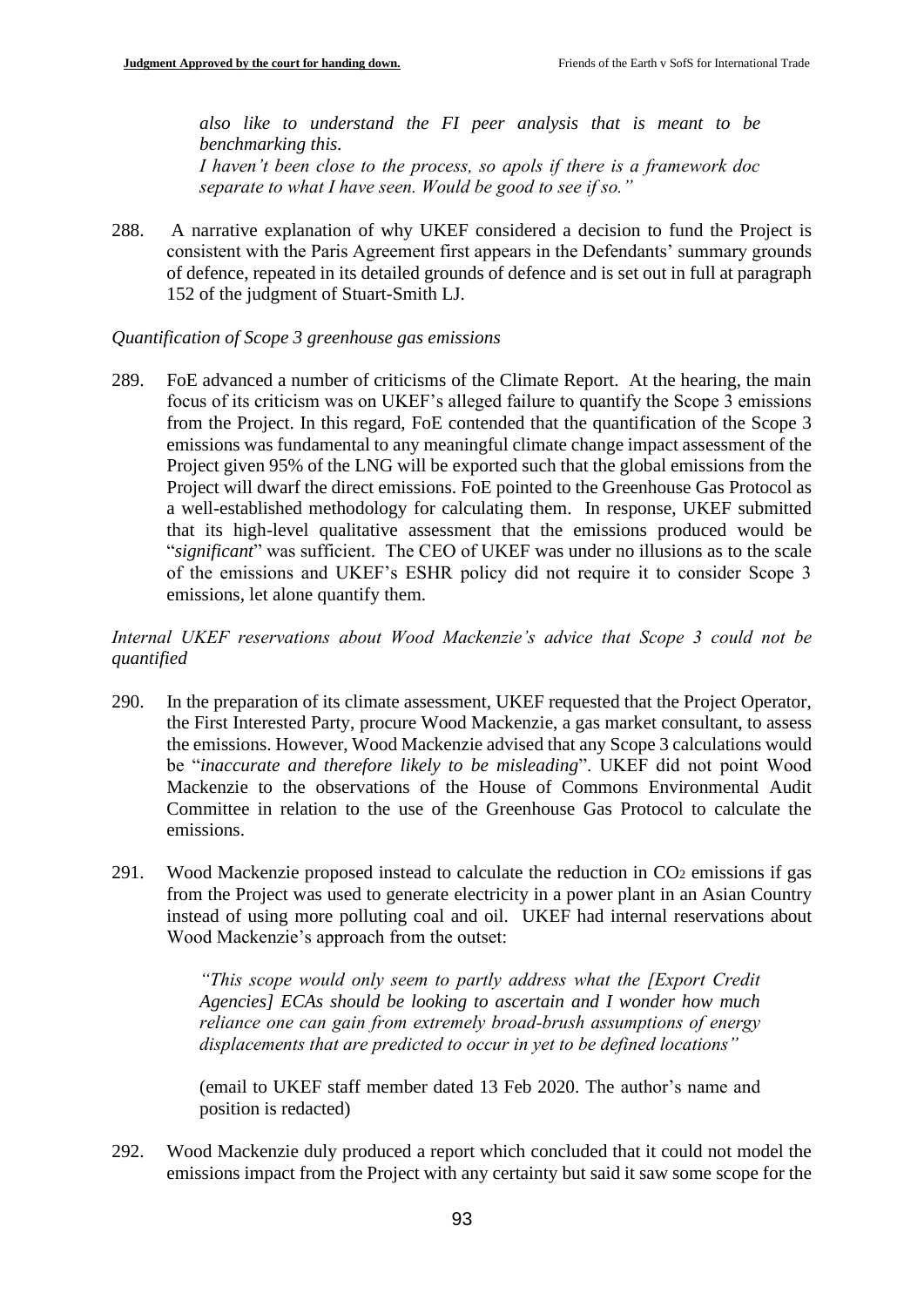gas produced to replace coal and oil which could lower carbon emissions. Internally, UKEF continued to have reservations about Wood Mackenzie's analysis:

*"…the Woodmac report* is *very light and makes very high-level assumptions…I would have hoped they could have made some high level assumptions in what this means in terms of the overall impact of the global climate change. Is it likely to be a positive contributor, neutral or negative?"* 

(internal UKEF email dated 29/2/20)

*"…at a somewhat simplistic level it appears that one can say that LNG as a fuel feedstock for power generation has considerably less emissions associated with it than coal fuel oil and gas oil"* 

(internal UKEF email dated 28/2/20)

293. Despite UKEF's reservations, Wood Mackenzie's analysis formed the basis of the climate report produced by UKEF.

*Advice of UKEF's own experts that Scope 3 calculation was necessary*

- 294. UKEF was given clear advice by its own experts that a failure to quantify the Scope 3 emissions undermined the credibility of the climate assessment.
- 295. The Chair of the statutory expert committee advising UKEF (EGAC) warned that the information on Scope 3 emissions was insufficient:

*"2. Scope 3 emissions* 

*I. Alistair posited that the current information on Moz LNG's scope 3 emissions was insufficient. As such, Alistair asked the group whether we could capture* 

*i) what markets the gas will be exported to and*

*ii) what energy sources it will replace. Without hard data, Alistair suggested we pursue a "What If" modelling approach based on rational assumptions.*

*II. In response, [UKEF staff member] explained that this would be difficult to achieve and that Wood Mackenzie [a specialist consultancy] ("WoodMac") was unable to answer these questions despite being hired to do so. As a result, WoodMac is now looking at how this project will contribute to overall world climate change (2 C) instead."*

(Minutes of a discussion with the Chair of EGAC, 14 April 2020) (As FoE noted in its submissions, the requirement of the Paris Agreement is 'well below 2°C', not 2°C as Wood Mackenzie suggested in its report).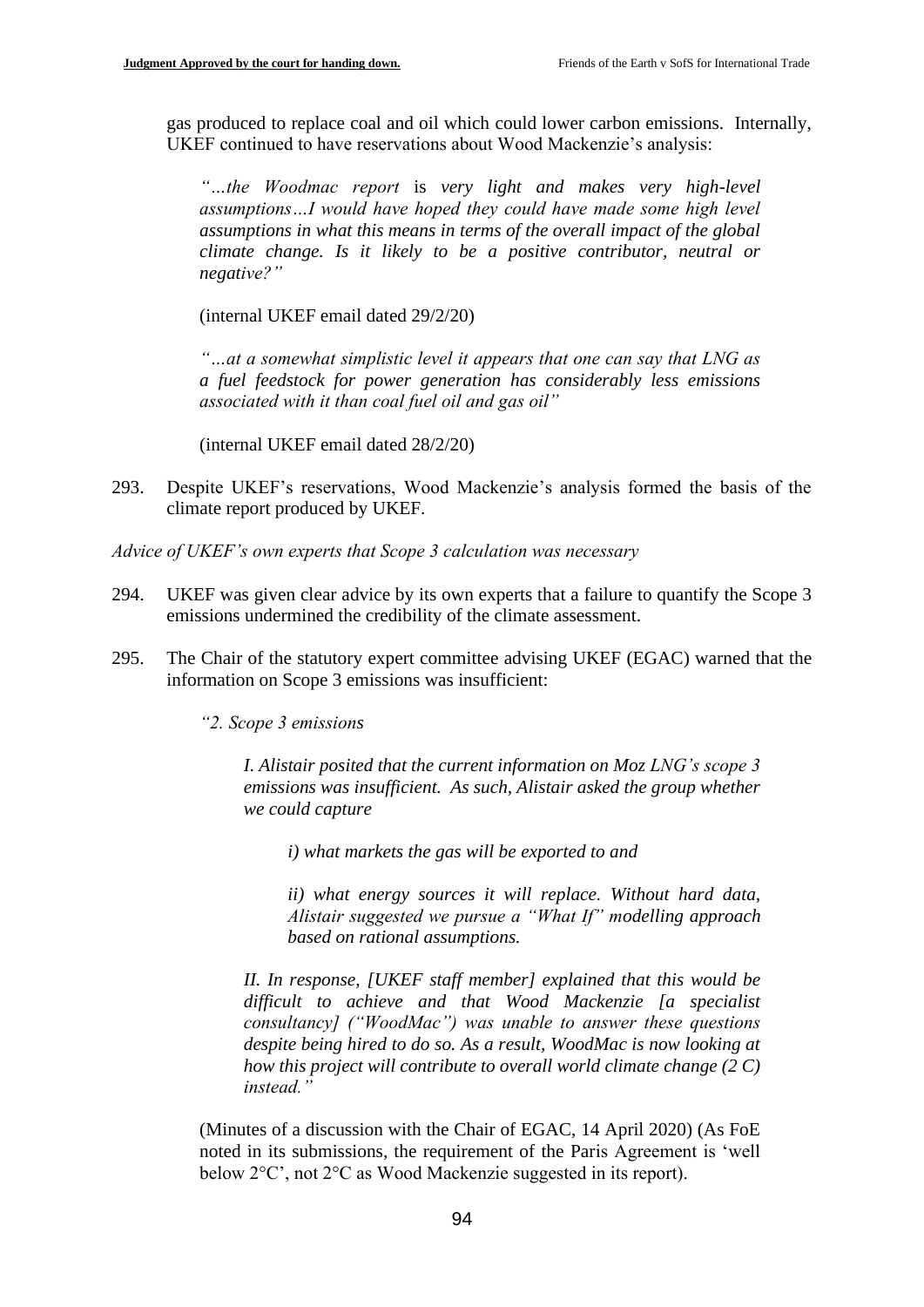296. The Chair of EGAC also advised UKEF that there were other specialists who could model the climate change impacts of the project.

#### *"6. External consultants*

*I. Alistair noted that there are specialist climate change assessment companies now opening that can model lots of different climate change considerations to understand the impacts of a project. This would help the decision making for Moz LNG. However, it was accepted there is not enough time left to engage consultants for this project."*

297. UKEF's specialist external climate advisor, Dr Caldecott, described the failure to calculate the emissions as a 'big gap in the analysis'. Internally, UKEF staff accepted the validity of his criticism:

> *"it's a fair point that it doesn't set out to 'assessment' [sic] of the climate impact of a project in the traditional sense of an environmental impact assessment – what would be the baseline for example. But the impact would essentially be the result of all the GHG emissions expected from the project, hence Ben's point around Scope 3."*

(internal staff email dated 7 May 2020)

- 298. UKEF decided not to take further steps to calculate the emissions.
- 299. Within Government, the Director General of Energy Transformation and Clean Growth at the Department for Business, Energy and Industrial Growth (Julian Critchlow) was also critical of the position saying it

"*undermines the credibility of the Climate Change Report in my opinion".*

300. In addition, he questioned the suggestion that Scope 3 emissions were too complex to be calculated:

> *"I am confused as why they are unable to calculate the* CO<sup>2</sup> *resulting from combustion of the LNG? The conservation of mass seems like a good place to start…"*

301. Nonetheless, in answer to the question "*what are the estimated Scope 3 GHG emissions of this project*", the Climate Report states that there is no estimate because Wood Mackenzie advised any estimate would be "*inaccurate and therefore likely to be misleading*". Further explanation was provided in UKEF's environmental/human rights report to the effect that Scope 3 emissions could not be reported "*due to considerable uncertainty in the measurement and reporting of these data*" and that "*this could not be resolved without further analysis or due diligence*". The reservations of UKEF's experts in this regard are not mentioned.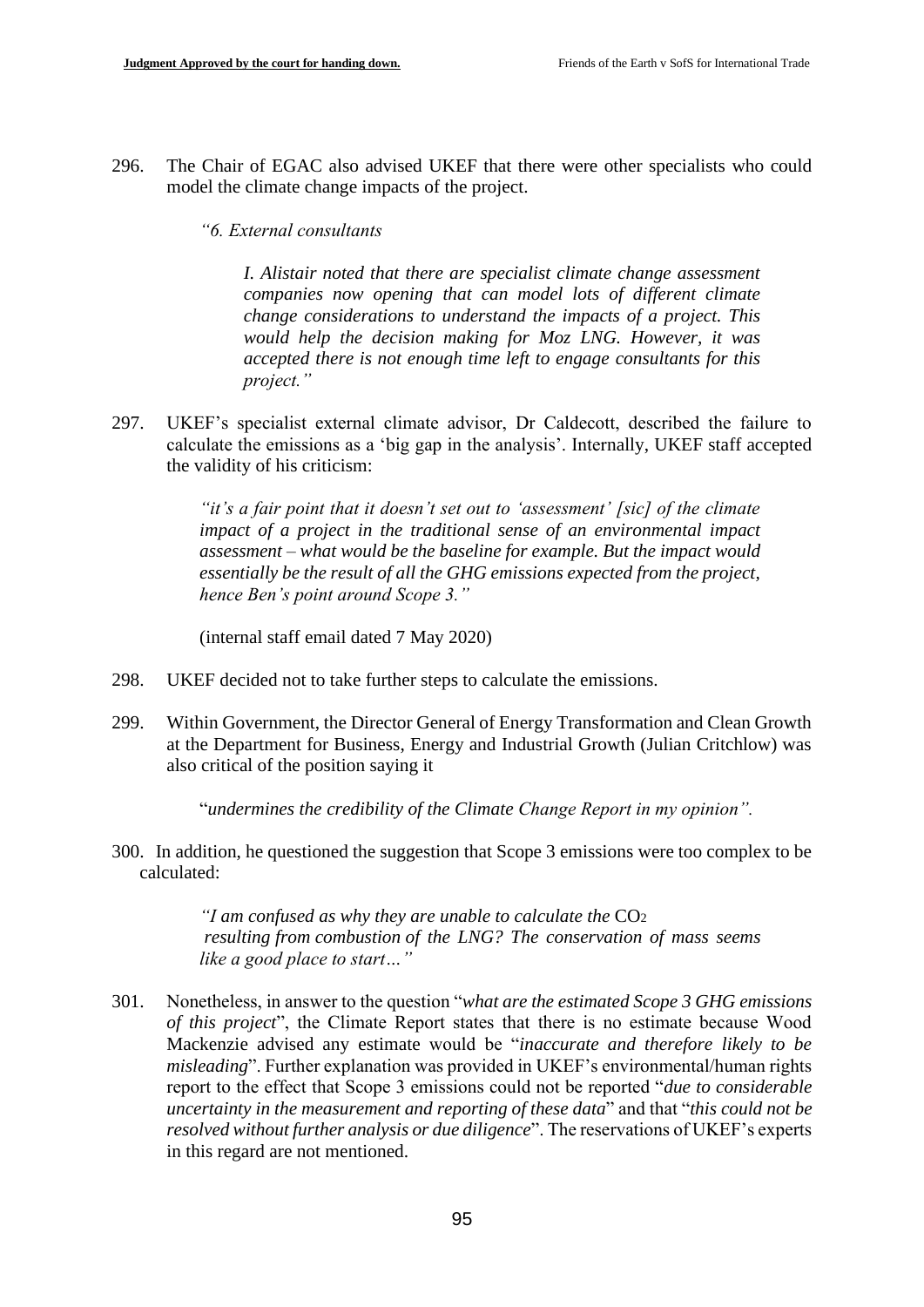302. The Report went on to express the view that "*A high-level qualitative assessment indicates that the potential Scope 3 emissions from the use of the Project's exported LNG will be very high and will significantly exceed Scope 1 and Scope 2 emissions from the Project facilities, as well as exceeding 25,000 tonnes CO2e per year.*" As matters transpired, on the calculation of Scope 3 emissions subsequently produced by the Department for Business, the order of magnitude of the Scope 3 CO<sub>2</sub> emissions from the Project is 1000 times greater than the 25,000 tonnes referred to in the Report.

#### *The Defendant's position on calculation of scope 3 emissions*

- 303. Before the Court, the Defendants relied on the absence of any applicable legal or policy requirement to calculate Scope 3 emissions. Whilst I accept that, of itself, there is no such requirement, the House of Commons Environmental Audit Committee advised UKEF that *"Scope 3 emissions are essential for calculating the full emissions impact of a product, asset or portfolio."* UKEF's specialist external climate advisor, Dr Caldecott, described the failure to calculate the emissions as a "*big gap in the analysis*". Within Government, the Director General of Energy Transformation and Clean Growth at the Department for Business, Energy and Industrial Growth considered the absence of the information "*undermined the credibility of the assessment".*
- 304. The Defendants also submitted that the absence of any applicable policy or standard for calculating Scope 3 emissions is telling and uncertainty over the method of assessment is a relevant consideration when judging whether and how to take something into account. They cited, in this regard Packham v Secretary of State for Transport [2021] Env LR 10 and R(Friends of the Earth) v Secretary of State for Transport [2021] 2 All ER 967 at §166. However, the Greenhouse Gas Protocol provides a methodology for calculating Scope 3 emissions, which the House of Commons Environmental Audit Committee had endorsed. Moreover, the House of Commons Committee had specifically rejected UKEF's suggestion that there is no established methodology:

*"148. UKEF claim that there is no universally accepted measure for Scope 3 emissions. However, Scope 3 emissions are already being used in many private sector companies using the GHG Protocol… The GHG Protocol provides a methodology for calculating Scope 3 emissions"*

305. The Protocol was described by Total's expert as "*well known and established*".

*Other flaws in the assessment of the global emissions impact*

306. Instead of calculating the gross emissions from the Project, the Climate Report presents an assessment of the emissions 'avoided' by the Project going ahead. However, the GHG Protocol on Project Accounting expressly states that if avoided emissions are addressed this must be done separately *"Any claims of avoided emissions related to a company's sold products must be reported separately from the company's…scope 3 inventories."* (GHG Protocol Technical Guidance for Calculating Scope 3 Emissions Version1.0 (2013), Category 11 page 114). This is because Scope 3 emissions and avoided emissions are separate concepts. The former is an estimate of the gross emissions from a Project whilst the latter identifies a counterfactual baseline of emissions that will be emitted in the absence of a proposed project and assesses the reduction in emissions which come about as a result of the project in question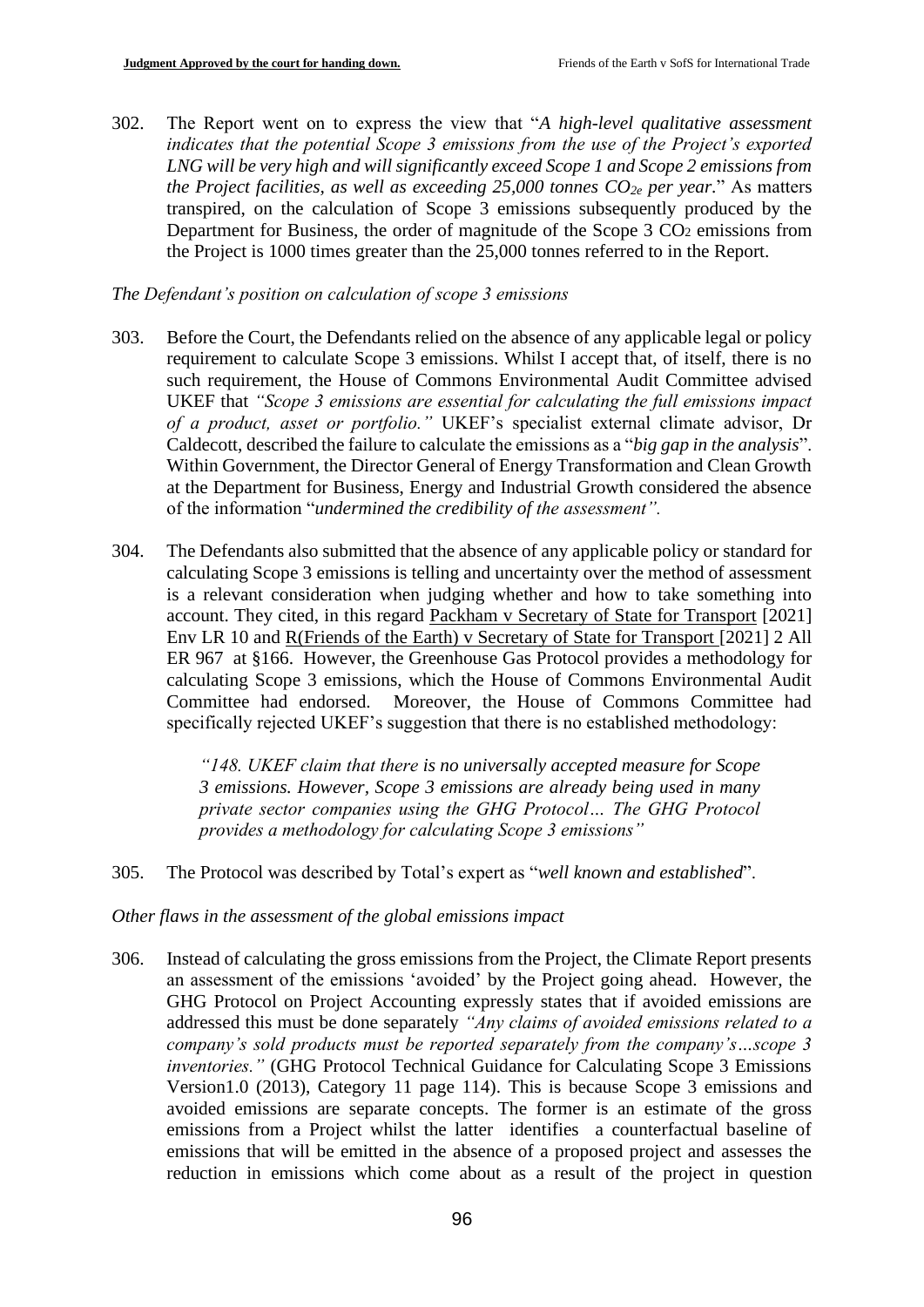proceedings (thereby arriving an assessment of the emissions 'avoided' by the project). UKEF staff had recognised the conceptual difference at an earlier stage of the decision making: "*Whether the Project displaces more fossil fuel (or not) is considered under the transition fuel argument section. It is not considered in the calculation of Scope 3 emissions as it will not change the Project's Scope 3 emissions.*" (internal UKEF email exchange dated 5 May 2020).

- 307. In the present case, the broad counterfactual in the Climate Report is that the gas from the Project displaces the use of more carbon intensive fuels, in the countries of export. In this regard, the Climate Report lists three potential scenarios of displacement, so far as global emissions from the Project are concerned:
	- i) a best-case scenario where all the exported LNG is used to replace more polluting fuels. This would result in a net reduction in emissions;
	- ii) a worst-case scenario where the gas used does not result in any decommissioning of more polluting sources of power production and might also displace renewable energy sources; and
	- iii) a mid-case scenario where some of the LNG will displace some new coal and oil power generation.
- 308. The Report identifies the mid-case scenario, that the LNG will displace some new coal and oil power generation, as the most likely scenario. The evidential basis for this conclusion is however, unclear. UKEF itself stated in the Report that it did not know with any confidence whether the LNG produced would replace more polluting fuels:

*"It cannot be stated with certainty whether or not the Project will contribute to fossil fuel transition due to the flexibility of the SPAs and not knowing with any confidence how and where the Project's LNG volumes will be used. This uncertainty is an unavoidable consequence of the Project's off taking arrangements and could not be resolved with further analysis or due diligence.* 

309. Wood Mackenzie had concluded that it is not possible to determine whether the emissions would replace other more polluting emissions:

"*we cannot know whether the LNG is* 

- *Replacing other (more carbon intensive) fuels in existing facilities (and so lowering emissions) or*
- *Replacing other less carbon intensive facilities (like nuclear plants) and so increasing emissions*
- *Meeting incremental gas demand or replacing indigenous gas supplies (and so increasing emissions)"*
- 310. The Report cites the analysis of the US export credit agency, US EXIM: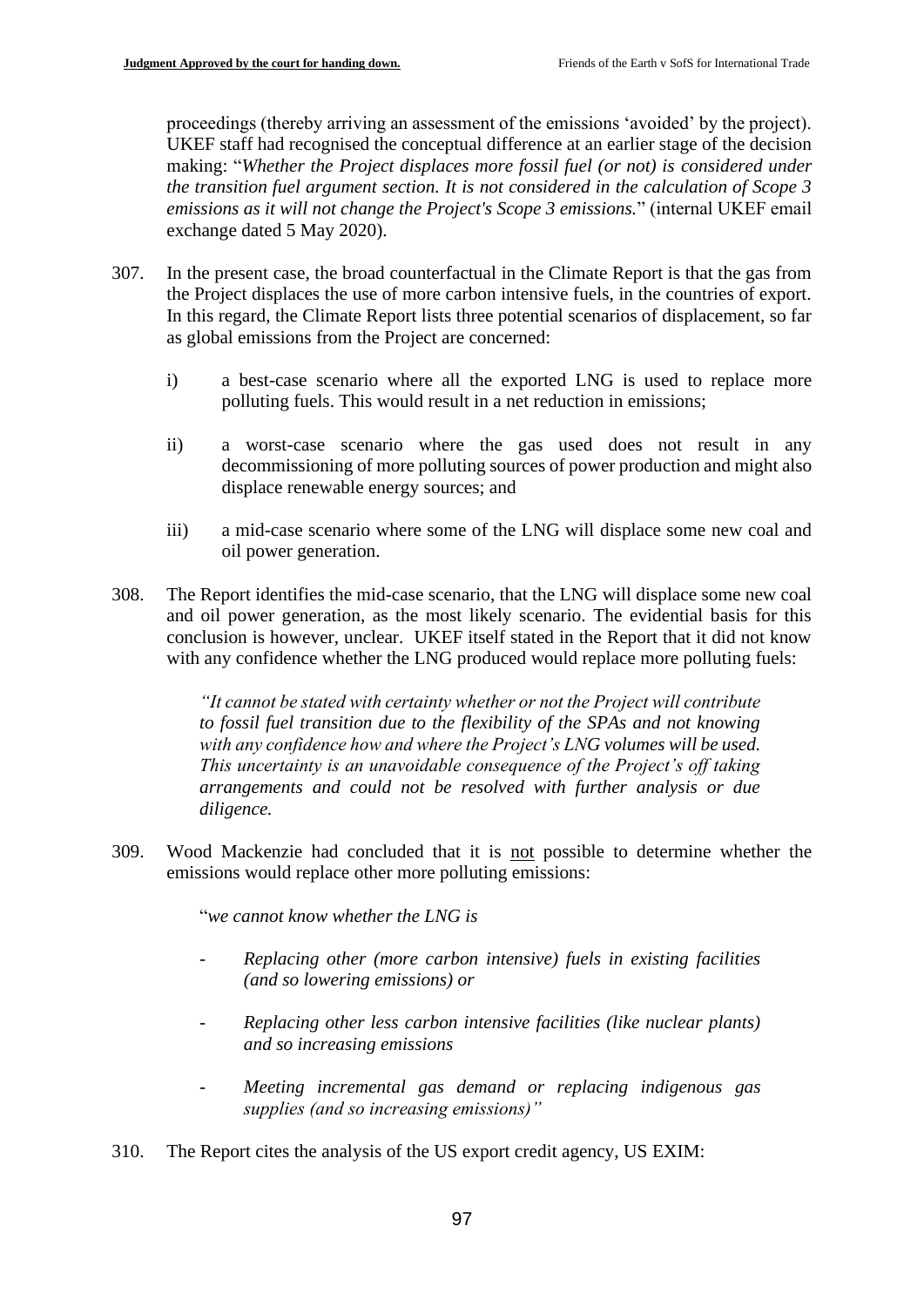"*US EXIM also analysed coal displacement as a proxy for carbon emissions, focusing on China as a region for which the Project LNG will be delivered. Given the growth of the Chinese market, their analysis concluded that it is unlikely that coal plants would be shut down to be replaced with gas fired power plants. Therefore, their analysis focused on future coal use, using data from the US Energy Information Agency, and showed that between 2015 and 2050, use of gas consumption in China would grow (+4.8%) whilst coal consumption would fall (-0.8%). The Project would likely have a direct contribution on this and therefore result in a net reduction of GHG emissions*." (emphasis added)

311. However, as is apparent, US Exim was of the view that the Project would not replace more polluting emissions because it was unlikely that coal plants would be shut down to be replaced with gas fired power plants. The best that can be hoped for is that the gas will be used instead of new coal developments. Yet, as Wood Mackenzie noted, the LNG might also displace lower emitting energy sources such as renewables and nuclear; a point that UKEF staff were alive to internally:

> *"In some instances like Japan it might replace even nuclear power which has zero* CO<sup>2</sup> *emissions and hence once could not argue that having this project is a positive from an environmental point of view*."

> (email from a staff member in the Credit Risk team at UKEF dated 14 February 2020).

312. The summary section of the report expresses the view that it is more likely than not that the project will result in some displacement of more polluting fuels, leading to a net reduction in global emissions:

> *On balance, taking the three posited scenarios, it appears more likely than not that, over its operational life, the project will at least result in some*  displacement of more polluting fuels, with a consequence of some net *reduction in emissions.* (emphasis added)

313. Similarly, the section in the main body of the report on international impacts addresses the same matters in more detail and expresses the same view.

> *On balance, taking the three posited scenarios, it appears more likely than not that, over its operational life, the gas from the Project will at least replace some and/or displace some more polluting fuels, with a consequence of some net reduction in emissions.*

314. However, a section of the report headed "Conclusion" is more circumspect:

*"It is therefore UKEF's view that although the Project's Scope 3 (along with its Scope 1 and 2) emissions will contribute to global GHG emissions the net effect may be a decrease in future GHG emissions provided that the Project LNG is used to replace and/or displace the use of more polluting fossil fuels."*  (emphasis added)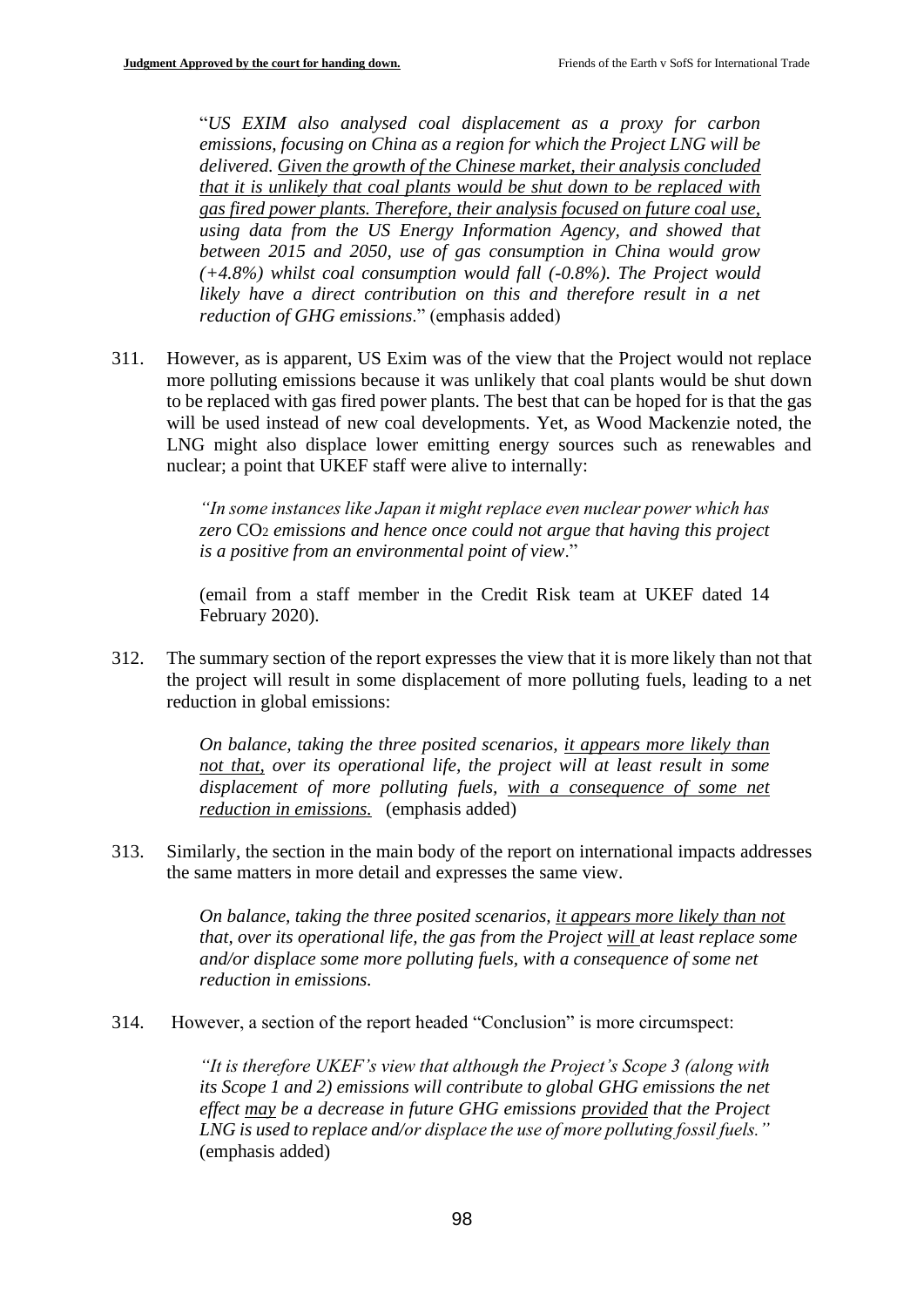- 315. The inconsistency became apparent during the hearing when FoE's Counsel made her submissions on day 1 of the hearing on the basis that the climate assessment concludes that there will be a net reduction in global greenhouse gas emissions from the Project. This led us to query the position at the start of the second day.
- 316. In part therefore, the climate assessment expresses the view that, on balance, the Project will lead to a net reduction in global emissions. Elsewhere however, there is an acknowledgment of the potential for an increase in global emissions from the Project, albeit that the increase may be offset to the extent the gas from the project replaces the use of more polluting fuels. For the reasons explained below, there is a material difference between the two positions under the Paris Agreement on Climate Change.

# *The information before Ministers*

- 317. FoE submitted that the ambiguities in the Climate Report raised a material question as to how Ministers understood the impact of the Project on global emissions.
- 318. The Secretary of State for International Trade made the original recommendation to support the Project. She was informed that UKEF had a requirement to consider climate change risks as part of its support for the Project. She was reassured that, whilst the Project would have a "*significant impact*" from "*increased emissions*", gas was part of the overall transition to a low carbon future. She was told to read the Climate Report, as to which the summary section would have informed her that, on balance it appears more likely than not that the Project will lead to a net global reduction in emissions (see paragraph 313 above). No mention was made of the Paris Agreement in the submission. She was not told that UKEF had decided not to estimate the Scope 3 emissions from the Project despite the recommendation of its experts that it should do so. She was not aware of the Scope 3 estimate (805 million tonnes CO2) as it had not been calculated at this stage. Instead, she was informed in the Climate Report that the Scope 3 emissions will exceed 25,000 tonnes  $CO<sub>2e</sub>$  per year. In fact the order of magnitude of the emissions is 1000 times greater (based on the calculation subsequently produced by the Department for Business). She approved funding for the Project.
- 319. The Chancellor of the Exchequer was told that UKEF had assessed the climate risks and concluded that the Project met the relevant international standards. He was also told there was potential for the LNG to displace heavier carbon fuels, particularly in China, India and Indonesia. The analysis would reasonably have left him with the impression that the Project was beneficial on climate grounds. He was not given the 805 million tonne figure as it had not been calculated at this juncture. He gave his consent to the funding.
- 320. In light of the opposition to the Project, on climate grounds, from the Foreign Secretary, the Secretary of State for International Development and the Business Secretary, the views of the Prime Minister were sought. He was informed that UKEF had considered support for the Project in the context of the UK's commitments under the Paris Agreement. He was told that the much larger indirect emissions could not be accurately assessed but he was not told about the reservations of UKEF's own experts in this regard. He was then reassured that "*whilst gas is a fossil fuel … it is likely to displace higher polluting fossil fuels and result in a net decrease in emissions in those nations*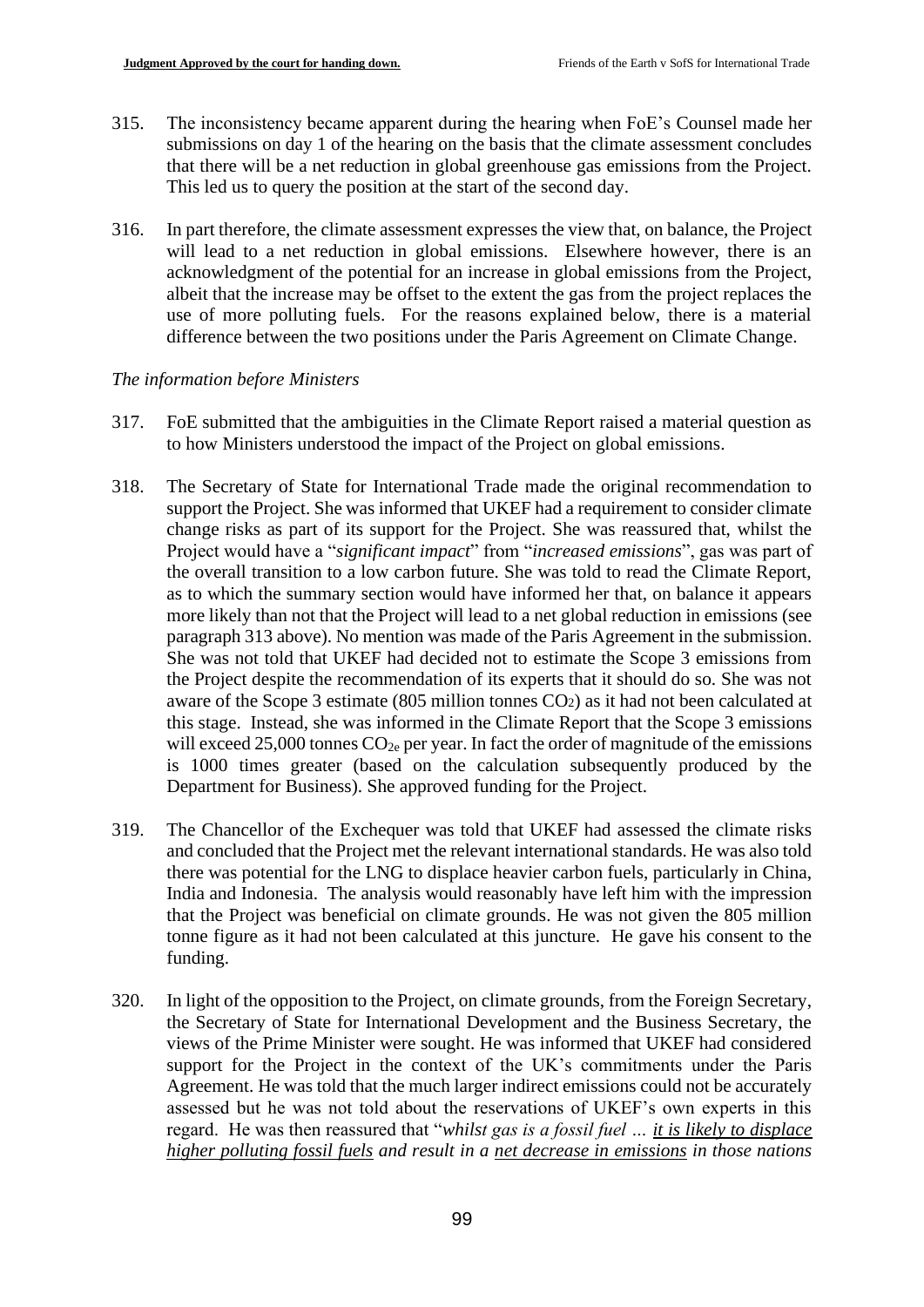*where that is the case*" (emphasis added). He was not told in express terms whether the Project was considered to be compatible with the Paris Agreement or not.

# *Quantification of Scope 3 emissions in 24 hours*

321. As part of his decision making, the Prime Minister requested advice on whether the emissions generated by the Project could be offset. During the course of research into the matter, UKEF and the Department for Business, Energy and Industrial Strategy quantified the Scope 3 emissions associated with the Project. They did so in 24 hours. This puts into context UKEF's earlier decision not to make further inquiries about calculating the emissions when its experts advised that the calculation should, and could be, done. The calculation was a simple one based on the expected gas production over the lifetime of the Project and a standard conversion factor based on the carbon intensity of the LNG. The Department for Business caveated the method as simplified and emphasised it should only be considered a rough estimate. Nonetheless, a figure was produced.

# *Calculation was not put to the decision making Ministers*

- 322. The Scope 3 emissions from the Project were calculated on 30 June 2020. This was after the original recommendation on 10 June by the First Defendant Secretary of State for International Development to provide the funding and after the consent of the Second Defendant, Chancellor of the Exchequer to the funding, on 12 June 2020. It was approximately 5 hours before the UKEF CEO exercised his delegated power to issue final approval.
- 323. The Climate Report was not amended to reflect the calculation or sent back to relevant Ministers for further consideration in light of the calculation produced. This was despite the view expressed at this juncture by the Director General of Energy Transformation and Clean Growth at the Department for Business that the credibility of the Climate Report was undermined by the absence of an estimate of Scope 3 emissions.
- 324. The figure produced by the Department for Business demonstrates that the global emissions impact is significant. On the basis of the IPPC's analysis the Project will use up almost 0.1 - 0.2% of the worlds remaining carbon budget (based on a remaining budget of 580 gigatonnes of CO<sup>2</sup> for a 50% probability of limiting global warming to 1.5°C or 420 gigatonnes of CO<sup>2</sup> for a 66% probability).
- 325. To the extent that Ministers understood that the Project would lead to a net reduction in global emissions, the evidence base was unclear. To the extent that Ministers understood the Project would lead to a net increase in global emissions, they were not made aware of the scale of the gross global emissions when they approved the funding. In my judgment, neither the statement in the Climate Report that Scope 3 emissions will likely significantly exceed 25,000 tonnes  $CO<sub>2e</sub>$  per year, or the reference in UKEF's submission to the Secretary of State for International Trade and the Treasury, to "*the significant impact that the project will have due to increased GHG emissions*" (emphasis added), convey the scale of the gross impact. The Defendants say that UKEF's CEO was under no illusions as to the scale of the emissions. However, before the Court, the Defendants did not seek to suggest that the knowledge of UKEF's CEO as to the calculation should be treated as the knowledge of the Ministers in question.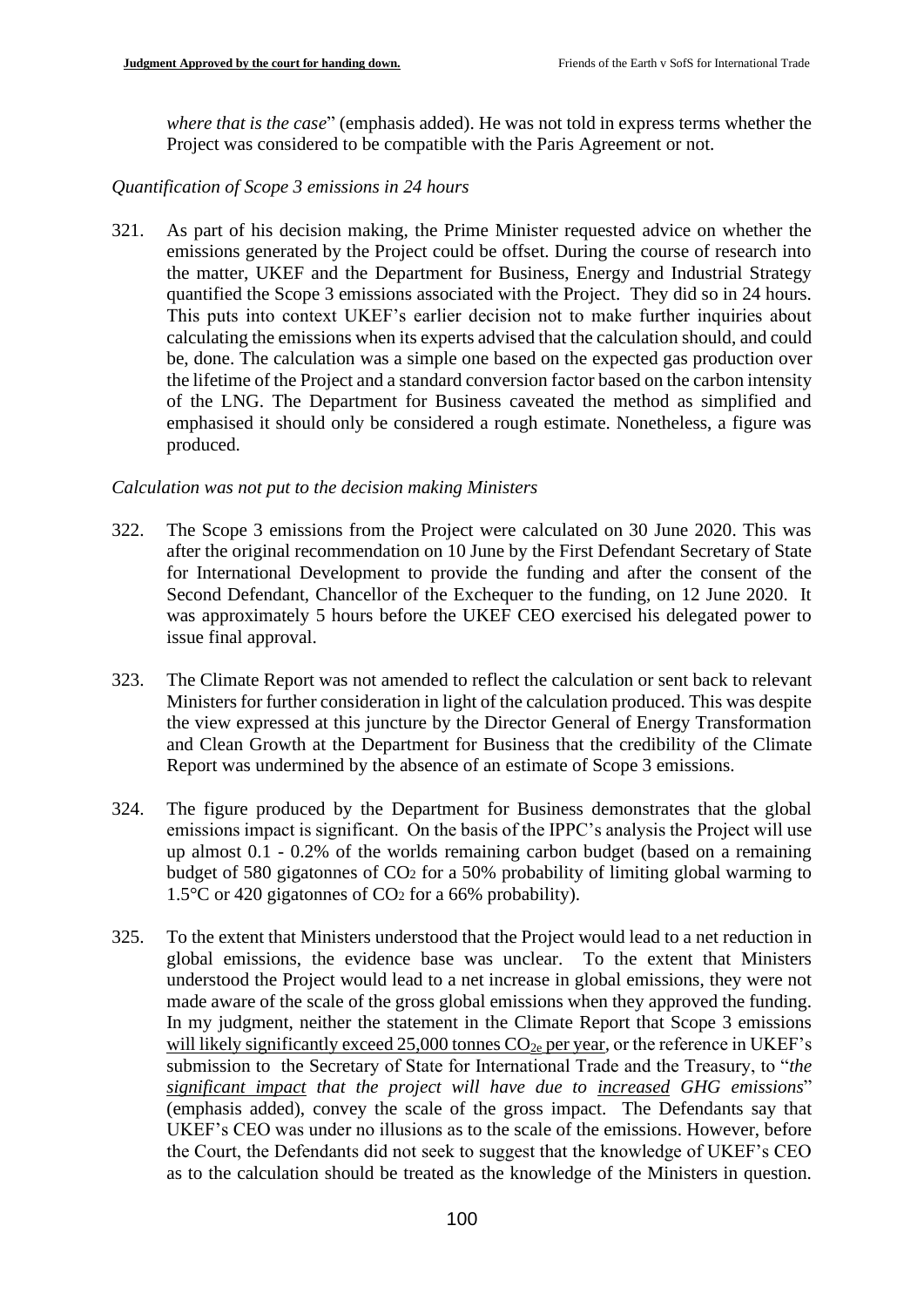Nor did they seek to argue that the production of the calculation at the end of the decision making could cure earlier defects in the assessment exercise/Report, in the event the Court identified any.

### *FoE's other criticisms of the Climate Report*

- 326. FoE raised a number of other criticisms of the Climate Report which are considered in Stuart-Smith LJ's judgment and which I need only mention in brief. FoE submitted that UKEF failed to take account of cumulative emissions, thereby significantly underestimating the greenhouse gas emissions attributable to Mozambique from the Project, such that it will be impossible for Mozambique to meet its commitments under the Paris Agreement. FoE also submitted that the Defendants were wrong to conclude that the Project will not lock Mozambique into unsustainable energy consumption over the 30-year life span of the project, with the result that Mozambique cannot meet its commitments under the Paris Agreement. Other arguments included that UKEF failed to consider the UNEP Production Gap report; it should have assessed the Committed Cumulative Carbon Emissions from the Project; and there is a real risk of the project becoming a 'stranded asset' in light of changes in climate policy making the technology unviable.
- 327. I have not been persuaded by FoE's arguments on these aspects. In my judgment, in large part, properly understood, FoE's submissions revolved around competing expert opinions as to UKEF's approach to relevant matters. It is not the role of a court in judicial review proceedings to resolve conflicts in expert evidence (R (Spurrier) v Sec of State for Transport [2020] PTSR 240 and R (Mott) v Environment Agency [2016] 1 WLR 4338. As an example, UKEF's specialist advisors agreed that the methodology of assessing the emissions from the Project against a carbon budget for the industry sector (Cumulative Committed Carbon Emissions) was in its infancy and had not previously been applied to a Project of this nature. In my view, UKEF cannot be criticised for not applying this methodology at the time of their decision making (November 2019- July 2020). Similarly, UKEF's judgment that there was no certainty about any expansion to the LNG production lines was not unreasonable. FoE may disagree, strongly, with UKEF's judgments, but that does not make them unlawful.

# *Compatibility with the Paris Agreement on Climate Change*

- 328. In order for UKEF to demonstrate compliance with Article  $2(1)(c)$ , it had to demonstrate that funding the project is consistent with a pathway towards limiting global warming to well below 2°C and pursuing efforts to 1.5°C. The broad wording of the provision affords UKEF discretion in how it does so.
- 329. The climate assessment does not include a calculation of the gross emissions from the Project (Scope 3). It conflates Scope 3 emissions with avoided emissions. It expresses inconsistent views on the global emissions impact. On the one hand it suggests that the Project can be expected to lead to a net reduction in global emissions, as to which the evidence base in support is unclear. On the other hand it expresses a circumspect view that the Project may lead to a decrease in future greenhouse emissions provided that the Project LNG is used to replace and/or displace the use of more polluting fossil fuels. In the context of the Paris Agreement, there is a material difference between the two positions because of the direct correlation between emissions and temperature rise.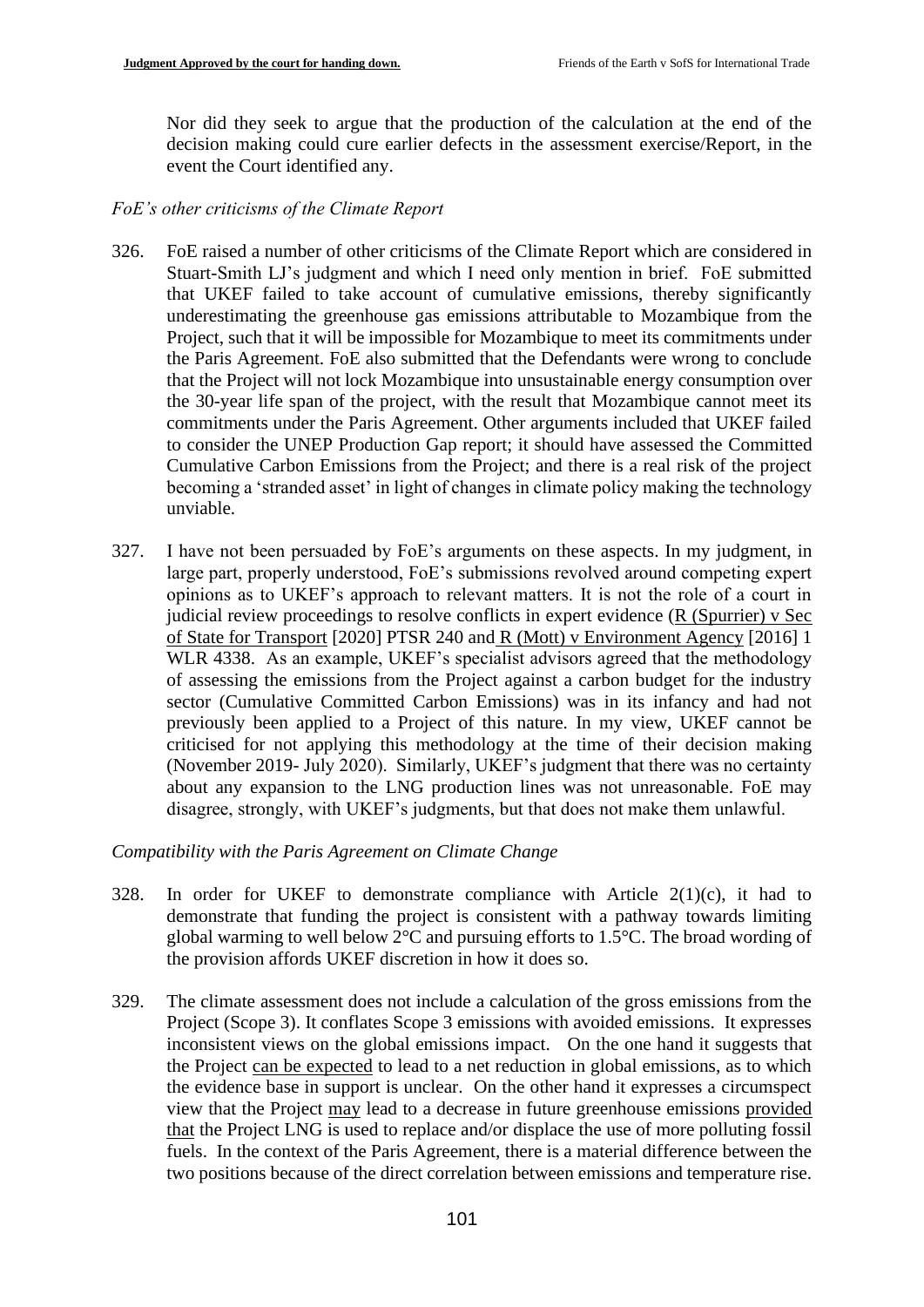As the Netherlands Supreme Court put matters in the Urgenda case: "*All greenhouse gas emissions led to a reduction in the carbon budget still available*." (7.4.3). Early on in the decision making process, a UKEF staff member posed the rhetorical question: "*what does the Project mean in terms of the overall impact of the global climate change. Is it likely to be a positive contributor, neutral or negative?*". The answers in the climate assessment are inconsistent.

# **Conclusion**

- 330. I agree with Stuart-Smith LJ that in such a case as this the Court must accord considerable respect to UKEF's decision making. In general terms, assessing the climate impacts of the Project was a complex, predictive exercise. Aspects of the methodology were in their infancy at the time. I have borne in mind that the intensity of the review and the breadth of the margin of discretion are conceptually different. The Court may closely scrutinise the reasoning for a decision yet still consider it is proper to accord the decision maker a broad margin of discretion (R(Packham) v Secretary of State for Transport [2021] Env LR 10). I have afforded considerable respect to UKEF's decision making.
- 331. However, in the application of that test, I have reached the view that in the circumstances of this case, UKEF failed to discharge its duty of inquiry in relation to the calculation of Scope 3 emissions. Its judgment that a high level qualitative review of the impact was sufficient was unreasonable. In summary, my reasons are as follows.
- 332. UKEF set out to produce a climate impact assessment that would "*fully acknowledge*", "*fully consider*" and "*evidence*" the climate change risks presented by the project so that they could be "*coherently presented to the ultimate decision makers, alongside the other project considerations*".
- 333. The climate assessment does not, however, include a calculation of the Scope 3 emissions, which illustrate that the Project will use up 0.1- 0.2% of the world's remaining carbon budget. The House of Commons Environmental Audit Committee had advised in July 2019 that Scope 3 emissions are essential for calculating the full emissions impact of a project. There is a well-established methodology for doing so (the Greenhouse Gas Protocol) which the House of Commons Environmental Audit Committee had endorsed. UKEF was given clear advice by its own experts that the failure to quantify the Scope 3 emissions undermined the credibility of the climate assessment. The Chair of the statutory expert committee advising UKEF (EGAC) warned that the information on Scope 3 emissions was insufficient. UKEF's specialist external climate advisor, Dr Caldecott, described the failure to calculate the emissions as a "*big gap in the analysis*". Within Government, the Director General of Energy Transformation and Clean Growth at the Department for Business, Energy and Industrial Growth advised that the absence of a Scope 3 estimate "*undermines the credibility of the Climate Change Report".* The Chair of EGAC advised UKEF that there were other specialists who could model the climate change impacts of the project but it was decided there was not enough time to engage consultants to do the work and UKEF made no further enquiries before Ministers were asked to take a decision on funding. A rough estimate was produced by UKEF and Department for Business, Energy and Industrial Strategy within 24 hours, after the relevant Ministers had made their decisions. Ministers were not told about the calculation (805 million